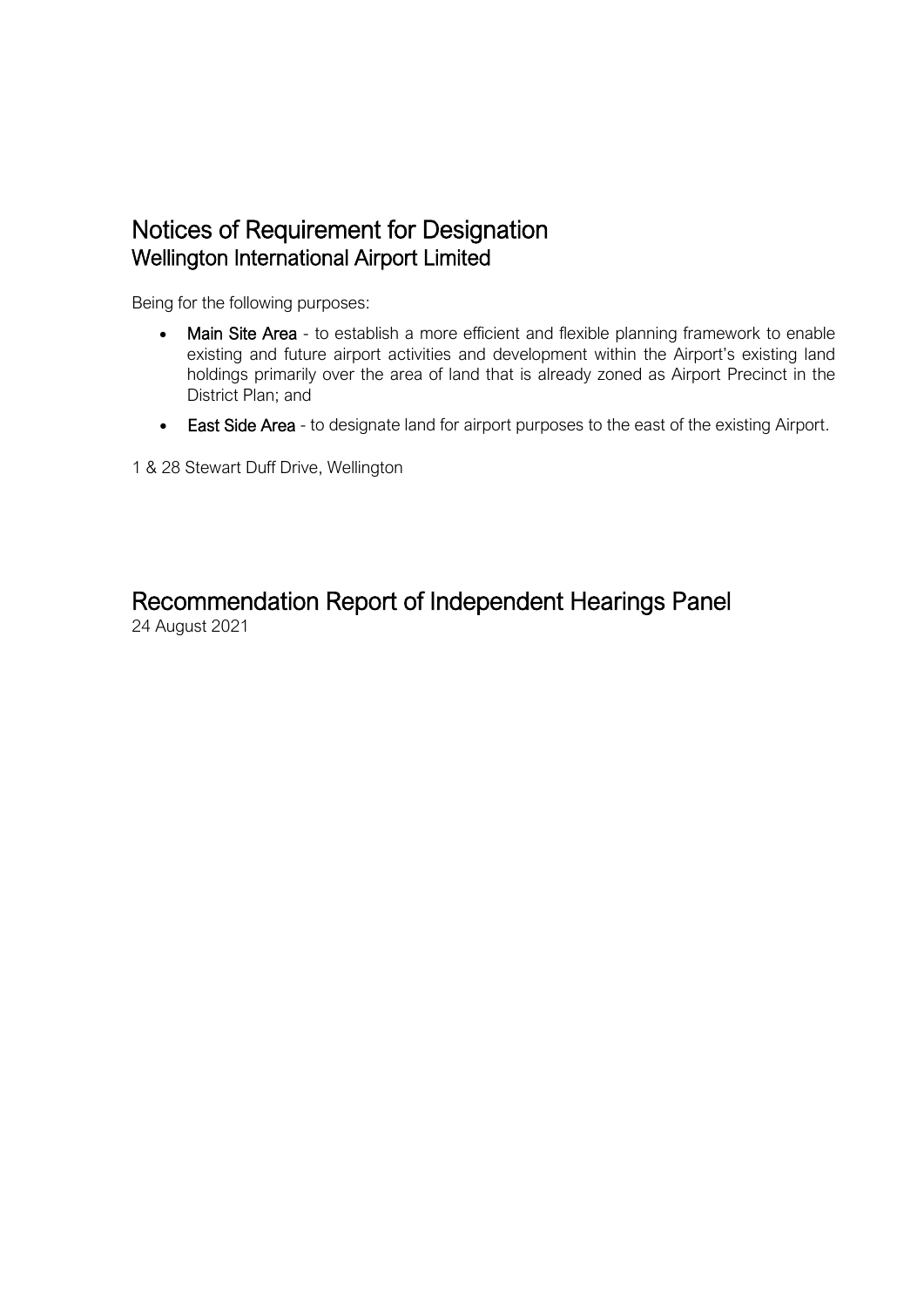# **CONTENTS**

| 1.0 |                                                                             |  |
|-----|-----------------------------------------------------------------------------|--|
|     |                                                                             |  |
|     |                                                                             |  |
|     |                                                                             |  |
|     |                                                                             |  |
|     |                                                                             |  |
| 2.0 |                                                                             |  |
|     |                                                                             |  |
|     |                                                                             |  |
|     |                                                                             |  |
|     |                                                                             |  |
|     |                                                                             |  |
|     |                                                                             |  |
|     |                                                                             |  |
|     |                                                                             |  |
|     |                                                                             |  |
|     |                                                                             |  |
| 3.0 |                                                                             |  |
|     |                                                                             |  |
|     |                                                                             |  |
|     |                                                                             |  |
|     |                                                                             |  |
|     |                                                                             |  |
|     |                                                                             |  |
| 4.0 |                                                                             |  |
|     |                                                                             |  |
|     |                                                                             |  |
|     |                                                                             |  |
|     |                                                                             |  |
|     |                                                                             |  |
|     |                                                                             |  |
|     |                                                                             |  |
|     |                                                                             |  |
| 5.0 | Relevant provisions of national, regional and district policies and plans63 |  |
|     |                                                                             |  |
|     |                                                                             |  |
|     |                                                                             |  |
|     |                                                                             |  |
| 6.0 |                                                                             |  |
| 7.0 |                                                                             |  |
|     |                                                                             |  |
|     |                                                                             |  |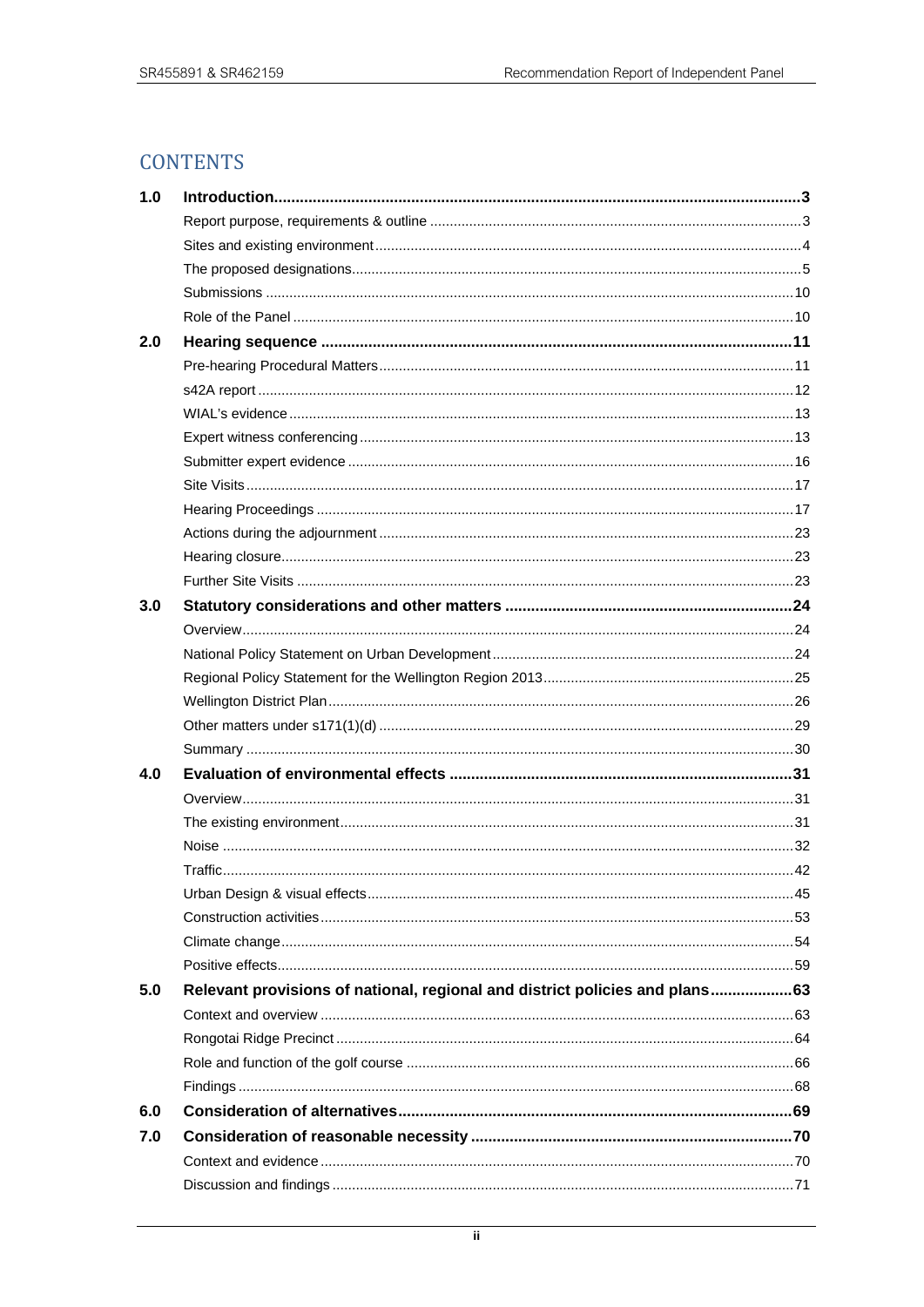# SCHEDULE OF APPENDICES

- **APPENDIX 1: Recommended Conditions for Main Site Area NoR**
- **APPENDIX 2: Recommended Conditions for East Side Area NoR**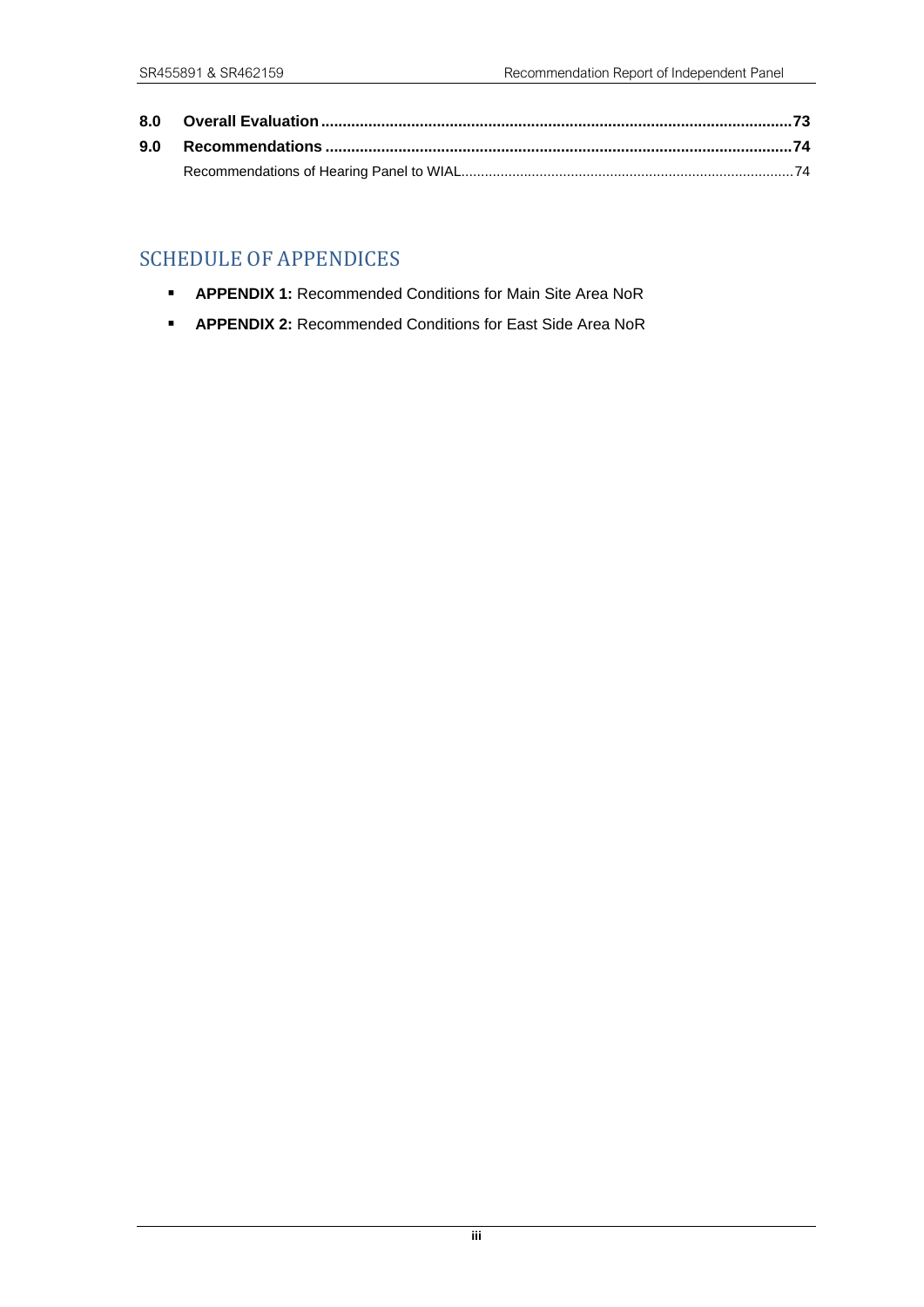# INTERPRETATION

This report uses the following abbreviations and acronyms.

| <b>TERM</b>    | <b>MEANS</b>                                                                     |
|----------------|----------------------------------------------------------------------------------|
| the Act        | Resource Management Act 1991                                                     |
| <b>AEE</b>     | The assessment of environmental effects appended to the applications             |
| Airways        | Airways Corporation of New Zealand Limited                                       |
| <b>ANB</b>     | Air noise boundary                                                               |
| <b>APU</b>     | <b>Auxiliary Power Units</b>                                                     |
| <b>CNMP</b>    | Construction Noise Management Plan                                               |
| Council        | <b>Wellington City Council</b>                                                   |
| East Side Area | The land subject to NoR SR462159, comprising existing Airport land and Miramar   |
|                | Golf Club land, as identified in Appendix A to the NoR dated 25/2/20             |
| EiC            | Evidence in Chief                                                                |
| <b>ECMP</b>    | Earthworks and Construction Management Plan                                      |
| <b>GWRC</b>    | Greater Wellington Regional Council                                              |
| <b>JWS</b>     | Joint (expert) Witness Statement                                                 |
| <b>LVMP</b>    | Landscape and Visual Management Plan                                             |
| Main Site Area | The land subject to NoR SR455891, comprising 110ha of Airport land as identified |
|                | in Appendix A to the NoR dated 4/12/19                                           |
| <b>NoR</b>     | Notice of Requirement                                                            |
| <b>NMP</b>     | Noise Management Plan                                                            |
| NPS-UD         | National Policy Statement on Urban Development 2020                              |
| <b>OCB</b>     | Outer control boundary                                                           |
| Plan           | Wellington City District Plan 2000                                               |
| <b>RMA</b>     | Resource Management Act 1991                                                     |
| <b>RPS</b>     | Wellington Regional Policy Statement 2013                                        |
| <b>TMP</b>     | Traffic Management Plan                                                          |
| <b>WCC</b>     | <b>Wellington City Council</b>                                                   |
| <b>WIAL</b>    | Wellington International Airport Limited                                         |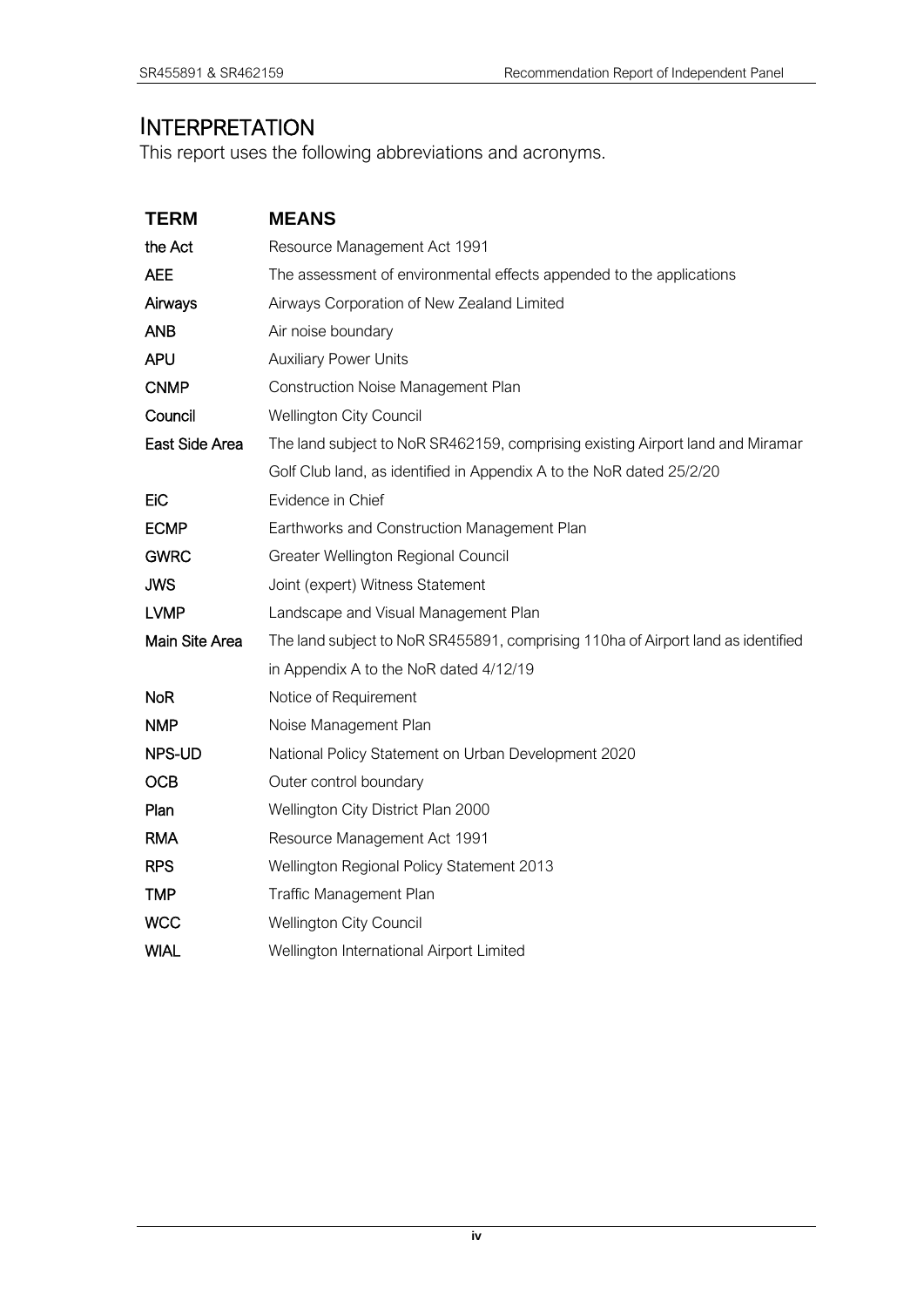# **Wellington City Council Recommendation report of independent hearings panel SR455891 & SR462159**

#### **Proposal Description:**

Notices of requirement for the following purposes:

- **Main Site Area**  to establish a more efficient and flexible planning framework to enable existing and future airport activities and development within the Airport's existing land holdings primarily over the area of land that is already zoned as Airport Precinct in the District Plan; and
- **East Side Area** to designate land for airport purposes to the east of the existing Airport.

#### **Requiring Authority:**

Wellington International Airport Limited

#### **Site Details:**

1 & 28 Stewart Duff Drive, Wellington

#### **Zoning:**

Airport & Golf Course Precinct, Outer Residential Area

#### **Overlays & map notations:**

Designations M5, A2, A3, G2, G3 and 58, Air Noise Boundary, Hazard (Ground Shaking) Area

**Date of Hearing:** Wednesday 19 & Thursday 20 May 2021 (closed 13 July 2021)

#### **Independent Hearings Panel:**

Commissioners HA Atkins (chair), R O'Callaghan, DJ McMahon

#### **Summary of Recommendations:**

#### Main Site Area

Having considered all relevant matters under the RMA, and based on the evidence and submissions presented, we find, with a modification to the NoR for the Main Site Area that removes the Rongotai Ridge Precinct, that:

- the NoR for the Main Site Area will result in positive effects, and any actual and potential adverse environmental effects of the proposed requirement will be sufficiently managed by the proposed conditions such that the effects are acceptable
- the works and designation for the Main Site Area are reasonably necessary to achieve WIAL's stated objectives; and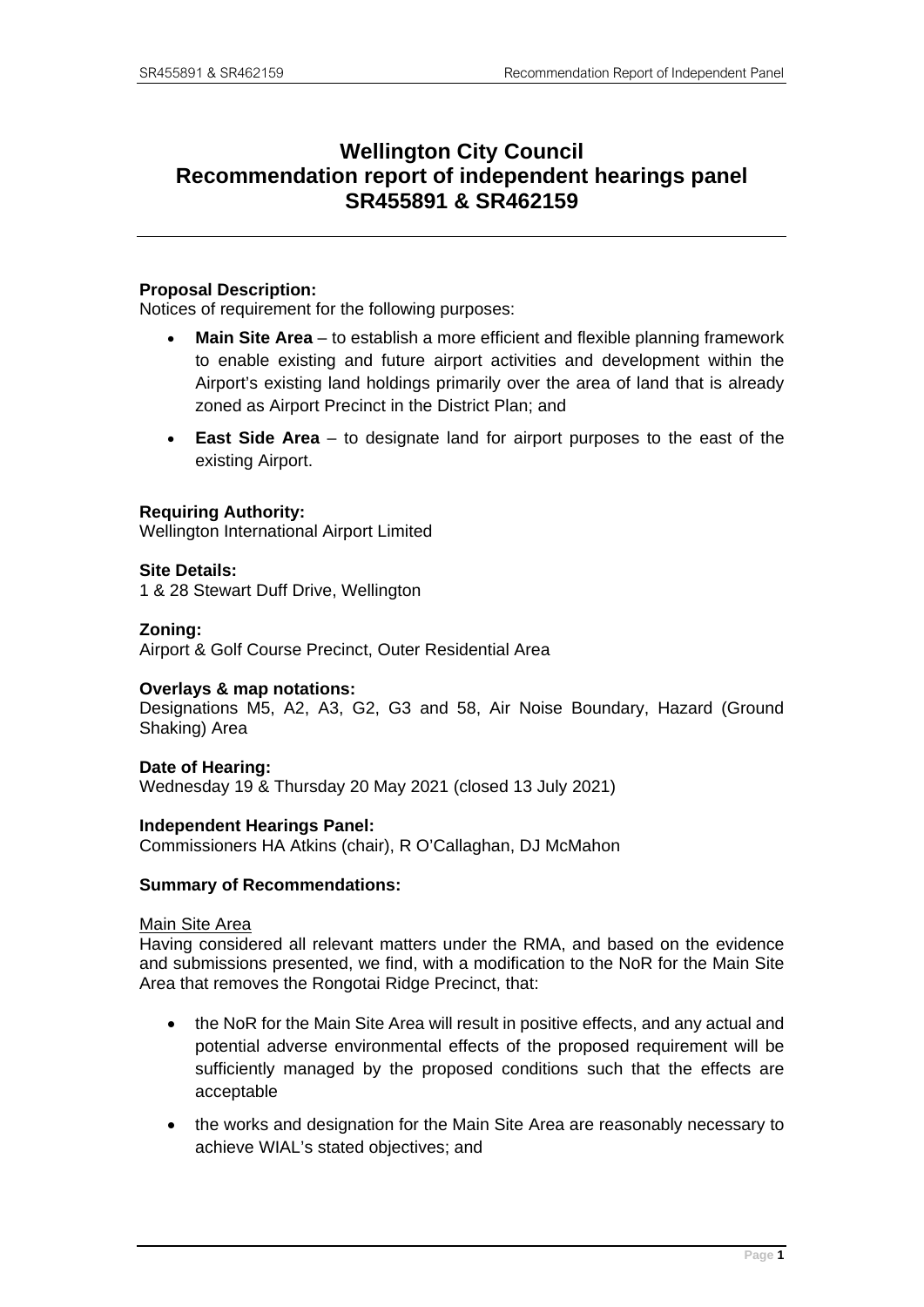• the effects of the NoR for the Main Site Area are aligned with the sustainable management purpose of the RMA.

Accordingly, we recommend that the requirement for the Main Site Area be confirmed with one modification, which is the removal of Rongotai Ridge Precinct, subject to the conditions set out in **Appendix 1**.

#### East Side Area

Having considered all relevant matters under the RMA, and based on the evidence and submissions presented, we find that:

- the NoR for the East Side Area will result in positive effects, and any actual and potential adverse environmental effects of the proposed requirement will be sufficiently managed by the proposed conditions such that the effects are acceptable
- the works and designation for the East Side Area are reasonably necessary to achieve WIAL's stated objectives; and
- the effects of the NoR for the East Side Area are aligned with the sustainable management purpose of the RMA.

Accordingly, we recommend that the requirement for the East Side Area be confirmed subject to the conditions set out in **Appendix 2**.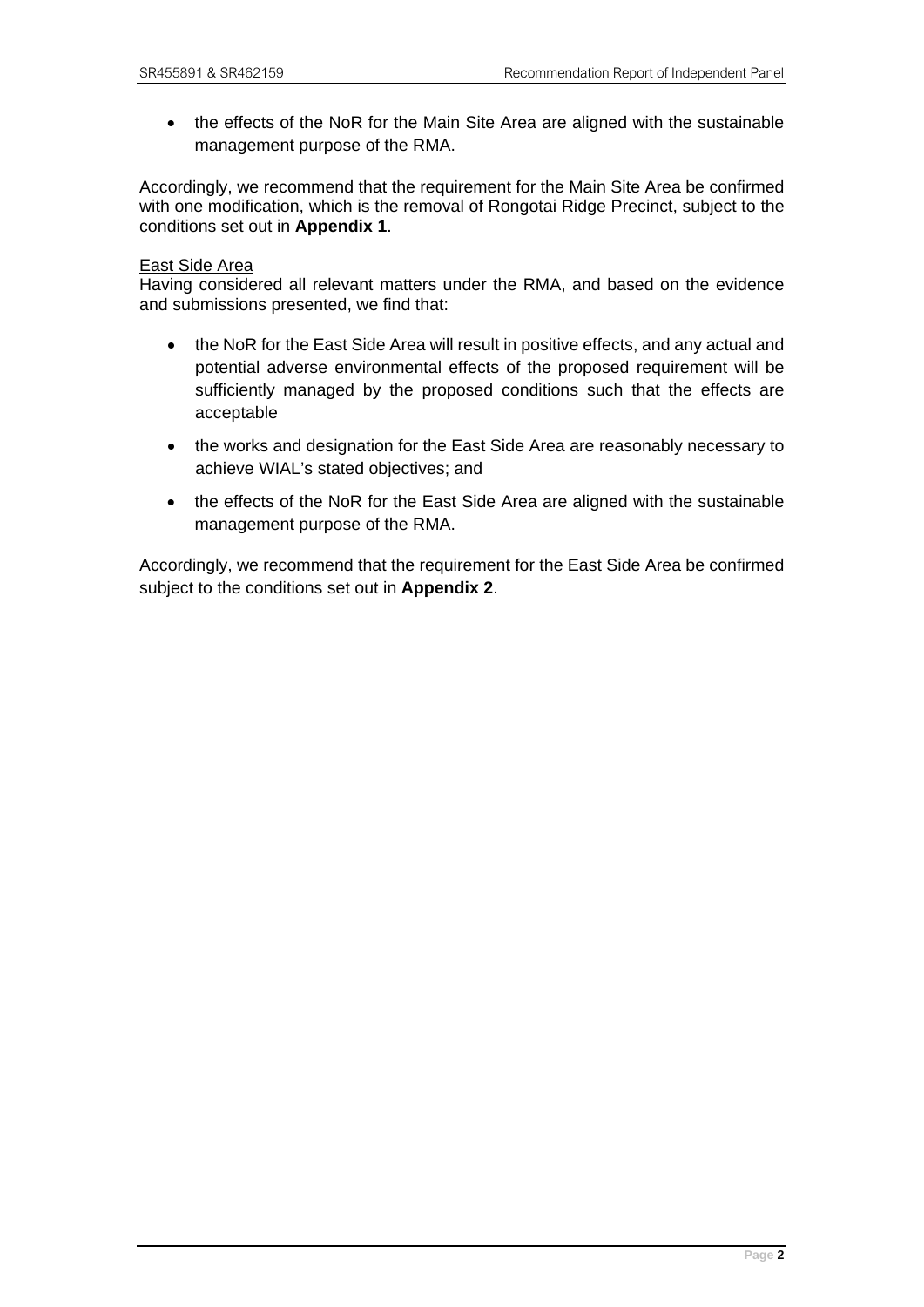# <span id="page-6-1"></span><span id="page-6-0"></span>1.0 Introduction

# **Report purpose, requirements & outline**

- 1.1 The purpose of this report is to outline our recommendations on the NoRs from WIAL to designate the Main Site Area and East Side Area, respectively comprising the majority of land currently owned or leased by WIAL and part of the Miramar Golf Course.
- 1.2 The proposals are the subject of two separate NoRs. They have been heard concurrently, however, and we have found it be effective and efficient to consider the proposals in a single consolidated report for the sake of economy. There are two separate recommendations each drawing on the relevant parts of this report as the basis for those recommendations.
- 1.3 Section 171 of the RMA provides the roadmap for our consideration of the proposals. Among other matters, it requires that we consider the environmental effects of allowing each requirement, having particular regard to:
	- a. *any relevant provisions of the applicable national, regional and local policy statements and plans[1](#page-6-2);*
	- b. *whether adequate consideration has been given to alternative sites, routes, or methods of undertaking the work if we find that it is likely that the work will have a significant effect on the environment or if WIAL does not have sufficient interest in the land for undertaking the work[2](#page-6-3);*
	- c. *whether the work and designation are reasonably necessary for achieving WIAL's objectives expressed in the NoRs[3](#page-6-4); and*
	- d. *any other matter be reasonably necessary in order to make a recommendation on the requirements***[4](#page-6-5)**.
- 1.4 Our consideration in the above respects is "subject to Part 2" of the RMA.
- 1.5 Having carried out our evaluation of the above matters, we may recommend that each requirement be confirmed, modified, withdrawn and/or subject to conditions**[5](#page-6-6)**. We must give reasons for those recommendations**[6](#page-6-7)**.
- 1.6 The remainder of this report is organised as follows:

Section 1: Introduction

Section 1 provides a factual basis for the report, including a brief description of the sites and existing environment, the proposals, submissions received and our role.

#### Section 2: Account of pre-hearing & hearing sequence

Section 2 provides a brief factual summary of the hearing proceedings, including the lead up to the hearing by the various parties through to the close of the hearing. It summarises the proposals that were before us by the end of the hearing.

<span id="page-6-2"></span> $1 \text{ s171(1)(a)}$ 

<span id="page-6-3"></span> $2 \sin(1)$ (b)

<span id="page-6-4"></span> $3 \sin(1)(c)$ 4 s171(1)(d)

<span id="page-6-6"></span><span id="page-6-5"></span>5 s171(2)

<span id="page-6-7"></span>6 s171(3)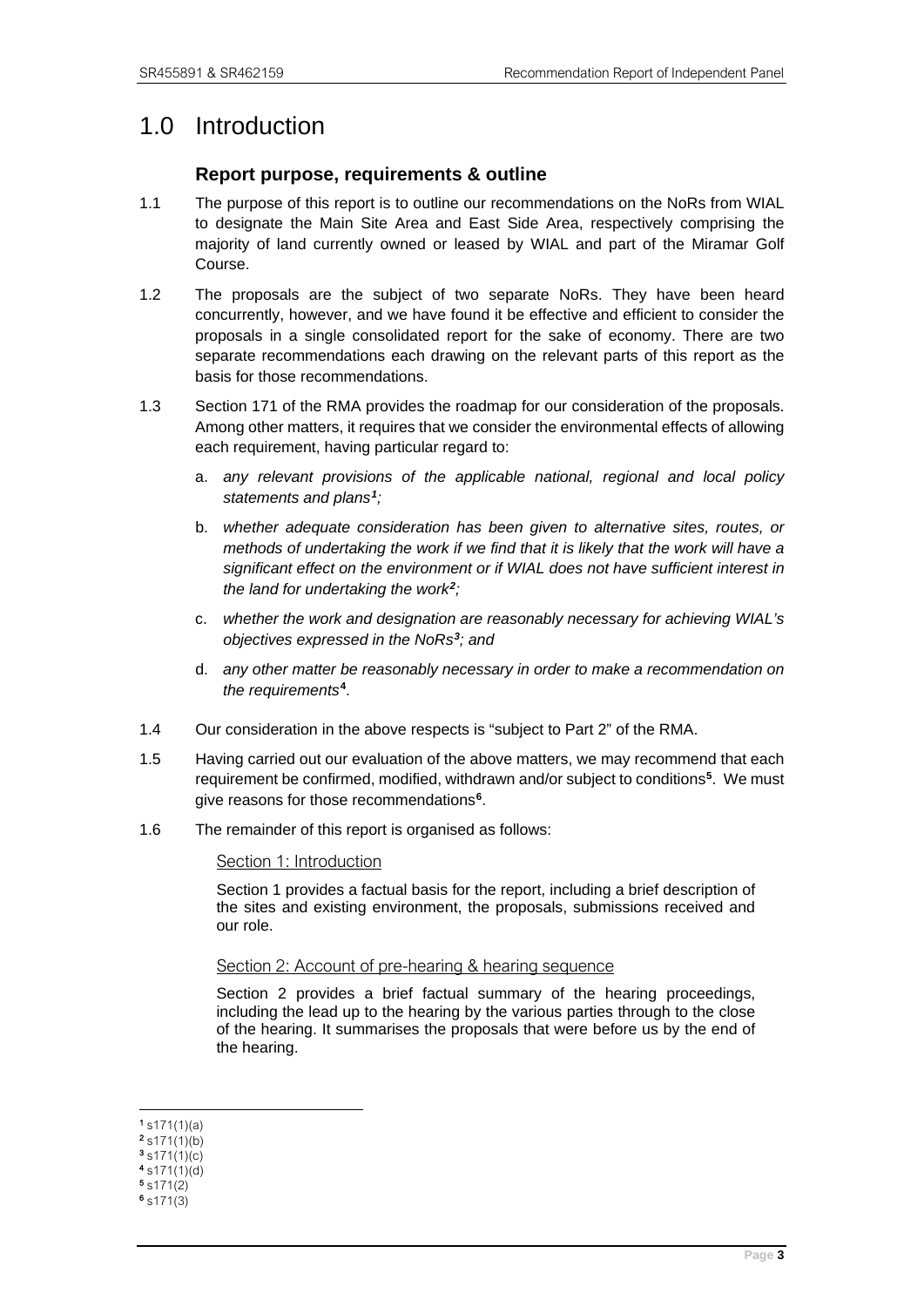#### Section 3: Outline of statutory considerations and other matters

This part of the report is the first limb of our evaluation and identifies the relevant provisions of the applicable national, regional and local policies and plans that we must have particular regard to under s171(1)(a) when considering each NoR. It also identifies the relevant non-RMA statutory instruments and nonstatutory matters that we must have particular regard to under s171(1)(d).

#### Section 4: Evaluation of environmental effects

Section 4 includes our consideration and evaluation of the adverse and positive effects of the requirement on the environment for each NoR , informed by the relevant provisions of Part 2, and the relevant statutory and non-statutory matters outlined in Section 3.

#### Section 5: National regional and district policies and plans

This section considers the directions in s171(1)(a) for each NoR as to what are the nature and direction of relevant provisions of any national and regional policy statements and any proposed district and regional plans as a context for considering the effects on the environment of the proposed notices of requirement.

#### Section 6: Consideration of alternatives

This section considers the directions in s171(1)(b) for each NoR as to whether adequate consideration has been given to alternative sites, routes or methods.

#### Section 7: Consideration of reasonable necessity

This section considers and evaluates the directions in  $s171(1)(c)$  as to whether for each NoR the works are reasonably necessary to meet WIAL's stated objectives.

#### Section 8: Overall evaluation

This final evaluative section contains our overall evaluation of the two NoRs, subject to the RMA's purpose and principles in Part 2.

#### Section 9: Recommendation

Finally, we record our recommendation to WIAL for each NoR and summarise our reasons, having regard to the evaluative sections of the report.

# **Sites and existing environment**

- <span id="page-7-0"></span>1.7 The sites for the two NoRs - the Main Site Area and East Side Area - comprise the existing airport site and part of the Miramar Golf Club in the Wellington suburb of Rongotai. We use the same site descriptions as adopted by WIAL in the two NoRs, relating to both the Main Site Area and the East Side Area.
- 1.8 The sites and existing environment are well described in the AEEs**[7](#page-7-1)** and in Section 4 of the s42A Report prepared by the Council's independent planning consultant, Mr Mark Ashby**[8](#page-7-2)**. We adopt those descriptions and highlight the following salient aspects of the sites and existing environment for contextual purposes:

<sup>7</sup> See NoR (SR455891), p.6-9 & NoR (SR462159), p.6-8 8

<span id="page-7-2"></span><span id="page-7-1"></span><sup>8</sup> Ashby s42A Report, p.7-10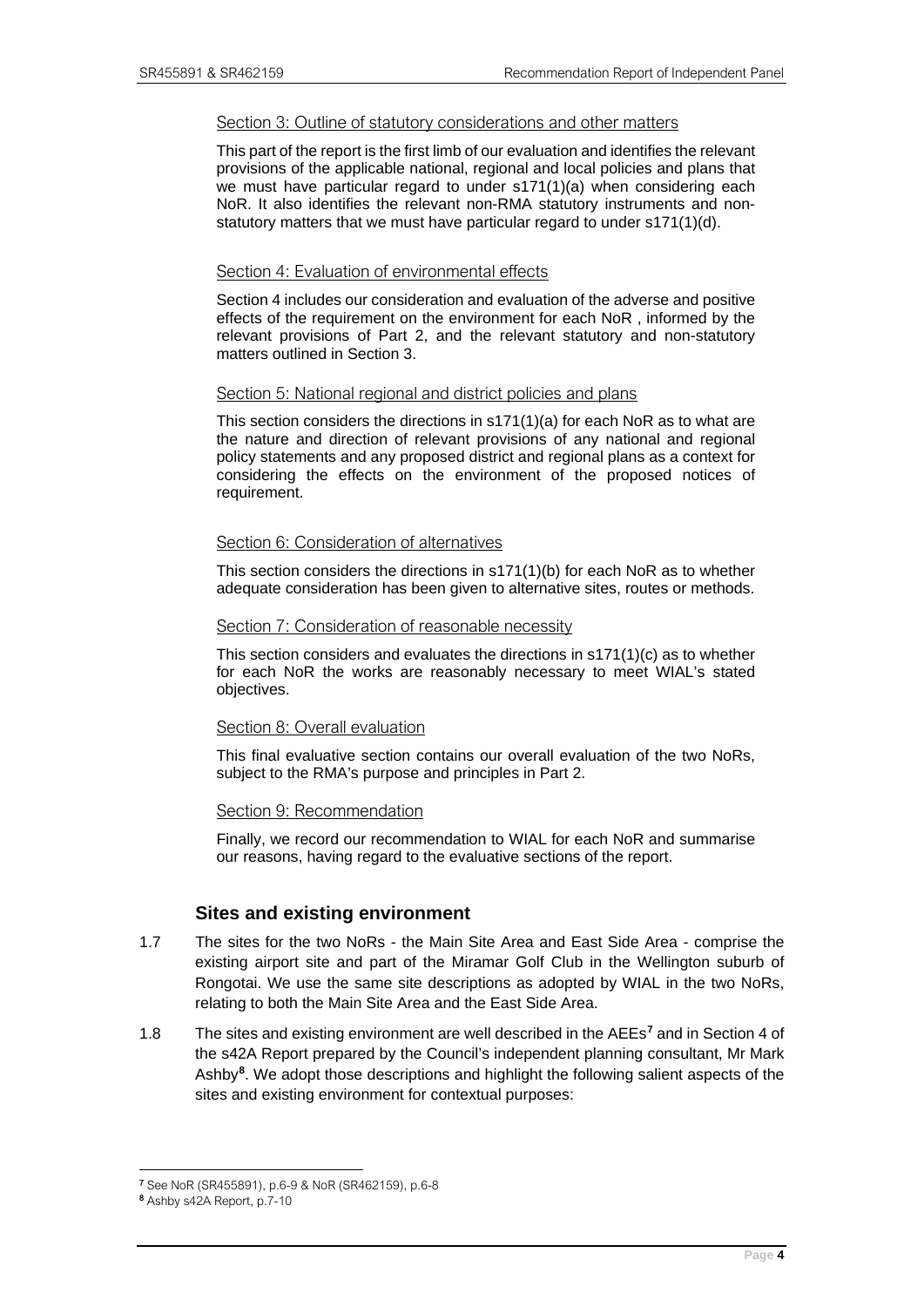- a. the **Main Site Area** comprises 110ha of land owned by or leased by WIAL and includes the main terminal, airport runway, taxi areas, parking, hangars, freight, cargo and other ancillary airport facilities, the Tirangi Road retail park, and the area including and surrounding the Rongotai Ridge immediately east of the Calabar Road/Miramar Drive/Cobham Drive roundabout;
- b. the **East Side Area** comprises approximately half of the current 32ha links-style golf course immediately to the east of the Main Site Area – with the Miramar and Strathmore suburban neighbourhoods adjoining the golf course to the north and east (respectively), and the Moa Point wastewater treatment facility to the south. It is now owned by WIAL;
- c. to the west of the Main Site Area is a combination of residential properties in Kilbirnie and the Business-zoned land at Kilbirnie North and Rongotai; and
- d. the Main Site Area is bookended by Evans Bay to the north and Lyall Bay to the south.
- 1.9 Both sites are also located in the Air Noise Boundary as shown on Planning Map 35. They are accordingly subject to exposure to high levels of noise from aircraft during airport operational hours.

# <span id="page-8-0"></span>**The proposed designations**

WIAL's objectives

- 1.10 WIAL's objectives as requiring authority for the proposed designations are set out in Section 4 of the respective NoRs.
- 1.11 For the **Main Site Area,** the stated objectives are:
	- a. *to establish a suitable planning regime that properly recognises the regional significance of Wellington International Airport, while also ensuring the impact of aircraft noise on the surrounding community is appropriately managed;*
	- b. *to operate, maintain, upgrade and extend the facilities at Wellington International Airport to continue to provide for the aircraft types currently in use, and likely to be in use in the foreseeable future by New Zealand's major domestic airlines and international airlines in a sustainable manner; and*
	- c. *to ensure the Airport facilities and activities continue to meet the forecast passenger and aircraft demand and provide a quality service to its users through:*
		- *i. providing for facilities and activities which will ensure the safe, effective and efficient operation of the Airport;*
		- *ii. providing for non-Airport activities and developments within the Airport, provided they do not compromise the ongoing and strategic transport role of the Airport;*
		- *iii.* allowing the development of additional buildings and activities to ensure *the effective and efficient functioning of the Airport; and*
	- d. *to enable an efficient and flexible approach to developing the Airport, while also managing the actual or potential effects of future development particularly at its interface with sensitive land use activities*. **[9](#page-8-1)**

<span id="page-8-1"></span><sup>9</sup> NoR (SR455891), p.19-20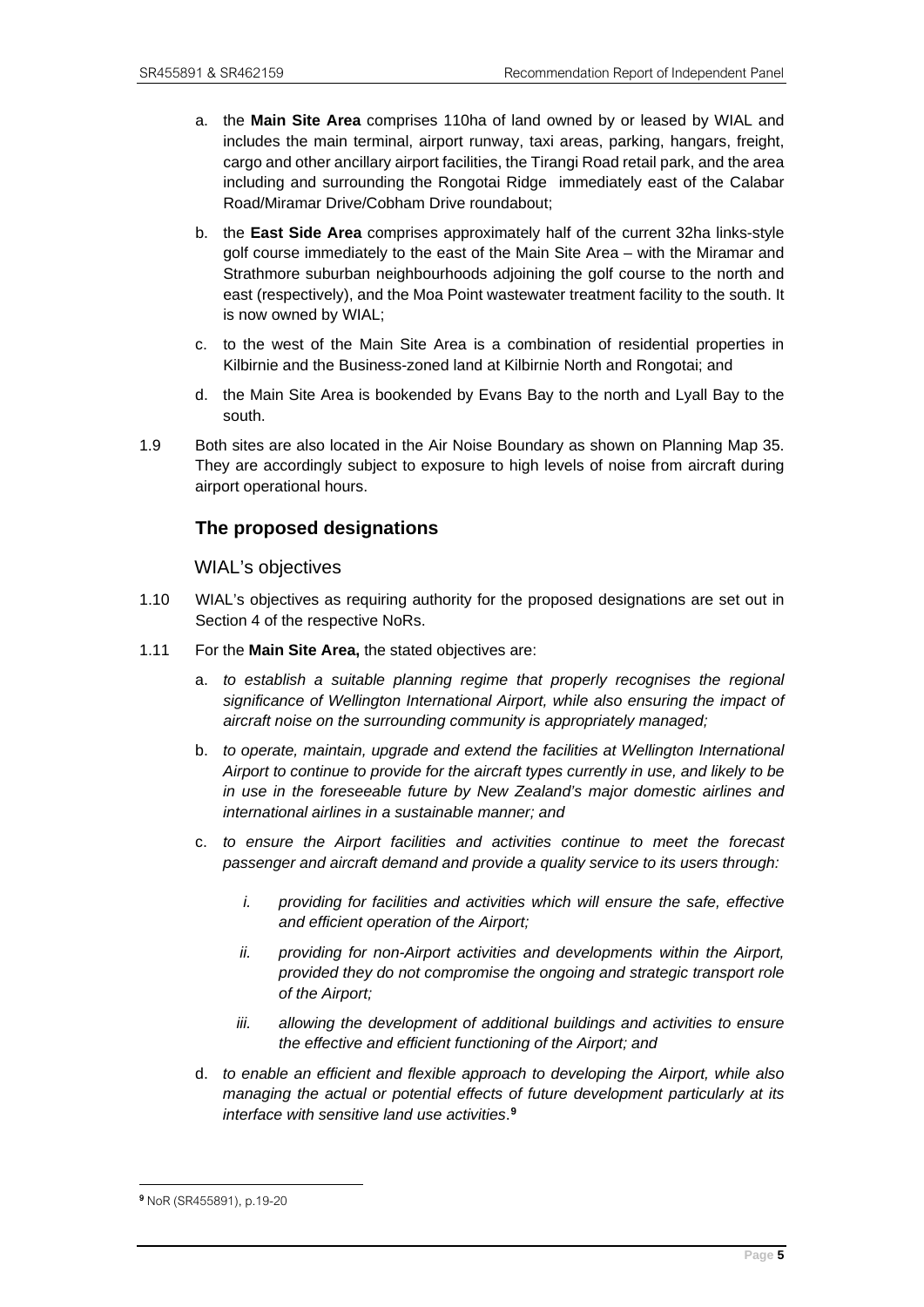- 1.12 The objectives for the **East Side Area** are verbatim to the above, except in relation to the first of the aims. In that regard, the first objective for the East Side Area is *"to establish a suitable planning regime that properly recognises the regional significance of Wellington International Airport"* – this being exclusive of any qualification to do so while ensuring the impact of aircraft noise on the surrounding community is appropriately managed. **[10](#page-9-0)**
- 1.13 We return to these stated objectives in Section 6 below with our consideration of the directions in s171(1)(c) of the RMA.

#### Proposed form of the designation

- 1.14 Both NoRs are for *"Airport Purposes"* but are subject to different volunteered limitations and conditions as to activities enabled or otherwise within that description.
- 1.15 The **Main Site Area** NoR proposes to enable the following:
	- a. *aircraft operations and associated activities, including all ground-based infrastructure, plant and machinery necessary to assist aircraft operations;*
	- b. *aircraft rescue training facilities and emergency services;*
	- c. *runways, taxiways, aprons, and other aircraft movement areas;*
	- d. *airport terminal, hangars, control towers, rescue and fire facilities, navigation and safety aids, lighting and telecommunication facilities, car parking, maintenance and service facilities, catering facilities, freight facilities, quarantine and incineration facilities, border control and immigration facilities, medical facilities, fuel storage and fuelling facilities, facilities for the handling and storage of hazardous substances;*
	- e. *associated administration and office activities;*
	- f. *roads, accessways, stormwater facilities, monitoring activities, site investigation activities, infrastructure and utility activities, and landscaping;*
	- g. *vehicle parking and storage, rental vehicle facilities, vehicle valet activities, and public transport facilities;*
	- h. *signage, artwork or sculptures, billboards and flags;*
	- i. *hotel/visitor accommodation, conference facilities and services;*
	- j. *retail activities, restaurants and other food and beverage facilities including takeaway food facilities and industrial and commercial activities, provided they serve the needs of passengers, crew, ground staff, airport workers and other associated workers and visitors;*
	- k. *structures to mitigate against the impact of natural hazards;*
	- l. *all demolition (if required) construction and earthworks activities, including associated structures;*
	- m. *ancillary activities, buildings and structures related to the above; and*
	- n. *servicing, testing and maintenance activities related to the above*. **[11](#page-9-1)**
- 1.16 While the proposed form of the designation for the **East Side Area** shares many of the same enabled activities as the Main Site Area, the overall range of activities is not as

<span id="page-9-0"></span><sup>10</sup> NoR (SR462159), p.16-17 11 NoR (SR455891), p. 20-21

<span id="page-9-1"></span>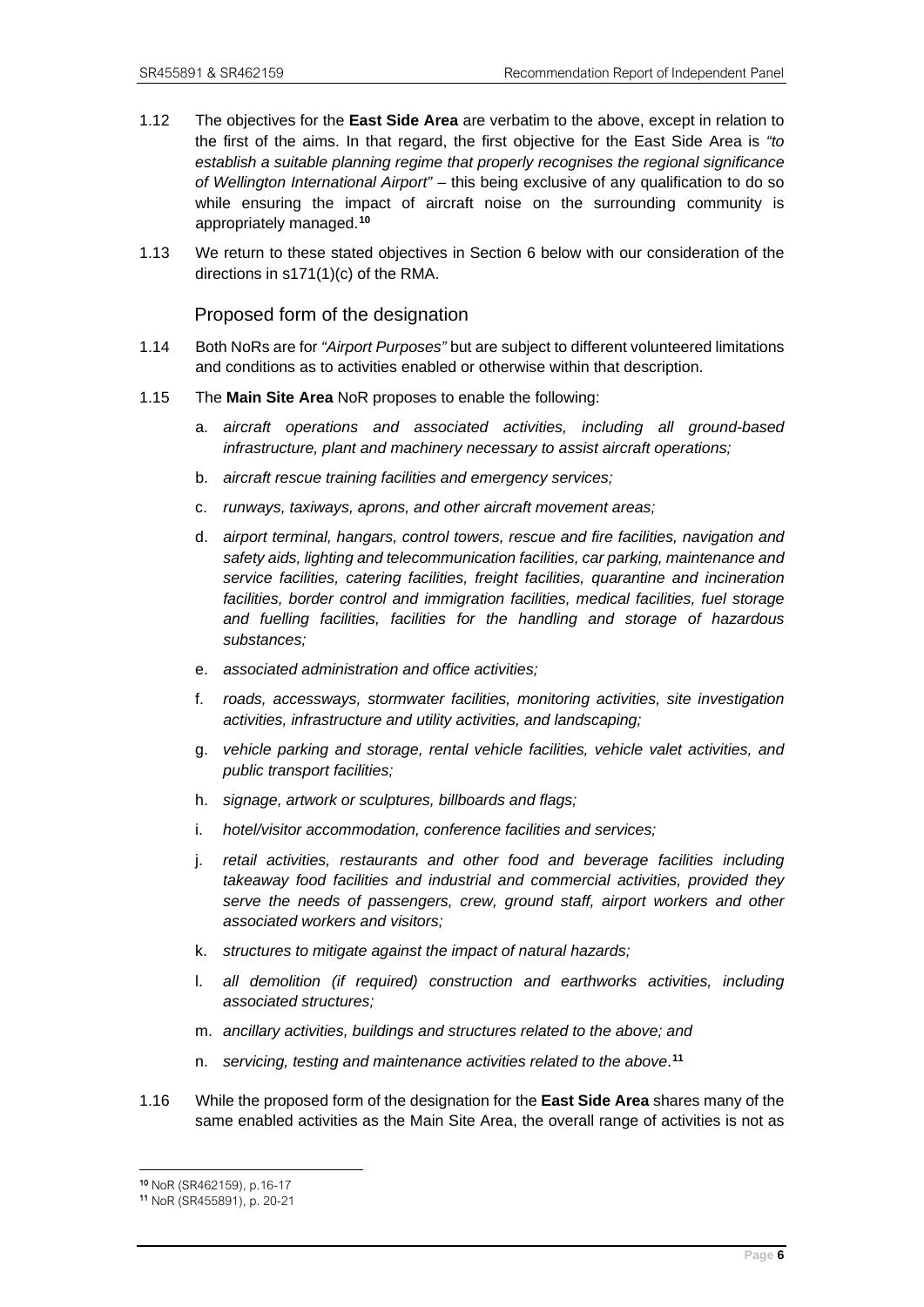broad. As described in the NoR, the activities specifically enabled in the East Side Area include:

- a. *aircraft operations and associated activities, including all ground-based infrastructure, plant and machinery necessary to assist aircraft operations;*
- b. *taxiways, aprons and other aircraft movement areas;*
- c. *navigation and safety aids, monitoring stations, lighting and telecommunications facilities;*
- d. *car parking, roads, accessways, pedestrian ways, stormwater and wastewater infrastructure, utility activities and security fencing;*
- e. *all demolition (if required) construction and earthworks activities, including associated structures;*
- f. *landscaping, planting, tracks and trails;*
- g. *ancillary activities, buildings and structures related to the above; and*
- h. *servicing, testing and maintenance activities related to the above*. **[12](#page-10-0)**
- 1.17 WIAL modified these descriptions in its written reply by adding a note to qualify that any third party owned outdoor signage is outside the purpose of the designations.
- 1.18 The notified NoR also contained a range of conditions volunteered by WIAL to be imposed on the designation. These evolved through joint witness conferencing and the hearing process, culminating in the final suite of conditions attached to WIAL's written reply. We summarise those final volunteered conditions here for context and refer to them in further detail at intervals below.

#### Summary of volunteered conditions

- 1.19 The final conditions for both NoRs were presented as part of the final planning and landscape/urban design JWS and were formally adopted with some edits in WIAL's written reply. We have intentionally spent some time below outlining those as they now form part of, and inform our s171 consideration of, the environmental effects of allowing each NoR.
- 1.20 For the **Main Site Area** the final volunteered conditions were organised into 18 topic areas as summarised below.
- 1.21 Conditions 1 and 2 respectively identify the **activities which are, and are not, required to be subject to an outline plan of works** under s176A(1) of the RMA. Those activities identified as requiring an outline plan include:
	- a. earthworks in the Rongotai Ridge Precinct and Hillock area that alter the ground level by more than 2.5m, disturb a total area of more than  $250m<sup>2</sup>$  or are carried out on a slope exceeding 34°;
	- b. any building or structure in the Terminal Precinct that exceeds  $1,500m^2$  or is within 20m of any external site boundary;
	- c. in all other precincts, any building exceeding 12m above existing ground level; and
	- d. signs in the Terminal Precinct that exceed limits on height, illumination and positioning.
- 1.22 Condition 3 stipulates **maximum heights/minimum setbacks** for buildings, including:

<span id="page-10-0"></span><sup>12</sup> NoR (SR462159), p. 17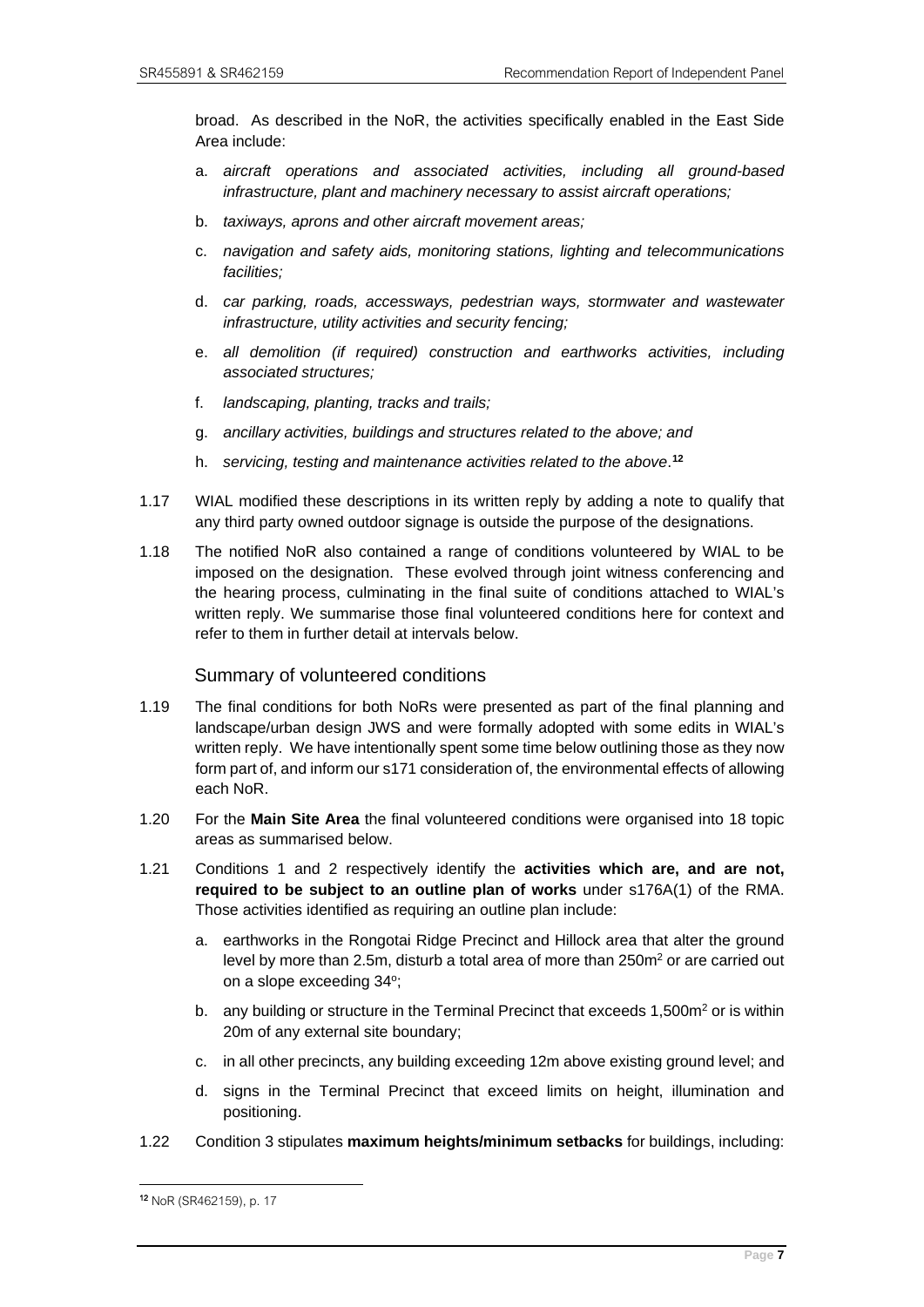- a. maximum height of 30m above ground level in the Terminal Precinct and of 18m in all other precincts except where otherwise categorised below;
- b. buildings or structures used for hangars for Code C (or smaller) aircraft are not to exceed 15m in height;
- c. in the West Side Precinct, buildings or structures used for Code E (or other wide body) aircraft hangars are not to exceed 20m in height or be located closer than 10m to any site boundary;
- d. buildings or structures within 8m of the Golf Course Recreation Area are not to exceed 15m in height;
- e. buildings or structures within 5m of the Golf Course Recreation Area are not to exceed 4m in height;
- f. buildings within the South Coast Precinct are to be setback at least 10m from the Moa Point Road frontage; and
- g. lift shafts, plant rooms and other similar features on buildings and structures are exempt from compliance with the height rules above;
- 1.23 Condition 4 manages **outdoor illumination** in accordance with relevant Australian and New Zealand Standards for the control of obtrusive effects of outdoor lighting and the design of pedestrian area lighting.
- 1.24 Under Condition 5, **existing trees are to be retained** unless they affect the safe operation of the Airport.
- 1.25 All activities are to comply with the relevant New Zealand Standard for **radiofrequency fields** under Condition 6.
- 1.26 Condition 7 imposes **vehicle access** restrictions and design requirements.
- 1.27 Conditions 8-10 specify a range of requirements relating to **urban design and landscaping**, including general provisions for all precincts, and specific provisions for the Terminal and Broadway Precincts. We discuss these in detail in our discussion of substantive matters below.
- 1.28 Under Conditions 11-13 various requirements are stipulated for **earthworks in the Rongotai Ridge Precinct and Hillock Area**, including preparation and adherence to an ECMP, specific assessment matters where any outline plan is required, and use of an archaeological accidental discovery protocol.
- 1.29 Condition 14 sets out requirements for **network utilities**, and Condition 15 requires WIAL to **consult with Airways** in relation to any project or work that affects the operation of Airways' navigation and service facilities.
- 1.30 Conditions 16-26 set out a measures for the **management of noise effects**, including:
	- a. controls on aircraft operations**[13](#page-11-0)** to comply with a 24-hour night-weighted sound exposure limit of 65<sub>dbA</sub> outside the Air Noise Boundary, measured in accordance with the relevant New Zealand standard:
	- b. curfews for domestic aircraft and international departures between midnight and 6am, and for international arrivals between 1am and 6am, with some exceptions;
	- c. respective limits on noise from aircraft engine testing, from ground power units and APUs and from all other land base noise sources within the Area; and

<span id="page-11-0"></span><sup>13</sup> this excludes noise from aircraft operating in an emergency or as required to meet Civil Defence response needs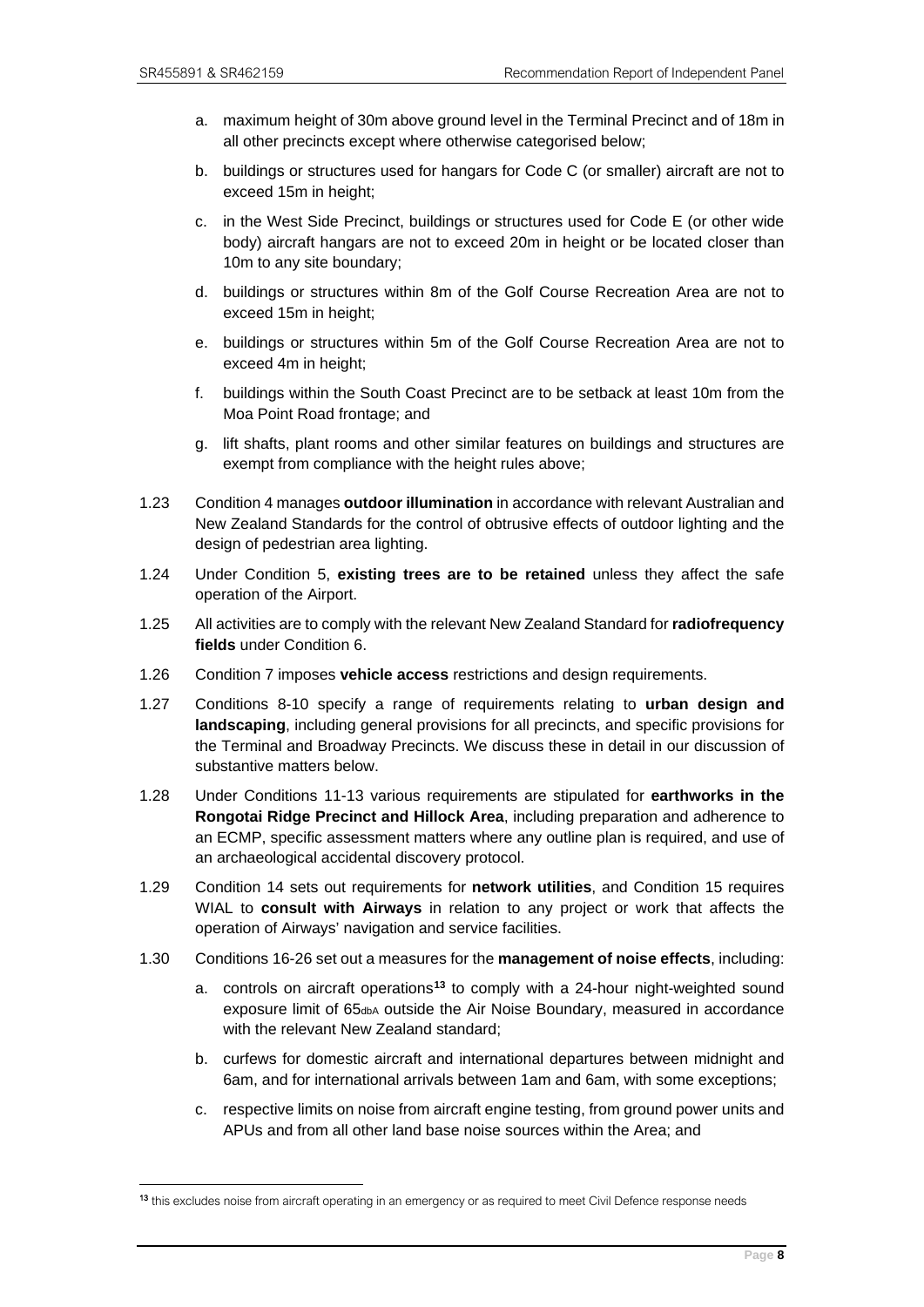- d. requirements to maintain, update and comply with an NMP.
- 1.31 Condition 27 requires WIAL to submit an annual **carparking demand and supply**  report to the Council, and to consider actions or strategies to be implemented in response to associated effects arising beyond the designation.
- 1.32 Finally, Condition 28 requires WIAL to investigate and implement actions that contribute to an **ongoing reduction in carbon footprint** and to report to Council on those investigations and actions on an annual basis.
- 1.33 The final volunteered conditions in relation to the **East Side Area** NoR address similar topics in some respects, but also address other matters not considered in the Main Site Area conditions.
- 1.34 Conditions 1-3 set out **requirements for outline plans** in the East Side Area, and for **staging** and **management plan certification**.
- 1.35 Conditions 4-8 relate to the preparation, implementation and amendment of the **LVMP**.
- 1.36 Conditions 9-24 relate to the management of **earthworks and geotechnical matters**, including requirements:
	- a. to engagement of a qualified geoprofessional for reporting, investigations, and monitoring of site works;
	- b. to prepare and comply with an ECMP;
	- c. to commission an archaeological assessment prior to the commencement of works, and to implement any recommendations in the assessment; and
	- d. to provide as-built plans and a Geotechnical Completion Report to the Council at the completion of earthworks.
- 1.37 Under Condition 25, no **building or structure** may exceed 10m in height or be located closer than 5m from any adjoining residential boundary.
- 1.38 Conditions 26-39 relate to the management of noise, and include:
	- a. controls on aircraft operations**[14](#page-12-0)** to comply with a 24-hour night-weighted sound exposure limit of 65<sub>dbA</sub> outside an identified compliance line to the east of the site, measured in accordance with the relevant New Zealand standard;
	- b. respective limits on noise from aircraft engine testing, from ground power units and APUs and from all other land base noise sources within the Area;
	- c. restrictions on aircraft operations during the hours 10pm to 7am;
	- d. requirements to prepare, update and comply with the NMP; and
	- e. requirements for WIAL to offer to install mechanical ventilation to habitable rooms of identified residential dwellings affected by increased noise levels.
- 1.39 Condition 40 manages **outdoor illumination** in accordance with relevant Australian and New Zealand Standards for the control of obtrusive effects of outdoor lighting and the design of pedestrian area lighting.
- 1.40 Condition 41 sets out requirements for **network utilities**, and Condition 42 requires WIAL to **consult with Airways** in relation to any project or work that affects the operation of Airways' navigation and service facilities.

<span id="page-12-0"></span><sup>14</sup> this excludes noise from aircraft operating in an emergency or as required to meet Civil Defence response needs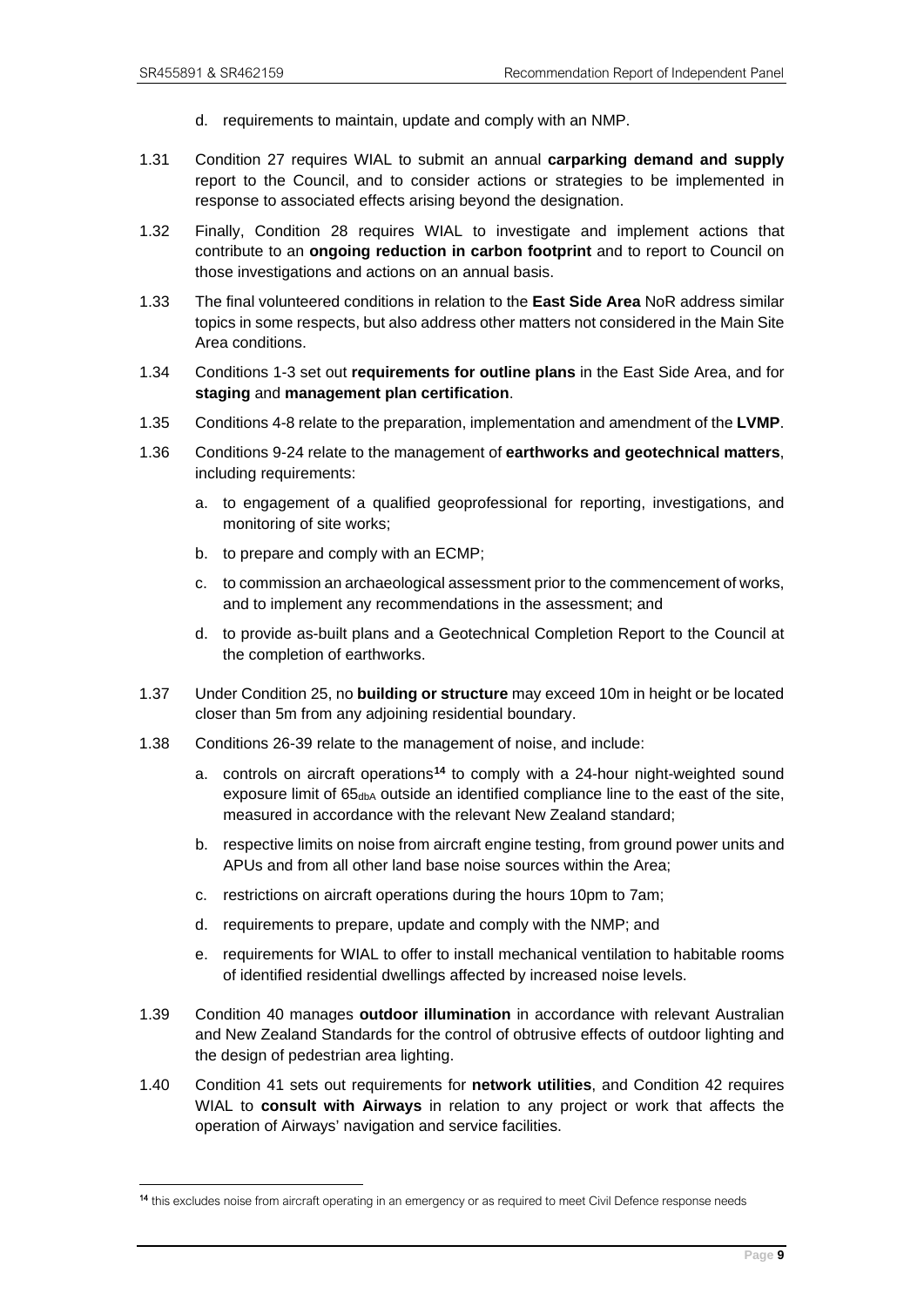- 1.41 Condition 43 sets down a 10-year **lapse period** for the proposed designation. We note that there is no lapse period for the Main Site Area.
- 1.42 Condition 44 requires WIAL to investigate and implement actions that contribute to an **ongoing reduction in carbon footprint** and to report to Council on those investigations and actions on an annual basis.
- 1.43 And finally, Condition 45 provides for the **uplifting** of the Main Site Area designation over the part of the airport that overlaps with the East Side Area.
- 1.44 These 'final' versions of the conditions essentially comprise the proposals before us as we commenced our deliberations. Again, we discuss these measures in greater detail at various junctures below.

### **Submissions**

- <span id="page-13-0"></span>1.45 The NoRs were notified in December of 2020. To allow extra time for submitters given the timing of the notification around the holiday period, the closing date for submissions was set at 12 February 2021, being 30 working days from notification.
- 1.46 The closing date was extended for a further two weeks due to an omission of information on the Council website. A total of 327 submissions were received on the proposals. Thirty-eight of those submissions were received after the closing date – however, the Council granted a waiver for those late submissions with the agreement of WIAL. Overall, 315 submissions were opposed to the NoRs, two were in support and 10 were neutral. As noted in Mr Ashby's s42A Report**[15](#page-13-2)**, 285 of the opposing submissions used a pro forma template.
- 1.47 Mr Ashby's Report also provided a useful summary of the submissions, which we adopt. Some of the key submission themes included concern about:
	- a. climate change effects and aircraft emissions;
	- b. adverse noise effects;
	- c. urban design and landscape effects;
	- d. traffic and transportation effects; and
	- e. effects associated with earthworks and infrastructure.
- <span id="page-13-1"></span>1.48 We return to these issues in Sections 4 - 7 of this report.

# **Role of the Panel**

- 1.49 We were appointed**[16](#page-13-3)** by the Council to conduct the hearing and to make recommendations on the Council's behalf to WIAL pursuant to s171(2) and s171(3) of the RMA. It is WIAL – rather than the Panel or the Council – that ultimately has the decision-making function for these proposals.
- 1.50 It was not our role to introduce evidence about the proposals, but to hear the evidence of others and to make recommendations on the basis of that information.

<span id="page-13-3"></span><span id="page-13-2"></span><sup>15</sup> Ashby s42A Report, p.19

<sup>16</sup> Under delegation dated 24 February 2021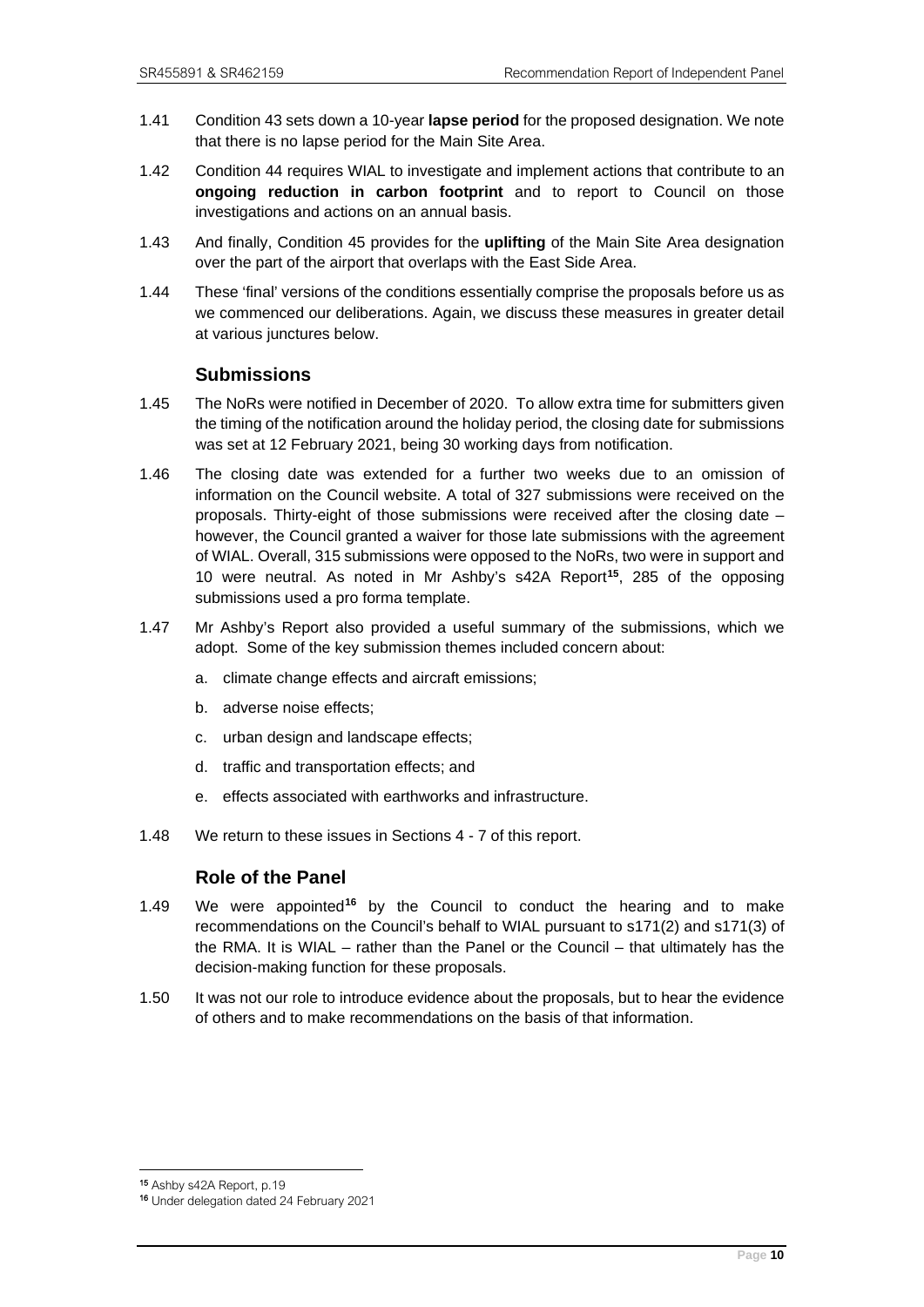# <span id="page-14-1"></span><span id="page-14-0"></span>2.0 Hearing sequence

# **Pre-hearing Procedural Matters**

- 2.1 Following our formal engagement, we issued a minute**[17](#page-14-2)** to the parties to set out some preliminary matters in preparation for the hearing. Specifically, the minute:
	- a. set out directions for parties to indicate whether they would be calling expert evidence, and whether those experts would be available for conferencing;
	- b. encouraged parties to engage in pre-hearing meetings to narrow any issues in contention where possible;
	- c. described the sequence for expert evidence exchange;
	- d. set out our expectations for hearing presentations; and
	- e. invited parties to suggest any particular sites or localities that we should visit to inform our understanding of the proposal and the local environment.
- 2.2 After receiving responses to Minute 1, we issued Minute 2 to address additional procedural matters**[18](#page-14-3)**.
- 2.3 The first matter related to the acoustic experts nominated by the Council, WIAL and Regional Public Health and the attendance of the experts at conferencing. Specifically, WIAL expressed a concern that Regional Public Health sought for both its independent acoustic consultant – Dr Stephen Chiles – and Dr Stephen Palmer in his capacity as Regional Officer of Health - to attend acoustic conferencing. For reasons we expressed in the Minute, we found WIAL's concern to be valid and ruled that only acoustic experts should attend the acoustic conferencing.
- 2.4 In excluding Dr Palmer from conferencing, we noted that he would nevertheless have every opportunity to present to us within his area of expertise at the hearing coupled with the ability to apply that expertise to the results of the acoustic expert conferencing. We took that opportunity to also frame some questions to be considered by the acoustic experts in conferencing. We noted the list of questions was not exclusive, and that the experts could discuss other relevant matters.
- 2.5 The second matter addressed by Minute 2 was to provide a general update to all parties on developments since Minute 1, including:
	- a. that agreement had been reached between WIAL and Heritage New Zealand Pouhere Taonga and WIAL and Airways on conditions relating to archaeological and aircraft operational matters respectively;
	- b. clarification that the submission from Generation Zero was missed in the combined submission pdf on the Council website, and that the submission was lodged correctly and would be added to the document accordingly;
	- c. that Waka Kotahi signalled that the substance of their submission had been addressed by proposed conditions relating to the ECMP;
	- d. that Regional Public Health confirmed an amendment to its submission, being to delete material relating to airborne contaminants; and
	- e. that agreement had been reached between WIAL and Powerco on conditions such that Powerco would withdraw its submission.

<span id="page-14-2"></span><sup>17</sup> Minute 1 dated 23 March 2021

<span id="page-14-3"></span><sup>18</sup> Minute 2, dated 3 May 2020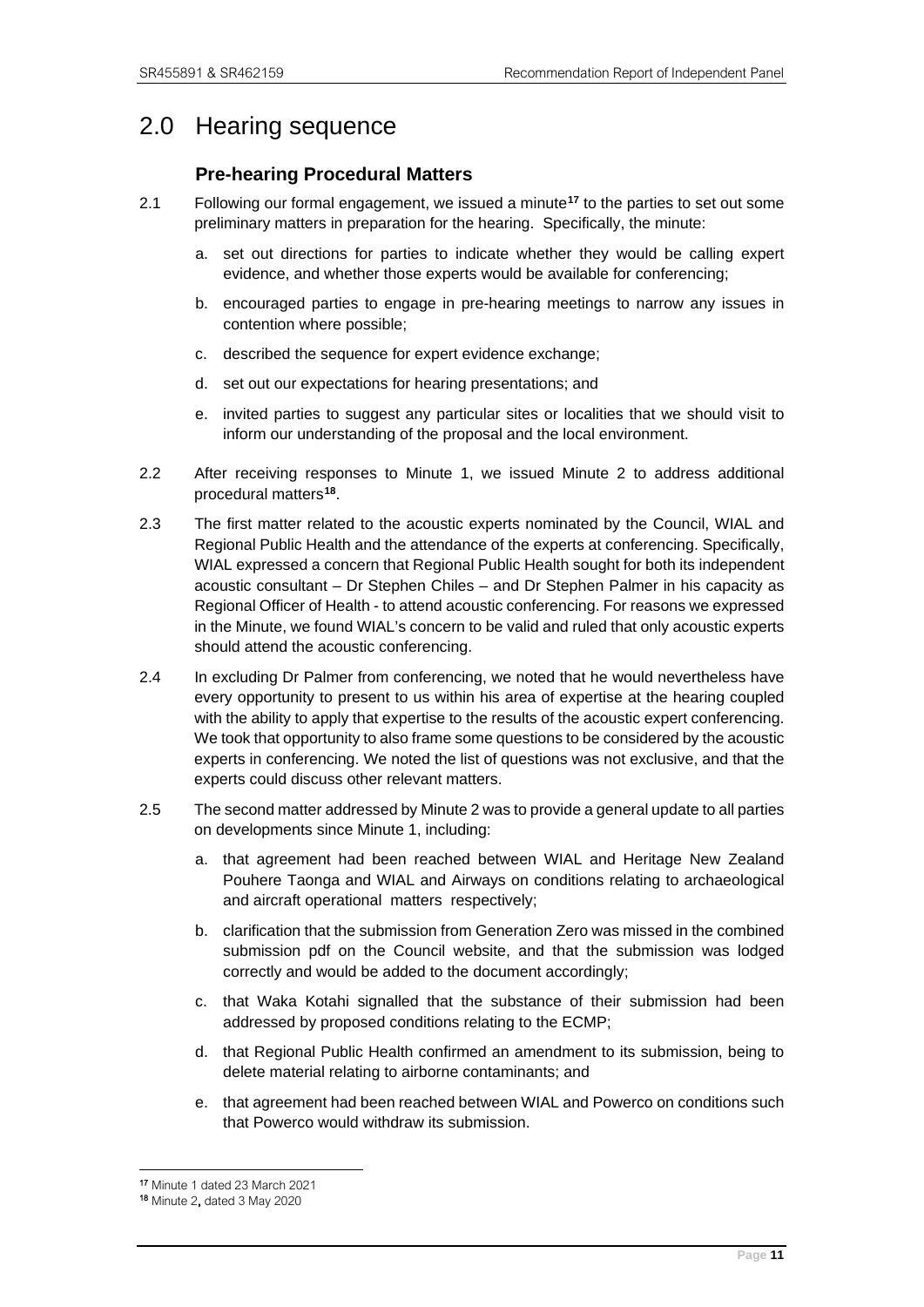# **s42A report**

- <span id="page-15-0"></span>2.6 Mr Ashby's s42A report was circulated on Wednesday 28 April 2021. It comprised:
	- a. background material, descriptions of the site and existing environment;
	- b. a description of the proposals and their respective purposes;
	- c. an overview of relevant statutory considerations;
	- d. assessments of environmental effects and of the proposals' fit with higher order planning documents, Part 2 of the RMA and other relevant matters;
	- e. consideration of the necessity of the proposed works and of alternatives; and
	- f. conclusions and recommendations, including in relation to conditions that should be imposed if the designations are confirmed.
- 2.7 Mr Ashby also attached the following to his report:
	- a. copies of further information requests made by the Council and the responses provided by WIAL;
	- b. the notification report for the Main Site Area**[19](#page-15-1)**;
	- c. submission summary tables;
	- d. an assessment of noise effects prepared by Mr Borich;
	- e. urban design reports for the respective NoRs, produced by Council's consultant urban designer, Ms Robin Simpson;
	- f. a review of WIAL's transportation assessment prepared by Council's Chief Transport Advisor, Mr Steve Spence; and
	- g. advice and recommendations on servicing matters from Wellington Water.
- 2.8 Having drawn on the information and views expressed in the various appendices and carried out his own assessment, Mr Ashby concluded that:
	- a. the Main Site Area NoR:
		- i. is in keeping with Part 2 of the RMA and generally in keeping with the provisions in s171 of the RMA;
		- ii. is generally consistent with higher order planning documents, except in relation to some traffic and transportation effects;
		- iii. will result in an acceptable level of effects, provided appropriate conditions are imposed;
	- b. the East Side Area NoR:
		- i. is in keeping with much of Part 2 of the RMA however, there remain concerns about amenity effects, principally in relation to noise;
		- ii. will entail noise effects that result in an unacceptable loss of amenity for some nearby residents;
		- iii. is consistent with the RPS aims for regionally significant infrastructure, but is inconsistent with the operative Plan in many respects; and
		- iv. is questionable as to whether the works are reasonably necessary

<span id="page-15-1"></span><sup>19</sup> No notification report was prepared for the East Side Area, as WIAL requested the proposal be notified in conjunction with the Main Site Area NoR.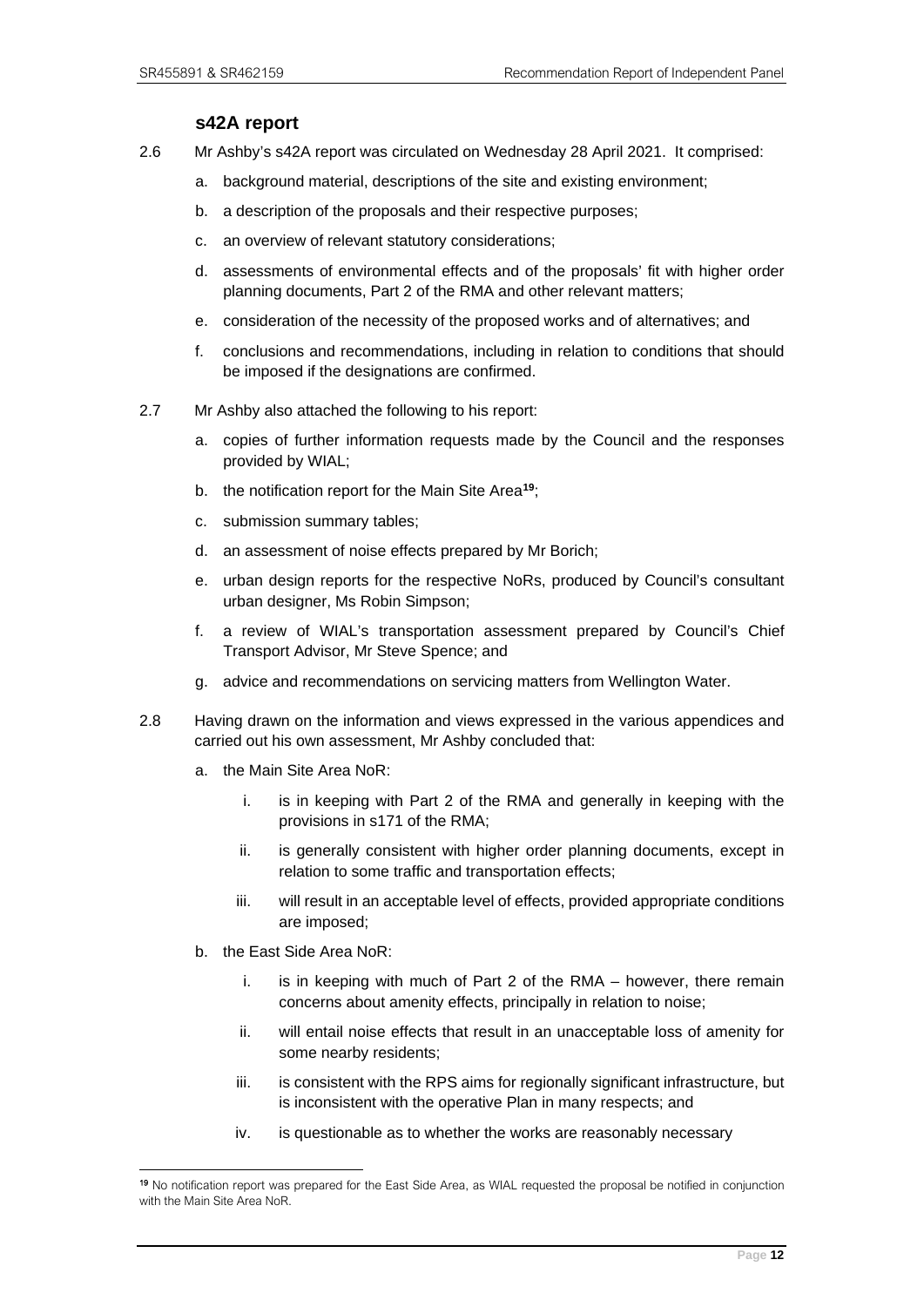- c. in the case of both NoRs, climate change remains an overlying matter of concern;**[20](#page-16-2)**
- 2.9 It was Mr Ashby's view that we should recommend to WIAL that the Main Site requirement be confirmed subject to conditions and that the East Side requirement be withdrawn unless appropriate noise and climate change conditions can be developed. **[21](#page-16-3)**

#### **WIAL's evidence**

- <span id="page-16-0"></span>2.10 WIAL circulated its expert evidence on Wednesday 5 May 2021.
- 2.11 This included statements from the following:
	- a. Mr Matthew Clarke Chief Commercial Officer at WIAL;
	- b. Mr John Howarth General Manager Infrastructure and Development at WIAL;
	- c. Mr Michael Vincent Airline Development Manager at WIAL;
	- d. Mr John Kyle Consultant Planner;
	- e. Mr Iain Munro Aviation Strategy & Planning Consultant;
	- f. Mr Ken Conway Aviation Consultant on climate change matters;
	- g. Ms Laurel Smith Acoustic Consultant;
	- h. Dr Frank Boffa Consultant Advisor on Landscape & Visual effects;
	- i. Mr Andrew Read Consultant Lighting Engineer;
	- j. Mr Philip Robins Consultant Geotechnical Engineer; and
	- k. Mr Mark Georgeson Consultant Transportation Engineer.
- 2.12 WIAL's evidence outlined initial investigations carried out in support of the NoRs, responded to matters raised in the s42A Report and submissions, and proposed various amendments to the volunteered conditions (among other matters).
- 2.13 We discuss the substance of the WIAL's evidence in greater detail in Sections 4, 5, 6 and 7 below.

# **Expert witness conferencing**

<span id="page-16-1"></span>2.14 Expert witness conferencing was conducted after the circulation of WIAL's evidence. Here we briefly summarise the results of the conferencing by topic area. The substance of the various JWS' is also discussed at relevant junctures in Sections 4, 5, 6 and 7 below.

#### Acoustic conferencing

- 2.15 The experts who conferred on acoustic matters were Ms Smith for WIAL, Mr Borich for the Council and Dr Chiles for Regional Public Health.
- 2.16 The experts focussed on the five topic areas we set out in Minute 2, and while they were also able to discuss matters relevant to the Main Site Area NoR, time precluded any recording of those discussions being incorporated into the JWS.
- 2.17 To summarise the key points in the JWS:

<span id="page-16-3"></span><span id="page-16-2"></span><sup>20</sup> Ashby s42A Report, p.61-62 21 Ibid, p.62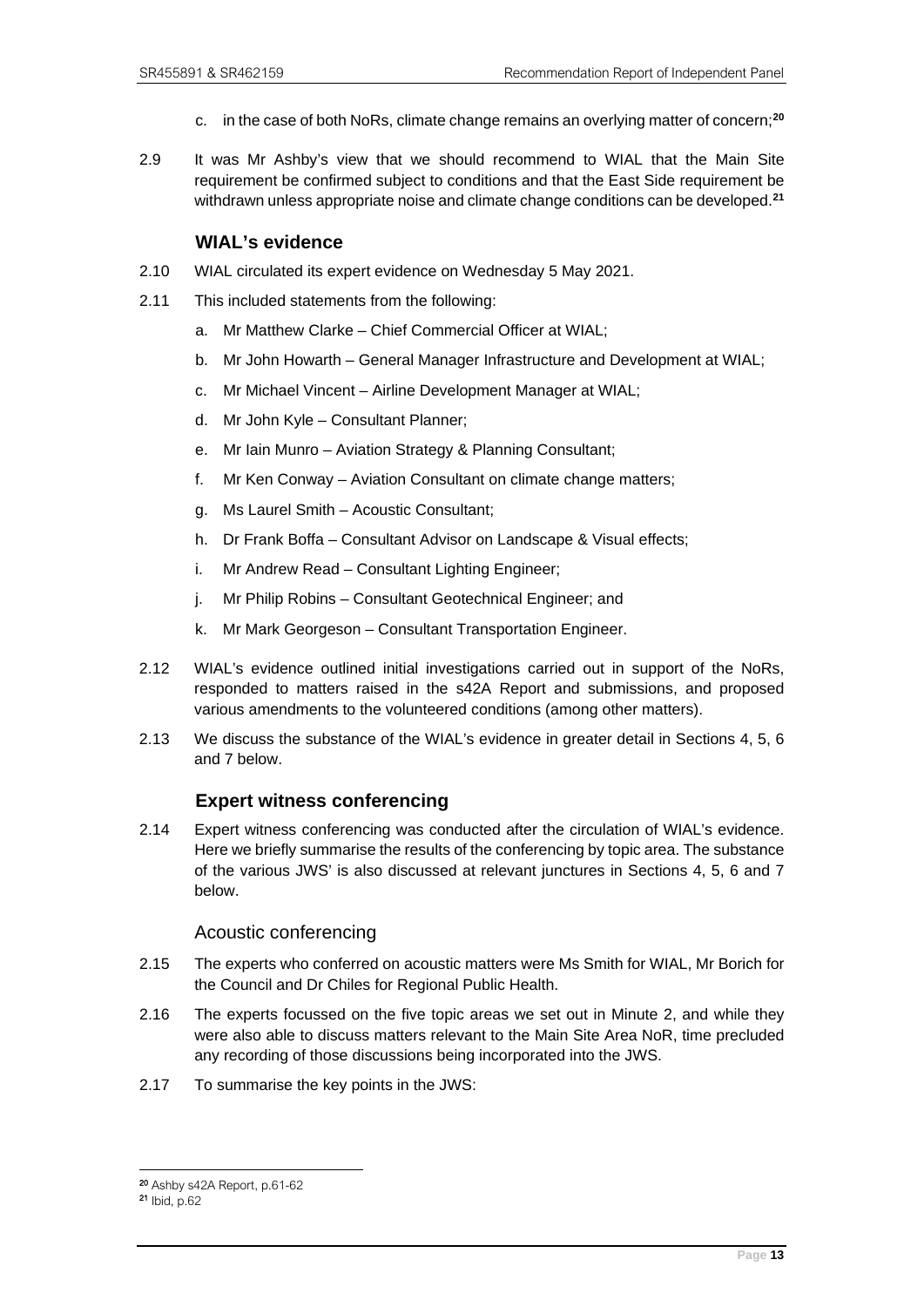- a. the experts agreed that APUs, taxiing aircraft and construction are the predominant noise sources associated with the East Side Area NoR;
- b. while Dr Chiles and Mr Borich agreed that the effects of APUs are understated in Ms Smith's original assessment, Ms Smith did not share that view for the reasons expressed in her EiC;
- c. that said, all three experts agreed that if APUs from the Main Site Area are included in the relevant New Zealand Standard (6802:2008) assessment of future noise from such units, then the 5dB duration adjustment would not apply and Ms Smith's predicted rating levels would exceed the land-based activity noise limit of 55dB LAeq (15min) at some East Side Area receivers;
- d. Dr Chiles and Mr Borich agreed on the above basis that short-term noise levels from APUs exceed guideline criteria from the NZ Standard and could result in undue disturbance to residents;
- e. the experts all agreed that acoustic treatment of houses affected by the East Side Area NoR is warranted, but they held different reasons for reaching that finding, and, accordingly, different opinions on the appropriate timing of the treatment to be applied;
- f. related to the above, Dr Chiles and Mr Borich agreed that treatment is warranted before the East Side Area becomes operational to reduce the effects from overall aircraft noise and also single event noise – whereas Ms Smith reinforced the view in her EiC that the treatment should be offered when noise levels reach 60 db  $L<sub>dn</sub>$ at given receivers;
- g. the experts were unanimous that the noise environment for sensitive receivers affected by the East Side Area NoR is already compromised and impacted by airport activity – they also agreed that daytime outdoor amenity would be further compromised as a result of the NoR, though the extent to which that occurs would be variable depending on site specific characteristics;
- h. the experts are not aware of any practicable mitigation to address outdoor amenity beyond the operational limits set out in the NoR;
- i. the experts agreed (or agreed in principle) to a range of matters relating to noise conditions for construction; and
- j. the experts agreed that a permanent noise monitor should be installed and administered as part of the NMP.

#### Traffic conferencing

- 2.18 Expert conferencing on traffic matters was attended by Council's Chief Transportation Mr Spence, and Mr Georgeson for WIAL.
- 2.19 The experts conveyed the following in their JWS:
	- a. agreement that that ongoing growth at the Airport is consistent with the objectives and outcomes of Let's Get Wellington Moving, being to consolidate growth at key nodes, linked by mass rapid transit, to support a shift to non-private vehicle travel modes;
	- b. agreement that WIAL has a key role in collaboration with the developers of Let's Get Wellington Moving;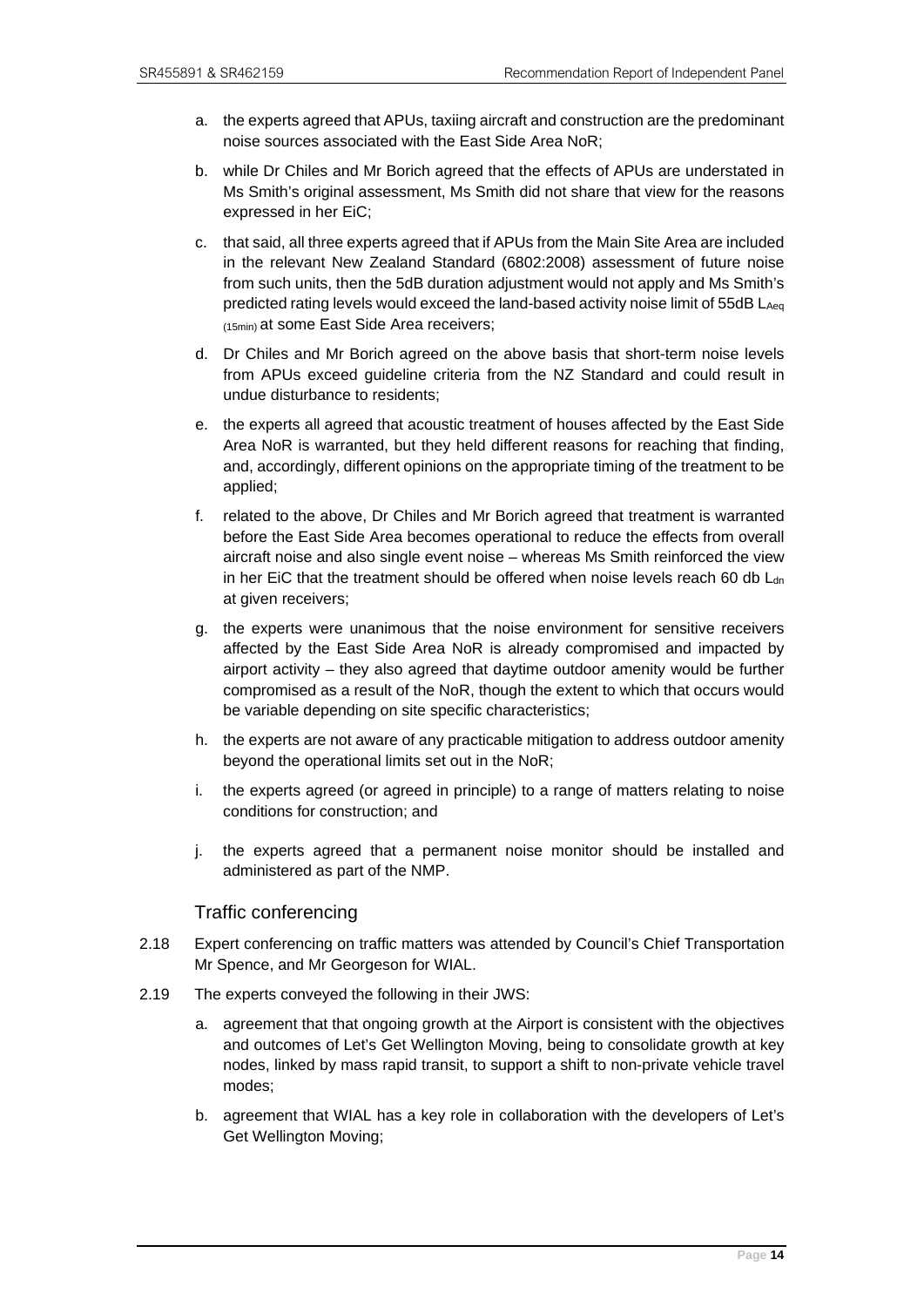- c. agreement that public transport operated successfully at the Airport via the Airport Flyer service until it ceased operations in November 2020, and that the Airport's transport hub provides necessary infrastructure should a service be resumed;
- d. Mr Spence expressed a desire for greater security of a public through route to be agreed between the Council and WIAL – Mr Georgeson noted this could be achieved via a Council designation, and while Mr Spence agreed that option is available, but he expressed a preference for a negotiated approach;
- e. agreement that WIAL has on-site parking supply that has substantial capacity for growth, but that some people also choose to park in nearby areas at Miramar South rather than at the airport; and
- f. agreement that WIAL's volunteered conditions relating to carparking monitoring and reporting acknowledges WIAL's responsibility in managing carparking and adopting ongoing improvements – though Mr Spence also gave the view that WIAL and the Council should develop a joint working approach to managing external parking effects.

# Landscape & urban design conferencing

- 2.20 Conferencing on landscape and urban design matters was attended by Dr Boffa for WIAL and Ms Simpson for the Council.
- 2.21 Dr Boffa and Ms Simpson expressed a high degree of agreement on a range of matters. For example, they agreed that final design of any retaining structure in the East Side Area will be informed by geotechnical advice and that the effects of the structure can be suitably managed.
- 2.22 The experts also agreed that the hillock adjacent to Moa Point is visually relevant for the South Coast Precinct within the Main Site Area. However, they disagreed about the visual and landscape significance of the hillock. Ms Simpson's view is that the hillock is a notable, albeit not outstanding, landscape element in the area and that it has associated value. Dr Boffa's view is that the hillock's value is limited in this context.
- 2.23 Dr Boffa and Ms Simpson also agreed that a Design Guide for the Broadway Gateway would be appropriate and that the required LVMP for the East Side Area NoR is appropriate. Ms Simpson considered that an additional guide should be prepared to address the Terminal and ancillary buildings in the Main Site and East Side Areas, whereas Dr Boffa considered the existing requirements codified in the volunteered conditions would be adequate.

# Geotechnical conferencing

- 2.24 Conferencing on geotechnical matters associated with the East Side Area NoR was attended by Mr John Davies for Council and Mr Robins for WIAL.
- 2.25 They agreed on all matters discussed, including that the proposed development for the East Side Area is geotechnically feasible, though significant investigation, design and reporting are yet to occur. They also agreed on a suite of conditions that should be imposed to ensure geotechnical effects are appropriately managed. The experts did not identify any areas of disagreement in the joint witness statement.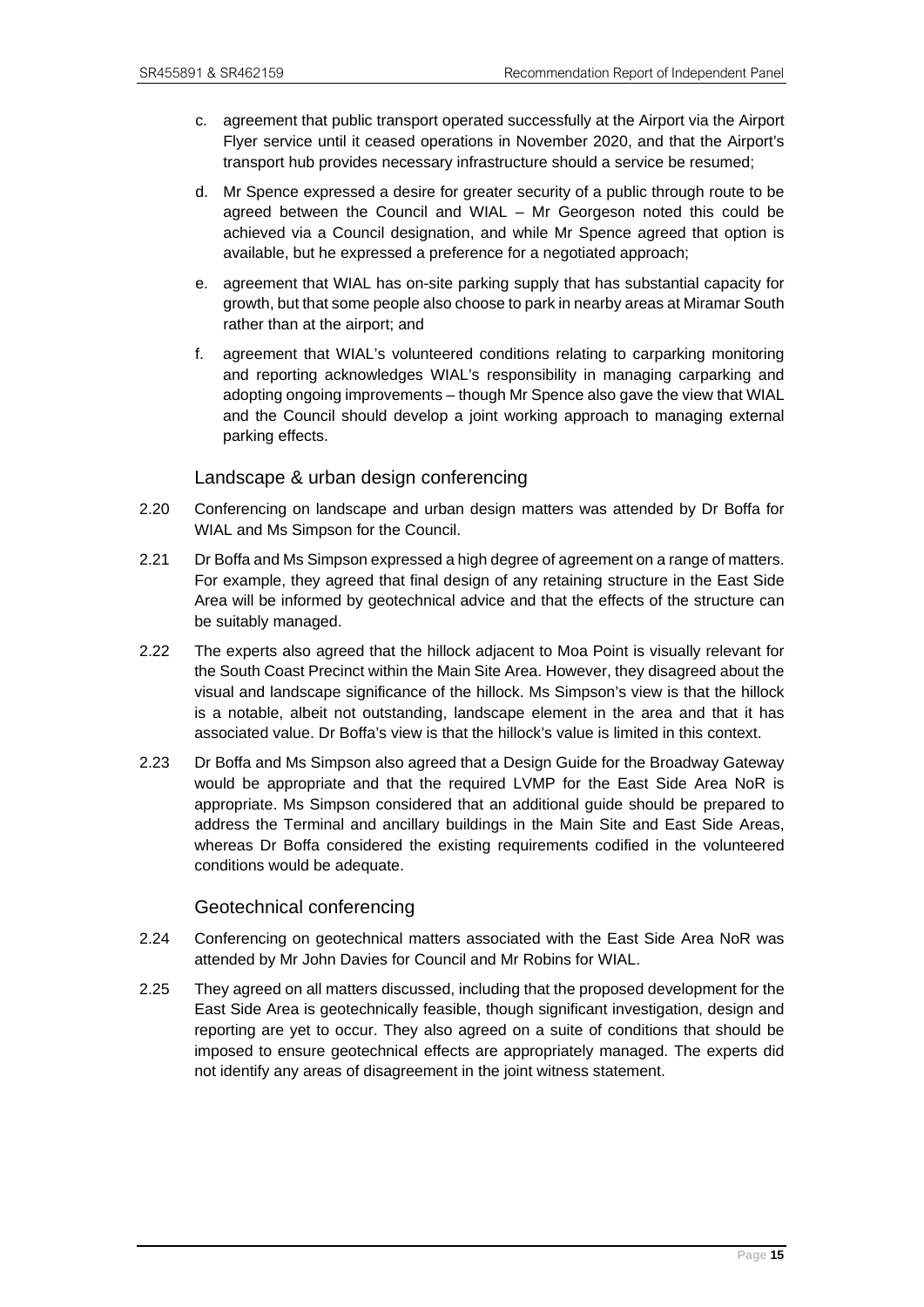### Planning conferencing

- 2.26 Mr Kyle and Mr Ashby attended the planning conferencing session. They attached annotated versions of the proposed conditions which incorporated amendments agreed by both experts. There were some matters and conditions that the planners did not reach consensus on, and the experts advised they would address us in detail on those matters at the hearing.
- 2.27 Mr Ashby and Mr Kyle were in agreement about the proposed conditions requiring the investigation, implementation and reporting measures towards de-carbonisation.
- 2.28 On noise matters, the planners noted that WIAL signalled agreement, after the acoustic conferencing, to provide and fund acoustic treatment to all properties identified as affected by the East Side Area NoR. This, they noted, resolved one of the points of disagreement between acoustic experts as to the appropriate timing for treatment to be offered. Mr Kyle and Mr Ashby agreed amendments to the conditions to implement WIAL's offer in this regard. As a consequential amendment, and given the contents of the NMP conditions, they also agreed that a condition recommended by Mr Ashby to require WIAL to take steps towards noise reduction could be amended.
- 2.29 The planners also agreed that:
	- a. the Broadway Precinct is significant as the main gateway to the Airport and suburbs beyond and this significance is compounded by being adjacent to WIAL's Kauri Street site, which includes specific urban design conditions related to that prominence.
	- b. a consistent approach to urban design conditions should be applied across the respective areas, and recommended amendments to the conditions to implement that.
- 2.30 The planners were aligned with their respective urban design advisors in that Mr Ashby supported Ms Simpson's design guide approach for the Terminal Precinct, and Mr Kyle supported Dr Boffa's design principle approach.
- 2.31 Similarly, Mr Ashby expressed the view that design guidance should be used to manage any building at the interface with the surrounding area and for large buildings in the Precinct; however, he conveyed that smaller buildings located away from boundaries need not be subject to such scrutiny. Mr Kyle preferred to rely upon the outline plan process to manage the effects of larger buildings, or those in close proximity to site boundaries.
- 2.32 The planners agreed that the obstacle limitation surface designation would have the effect of limiting development in the Rongotai Ridge Precinct; however, Mr Ashby retained a concern that some development could occur within those limits which may have adverse effects in terms of landscape amenity and traffic safety. The planners also expressed different preferences as to the structure of the conditions, and these were subsequently expanded upon at the hearing.

# **Submitter expert evidence**

- <span id="page-19-0"></span>2.33 Two submitters called evidence from expert witnesses.
- 2.34 Regional Public Health called the following two experts:
	- a. Dr Stephen Palmer Medical Officer of Health for Regional Public Health; and
	- b. Dr Stephen Chiles Acoustic Consultant.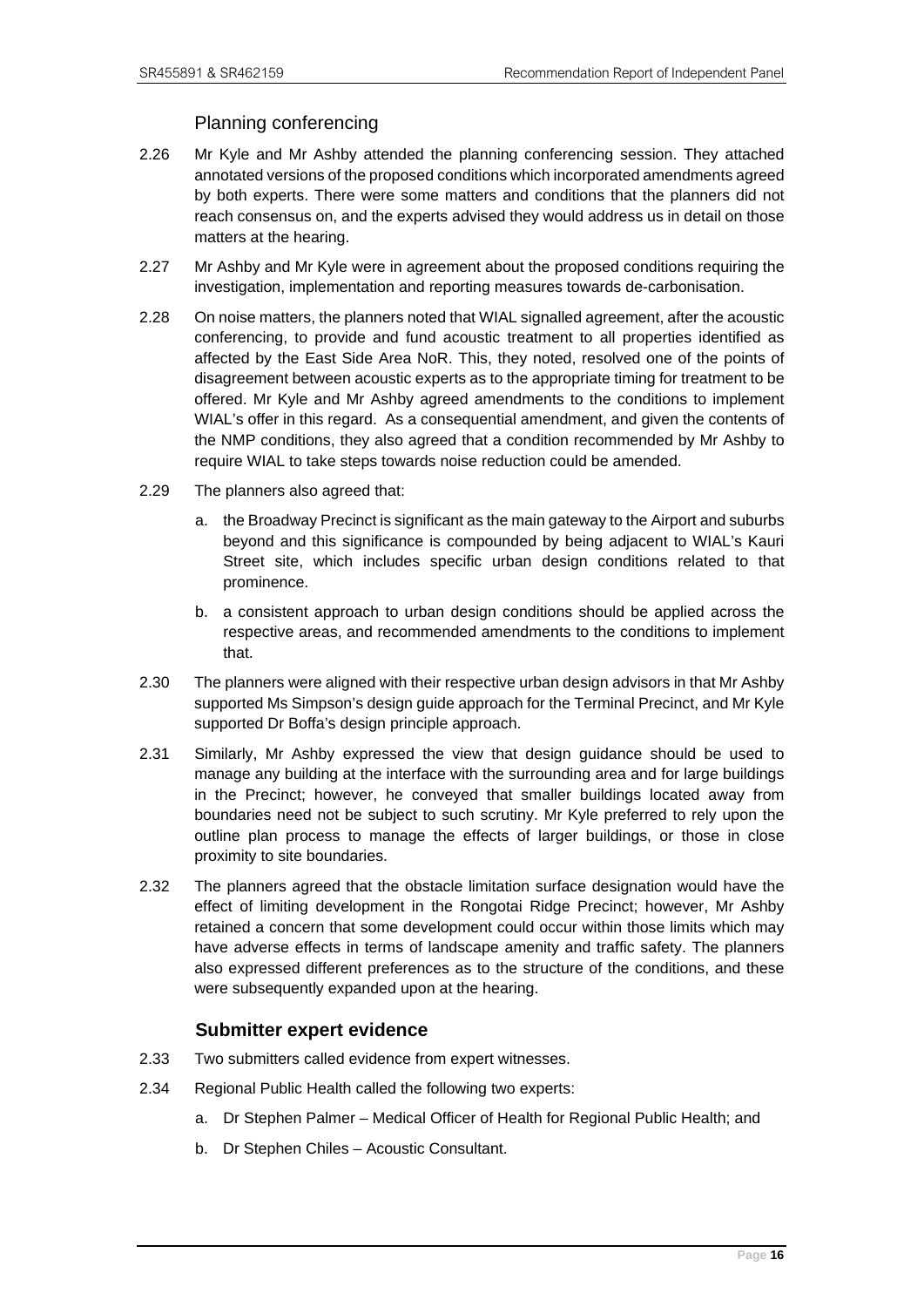- 2.35 International Climate-Safe Travel Institute called evidence from Mr Roland Sapsford Consultant Economic Advisor.
- 2.36 As with the Council and WIAL experts, we substantively discuss the evidence of these submitters in further detail below.

# **Site Visits**

- <span id="page-20-0"></span>2.37 We undertook a site visit on 18 May 2021. We visited all relevant areas both within the airport site and the surrounding area. This included a visit to Bunker Way which is a private road. We were assured that visiting Bunker Way for the purposes of viewing the airport from that location was acceptable as we were on official business.
- 2.38 We then undertook another site visit after the hearing on 29 July 2021. This visit did not include a visit to airport site but did include visits to those residential areas that would be particularly impacted on by the East Side NOR with the exception of Bunker Way. We did not revisit Bunker Way again due to the complaint made by one the residents that we were, essentially, trespassing. We also visited the area delineated in the Main Site Area NoR as the Rongotai Ridge Precinct.

# **Hearing Proceedings**

- <span id="page-20-1"></span>2.39 The hearing convened at 9:00am on Wednesday 19 May 2021 at a conference room in Rydges Hotel, Wellington International Airport.
- 2.40 After we set out some procedural matters, WIAL opened its case with legal submissions from Ms Amanda Dewar. Ms Dewar then called her expert witnesses whose evidence was pre-circulated as summarised above. WIAL's experts spoke to a brief summary of their evidence and responded to questions arising from us. The summaries were all provided in writing.
- 2.41 We took all the submissions as read and a large number of submitters did not seek to be heard at the hearing. We have recorded below those submitters that were heard from and include a brief summary of the key points
- 2.42 Mr Justin Tighe-Umbers, the Executive Director of the Board of Airline Representatives of New Zealand Inc (BARNZ) presented to us in support of the WIAL's proposal. BARNZ's support was that the NORs:
	- a. Replicate a suitable planning regime that recognises the national and regional significance of Wellington Airport;
	- b. Provide for the operation, maintenance, upgrading and growth of airport facilities in a way that provides for the aircraft types currently in use and likely to be in use for the foreseeable future by NZ's domestic and international airlines;
	- c. Ensure that the airport facilities and activities are fit for purpose, can meet forecast demand and provide a quality service to passengers;
	- d. Enable an efficient and flexible approach to developing the airport while also managing the actual or potential effects of future development and the interface with sensitive land use activities.
- 2.43 Mr A D Gibson's (local resident in Lyall Bay) submission related to the Main Site Area, and he supported the proposal subject to various amendments. The main focus of Mr Gibson's submission related to the building height enabled under the conditions for the Main Site Area NoR. He made the following key points:
	- a. In his view 20m-high hangars could result in a significant adverse visual effect depending on their location within the area. Mr Gibson supported the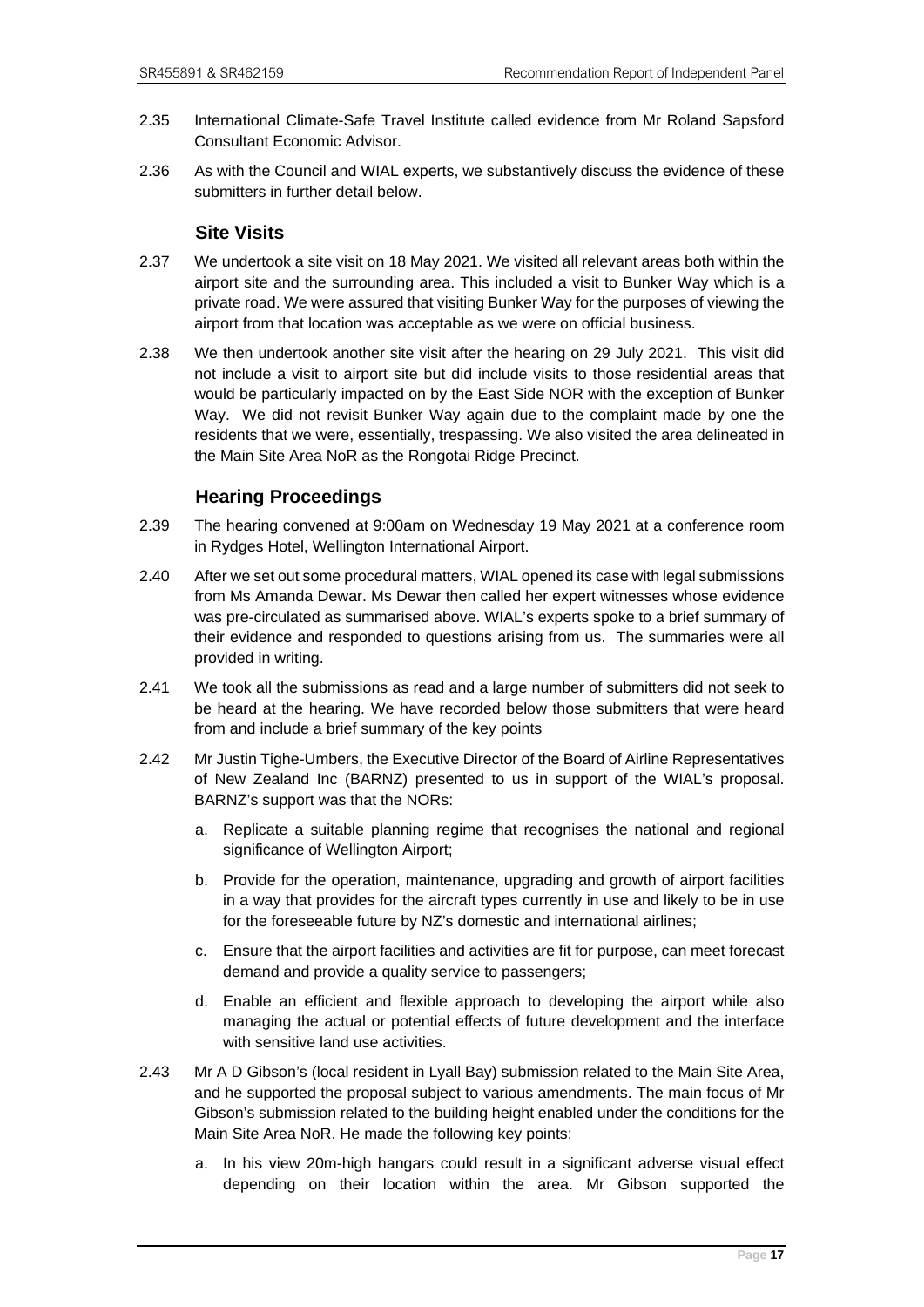recommendations of Ms Simpson that a lower enabled height of 9m be adopted for buildings along street frontages, with opportunities for more generous heights to be enabled at graduated steps of up to 12m, 15m and 20m with greater setbacks being applied.

- b. He also expressed support for the proposed landscape and visual mitigation conditions and sought amendments to the description and purpose of the designation for the sake of clarity.
- 2.44 Ms Helen Salisbury has been a resident of Tirangi Road for a decade, and a representative on the Air Noise Management Committee since 2017. She is also a recipient of works to her dwelling as part of the Quieter Homes package provided by WIAL. Ms Salisbury addressed us on a range of issues, primarily relating to noise and built form. She:
	- a. sought clarification as to whether the term 'aircraft operations' includes taxiing of aircraft for noise management purposes. If taxiing is excluded, Ms Salisbury's view is that the noise control contours for the airport are likely to underrepresent the actual amount of noise experienced by receivers as a result of airport operations;
	- b. expressed the view that the sound exposure level from taxiing within the East Side Area would be significant based on WIAL's acoustic evidence, and she supported Mr Borich's recommendation that limits be imposed on taxiing under power in the East Side Area;
	- c. raised concerns about air quality effects of the airport's operations and sought for baseline air quality monitoring to be carried out;
	- d. like Mr Gibson, expressed a desire to see lower building heights enabled where in proximity to residential area; and.
	- e. voiced concerns about the general traffic woes in the eastern suburbs, which she anticipated to be increased as a result of greater airport use.
- 2.45 Mr Jeffrey Weir presented to us as a resident of Raukawa Street in Strathmore Park. The main points in his presentation related to community engagement and noise; however, Mr Weir also raised matters he wished to have greater clarification on. For example, he:
	- a. questioned whether WIAL had taken into account the efficacy of local pest eradication as a potential contributor to increased likelihood of bird strike.
	- b. explained to us why he considers that WIAL has failed to undertake meaningful consultation with affected parties in relation to the proposals. For example, he noted that while WIAL held two drop-in sessions for the public to make inquires at, WIAL did not directly communicate with affected parties about the timing or substance of the sessions ahead of time.
	- c. expressed concern about the adverse effects of noise of people's health. He stressed the importance of the buffer currently provided between the airport and local residents as a noise mitigation tool, and noted the efficacy of the buffer would be eroded by the proposed East Side Area NoR. He drew our attention to relevant policy wording in the operative Plan relating to this very point, and he added:

*So the current regulatory noise control framework consists of an Air Noise Boundary set under NZS 6805:1992 and a buffer. It does not consist of an ANB alone. This compound framework clearly recognises that the ANB concept that focuses on*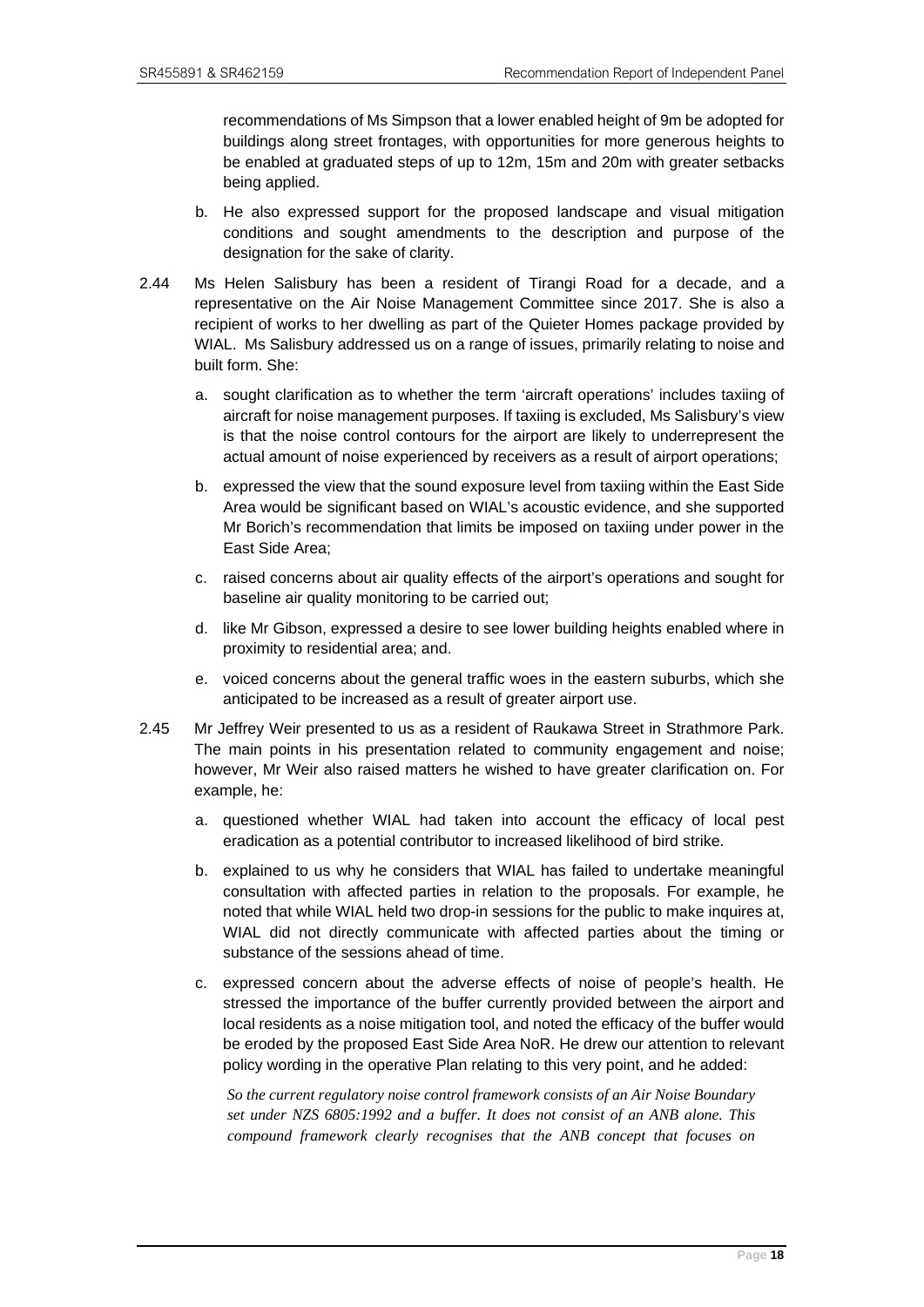*averages – and that lack of outer Control Boundary that other airports get to boot – is not a satisfactory tool on its own to manage noise impacts on amenity and health.[22](#page-22-0)* 

- 2.46 In Mr Weir's assessment the effect of the East Side Area NoR would be to reduce the current separation distance between aircraft and the closest sensitive receivers from 400m to 230m. Like Ms Salisbury, Mr Weir added that taxiing brings the noise of aircraft closer again. He noted also the anticipation that larger, noisier aircraft will be more prevalent at the airport in the future. In Mr Weir's view, the proposal would result in a significant and prolonged increase in peak noise events.
- 2.47 Mr Benoit Pette addressed us on climate change, noise and economic matters. On the former, he noted that even with improvements in aircraft emission technology, the anticipated increase in aircraft numbers enabled by the proposals would lead to greater land and air emissions. Mr Pette also:
	- a. drew our attention to the Te Atakura implementation plan which, among other matters, identifies a high proportion of Wellington residents are demanding of action against climate change, and sets city-wide emission reduction targets over the next 10 years.; and
	- b. added that the proposals would create a significant increase in noise levels for local residents and would have adverse effects on the economic prosperity of Wellington due to increased emissions and other factors.
- 2.48 Mr Chris Watson also addressed us on a range of matters. He gave the view that WIAL's AEEs are incomplete, including in relation to the impacts of COVID-19. Mr Watson questioned whether WIAL's aims of achieving sustainable operations are realistic given its forecast contribution to air pollution. Like Mr Weir, Mr Watson noted the importance of the buffer effect provided by the golf course area, and that loss of the buffer would result in significant adverse noise effects. Mr Watson also expressed concern about increased vehicle traffic associated with more intensive use of the airport. His view was that the proposals should not be confirmed.
- 2.49 The submission from Generation Zero was represented by Mr Arran Whiteford. In his words, Mr Whiteford's presentation was focussed on three main points: the first is climate change, the second is climate change, and the third is climate change. He added that action on climate change means ceasing development of fossil fuel-based infrastructure and the continuous growth in greenhouse gas emissions.
- 2.50 Mr Whiteford also gave the view that WIAL's proposed expansions are based on flawed forecasts and are contrary to the direction that Wellington and its economy are moving in. Mr Whiteford drew our attention to the targets set for carbon neutrality by the Council, GWRC and Central Government, and to the measures taken by actors in the private sector to reduce emissions in response to climate change. This shift in policy stance by public and private sector alike undermines the economic basis for operational expansion at the airport according to Mr Whiteford.
- 2.51 Mr Karl Frost represented the Strathmore Park Residents Assn Inc. The Association's concerns were largely with the East Side Area and the significant reduction in the buffer that the golf course provides to the residents of Strathmore Park. They were concerned that WIAL had not properly engaged with the community and spoke to a number of adverse effects set out in detail in their written submission.
- 2.52 Amanda Thomas, a lecturer in environmental studies at Victoria University of Wellington, spoke to her submission. She stated that the expansion of the airport will have particularly negative effects (specifically noise and air pollution) on the community

<span id="page-22-0"></span><sup>22</sup> Weir oral submission (20/5/21), p.4-5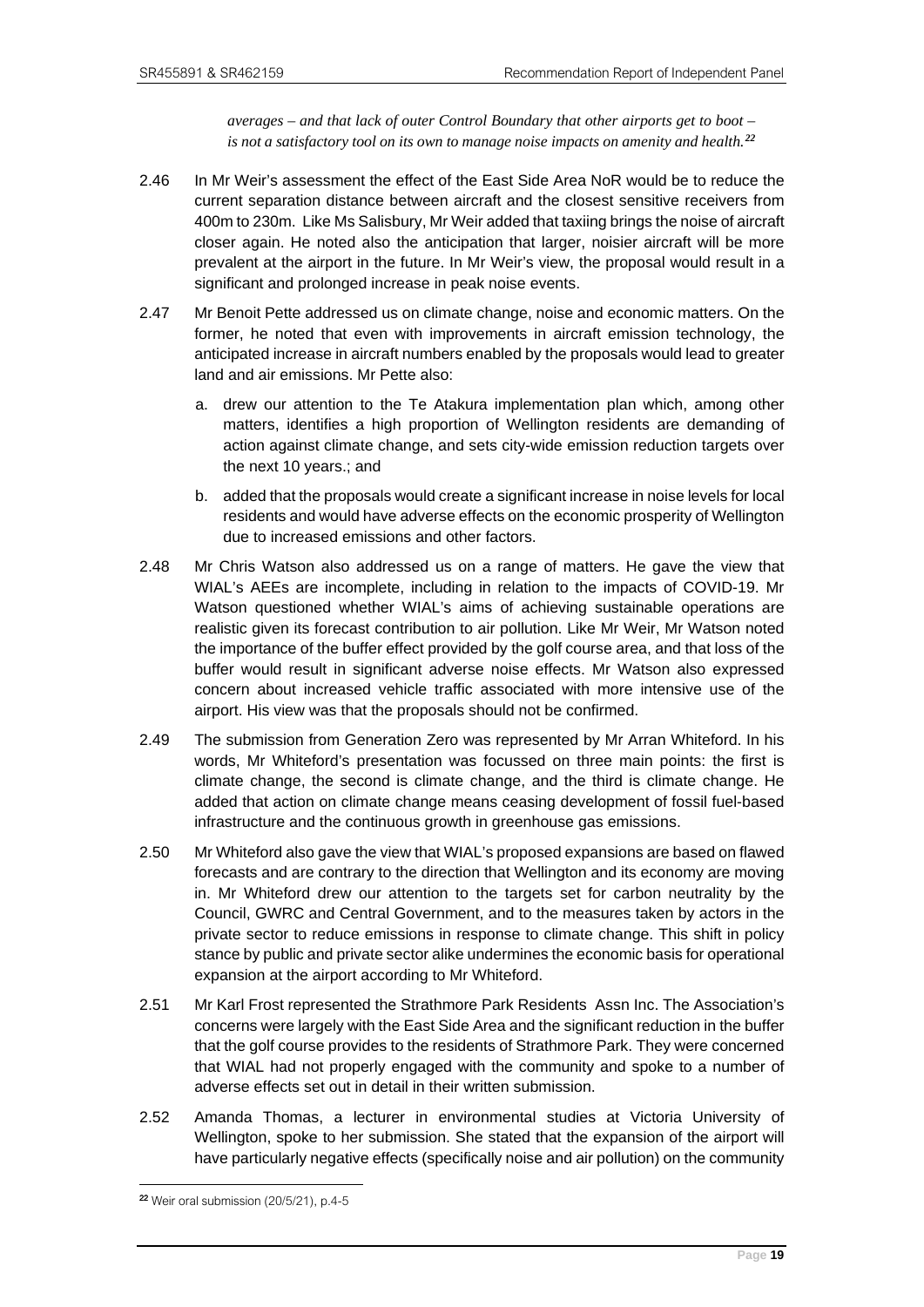at Strathmore Park, one of the most deprived communities in Wellington. She was critical of what she described as WIAL's very little engagement with the community.

- 2.53 James Fraser, Co-Convenor of Save the Basin Inc, stated that this organisation opposed the NORs particularly on grounds of climate change but also in relation to the impacts and effects the expansion would have on the neighbours and wider community.
- 2.54 Kieran Martin and Cally O'Neil both spoke to their submissions opposing the WIAL NORs for similar reasons as other submitters.
- 2.55 Mr James Baber opposed the NORs particularly on climate change effects reasons. He questioned the expansion at this time in relation to the impacts of Covid-19, traffic and transportation effects and Wellington's housing needs. He was concerned about amenity effects on the neighbouring community.
- 2.56 Ms Yvonne Weeber addressed us in her capacity as Chairperson of the Guardians of the Bay. She highlighted the key aspects of the Guardians' submission in opposition to the NoRs, including that:
	- a. adverse amenity and noise effects of the East Side NoR will be significant and cannot be mitigated by the proposed conditions;
	- b. the NoR should be withdrawn on climate change ground alone due to inability to mitigate climate change effects;
	- c. the added flexibility enabled by the Main Site NoR is inappropriate and will be to the detriment of the environment, amenity values, health and welfare of the surrounding community;
	- d. the use of 'design statements' in the NoR conditions is generally supported however, the further recommendations of Ms Simpson on design matters should be adopted as well, including requirements for a comprehensive urban design guide;
	- e. the use of multiple designations, with various management plans and other conditions makes for a fractured planning regime that is difficult for the public to understand and engage with;
	- f. WIAL has failed to consider the economic impact of likely measures required to reduce greenhouse gas emissions, and the East Side Area NoR threaten the emission reduction targets set the Council and GWRC – rather than increasing the number of flights in the future, the Guardians support a progressive reduction in flights;
	- g. WIAL should better understand, and work within, its limited site area rather than continually expanding outward;
	- h. building heights of up to 30m in the Terminal Precinct are excessive and will greatly increase the magnitude of visual effects;
	- i. removal of the hillock at Moa Point will create significant adverse visual effects;
	- j. the Rongotai Ridge Precinct should be managed under general District Plan provisions rather than a designation due to its extreme visibility;
	- k. a lighting management plan would be preferable to the proposed conditions on lighting so as to provide greater certainty of what to expect to the community;
	- l. the East Side Area NoR will erode the buffer currently protecting residential activities to the east of the airport – this is a significant adverse effect that cannot be mitigated;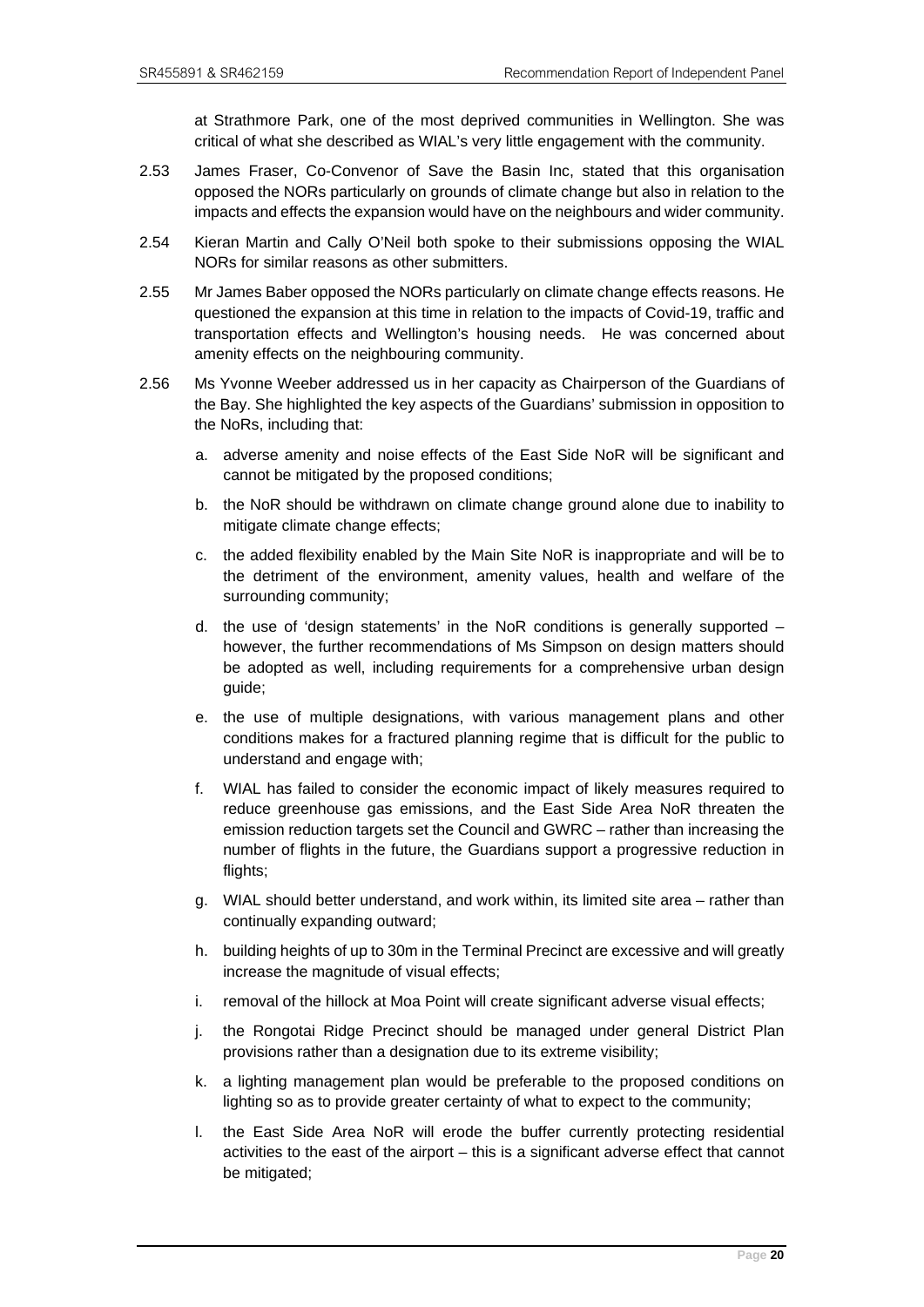- m. the East Side Area NoR will result in unacceptable levels of noise for residents in Raukawa Street, Bunker Way and Kekerenga Street;
- n. stormwater from the airport is an issue when it directly discharges into the sea at Lyall Bay, and this adversely effects the recreational use of the Bay for walkers, swimmers and surfers; and
- o. stronger conditions should be imposed if the requirements are confirmed, and there should be as much similarity as possible between the conditions for the Main Site Area NoR and the East Side Area NoR.
- 2.57 Mr Karunanidhi Muthu has been a resident of Bunker Way for eight years. His presentation related principally to the East Side Area NoR and the effects it would have on his family and neighbours. In Mr Muthu's view the proposal has not met the requirements under s171 of the RMA. He expressed concern about:
	- a. the loss of the existing buffer area;
	- b. the resulting higher exposure to noise levels and light pollution for adjoining residents; and
	- c. the financial, emotional, health and environmental effects that flow from that.
- 2.58 Mr Muthu gave the view that WIAL could adopt alternatives to the expansion within its existing land that would retain the buffer to the benefit of the surrounding area.
- 2.59 Mr Timothy Jones told us that he is opposed to both NoRs, that each proposal fails to meet the RMA's purpose and would result in significant adverse effects that cannot be mitigated. Mr Jones supported Mr Ashby's recommendation that the East Side NoR be withdrawn due to the significant noise effects arising and on climate change grounds. On the latter point, Mr Jones amplified the submissions of Ms Dewar that we are empowered under the Zero Carbon Act to take climate change targets and emission reductions into account. He also underscored the evidence of Mr Sapsford and the doubt it casts on WIAL's assessment that the proposals will lead to economic benefits.
- 2.60 Mr Tom Bennion represented the submission from International Climate-Safe Travel Institute. Mr Bennion expressed that climate change is relevant to our consideration of the proposals in at least four respects, being:
	- a. whether the proposal is reasonably necessary to meet the stated objectives;
	- b. whether climate change will affect the proposal due to changes in demand and other impacts of climate change;
	- c. whether the proposal is overall sustainable management under RMA s5(2); and
	- d. international commitments and government carbon neutral policy as relevant matters under section 171(d).
- 2.61 Mr Bennion gave the view that we are not able to satisfy ourselves that the NoRs are reasonably necessary to meet their objectives. He pointed to a lack of evidence to account for economic factors that rule against enabling further expansion of airport operations. Like other submitters, Mr Bennion referred to climate change initiatives by central government and the flow-on impacts such initiatives will have on the economic viability of the airport's future operations.
- 2.62 Mr Bennion raised doubt about the proposals' fit with Part 2 of the RMA, noting: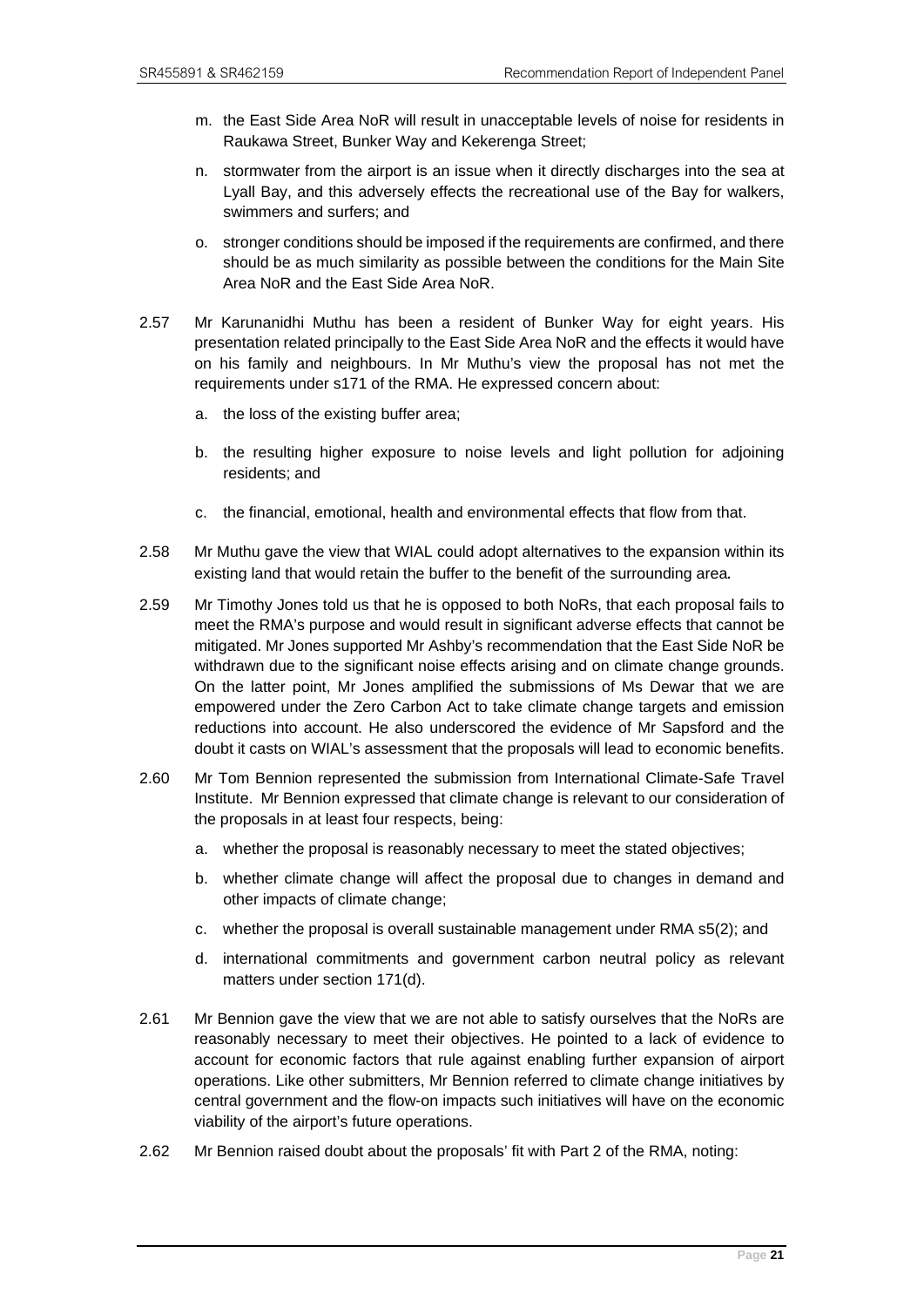*41. An enlarged airport with growing emissions will be a growing disbenefit in economic terms for the local and national economy as resources are diverted to expensive SAF fuels and/or governm*[ent] *need to purchase offsets to deal with emissions.* 

*42.An enlarged airport will also increase social disparity, as flights become more expensive. This may be most oppressive for poorer communities living near the airport.[23](#page-25-0)*

- 2.63 Mr Bennion also gave the view that we should take account of the Paris Agreement and the Climate Change Response Act 2002 and other related matters under s171(d).
- 2.64 Mr Sapsford was unable to attend the hearing in support of his evidence for the Institute, so we were unable to ask any questions of him.
- 2.65 Councillor Thomas Nash and Scott Gallagher (Metlink) spoke to the submission from GWRC. The focus of the submission was in relation to public transport links to the airport and associated matters, such as carparking. The GWRC requested the following conditions be included in addition to those offered by WIAL:
	- a. *That the Airport should allow free and frequent access to its precinct for Metlink*
	- b. *public transport buses so that Metlink can provide a convenient, direct and affordable public transport service.*
	- c. *That the Airport should provide for the expansion of public transport services bringing more people directly to the departures and arrivals areas of the airport,*
	- d. *including space for an improved interchange for express bus services. This interchange should provide room for public transport services to expand in the future.*
	- e. *That a proportion of revenue from car parking and vehicle access to the airport be levied to contribute to improving active and public transport travel options to the airport.*
	- f. *That there be a limit to the number of private car parking spaces within the airport precinct that are available at all times.*
- 2.66 We asked a number of questions of the representatives from GWRC regarding the public transport links to the airport and when these could be expected to resume. We were informed that the GWRC was hopeful that a tender process for a service would be completed this year with a view to the resumption of services in early 2022.
- 2.67 We note that Heritage New Zealand Pouhere Taonga tabled a written statement in support of its submission. This focussed on the wording of conditions for the East Side NoR relating to the timing of future archaeological assessments, and any associated parallel archaeological authority process required. The statement also noted that the condition requiring an accidental discovery protocol could be amended to only relate to parts of the area that are not otherwise subject to a granted archaeological authority.
- 2.68 Following the presentations from submitters, we heard from the Council experts and had the opportunity to question them on a range of matters.
- 2.69 Following the Council presentations, we took the opportunity to summarise matters raised during the hearing that we required further assistance with, and advised that we would issue a minute to formally record those matters.
- 2.70 We then adjourned the hearing, pending the receipt of that additional information.

<span id="page-25-0"></span><sup>23</sup> Bennion presentation notes, p.7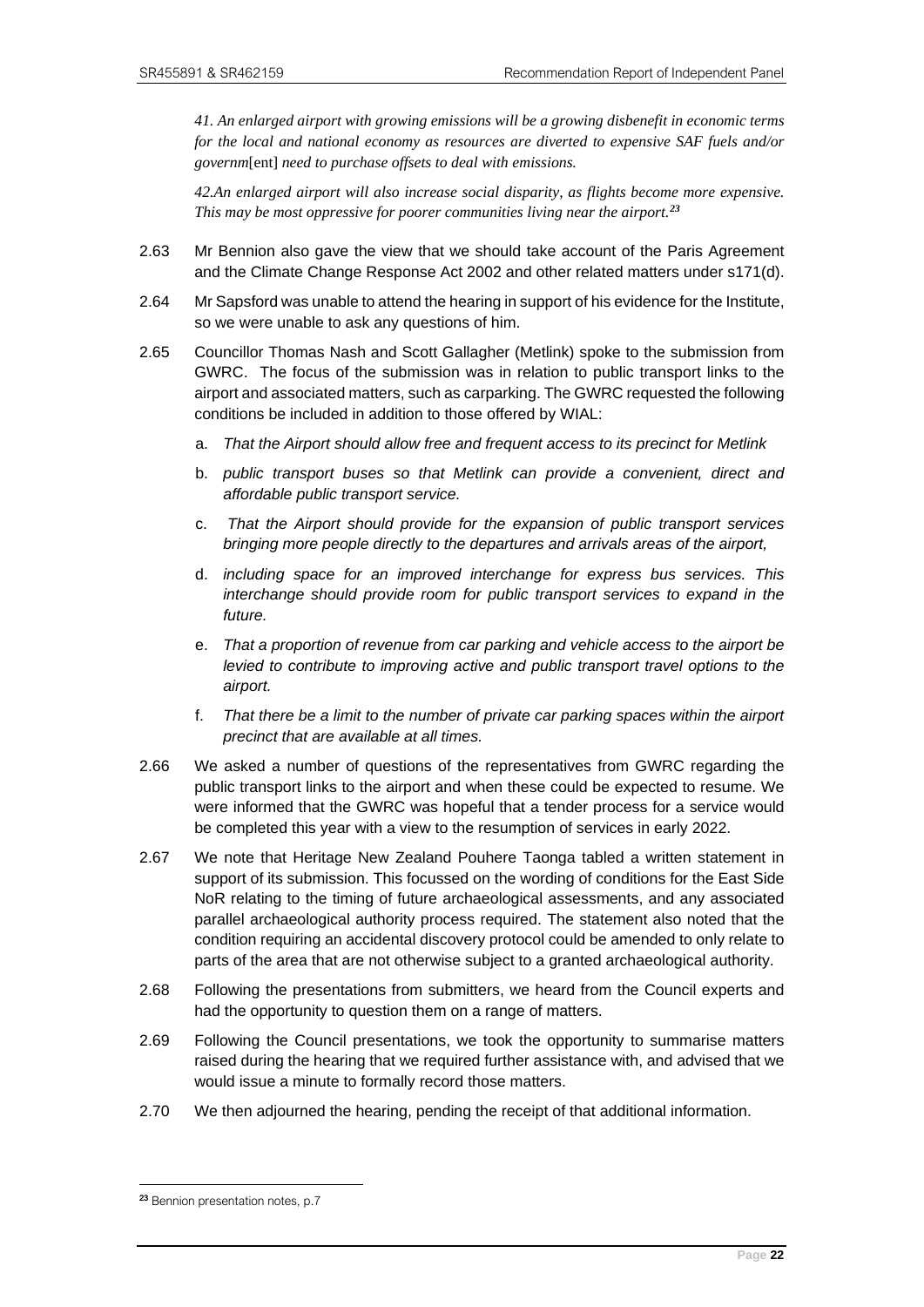# <span id="page-26-0"></span>**Actions during the adjournment**

Minute 3

- 2.71 On 25 May, we issued Minute 3. The minute confirmed our directions at the hearing that additional expert conferencing be conducted on urban design, landscape and planning matters and it set down a timeframe for those discussions. We specified eight particular matters to be addressed in the conferencing, including the thresholds for outline plans, use of design principles versus a design guide, inclusion or not of the Rongotai Ridge Precinct in the Main Site Area NoR, and permissibility of third-party advertising to name a few.
- 2.72 We also set out specific planning matters for Mr Ashby and Mr Kyle to address, including relevant points raised in the presentation of Mr Weir.
- 2.73 We also allowed time for Dr Palmer to file a written supplementary statement relating to his comments on Ms Smith's summary evidence presented at the hearing.
- 2.74 Finally, the minute recorded a date for receipt of WIAL's right of reply.

#### Dr Palmer's supplementary statement

2.75 Dr Palmer duly filed his supplementary statement on 3 June. In this statement, Dr Palmer addressed the substance of six paragraphs from Ms Smith's summary evidence. Again, we speak to the substance of Dr Palmer's views expressed in his EiC and this supplement at junctures below.

#### Landscape, urban design and planning conferencing

- 2.76 A combined JWS was provided on 11 June to present the results of conferencing on landscape and urban design matters between Ms Simpson and Dr Boffa, and on planning matters and conditions between Mr Kyle and Mr Ashby.
- 2.77 As with the pre-hearing conferencing and the efforts of these experts at the hearing, we were greatly assisted by this additional conferencing, and express our gratitude again in this respect.
- 2.78 Where relevant to our subsequent discussion of substantive matters, we address the content of this final joint witness statement in further detail below.

# **Hearing closure**

- <span id="page-26-1"></span>2.79 On 13 July, we issued Minute 4. The minute confirmed our receipt of the additional joint witness statements, the statement from Dr Palmer and the written reply from WIAL.
- 2.80 We noted also our confirmation that we had sufficient information to make our recommendations such that the hearing could be closed.
- 2.81 We noted that we would be unable to meet the statutory timeframes for delivering our recommendation due to other commitments; however, we confirmed that we would be able to provide the report on or before 23 August, being a doubling of timeframes as provided for under section 37 of the RMA.

#### **Further Site Visits**

<span id="page-26-2"></span>2.82 As noted above we undertook a further site visit after the hearing focussing particularly on Strathmore Park and the area including and surrounding the Rongotai Ridge.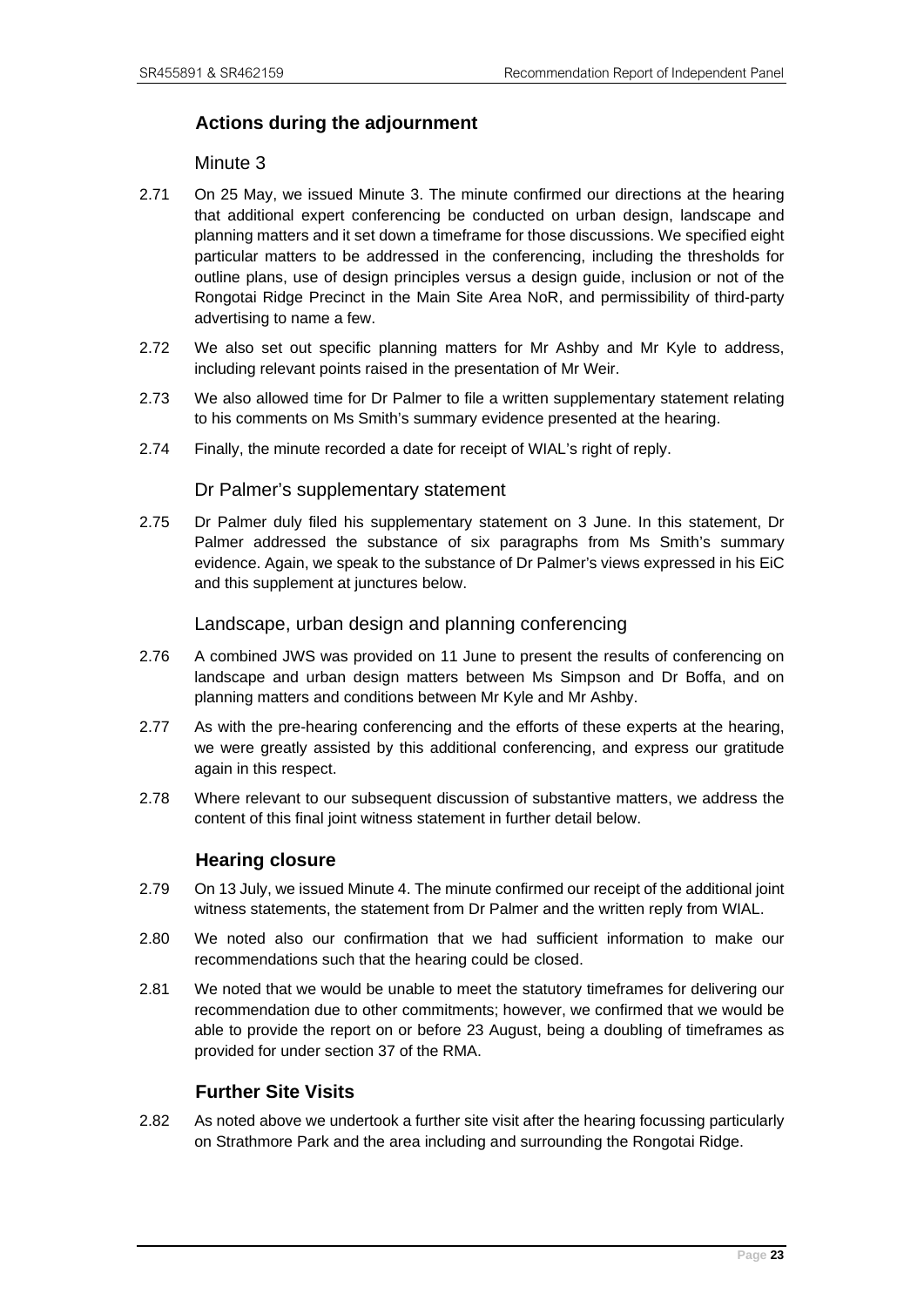# <span id="page-27-1"></span><span id="page-27-0"></span>3.0 Statutory considerations and other matters

# **Overview**

- 3.1 Here we identify the relevant provisions of the main RMA statutory instruments that we must have particular regard to under  $s171(1)(a)$ , followed by the non-statutory matters that we must have particular regard to under s171(1)(d).
- 3.2 We acknowledge Ms Dewar's assistance to us with recommendations as to how we should go about the organisation of our substantive consideration of relevant matters. We are grateful for her considered submissions in that respect.
- 3.3 To be clear, we emphasise that this section of our report simply sets out as an inventory - the relevant provisions in the statutory and non-statutory instruments that we must have particular regard to. The actual evaluation of the applicability of these provisions and the manner in which they inform our assessment of effects is considered in Section 5 of this report.

# **National Policy Statement on Urban Development**

- <span id="page-27-2"></span>3.4 The only national policy instrument we were advised as being relevant to the proposals is the NPS-UD. Its stated purpose is about recognising the national significance of:
	- a. urban environments and enabling such environments to develop and change; and
	- b. providing sufficient development capacity to meet the needs of people and communities and future generations in urban environments. **[24](#page-27-3)**
- 3.5 The relevant aims of the NPS-UD we have considered are:
	- a. *New Zealand has well-functioning urban environments that enable all people and communities to provide for their social, economic, and cultural wellbeing, and for their health and safety, now and into the future;[25](#page-27-4)*
	- b. *New Zealand's urban environments, including their amenity values, develop and change over time in response to the diverse and changing needs of people, communities, and future generations;[26](#page-27-5)*
	- c. *Planning decisions relating to urban environments take into account the principles of the Treaty of Waitangi (Te Tiriti o Waitangi);[27](#page-27-6)*
	- d. *Decisions on urban development that affect urban environments are:* 
		- *i. integrated with infrastructure planning and funding decisions;*
		- *ii. strategic over the medium term and long term; and*
		- *iii. responsive, particularly in relation to proposals that would supply significant development capacity;[28](#page-27-7) and*
	- e. *New Zealand's urban environments:* 
		- *i. support reductions in greenhouse gas emissions; and*
		- ii. *are resilient to the current and future effects of climate change*. **[29](#page-27-8)**

<span id="page-27-3"></span><sup>24</sup> NPS-UDC, statement of national significance. p.9

<span id="page-27-4"></span><sup>25</sup> Objective 1

<span id="page-27-5"></span><sup>26</sup> Objective 4

<span id="page-27-6"></span><sup>27</sup> Objective 5

<span id="page-27-7"></span><sup>28</sup> Objective 6

<span id="page-27-8"></span><sup>29</sup> Objective 8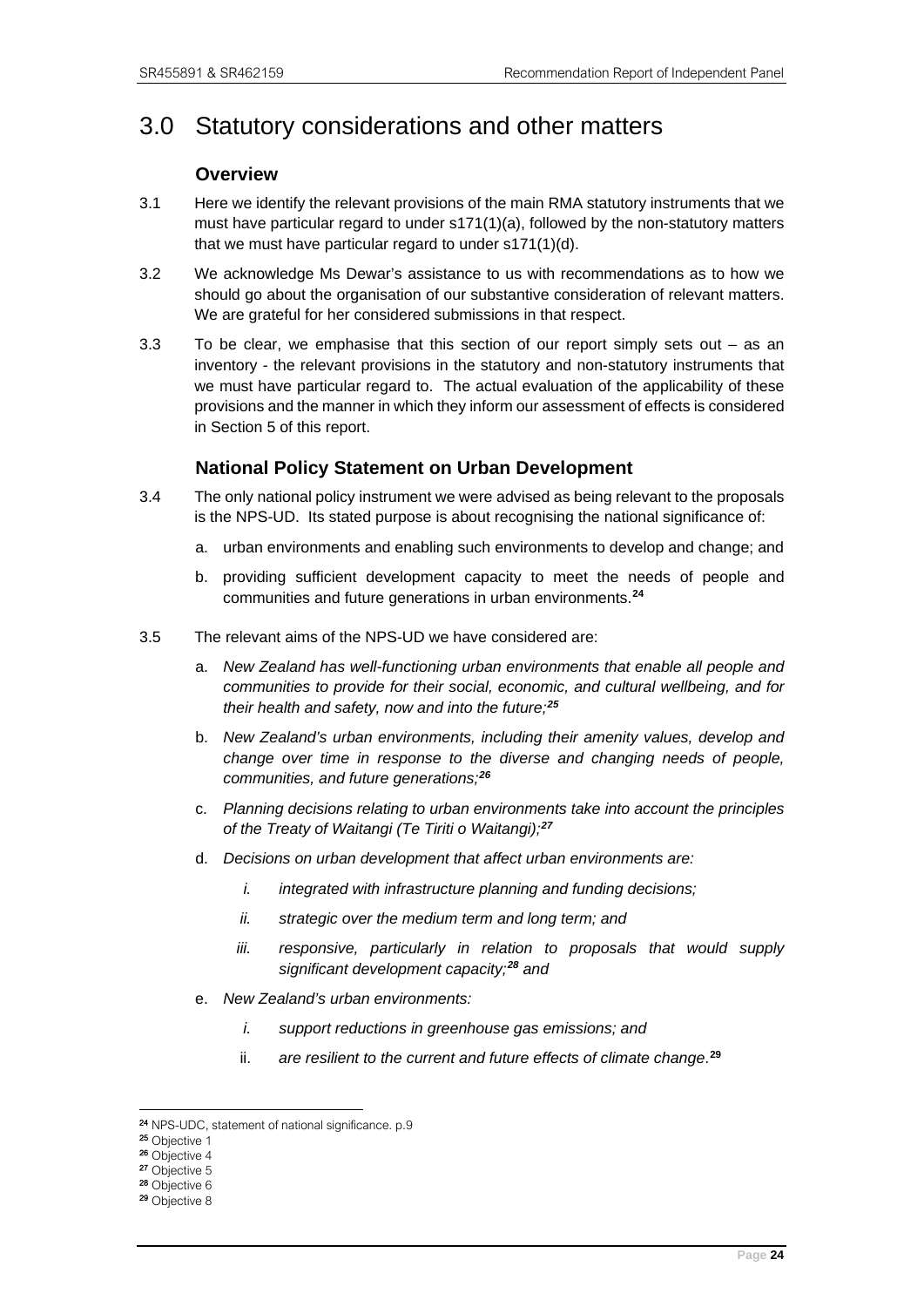- 3.6 In implementing these objectives, the NPS-UD directs planning decisions to contribute to well-functioning urban environments. Among several other factors, such environments must have or enable a variety of sites that are suitable for different business sectors in terms of location and size. They also must have good accessibility for all transport modes. **[30](#page-28-1)**
- 3.7 Furthermore, district plans are to enable building heights and density that are commensurate with the greater of either the level of accessibility of existing or planned public and active transport or the relative demand for housing and business activity. **[31](#page-28-2)** Exceptions may be made**[32](#page-28-3)** to this direction where evidence supports such a departure to accommodate certain 'qualifying matters' – such as matters of national importance under s6 RMA, matters required to implement National Policy Statements, or matters required to ensure the safe, efficient operation of nationally significant infrastructure.**[33](#page-28-4)**
- 3.8 Planning decisions that affect urban environments are also to have regard to:
	- a. potential for significant changes to result for areas where RMA planning documents give effect to the NPS-UD;
	- b. that those changes may detract from amenity values appreciated by some, but improve amenity values appreciated by others;
	- c. that those changes are not, in of themselves, an adverse effect;
	- d. the benefits of urban development that are consistent with a well-functioning urban environment;
	- e. any relevant contribution that will be made to meeting the requirements of the NPS-UD to provide or realise development capacity; and
	- f. the likely current and future effects of climate change.**[34](#page-28-5)**
- 3.9 Finally, we note the direction that district plans are not to set minimum carparking requirements apart from accessible carparks; and Councils are strongly encouraged to manage effects of carparking supply and demand through management plans.**[35](#page-28-6)**

# **Regional Policy Statement for the Wellington Region 2013**

- <span id="page-28-0"></span>3.10 The relevant RPS objectives for the proposal are contained in chapters 3.3 and 3.9 of the RPS. These aims are implemented by various policies in RPS chapter 4.
- 3.11 Under RPS Objective 10, the benefits of the Airport as "regionally significant infrastructure" are to be recognised and provided for. Policy 39 provides associated direction on the implementation of Objective 10 when considering any NoR. Of most relevance, the policy directs that we have particular regard to the social, economic, cultural and environmental benefits of the Airport as "regionally significant infrastructure".
- 3.12 RPS Objective 21 is that communities are more resilient to natural hazards, including the impacts of climate change, and people are better prepared for the consequences of natural hazard events. It is implemented by Policy 51, which directs that the risks and consequences of natural hazards on people, communities, property and infrastructure will be minimised. In determining the appropriateness of any NoR, the policy requires that particular regard is given to nine matters. We do not reproduce

<span id="page-28-1"></span><sup>30</sup> Policy 1

<span id="page-28-2"></span><sup>31</sup> Policy 3

<span id="page-28-3"></span><sup>32</sup> Per Policy 4

<span id="page-28-4"></span><sup>33</sup> As identified in Subpart 6, NPS-UD

<span id="page-28-5"></span><sup>34</sup> Policy 6

<span id="page-28-6"></span><sup>35</sup> Policy 11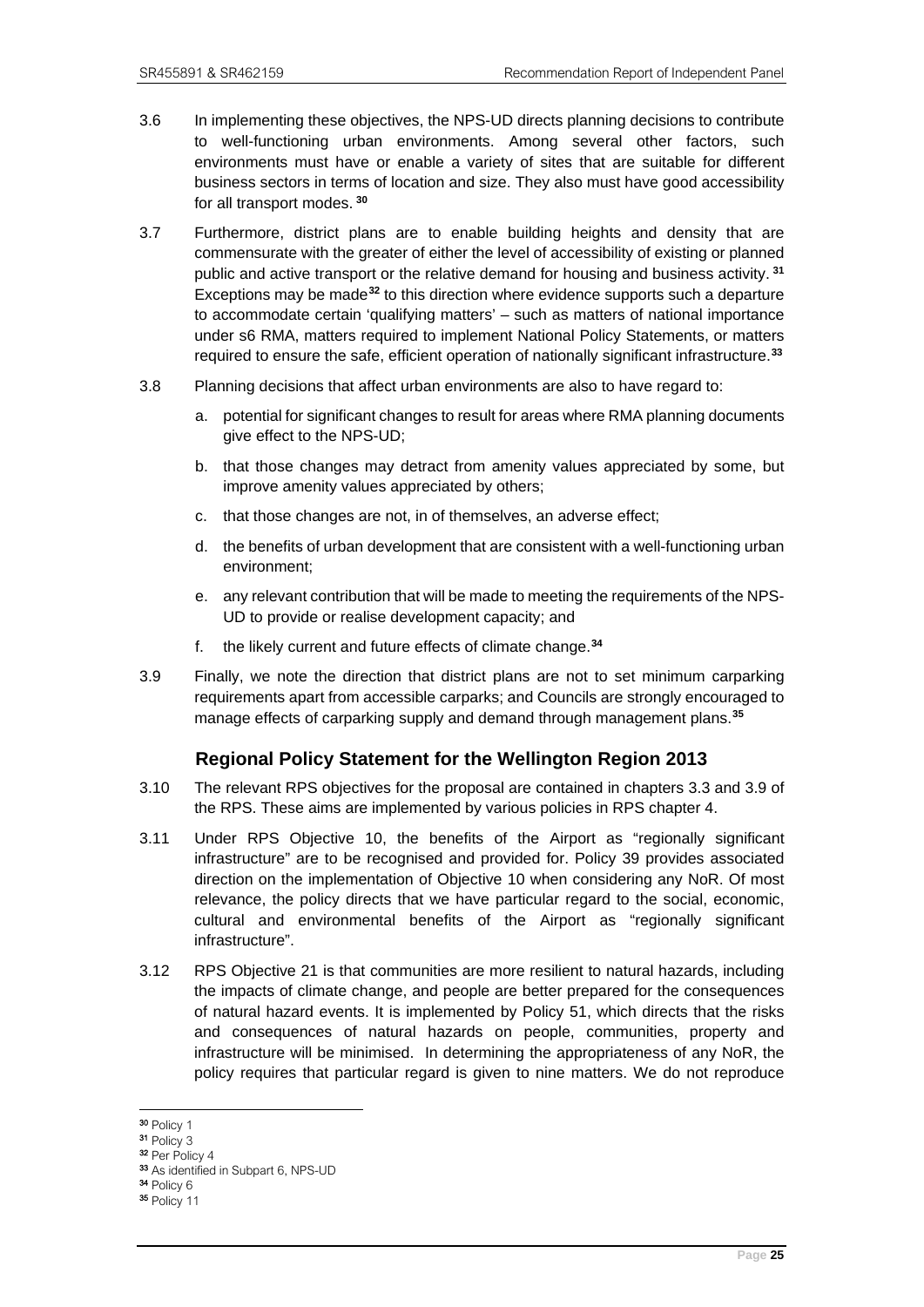those in detail, but note they address a range of factors such as the frequency and magnitude of hazard events, associated risk and measures to manage that risk.

- 3.13 Objective 22 aims for a compact, well designed and sustainable regional form that has an integrated, safe and responsive transport network, and makes efficient use of existing infrastructure (among other matters). The objective is implemented by several policies to be taken into account when considering any NoR, including most relevantly:
	- a. Policy 54, which directs that particular regard is to be given to achieving the region's urban design principles**[36](#page-29-1)** set out in RPS Appendix 2;
	- b. Policy 57, which requires us to give particular regard to several matters in making progress towards the outcomes expressed in the Wellington Regional Land Transport Strategy – of most relevance, these matters require consideration of whether traffic generated by the proposal can be safely and efficiently accommodated in the local transport network including any necessary upgrades, and whether the connectivity and accessibility is achieved to key facilities via a range of transport modes;
	- c. Policy 58, which requires our consideration of whether any NoR is located and sequenced to make efficient use of existing infrastructure and/or coordinate with development of new infrastructure; and
	- d. Policy 67, which sets out a range of non-regulatory measures to assist with the implementation of Objective 22.

# **Wellington District Plan**

<span id="page-29-0"></span>3.14 The relevant provisions in the Plan are set out in chapters 10 and 24.

#### Airport & Golf Course Recreation Precinct provisions

- 3.15 Chapter 10 sets out 8 objectives for the Airport & Golf Course Precinct, with all-butone**[37](#page-29-2)** being relevant to these proposals.
- 3.16 Objective 10.2.1 is to promote the safe, effective, and efficient operation of the Airport. In implementing that aim, the Plan provides for activities which will ensure the safe, effective and efficient use of the airport area as a strategic transport node for the city, region and nation. **[38](#page-29-3)** The Airport and Golf Course are also to (respectively) be recognised as areas with distinct character and uses**[39](#page-29-4)** and energy efficiency and use of renewable energy are to be encouraged, as follows:**[40](#page-29-5)**
	- a. *Policy10.2.1: Provide for activities which will ensure the safe, effective and efficient use of the Airport area as a strategic transport node for the city, region and nation.*

<span id="page-29-1"></span><sup>36</sup> These principles are adapted from the 7 "Cs" set out in the New Zealand Urban Design Protocol, and relate to context, character, choice, connections, creativity, custodianship and collaboration.

<span id="page-29-2"></span><sup>&</sup>lt;sup>37</sup> Objective 10.2.7 and its supporting policies relate to hazardous substances. We find these provisions are not material to our recommendations.<br><sup>38</sup> Policy 10.2.1.1

<span id="page-29-4"></span><span id="page-29-3"></span><sup>39</sup> Policy 10.2.1.2 & Policy 10.2.1.3

<span id="page-29-5"></span><sup>40</sup> Policy 10.2.1.4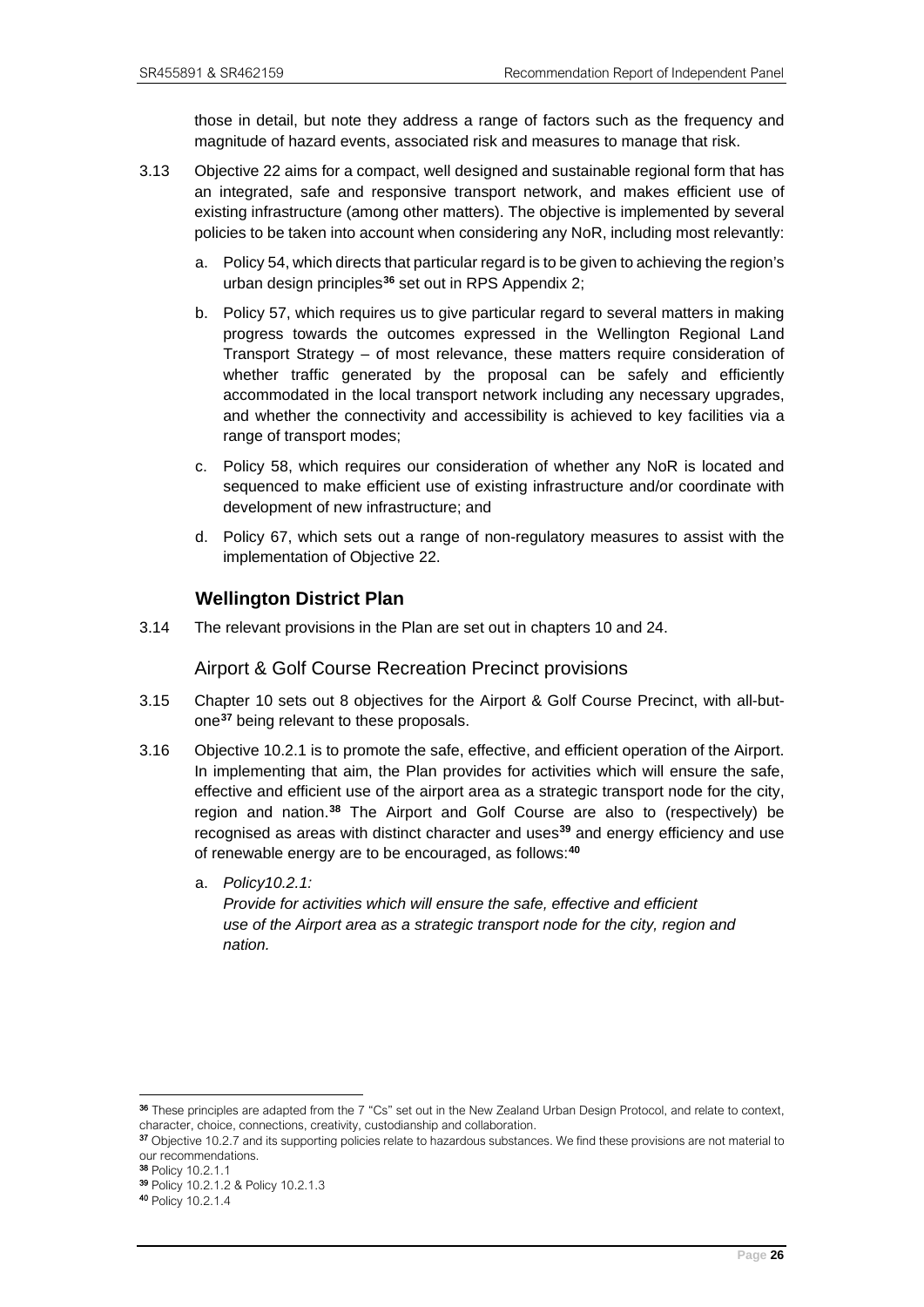b. *Policy10.2.1.2:*

*Identify the Airport as an area within the precinct with a distinct character and uses.*

c. *Policy10.2.1.3:*

*Identify the Golf Course and recreation lands as the other area of the Precinct with a distinct character and uses.*

d. *Policy 10.2.1.4*

*Encourage energy efficiency and the development and use of renewable energy within the Airport and Golf Course Recreation Precinct*

- 3.17 Objective 10.2.2 and its supporting policies collectively provide for continued use and development of the golf course land for golf course and recreational purposes. The policies and methods state as follows:
	- a. *Policy 10.2.2:*

*Identify the Golf Course and recreation lands as an area of the Precinct with a distinct character and uses.* 

b. *Policy 10.2.2.2:*

*Provide for the ongoing use of the Golf Course and recreation activities within the buffer of land to the east of the Airport area.* 

*METHOD* 

*• Rules The golf course area is identified separately within the wider Airport and Golf Course Recreation Precinct in recognition of the golfing and recreation activities occurring within this area, and the distinct open space character of this area. The existing Golf Course provides a buffer between the Residential Areas and the Airport operations. The intention is to retain as much open space as is practical for golf course and recreational use.*

*The environmental results will be the efficient and effective ongoing operation of t he Airport within the Precinct, together with the retention and development of the Golf Course and recreation area*

- 3.18 Non-airport activities are provided for within the airport part of the precinct under objective 10.2.3, where the activities:
	- a. *do not compromise the ongoing and strategic transport role of the Airport to the City, Region and Nation; [41](#page-30-0)*
	- b. *integrate with and respond appropriately to the surrounding environment;[42](#page-30-1)*
	- c. *do not detract from the vitality and viability of the City's Town Centres or the Central Area; [43](#page-30-2) and*
	- d. *manage potential adverse effects on the environment.[44](#page-30-3)*
- 3.19 Under Objective 10.2.4, the character and amenities of identified areas within the airport area are to be protected from inappropriate non-airport related uses and development. The implementation of this aim includes:

<span id="page-30-0"></span><sup>41</sup> Policy 10.2.3.1

<span id="page-30-1"></span><sup>42</sup> Policy 10.2.3.2

<span id="page-30-2"></span><sup>43</sup> Policy 10.2.3.3

<span id="page-30-3"></span><sup>44</sup> Policy 10.2.3.4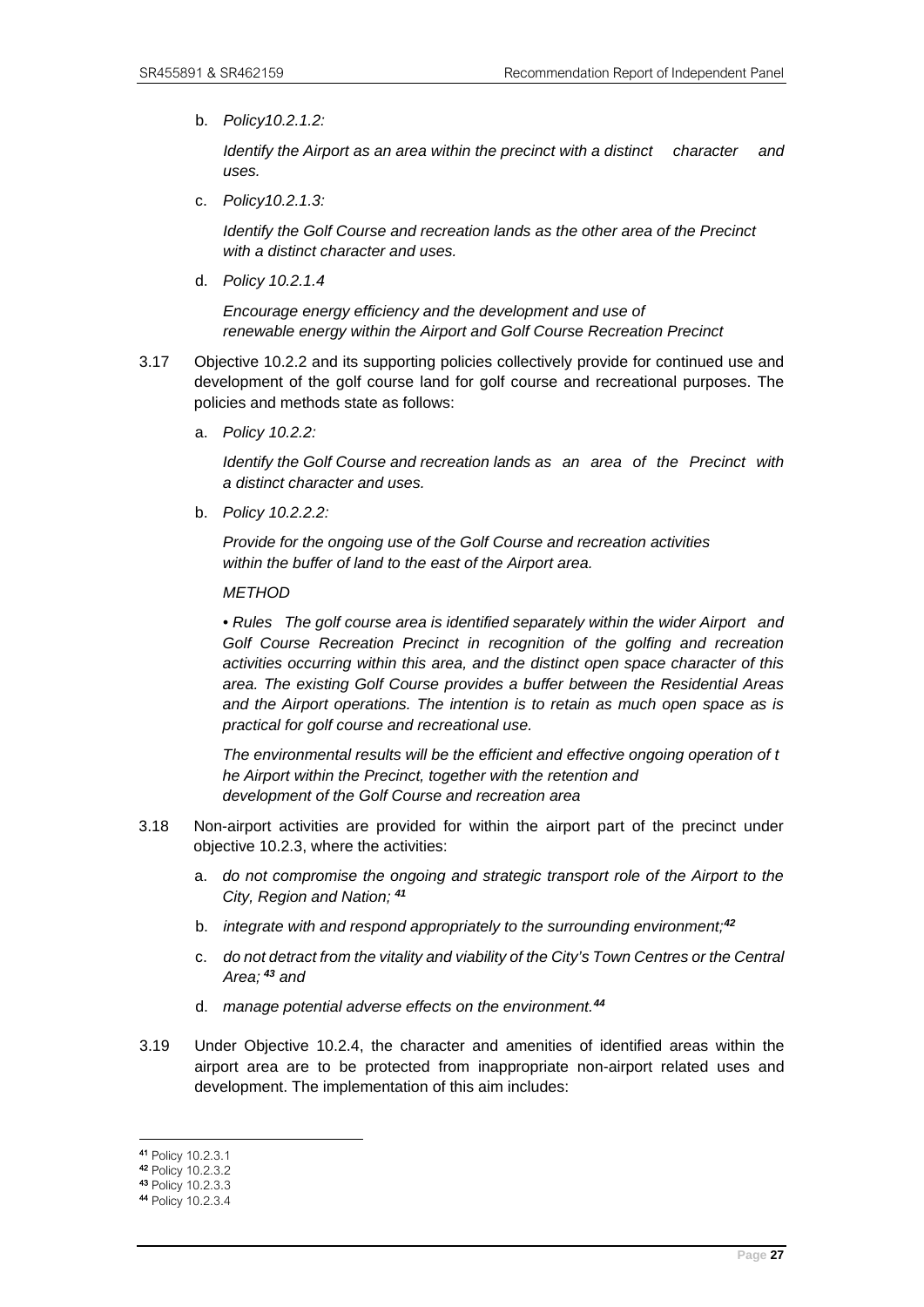- a. *allowing a wide range of buildings and activities in the Terminal Precinct to support the effective and efficient function of the Airport;[45](#page-31-0)*
- b. *maintaining the visual and geomorphological importance of Rongotai Ridge[46](#page-31-1), while allowing some development in that area where it demonstrates architectural/design excellence and makes a significant contribution to the City's character and image;[47](#page-31-2)*
- c. *strengthening the identity of the Broadway area as an important gateway to the Airport and to the residential suburbs of Strathmore and Seatoun; [48](#page-31-3)*
- d. *allowing non-airport activities in the South Coast area in a manner that enhances the local character; [49](#page-31-4)*
- e. *and encouraging high quality retail and other activities in the West Side Area. [50](#page-31-5)*
- 3.20 Objective 10.2.5 is also relevant. Its aim is that the amenities of areas surrounding and within the Precinct are protected from adverse environmental effects. The relevant direction for implementing this objective is that:
	- a. *an appropriate level of control is to be exercised over airport and ancillary activities for the avoidance or mitigation of adverse effects;[51](#page-31-6)*
	- b. *reasonable protection of residential and school uses from airport activities is to be ensured by providing controls on bulk and location, ensuring sufficient space is available for landscape design and screening, and by retaining a buffer of land of a recreational nature to the east of the Airport;[52](#page-31-7)*
	- c. *the interrelationship between building forms and the space around buildings is to be controlled to ensure a high level of visual amenity; [53](#page-31-8) and*
	- d. *the noise environment is to be managed to maintain and where possible enhance community health and welfare.[54](#page-31-9)*
- 3.21 The aim of Objective 10.2.6 is to ensure signage is designed and located in a way which will not detract from the character of the locality and will not cause a traffic hazard. The direction under Policy 10.2.6.1 implements the objective by managing the scale and placement of signs in order to maintain and enhance the visual amenity of the host building, site, and locality. Additional direction is provided in relation to signage adjacent to the state highway and the coast, and within Rongotai Ridge.
- 3.22 Finally, Objective 10.2.8 is to avoid or mitigate the adverse effects of natural and technological hazards on people, property and the environment. To implement this aim, significant hazards are to be identified and areas subject to those high hazards are not to be occupied or used for vulnerable uses.**[55](#page-31-10)** In addition, critical lifelines and facilities in the Precinct are not to be at risk of hazards. **[56](#page-31-11)**

- <span id="page-31-3"></span>48 Policy 10.2.4.4
- <span id="page-31-4"></span>49 Policy 10.2.4.5
- 
- <span id="page-31-5"></span>50 Policy 10.2.4.6<br>51 Policy 10.2.5.1
- <span id="page-31-7"></span><span id="page-31-6"></span>52 Policy 10.2.5.2
- <span id="page-31-8"></span>53 Policy 10.2.5.3
- <span id="page-31-9"></span>54 Policy 10.2.5.4
- <span id="page-31-10"></span>55 Policy 10.2.8.1
- <span id="page-31-11"></span>56 Policy 10.2.8.2

<span id="page-31-0"></span><sup>45</sup> Policy 10.2.4.1 46 Policy 10.2.4.2

<span id="page-31-2"></span><span id="page-31-1"></span><sup>47</sup> Policy 10.2.4.3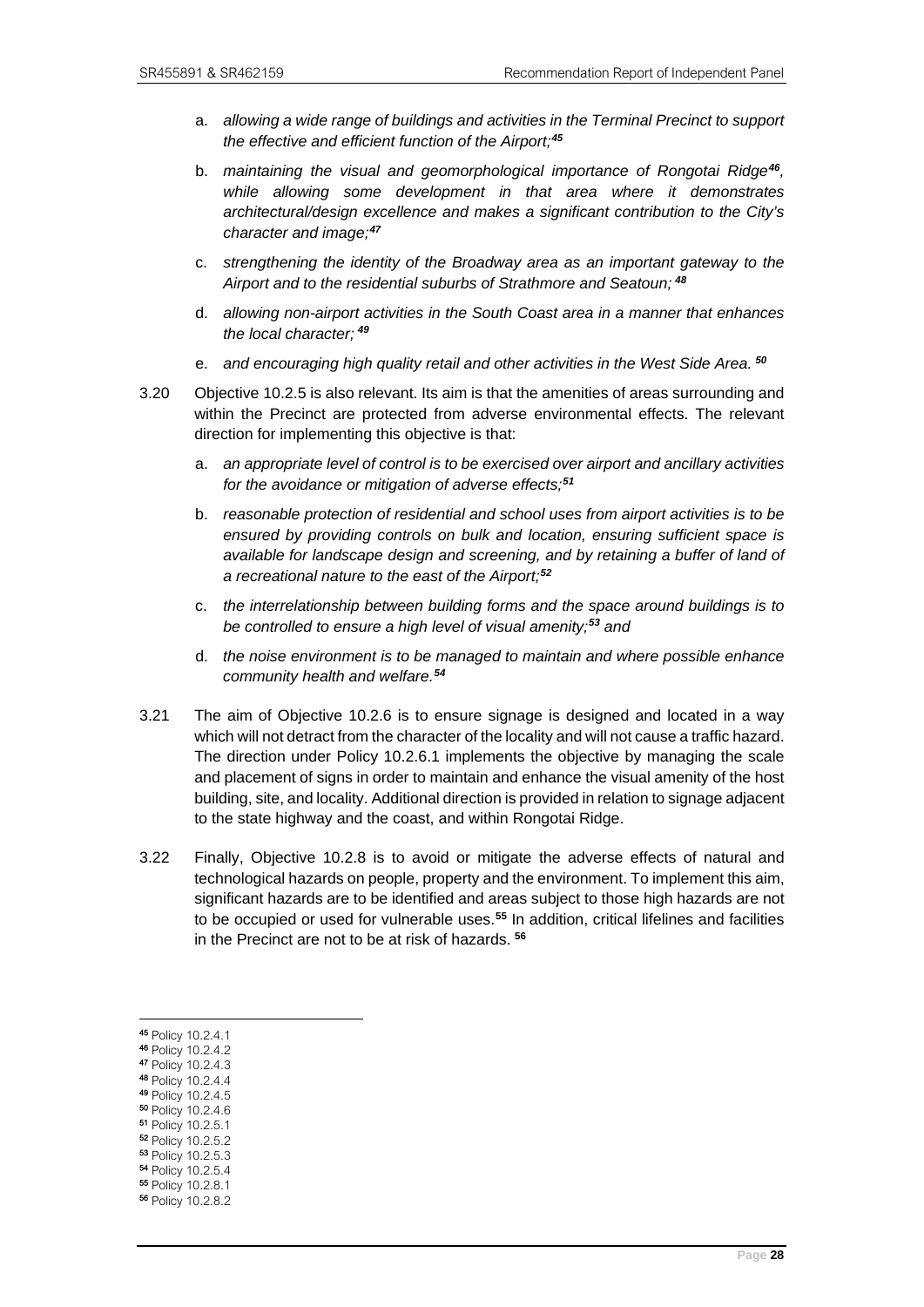#### Designations provisions

- 3.23 There is a single objective in Chapter 24, which relates to designations. Its aim is that designations will be provided for only where they are necessary to ensure the efficient functioning and operation of public works. It is implemented by 3 policies, which we were told by Ms Dewar in her opening legal submissions, are *ultra vires*. In her initial submission, the policies could be severed by virtue of the doctrine of severance; for the purposes of this proposal, however, Ms Dewar advised that it is sufficient to place little, if any, weight on the policies.**[57](#page-32-1)**
- 3.24 The planning experts**[58](#page-32-2)** shared Ms Dewar's view on weighting, and we have adopted their collective view accordingly.

# **Other matters under s171(1)(d)**

- <span id="page-32-0"></span>3.25 In her opening submissions for WIAL Ms Dewar noted, in relation to other matters under section 171(1)(d) that a number of non-statutory documents, namely New Zealand Standards have been referred to by a number of witnesses including her own witness Mr Ashby. She also noted that the National Planning Standards have some relevance as does the WHO document – Environmental Noise Guidelines for the European Region published in 2018. Ms Dewar also referred to the Wellington International Airport Bylaws Approval Order 1995 which reference to roads within the airport being Airport Roads and as such can be opened or closed at WIAL's discretion.
- 3.26 Based on Ms Dewar's submissions, we have been guided by Mr Ashby in identifying other relevant matters to consider in relation to the NoRs. Those matters include:
	- a. the Airport Masterplan 2040
	- b. Te Atakura First to Zero
	- c. The Regional Transport Plan; and
	- d. The Draft Wellington Regional Growth Framework.
- 3.27 The **Airport Masterplan** underpins the spatial configurations reflected in the two NoRs and comprises part of the evidence base for the airport's growth projections and passenger forecasting. It also sets out WIAL's initiatives for reducing its carbon footprint, which we discuss further in Sections 4 and 8 of this report.
- 3.28 **Te Atakura** was mentioned by several submitters and is the Council's blueprint for making the City a zero carbon Capital by 2050. It targets four key areas in this respect, including the transport sector – which is identified as a major contributor to the city's emissions. We have had regard to Te Atakura in our consideration of relevant climate change and transportation effects in Section 4 of this report.
- 3.29 The **Regional Land Transport Plan** is also relevant to our consideration of traffic and climate change effects. Like Te Atakura it targets reductions in carbon emissions from the transport sector among other relevant considerations.
- 3.30 The **Draft Wellington Regional Growth Framework** is a regional spatial plan developed by local government, central government and iwi partners in the Wellington-Horowhenua region. Its aim is to provide Councils and iwi with an agreed regional direction for growth and investment. It is not a future development strategy prepared under the NPS-UD and it is yet to be finalised. We have considered the document but

<span id="page-32-1"></span><sup>&</sup>lt;sup>57</sup> Dewar opening legal submissions (1 July 2020). Para 44-45<br><sup>58</sup> Joint witness statement: Planning (17 March 2020). Para 7

<span id="page-32-2"></span>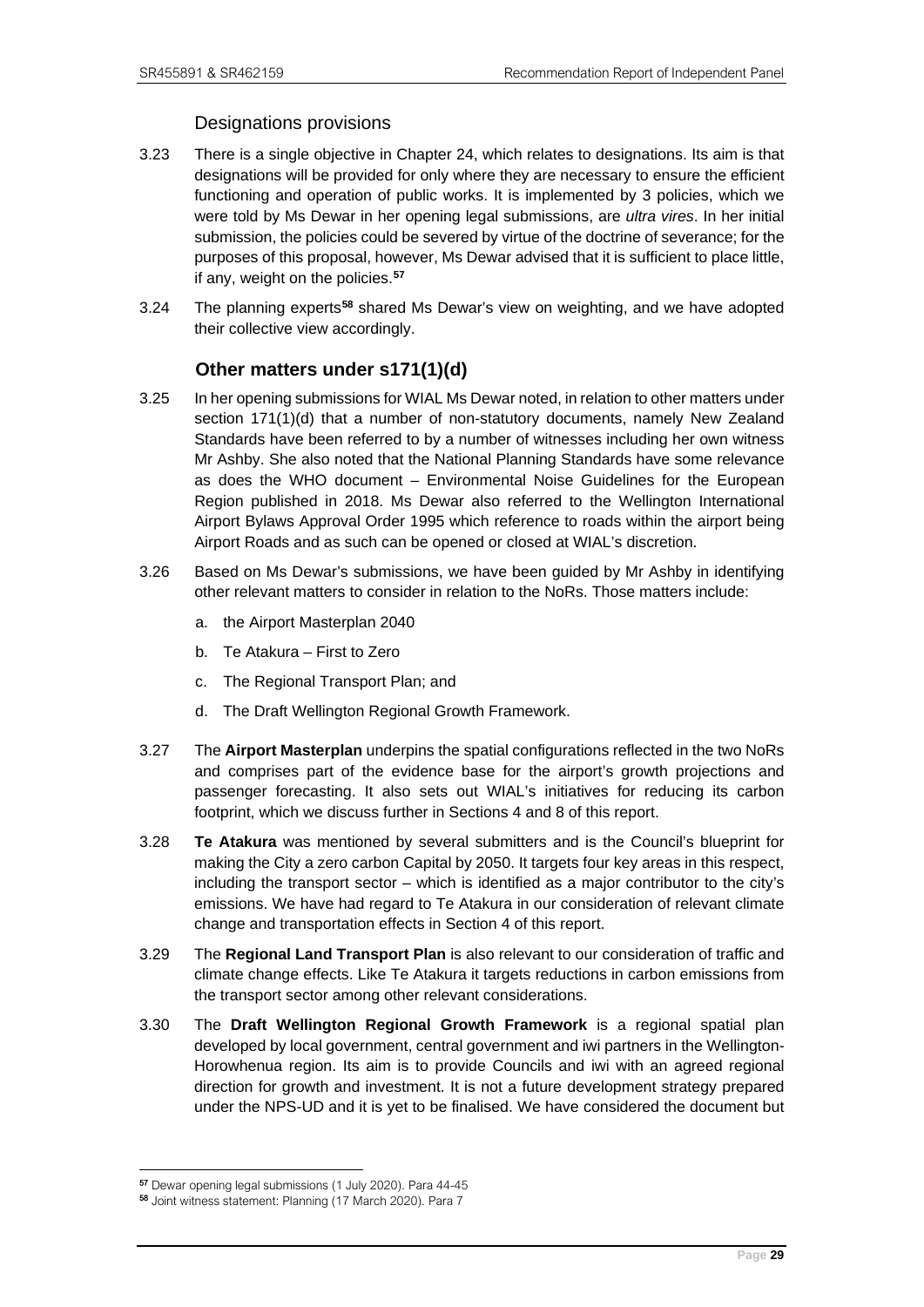it has not been a material consideration for our effects assessment in Section 4 of this report.

- 3.31 We have also considered relevant climate change legislation, including the Climate Change Response Act and the Emissions Trading Scheme – and this is detailed further in Section 4 of this report.
- 3.32 Ms Dewar addressed the weight to be given to these documents and concluded that NZS6805 is the best guideline available for New Zealand at the current time. Ms Dewar's submission is consistent with the position of those experts who addressed us on these matters and we have adopted this weighting accordingly.<sup>[59](#page-33-1)</sup>

# **Summary**

<span id="page-33-0"></span>3.33 As required by section 171 of the RMA we will have particular regard to the above statutory and non-statutory provisions in Section 5 of this report after we consider, in the following section, the environmental effects of allowing the NoR.

<span id="page-33-1"></span><sup>59</sup> Dewar opening legal submission (1 July 2020). Para 91 - 101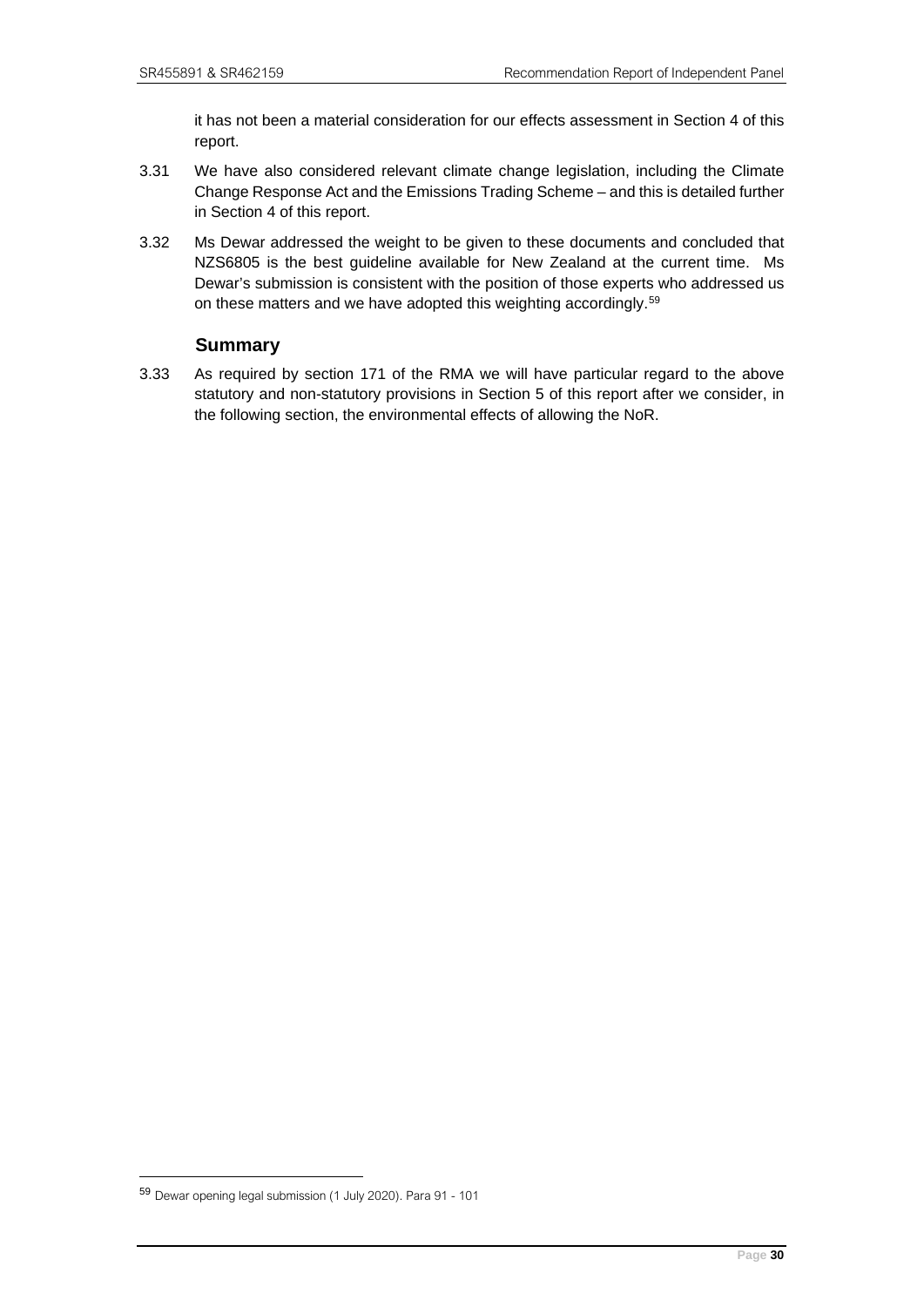# <span id="page-34-1"></span><span id="page-34-0"></span>4.0 Evaluation of environmental effects

# **Overview**

- 4.1 Having particular regard to the matters we have just identified in Section 3, we now turn the effects on the environment of allowing the requirement.
- 4.2 We have organised our evaluation by topic, considering the following in turn:
	- a. noise;
	- b. traffic;
	- c. urban design and visual (including signage and lighting);
	- d. construction activities (including earthworks, geotechnical/ archaeology matters);
	- e. climate change; and
	- f. positive effects.
- 4.3 Our discussion of the effects issues accounts for both the East Side and Main Site Area NoRs. Where particular effects are specific to one of the NoRs and not the other, we have clearly identified that below. Before setting out our consideration of those issues, we discuss the 'existing environment' in the context of our evaluation.

# **The existing environment**

- <span id="page-34-2"></span>4.4 The 'environment' is defined in section 2 of the RMA as including:
	- *(a) ecosystems and their constituent parts, including people and communities;*
	- *(b) all natural and physical resources;*
	- *(c) amenity values; and*
	- *(d) the social, economic, aesthetic, and cultural conditions which affect the matters stated in paragraphs (a) to (c) or which are affected by those matters.*
- 4.5 The existing environment, comprises all of the above factors both, as they occur naturally, and where they have been lawfully established. Our understanding is that the existing environment should also countenance the likely future state of the environment as it may be modified by activities permitted by the Plan. Ms Dewar advised that the Courts have held this is an appropriate interpretation to take when considering NoRs. **[60](#page-34-3)**
- 4.6 This is also intertwined with the concept of the 'permitted baseline', and Ms Dewar's opening submissions addressed this at the hearing. She submitted:

<span id="page-34-3"></span><sup>60</sup> Dewar opening legal submissions (1 July 2020). Para 102-104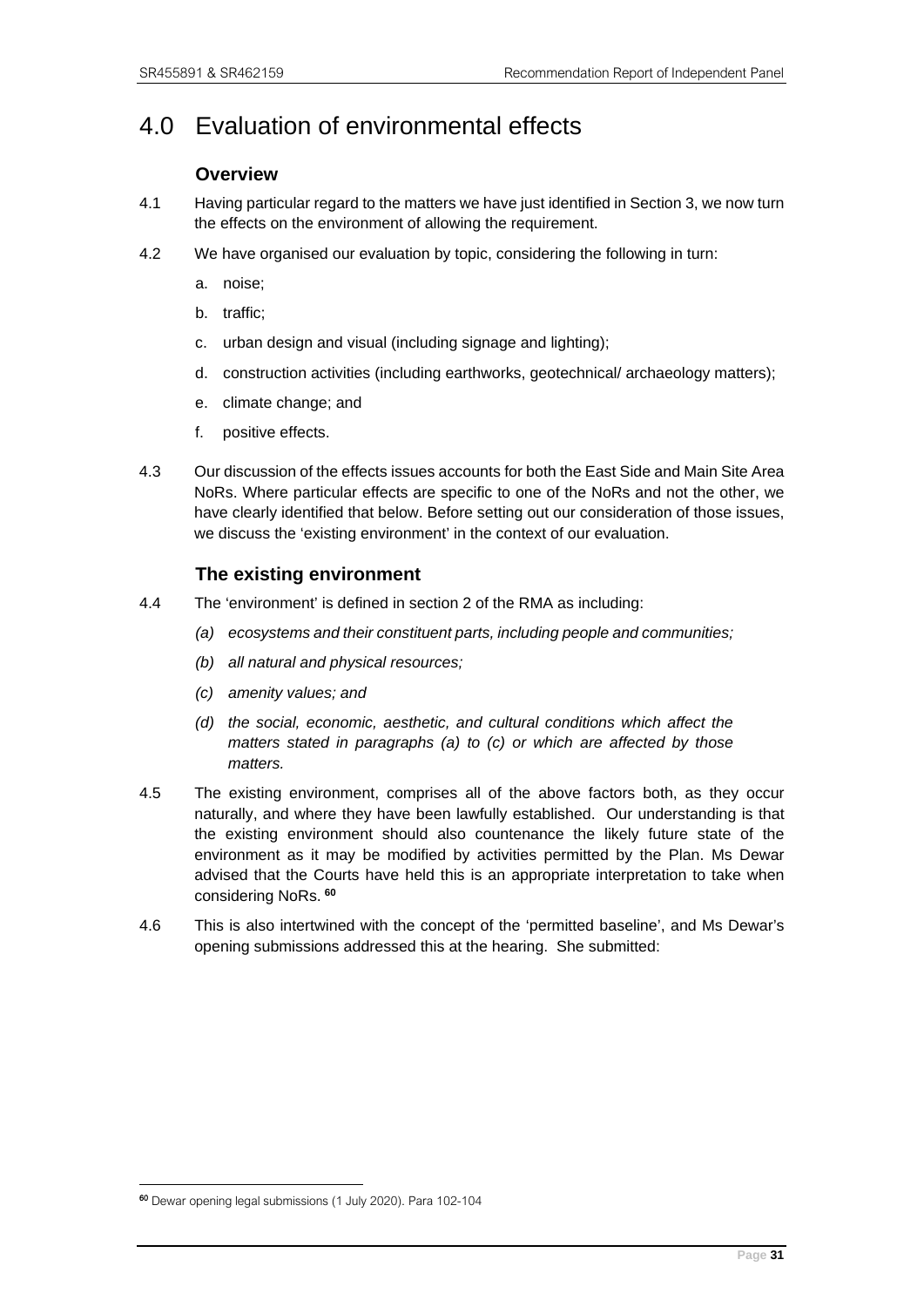*This matter is of some importance as the Main Site NOR largely mimics the permitted activities rules of the current zone which together with the ANB provides a baseline of built form and noise effects from the Airport.* 

*Therefore, if the permitted baseline is applicable then at least as far as the Main Site NOR is concerned, the environmental effects would not exceed the baseline of acceptable environmental effects.*

*In terms of the ESA NOR, the baseline in terms of noise would not be counted as an adverse effect (or for that matter, effects of permitted development on the Main Site NOR area). [61](#page-35-1)*

- 4.7 Ms Dewar added that the Courts have previously accepted that the obligation to apply the permitted baseline extends to designations. **[62](#page-35-2)**
- 4.8 We received no interpretations on the matter that conflict with Ms Dewar's submissions, nor any reasons not to apply the permitted baseline for these proposals.
- <span id="page-35-0"></span>4.9 As noted by Ms Dewar, this is particularly relevant for our consideration of the Main Site Area NoR, and our associated recommendation for reasons we discuss shortly.

#### **Noise**

#### Summary of issue

- 4.10 There are existing limits in the operative Plan on the amount of noise that can be generated within the **Main Site Area** which have been established through previous planning processes. We were told by the acoustic expert witness for WIAL that the Airport operations have not exceeded those limits, and that the use of the Main Site Area could intensify beyond current activity levels and remain compliant with the operative limits.
- 4.11 The **East Site Area** proposal is the main cause of change to the existing environment in terms of noise. Accordingly, our consideration of noise effects is largely focussed on the East Side Area NoR. That said, we were advised by the acoustic and planning experts that the cumulative effect of noise from both proposals is also a relevant consideration for us and accordingly we have addressed that also.
- 4.12 We have organised our reporting on this matter to consider the following sub-issues in turn:
	- a. the suitability of the East Side Area 'compliance line' versus an outer noise control boundary;
	- b. operational controls on APUs;
	- c. the management of indoor and outdoor amenity effects for nearby residences;
	- d. health effects of noise; and
	- e. the role and composition of the Air Noise Management Committee.
- 4.13 As with all effects topics that follow in in this Section of our report, we also consider, in both the *issue summary* and in the *discussions and findings* section for each topic, the role that any volunteered and imposed conditions might have in terms of avoiding, remedying and mitigating the effects associated with the proposal; which in this particular topic relates to the effects of operational noise.

<span id="page-35-1"></span><sup>&</sup>lt;sup>61</sup> Dewar opening legal submissions (1 July 2020). Para 80-82<br><sup>62</sup> Dewar opening legal submissions (1 July 2020). Para 84

<span id="page-35-2"></span>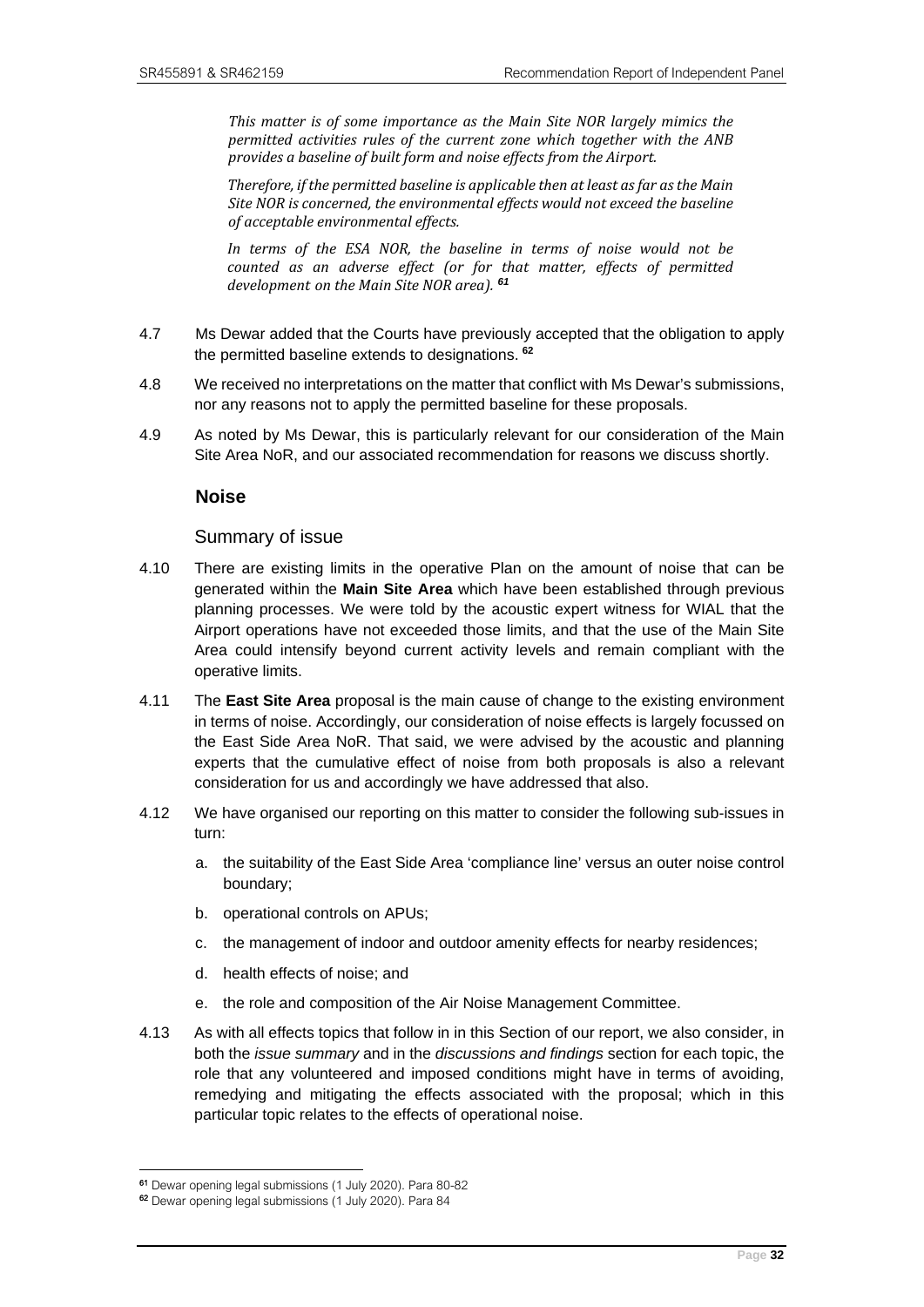## East Side Area compliance line versus an Outer Control Boundary

4.14 This first noise sub-issue essentially relates to the efficacy of proposed management measures relative to others recommended by NZS 6805 and/or utilised by other airports.

Ms Smith's EiC provided a useful overview on the application of NZS 6805 for Wellington Airport, and reasons why alternatives have been adopted by WIAL. She told us:

- *94. As discussed above, NZS 6805 recommends establishing two aircraft noise boundaries, the ANB set at 65 dB Ldn and the OCB set at 55 dB Ldn. These boundaries are used to define noise limits and identify areas unsuitable for noise sensitive activities (NSA). The ANB and OCB define limits of acceptability for NSA and the standard recommends land use controls accordingly.*
- *95. In general, the Standard regards aircraft noise effects at 65 dB Ldn or greater are not appropriate for residential activity. Inside the ANB, NZS 6805 recommends prohibiting new NSA and that existing NSA should be provided with acoustic insulation.*
- *96. NZS 6805 considers between 55 and 65 dB Ldn the effects are moderate, and NSA should be avoided if practicable. If permitted, new NSA should be insulated however the standard does not recommend insulation is provided to existing NSA.*
- *97. The Standard regards areas outside the OCB are appropriate for NSA and no land use controls or insulation requirements are recommended.*
- *98. At Wellington Airport there is an ANB at 65 dB Ldn but no OCB at 55 dB Ldn. WIAL administers an established acoustic mitigation programme called Quieter Homes that provides acoustic and ventilation treatment to existing houses inside the ANB as recommended in NZS 6805. This program is described more fully in the evidence of Matt Clarke.*
- *99. For the ESA fully developed 2050 scenario, I predict future noise levels at ESA receivers to be less than 65 dB Ldn (between 60 and 65 dB Ldn). These are moderately high levels that are generally undesirable for residential activity but not uncommon for residents in the vicinity of New Zealand airports, ports or roads.*
- *100. In the NZS 6805 context, these properties would be considered moderately affected by aircraft noise and land use controls should apply to prevent or mitigate new NSA. However, the standard does not recommend existing NSA are provided with acoustic insulation.*
- *101. In the existing Wellington Airport context, the majority of these properties are outside the ANB and are not subject to land use controls. As such the majority of these properties are not eligible for the Quieter Homes programme that provides acoustic mitigation to houses inside the ANB.*
- *102. One further point of reference is the current best practice at New Zealand airports which is to provide existing NSA exposed to 60 dB Ldn or greater with a ventilation system such that windows can be closed to reduce noise ingress.*
- *103. I discuss acoustic mitigation of existing noise sensitive activities in evidence under recommended mitigation measures in response to submissions and the Council's s42A report.* **[63](#page-36-0)**

<span id="page-36-0"></span><sup>63</sup> Smith EiC, para 94-103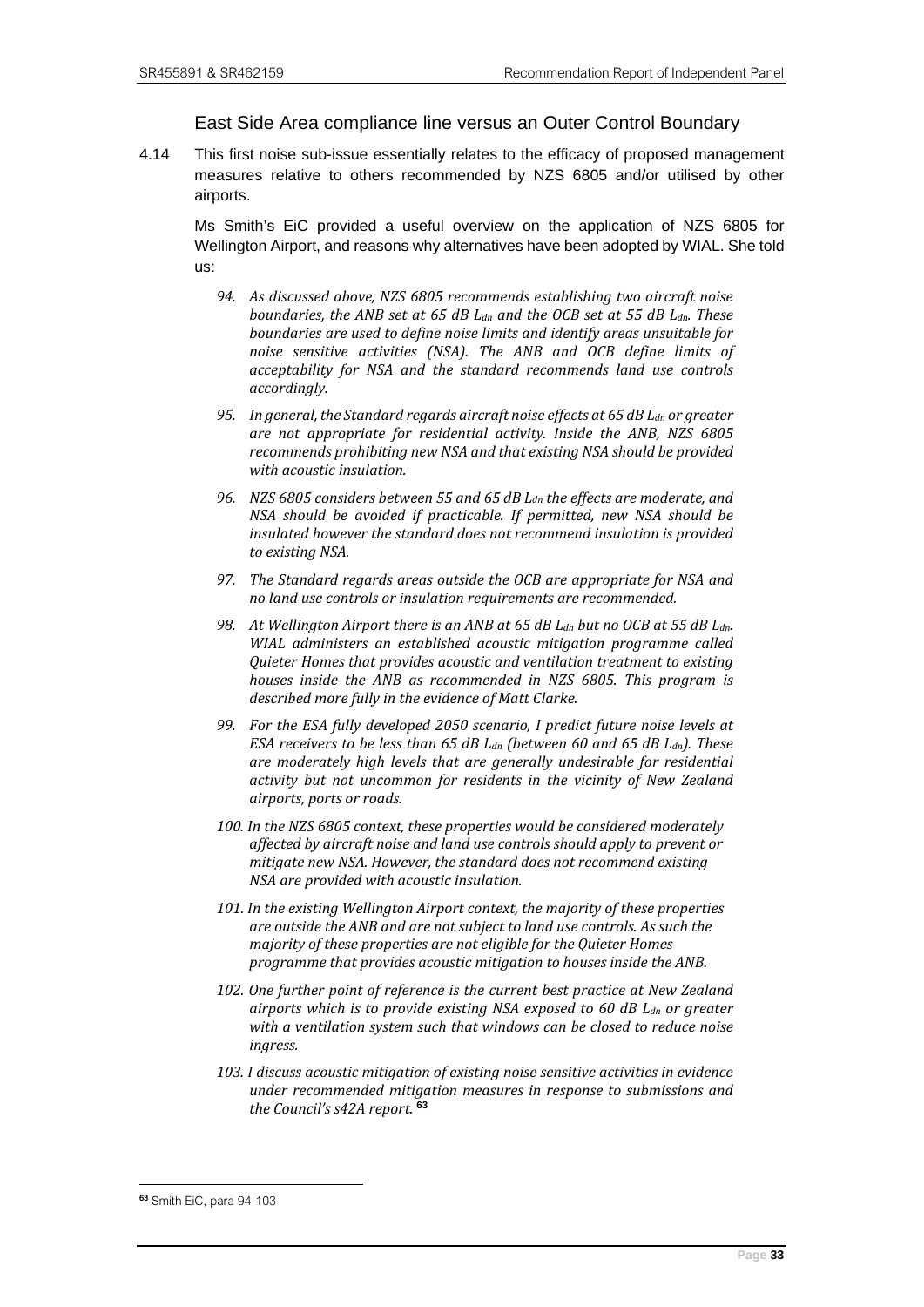- 4.15 In his EiC, Dr Chiles described **the lack of any OCB being used in the operative Plan as an omission**. In his view, that omission means that the operative Plan does not address significant adverse noise effects likely to be occurring throughout a wide area around the airport in the 55 dB Ldn contour. **[64](#page-37-0)**
- 4.16 Dr Chiles also questioned the efficacy of what he described as the 'inconsistent overlapping' noise controls for the two NoRs. In his opinion, it is essential for controls to be coherent, transparent and unambiguous in order to be effective.**[65](#page-37-1)**
- 4.17 Dr Chiles' view in the above respects underscores the concerns raised by submitters about the increased noise exposure arising for residences to the east of the airport**[66](#page-37-2)**, and about the complexity of the proposed controls on the respective NoRs**[67](#page-37-3)**.
- 4.18 Ms Smith agreed with Dr Chiles that the operative Plan is lacking any OCB *land use* controls, but in her view, that does not amount to an omission in *noise* controls as expressed by Dr Chiles. On that point, she added:
	- a. the only controls relating to the OCB recommended in NZS 6805 are land use restrictions to discourage or mitigate new activities developing in the OCB;
	- b. there are no obligations on an Airport relating to the OCB set out in NZS 6805;
	- c. the curfew at Wellington Airport is an additional airport noise control that is more stringent than the NZS 6805 recommendations;
	- d. while other airports such as Auckland, Queenstown and Rotorua use an OCB, it is an additional measure offered over and above NZS 6805;
	- e. the absence of an OCB and associated land use controls in Wellington was deemed to be appropriate by the Environment Court in 1997. **[68](#page-37-4)**
- 4.19 Notwithstanding her view on the OCB, Ms Smith did consider that the change in airport activity enabled by **the East Side Area NoR necessitates a localised change to the compliance point of the 65 dB Ldn boundary** at this location. Rather than do so by way of amendment to the ANB, Ms Smith's proposed method to deliver this outcome was by way of the proposed compliance line. **[69](#page-37-5)**
- 4.20 In her view, the appropriate time to review the ANB is at the time of the review of the operative Plan – which Ms Smith noted is 'upcoming'. In the meantime, she noted that the current controls in the Plan remain suitable for the Main Site Area, and the compliance line for the East Side Area is an effective tool to adopt until such time as the Plan is reviewed.**[70](#page-37-6)**
- 4.21 Ms Smith noted that the compliance line enables and controls taxiing noise in the East Side Area, but that the use of the line would not affect the requirement for other aircraft operations to comply with the ANB in all other areas.**[71](#page-37-7)**
- 4.22 Although Mr Borich and Dr Chiles initially expressed concerns in conferencing that the position of the compliance line did not account for noise from APUs; **[72](#page-37-8)** they ultimately agreed with Ms Smith that the compliance line is an appropriate tool given the above context.

<span id="page-37-0"></span><sup>64</sup> Chiles EiC, para 27

<span id="page-37-1"></span><sup>65</sup> Chiles EiC, para 35

<span id="page-37-2"></span><sup>66</sup> As raised by Mr Weir, Mr Watson, Ms Thomas and Mr Muthu for example

<span id="page-37-3"></span><sup>&</sup>lt;sup>67</sup> As discussed by Ms Weeber, for example

<span id="page-37-4"></span><sup>68</sup> Smith Summary Statement, para 15-16 69 Smith EiC, para 118

<span id="page-37-6"></span><span id="page-37-5"></span><sup>70</sup> Smith Summary Statement, para 20

<span id="page-37-7"></span><sup>71</sup> Smith EiC, para 38

<span id="page-37-8"></span><sup>72</sup> Acoustic JWS, para 10-17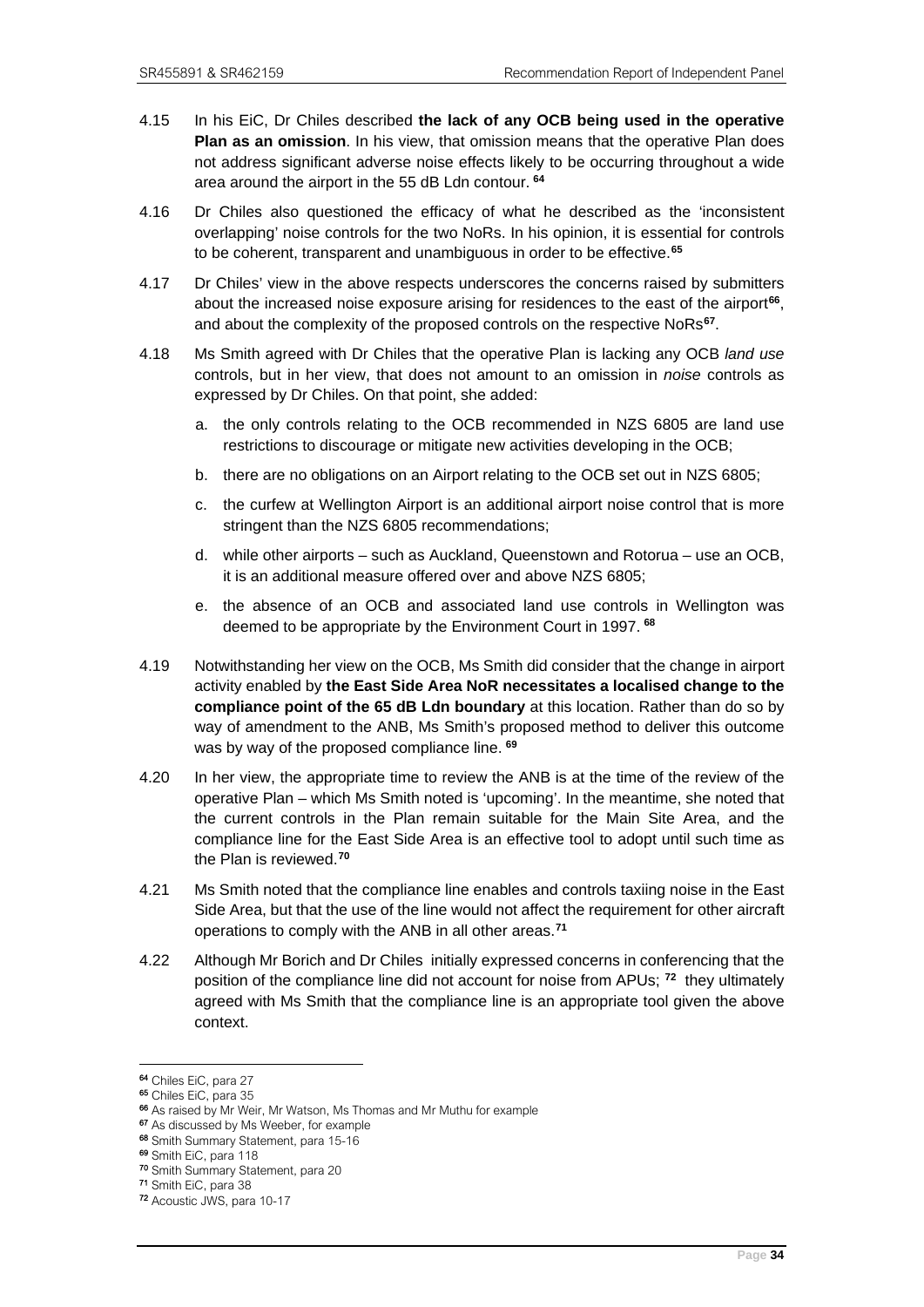4.23 In response to those concerns, WIAL amended the position of the compliance line and the associated conditions such that APUs are also subject to the limits imposed by the compliance line. Those modifications are incorporated in the final condition set provided by WIAL, and we understand that they address the concerns shared by Mr Borich and Dr Chiles such that the matter is no longer in contention.

## Operational controls on APUs

- 4.24 Notwithstanding the resolution of the compliance line issue regarding APUs, we record one additional point on APUs in light of Ms Dewar's submissions in reply, where she noted:
	- *18. WIAL has volunteered very restrictive APU usage in the ESA so as to reduce adverse effects on ESA Receivers but is unable to commit to extending this restriction across the entire Airport.*
	- *19. The Planners have suggested some amendments as part of the post hearing conference. Since the hearing WIAL has undertaken further investigation and has recently heard back from an Air New Zealand representative providing another perspective on the timing and need for APU usage. [73](#page-38-0)*
- 4.25 Ms Dewar identified a range of operational reasons why greater flexibility is needed on APU usage than would be enabled by the condition framework agreed by Mr Kyle and Mr Ashby after the hearing, including the need for extended APU use to:
	- a. comply with COVID-19 regulations requiring an aircraft's air conditioning unit to run for 60 minutes after an international flight to flush the cabin;
	- b. meet international cleaning protocols, which necessitate 45-60 minutes of activity following disembarking;
	- c. enable sufficient time for engineering staff to conduct inspections, which may require up to 60 minutes electrical system operation following start up and prior to departure; and
	- d. accommodate extended stay periods for aircraft that are diverted to Wellington Airport due to weather conditions at other airports.**[74](#page-38-1)**
- 4.26 It was also noted that while these needs can often be met by plug-in ground power sources, where such facilities are not available, APUs will continue to be required. Ms Dewar added that airlines using the airport have made commitments to reduce unnecessary carbon emissions, entailing a preference for using ground power where available and dis-incentivising APUs.**[75](#page-38-2)**
- 4.27 Accordingly, we note that the final set of conditions attached to Ms Dewar's reply was updated to enable the additional flexibility for APU use within the Main Site Area. We return to this matter is in our discussions and findings.

#### Management of indoor and outdoor amenity effects

4.28 Broadly speaking, this was the noise matter that received the greatest attention at the hearing. As summarised in Section 2 of this report, several submitters expressed concern about the increased noise emissions a result of the proposals, and particularly noise associated with the East Side Area NoR.

<span id="page-38-0"></span><sup>73</sup> Right of Reply, para 18-19

<span id="page-38-1"></span><sup>74</sup> Right of Reply, para 20

<span id="page-38-2"></span><sup>75</sup> Right of Reply, para 21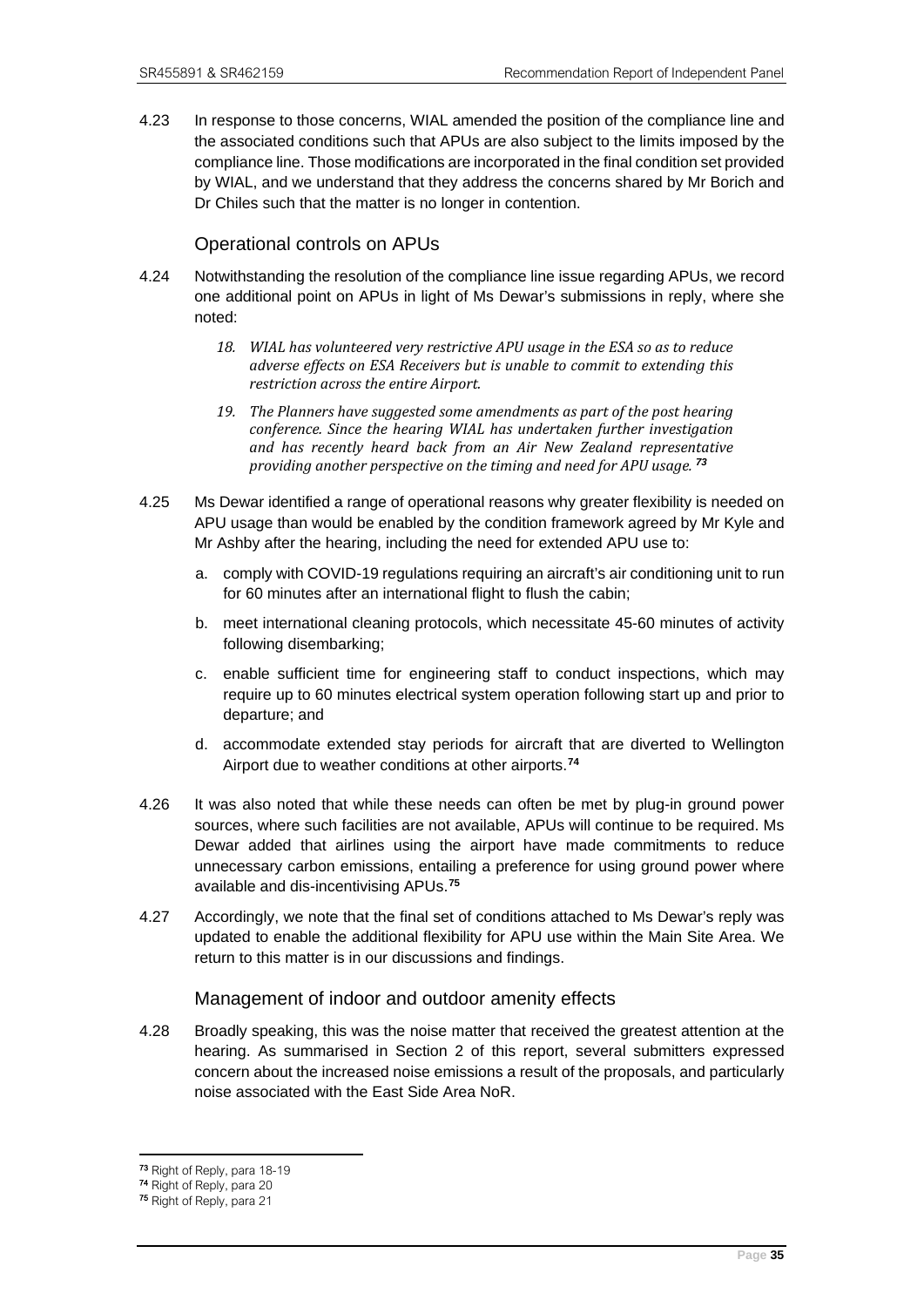- 4.29 We heard from the acoustic and health experts who advised that the levels of noise expected will have an impact on local residents' amenity values and on their health. It is the former of these components that we consider here, with health impacts addressed in the sub-section that follows.
- 4.30 As the experts have done, we separately consider the effects on indoor and outdoor amenity separately.
- 4.31 Regarding **indoor amenity effects**, we have already recorded the consensus between Mr Borich, Dr Chiles and Ms Smith that acoustic treatment is warranted to address the increased noise enabled by the East Side Area NoR. We also note that the method of treatment was generally agreed by the acoustic experts as being appropriate in the context of these proposals.
- 4.32 There was some initial disagreement as to the point in time from which the offer for treatment should be made by WIAL to affected landowners - this is captured in the acoustic JWS**[76](#page-39-0)** and summarised in Section 2 of this report. However, this issue was ultimately resolved at the hearing, with WIAL volunteering to amend the relevant conditions to clarify:
	- a. that the treatment would be offered to affected households based on a predicted future level of 60 dB  $L_{dn}$  or greater at the time aircraft operations commence in the East Side Area; and
	- b. the specific households that would be offered treatment by way of a schedule attached to the volunteered conditions.
- 4.33 With those changes affected, we understand the matter is no longer in contention between the respective experts and their shared view is that indoor amenity effects from increased noise emissions associated with the proposed NoRs is acceptable subject to the imposition of the proposed conditions.
- 4.34 The experts also reached consensus about the nature and scale of **effect on outdoor amenity** for nearby residences. In response to our question in Minute 2 as to the significance of the potential loss of external amenity at various times of the day for residents potentially affected by the operation of the East Side Area, they said:
	- *24. We agree that ESA Receivers' current external noise environment is already compromised and impacted by airport activity. We agree daytime outdoor amenity would be further compromised with the operation of the ESA. The extent of this effect will vary depending on the specific layout and use of each outdoor area. We are not aware of practicable mitigation measures to address outdoor amenity beyond the operational controls set out in the NoR.[77](#page-39-1)*
- 4.35 Ms Smith's evidence expanded upon this in greater detail. In summary, she told us:
	- a. it is generally accepted that noise environments below 55 dB are suitable for residential activity, including outdoor living areas – above 55 dB residential amenity gradually becomes more compromised;
	- b. NZS 6805 recommends that environments above 65 dB Ldn from aircraft noise are not suitable for residential activity, and this threshold is similarly used as a

<span id="page-39-1"></span><span id="page-39-0"></span><sup>76</sup> See paras 19-22 77 Acoustic JWS, para 24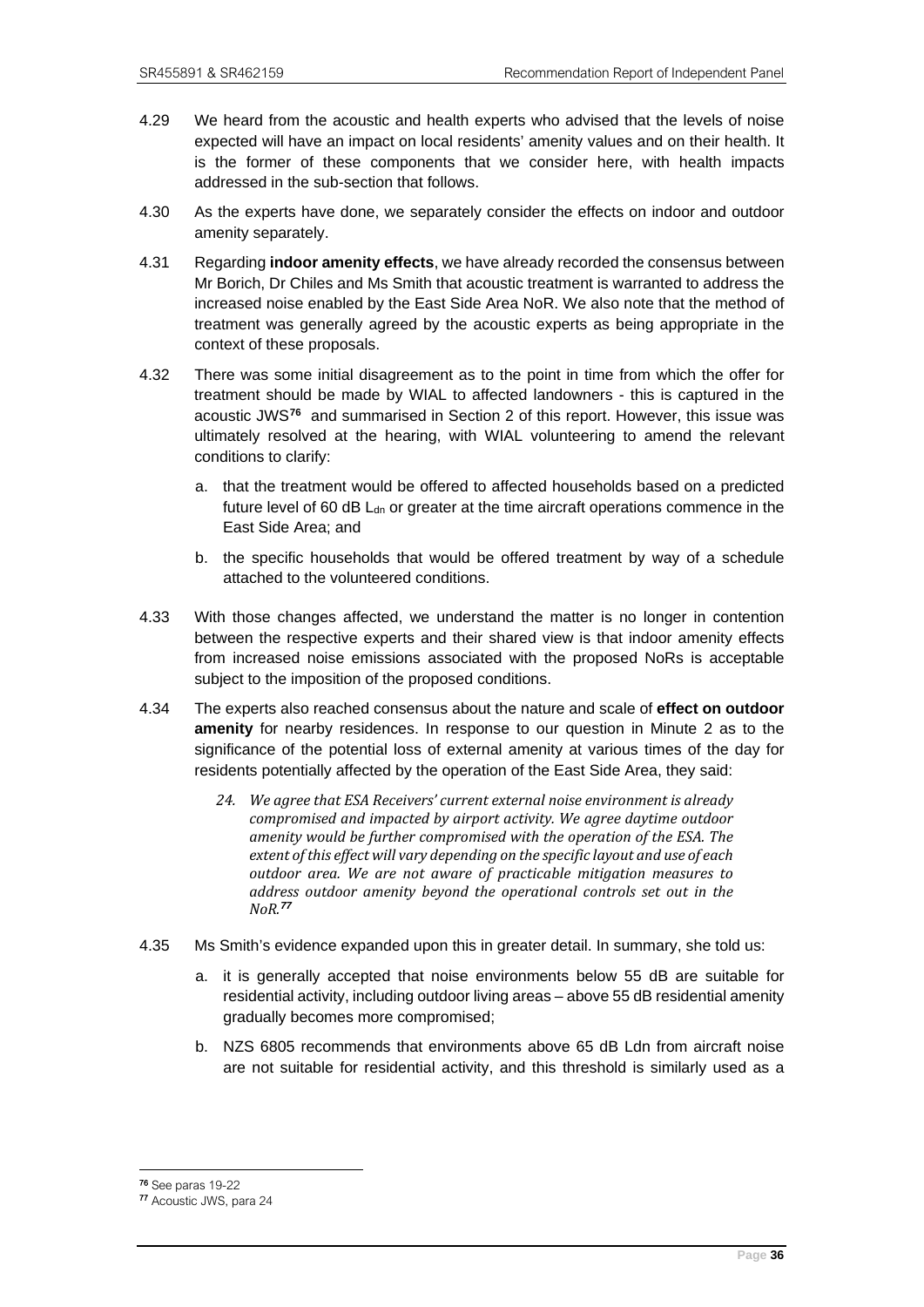trigger point for prevention or intervention in NZ standards for managing Port noise**[78](#page-40-0)** and road noise**[79](#page-40-1)**;

- c. those factors led her to the opinion that noise environments above 65 dB  $L<sub>dn</sub>$  are not appropriate for regular residential activity due to the adverse effects on outdoor amenity - between 55 and 65 dB L<sub>dn</sub>, outdoor amenity for residential activity would be compromised but not unreasonable in her view;
- d. receivers of East Side Area-generated noise are already impacted by their proximity to Wellington Airport and the growth in airport noise permitted in the operative Plan;
- e. since the ANB was included in the operative Plan, those receivers were anticipated to have a future compromised outdoor amenity ranging from  $61$  to  $64$  dB  $L<sub>dn</sub>$  by virtue of the airport generating maximum noise up to the ANB limits; and
- f. the increase in noise levels above those *currently* experienced by these properties is predicted to be around  $6 - 7$  decibels as a result of the ESA. Whilst this is an appreciable increase, the change in the overall outdoor noise exposure compared with the 61 to 64 dB L<sub>dn</sub> range anticipated in the operative Plan, would be in the order of 2 decibels and therefore would not be considered to be significant. **[80](#page-40-2)**
- 4.36 Synthesising these factors, Ms Smith concluded that outdoor amenity for ESA receivers would be compromised but not materially greater than the degree already anticipated for these properties due to their proximity to the Airport, and not to the extent of being unsuitable for residential activity (i.e. < 65 dB Ldn). **[81](#page-40-3)**
- 4.37 No other acoustic evidence was presented to refute Ms Smith's appraisal in this respect.

#### Health effects of noise

- 4.38 As foreshadowed above, we were told by submitters and experts alike that noise from airport operations can have adverse health impacts in addition to the amenity factors discussed above.
- 4.39 This matter was the central focus of the evidence from Dr Palmer for Regional Public Health, which traversed noise annoyance and health, aircraft noise and annoyance, and relevant international guidance on these matters.
- 4.40 On the matter of **noise annoyance and health**, Dr Palmer noted that:
	- a. noise annoyance is defined as the long-term feeling of displeasure, nuisance or irritation by a specific sound and may be the causal pathway to cardiovascular disease
	- b. chronic stress or a constant stress experienced over a prolonged period of time including from noise annoyance – can contribute to long-term problems for heart and blood vessels and can increase the risk for hypertension, ischaemic heart disease, or stroke;
	- c. repeated acute stress and persistent chronic stress may also contribute to inflammation in the circulatory system, particularly in the coronary arteries, and this is one pathway that is thought to tie stress to myocardial infarction; and

<span id="page-40-0"></span><sup>78</sup> NZS 6808:1999

<span id="page-40-1"></span><sup>&</sup>lt;sup>79</sup> NZS 6806:2010<br><sup>80</sup> Smith EiC, para 152-156

<span id="page-40-3"></span><span id="page-40-2"></span><sup>81</sup> Smith EiC, para 157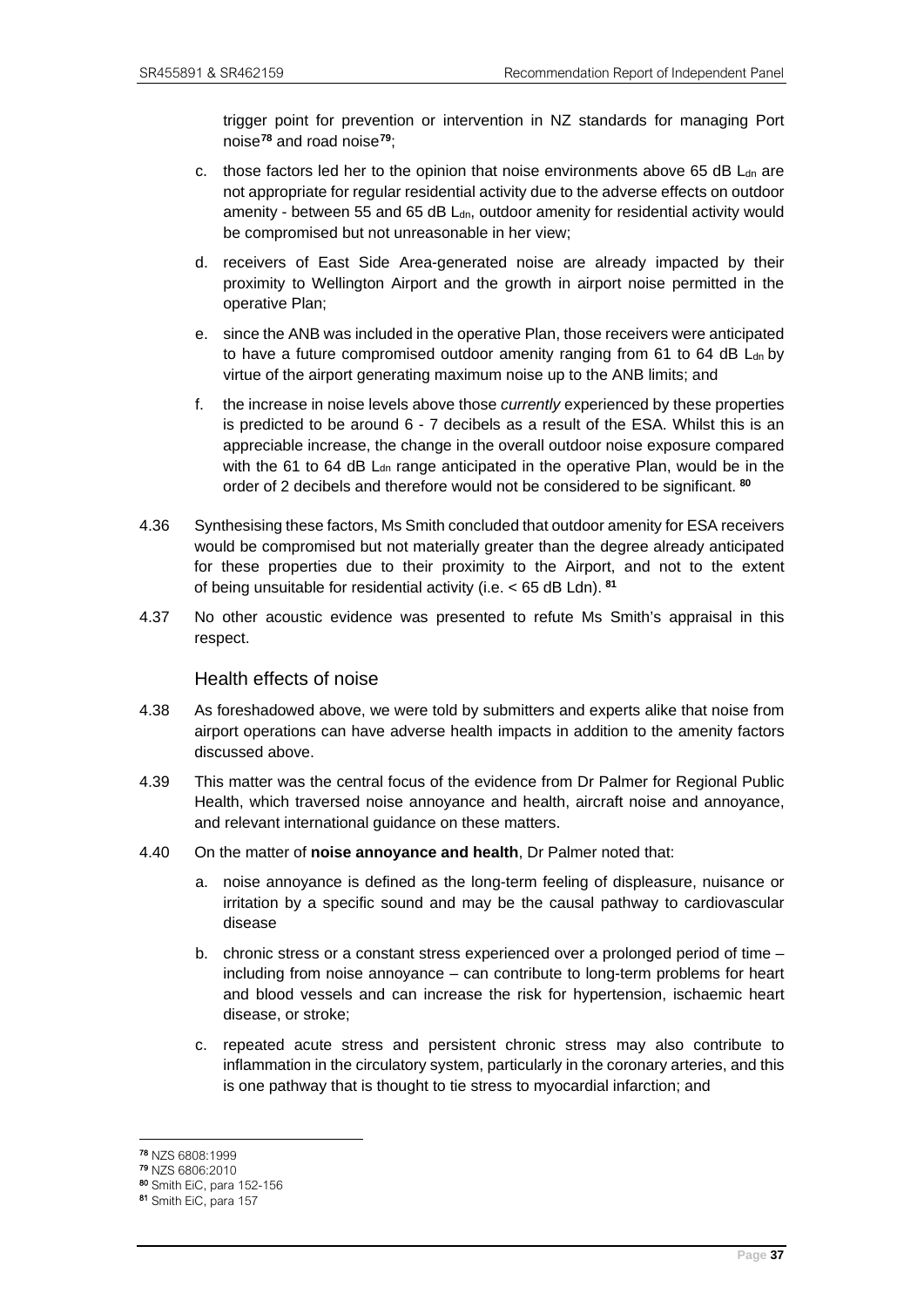- d. some individuals have a higher general susceptibility to noise often due to a personality trait, and this is a strong predictor of noise annoyance and it modifies the noise exposure-annoyance relationship. **[82](#page-41-0)**
- 4.41 Dr Palmer presented us with the results of several international studies considering the relationship of **aircraft noise and annoyance**. Those results illustrate that increased exposure to aircraft noise results in higher incidence of people expressing annoyance about the noise; however, the results also noted that the rate of change in the noise exposure also plays a factor. Dr Palmer assessed the WIAL proposals as falling into the high rate of change category in this latter respect. **[83](#page-41-1)**
- 4.42 Dr Palmer also drew our attention to **WHO[84](#page-41-2) Environmental Noise Guidelines** for the European Union which were updated in 2018. The guidelines set exposure levels above which there is believed to be an increased risk of adverse health effects – with increased risk being defined as the exposure level associated with the smallest risk or relative risk of the adverse health effect considered to be relevant to each of the priority health outcome measures. The guideline exposure levels are not, according to Dr Palmer, meant to identify effect thresholds. **[85](#page-41-3)** Dr Palmer also stated that the guidelines are based on robust evidence and should form a basis for updating NZS 6805, which is nearly 30 years old.**[86](#page-41-4)**
- 4.43 Applying the above to the proposed NoRs, and taking account of Statistics NZ population projections for the area, Dr Palmer estimated the number of people annoyed by airport operations would increase from 2,500 at present to just over 4,000 by 2050. In his view, this would result in a major increase in the associated public health burden.**[87](#page-41-5)**
- 4.44 Dr Palmer also noted that the mesh block areas in the vicinity of the East Side Area score highly in the New Zealand deprivation index. He expressed concern that the East Side Area NoR would selectively adversely affect the high risk and vulnerable communities in those areas.**[88](#page-41-6)**
- 4.45 Ms Smith commented on Dr Palmer's evidence in her hearing summary statement. She noted her agreement with Dr Chiles that – in contrast to the WHO guidelines – the recommended thresholds in NZS 6805 represent a pragmatic approach that balances noise effects with the need for society to function and develop.**[89](#page-41-7)**
- 4.46 Ms Smith added that the annoyance data referenced in the WHO guidelines has not been implemented in environmental noise standards or industry practice in New Zealand and that the implications of avoiding noise sensitive activities below 55 dB  $L<sub>dn</sub>$ would be significant in general and impracticable in urban areas. Ms Smith described the guidelines as 'aspirational' and observed that the guideline level of 45 dB Lden is lower than the noise limits for the Outer Residential Area in the operative Plan. That level of compliance is not realistically achievable in her view.**[90](#page-41-8)**
- 4.47 Ms Smith noted also that the evidential source material the guidelines have been based upon has come under criticism for being overly conservative by at least one researcher. This, according to Ms Smith, suggests that the merits of implementing the guidelines is

<span id="page-41-2"></span>

<span id="page-41-1"></span><span id="page-41-0"></span><sup>82</sup> Palmer EiC, para 12-18<br>83 Palmer EiC, para 19-34<br>84 World Health Organisation<br>85 Palmer EiC, para 39

<span id="page-41-4"></span><span id="page-41-3"></span><sup>86</sup> Palmer EiC, para 40<br>87 Palmer EiC, para 46-48

<span id="page-41-5"></span>

<span id="page-41-6"></span><sup>88</sup> Palmer EiC, para 51-54<br>89 Smith Summary Statement, para 22

<span id="page-41-8"></span><span id="page-41-7"></span><sup>90</sup> Smith Summary Statement, para 23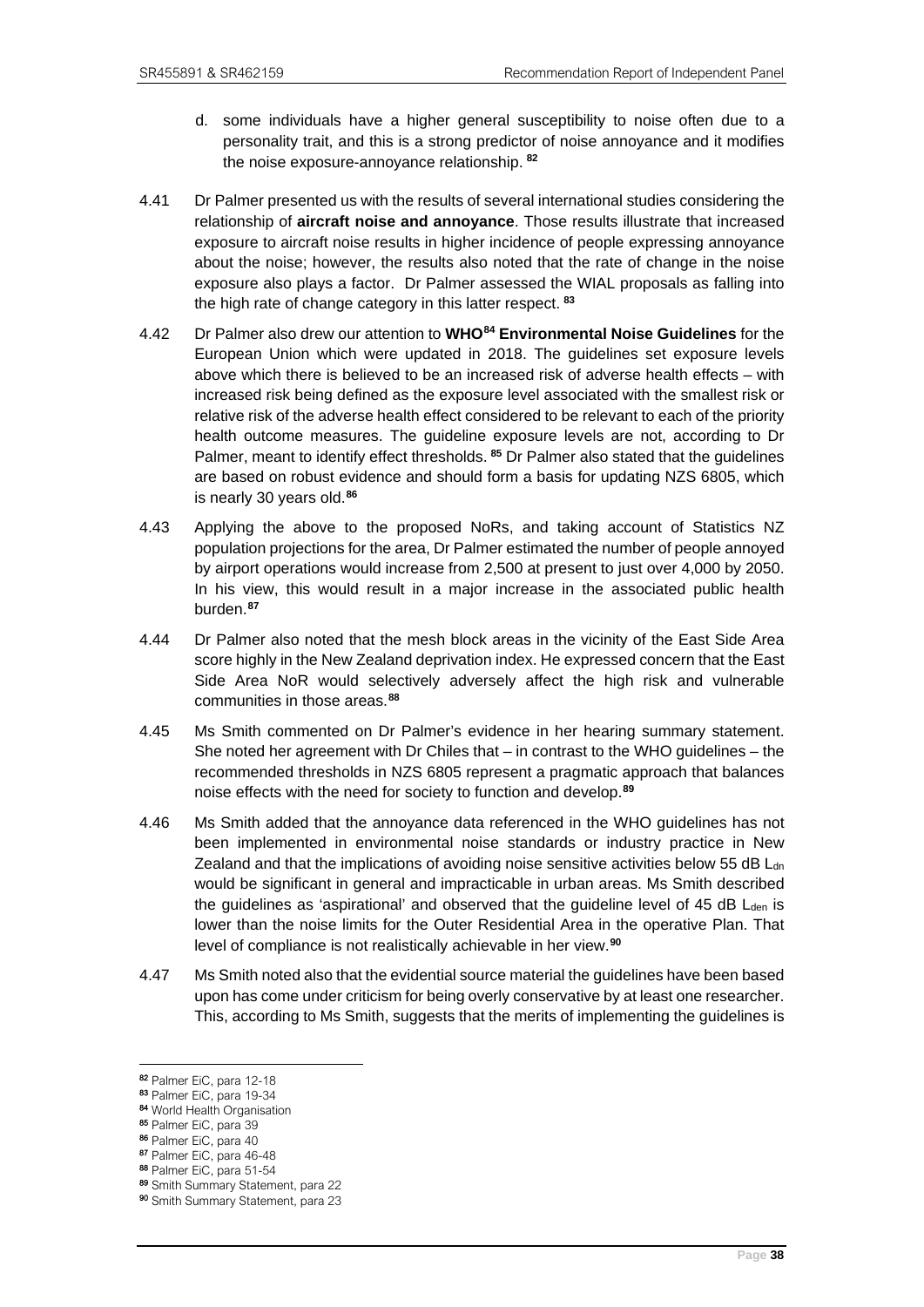not clear cut – and such a significant change to the approach in NZS 6805 should be for the NZ Standards committee to determine. **[91](#page-42-0)**

4.48 We note that Dr Chiles signalled his agreement with Ms Smith in this respect at the hearing.

Role and composition of the Air Noise Management Committee

- 4.49 This matter relates primarily to a comment from Mr Frost for the Strathmore Park Residents Association that the composition of the Air Noise Management Committee should be amended to enable better representation from residents affected by the East Side Area NoR. This was echoed by other submitters.
- 1.51 As noted above Mr Frost was noting the concern of the Association over the lack of engagement by WIAL and the Council in relation to the proposals. Of particular note in their written submission the Association stated:

*We believe that WIAL needs to genuinely engage with our community. They need to acknowledge and respond appropriately to our concerns as raised previously and in this submission. Rather than downplay these effects as "not uncommon for residents living near an airport", they need to show that they do appreciate the impact on our residents and therefore they are willing to work with much more stringent conditions than those included in the NOR. The phrase "needing to be a good neighbour" has been used in the past – we would like to see WIAL show real commitment to that ideal.[92](#page-42-1)*

#### Discussion and findings on all noise issues/effects

- 4.50 Our starting point on the matter of noise is to acknowledge that this is an issue of great importance to several submitters we heard from and to also note that it is a relatively complex matter to gain a clear understanding of. Despite that complexity, several submitters made compelling presentations to us which demonstrated a firm grasp of the issues and both assisted and led us to test specific points with the acoustic and health experts appearing at the hearing.
- 4.51 Having heard from all parties, and considered all of the evidence and relevant statutory and non-statutory matters we have reached the view that:
	- a. the noise effects of the Main Site Area NoR will be similar in nature, scale and extent to the existing environment and no more than minor;
	- b. for the East Side Area NoR:
		- i. adverse effects**[93](#page-42-2)** on indoor amenity will be sufficiently managed by the proposed conditions such that they are no more than minor;
		- ii. adverse effects**[94](#page-42-3)** on outdoor amenity will be more than minor, but not significant; and
	- c. the individual and cumulative effects of the proposals on peoples' health, safety and well-being will be consistent with the guidance in NZS 6805 – which remains the applicable standard for managing such effects associated with airport activity  $$ and will not be significant.

<span id="page-42-0"></span><sup>91</sup> Smith Summary Statement, para 24-25

<span id="page-42-1"></span><sup>92</sup> Submission 274 final paragraph

<span id="page-42-2"></span><sup>93</sup> including cumulative effects

<span id="page-42-3"></span><sup>&</sup>lt;sup>94</sup> again, including cumulative effects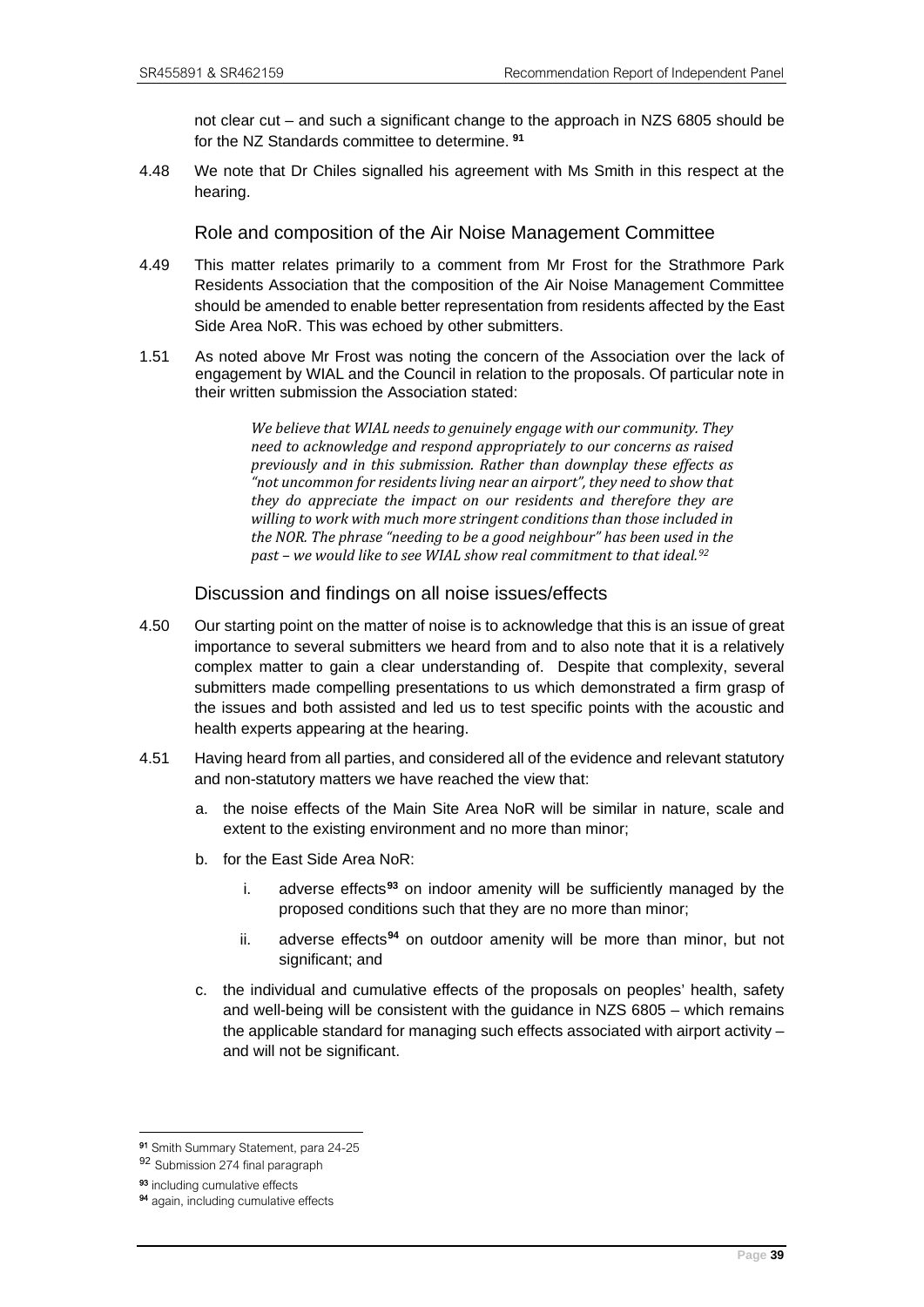- 4.52 In reaching the above conclusions, we firstly note our alignment with Mr Kyle and Mr Ashby that the proposed condition framework for the NoRs provide for effective management. That framework includes:
	- a. the setting of appropriate noise limits for activities in the East Side and Main Site Areas;
	- b. implementation and review of the Noise Management Plan for both NoRs, which is underpinned by an objective for minimisation and, where possible, continued reduction in airport operational noise;
	- c. acoustic treatment mitigation for residences affected by the East Side NoR.
- 4.53 These measures all coincide with other initiatives taken by WIAL, including the wider application the "Quieter Homes" programme, and measures imposed by previous planning processes, including the Airport curfew.
- 4.54 We adopt also the shared evidence of the acoustic experts that the **proposed acoustic treatment** is an appropriate response to the East Side Area NoR, and note this mitigation will be offered to affected parties in step with the associated increase in noise from activities authorised by the NoR.
- 4.55 The treatment of affected homes will ensure noise emissions from the expanded airport operations are mitigated to a level that is suitable for **indoor** residential activities, consistent with the recommendations of NZS 6805.
- 4.56 We also adopt the shared evidence of the acoustic experts that the level of **noise received outdoors** by properties affected by the East Side NoR is already in the "compromised" range. The existing environment is characterised by the express expectation that the level of noise received by those properties will continue to increase as WIAL's operations approach the limit imposed by the ANB; and as noted by Ms Smith, the *additional* noise received by these properties over that permitted limit as a result of the two NoRs is only in the order of 1-2 decibels overall.
- 4.57 We accept Ms Smith's assessment that even with both increases being realised (i.e. under the permitted baseline we discussed at the inception of this section of the report, and also as a result implementation of the NoRs), the level of noise received outdoors for affected parties will remain in the compromised range and will not extend to the level considered by NZS 6805 to be unsuitable for residential activity.
- 4.58 We also accept the shared view of Ms Smith and Dr Chiles that NZS 6805 remains the appropriate assessment tool for our consideration of **health effects** of noise associated with the NoRs. As we discussed in Section 3 of this report concerning the identification and weighing of non-statutory documents, this is a document that, based on the submissions of Ms Dewar, we afforded particular weight to in our considerations. Accordingly, while we are grateful for Dr Palmer's efforts in assisting our understanding of the links between airport noise and health effects, we adopt Ms Smith's view that any departure from the guidance in NZS 6805 to address new evidence, technology or practice is best addressed by the NZ Standards committee in the first instance, equipped with all relevant information.
- 4.59 In the absence of such intervention, we are required to apply the guidance in the existing standard. In doing so, we acknowledge that there will be a proportion of the local population that is annoyed by the existing noise at the airport and by the increase in noise anticipated by these proposals; however, based on the evidence before us, we do not consider that resulting health impacts would be significant.
- 4.60 On the matter of the **Air Noise Management Committee**, we are aligned with Ms Dewar's submissions that the conditions for the Main Site NoR will apply additional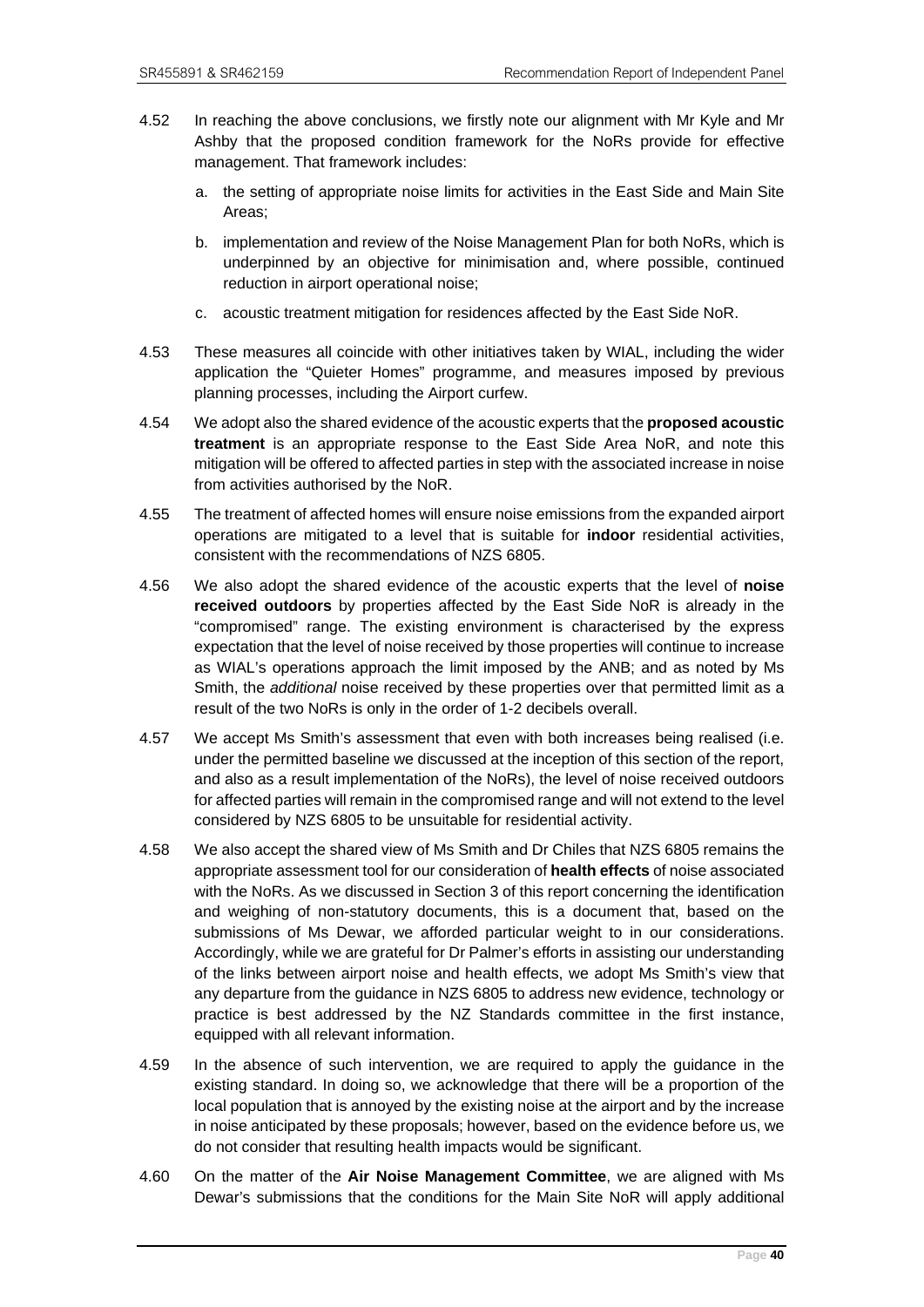statutory force to the Committee's continued role. Ms Sainsbury's presentation has given us confidence that the Committee is working well in practice at present, and the NoRs will only reinforce the Committee's role in our view.

- 4.61 We also note for the record that we adopt the shared view of the acoustic experts that the use of the **compliance line for the East Side Area** is an appropriate method to adopt for that proposal until such time as the ANB is revisited as part of the operative Plan review. We highlight that the final position of the compliance line accounts for the noise from APUs, which resolves key concerns originally expressed by Mr Borich and Dr Chiles.
- 4.62 On the matter of **APUs** we are satisfied that the condition amendments proposed by Ms Dewar in her submissions in reply (and summarised above) are appropriate. The reasons for providing additional flexibility for APU usage are valid in our view; but even with that added flexibility, the efficacy of the condition framework will not be reduced in any way. For example, the noise limits for each NoR will still need to be met irrespective of the increased APU flexibility.
- 4.63 In this respect, we share Ms Dewar's appraisal that the conditions for the Main Site Area NoR are stronger in a statutory sense than the status quo. As she noted:
	- *47. It is now apparent as a result of a number of amendments to conditions through conferencing and further consideration during (and after) the hearing process that the conditions for the Main Site NOR no longer just largely replicate the District Plan provisions. They are now far more comprehensive and comprise a more sophisticated approach to managing the effects of activities within the Main Site NOR land than the current District Plan provisions.*
	- *48. Further as Mr Kyle stated at the hearing in answer to a question by the Panel, the difficulty with the current District Plan provisions relates to ultimate enforceability and actually who is responsible for compliance with them. The NOR makes this very clear which in my submission is a strong indicator of need for the NOR in these particular circumstances as it will assist WIAL in meeting its Objective…***[95](#page-44-0)**
- 4.64 Based on the submissions and evidence before us, we are satisfied that the revisions to the conditions as a result of the hearing process are entirely appropriate and will ensure effective management of the noise effects anticipated by both proposals – with one exception.
- 4.65 Namely, we consider that condition 25 for the Main Site Area should be refined to clearly indicate that non-electric APU phase outs is desirable over time as part of the suite of improvements to be considered in the NMP for the purposes of remedying and mitigating airport noise effects. We consider this amendment is appropriate given:
	- a. the rationale for greater flexibility in extended APU usage cited by Ms Dewar relates in many respects to procedures necessary to respond to the current COVID-19 pandemic – which (we hope) can be dispensed with in the longer term;
	- b. the signal from Ms Dewar that WIAL and airlines already prefer to use electric APUs where they are available;
	- c. the contribution APUs make to the overall emission of noise from the Airport; and
	- d. the aspirational aim of the NMP to continually improve the Airport's operations in terms of noise management.

<span id="page-44-0"></span><sup>95</sup> Right of Reply, para 47-48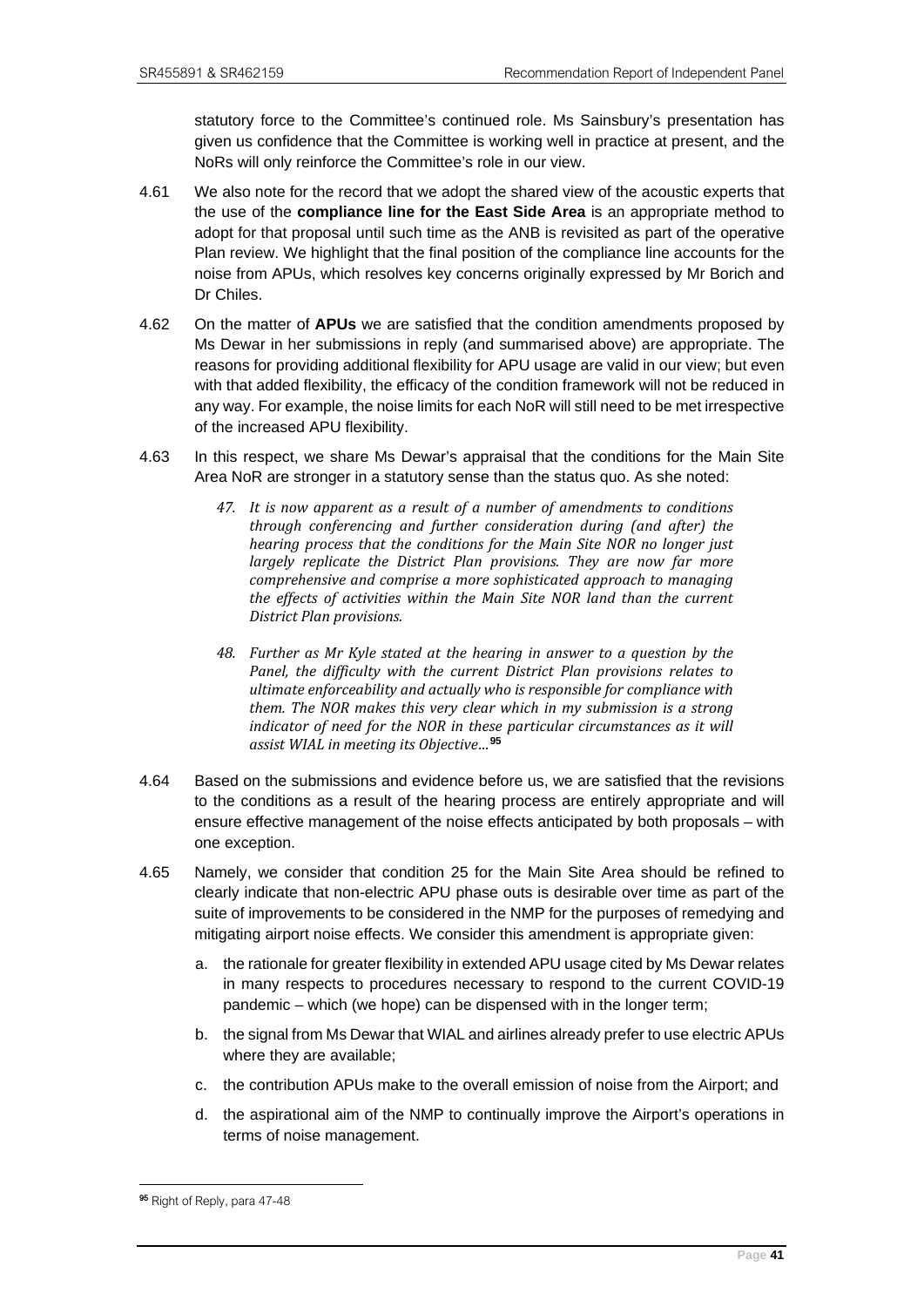- 4.66 The specific drafting we recommend is as follows (**highlighted** text is as per the right of reply, **bold** text is our edits):
	- 25. The Noise Management Plan shall include, as a minimum:

…

- b) Details of methods and processes for remedying and mitigating adverse effects of Airport noise including but not limited to:
	- i. improvements to Airport layout to reduce ground noise;
	- ii. APU usage, **including and** a reduction in **non-electrical APU** usage over time **where practicable**

With this refinement adopted, we consider the overall condition framework is fit-forpurpose and comprehensive.

# **Traffic**

#### Summary of issue

- 4.67 As summarised in Section 2 of our report above, the traffic experts were generally aligned that the effects of the two NoRs on the transport network could be sufficiently managed by conditions.
- 4.68 There were two minor areas where Mr Spence and Mr Georgeson were not fully aligned, and there were additional traffic matters raised by submitters; and these are collectively the focus of this part of our report. The matters we discuss in turn here include:
	- a. concerns about increased congestion;
	- b. public transport facilities;
	- c. parking; and
	- d. continuation of public access along the East Side Area.

#### Congestion concerns

- 4.69 We heard from several submitters that the proposals would increase traffic congestion in the vicinity of the airport and on major routes connecting the airport to the wider city.
- 4.70 Generation Zero noted it their submission:

*While WAIL [sic] has stated Let's Get Wellington Moving (LGWM) will provide public and mass transit routes to the airport we do not think it is appropriate to assume that this is a guaranteed solution. Decisions on LGWM are yet to be made and we think that there is a significant risk that mass transit routes to the airport will be delayed or not occur at all given the objections to mass transit in the community.[96](#page-45-0)*

4.71 This view was echoed by other submitters including Save the Basin Campaign Inc who stated:

> *Save The Basin opposes assumptions made in the application that the Let's Get Welly Moving Programme will "progress planned roading enhancements and anticipated roading upgrades" to "suitably cater for anticipated growth of the airport" Platitudes about Public Transport, Walking and Cycling belie a current WIAL business model that encourages car transport and revenue from car parking*

<span id="page-45-0"></span><sup>96</sup> Submission 101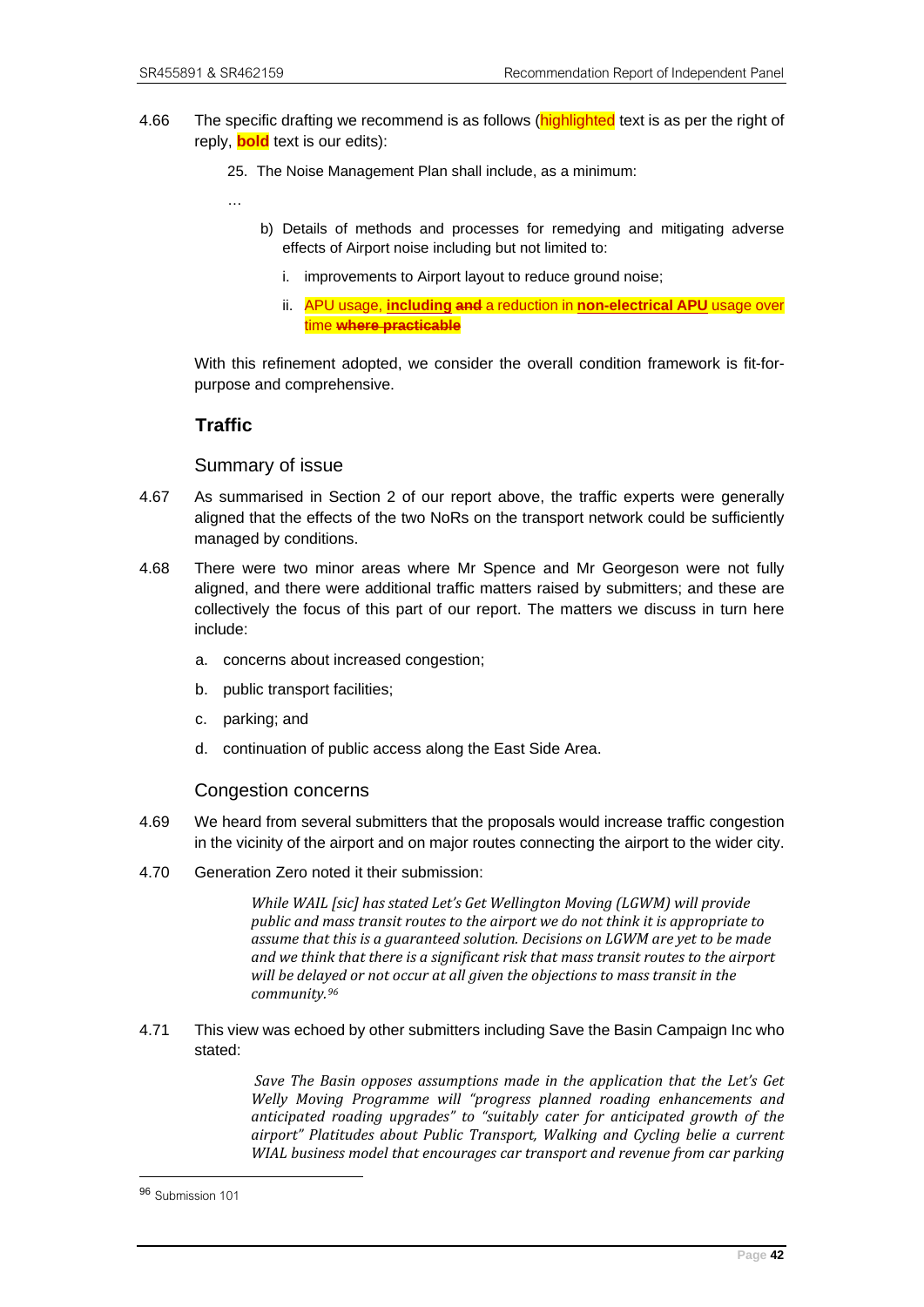*which, according to former Mayor Justin Lester, is the airport's main source of income. Mass transit is discouraged or priced out by WIAL. We reject the premise that more and more asphalt for more roading or aircraft parking will deliver anything but more aircraft noise, traffic congestion, disruption from construction and earthworks that will diminish the quality of life for residents of Wellington while ignoring the Climate Emergency. Our contention is we have already reached Peak Car in Wellington and oppose the business model offered up by WIAL of unrestrained growth and its destructive environmental impact. We submit that each of the negative effects raised above are significant, that they have not been and cannot be mitigated by conditions, and that WIAL has failed to properly consider alternatives.*[97](#page-46-0)

- 4.72 Mr Spence addressed increased traffic levels associated with the proposals in his appendix to the s42A Report. In the main, Mr Spence was satisfied that any network effects could be managed through proposed conditions, which he ultimately agreed with Mr Georgeson.
- 4.73 Mr Spence and Mr Georgeson also agreed that it will be important for WIAL to continue to work with those responsible for Let's Get Wellington Moving to manage traffic network safety and efficiency. While this is undoubtedly an important strategic aim, it goes beyond the scope of matters we are able to affect any meaningful progress on.
- 4.74 Beyond the programme of future works to be incorporated into Let's Get Wellington Moving, neither Mr Spence nor Mr Georgeson raised any specific measures that need to be adopted at this stage to manage potential traffic congestion effects associated with the proposals.

#### Public transport

- 4.75 As noted above, several submitters including Greater Wellington Regional Council, Generation Zero and Safe the Basin Campaign Inc, sought for the proposals to place greater emphasis on public transport use and accessibility.
- 4.76 As summarised in Section 2 above, Mr Spence and Mr Georgeson agreed that increased public transport accessibility is part of the wider Let's Get Wellington Moving considerations, including possible future opportunities for mass rapid transit. Until such details of the nature of such facilities are known, Mr Spence and Mr Georgeson agreed that public transport accessibility should be focussed on bus services which previously operated successfully at the airport until the Airport Flyer service ceased in November 2020. They also agreed that the Airport already has a sufficient public transport hub to accommodate the return of a bus service if and when that occurs.

#### Parking

- 4.77 Several submitters advised us that there are long-standing issues for the communities surrounding the airport, whereby airport commuters opt to park on suburban streets and walk the remaining distance to the airport rather than pay for parking within the Airport precinct.
- 4.78 In his appendix to the s42A Report**[98](#page-46-1)**, Mr Spence outlined various matters of clarification the Council sought of WIAL in its s92 RMA requests for further information relating to carparking matters. Mr Spence considered that the response from WIAL on each of those points was logical and comprehensive.

<span id="page-46-0"></span><sup>97</sup> Submission 255

<span id="page-46-1"></span><sup>98</sup> At paras 3.2-3.13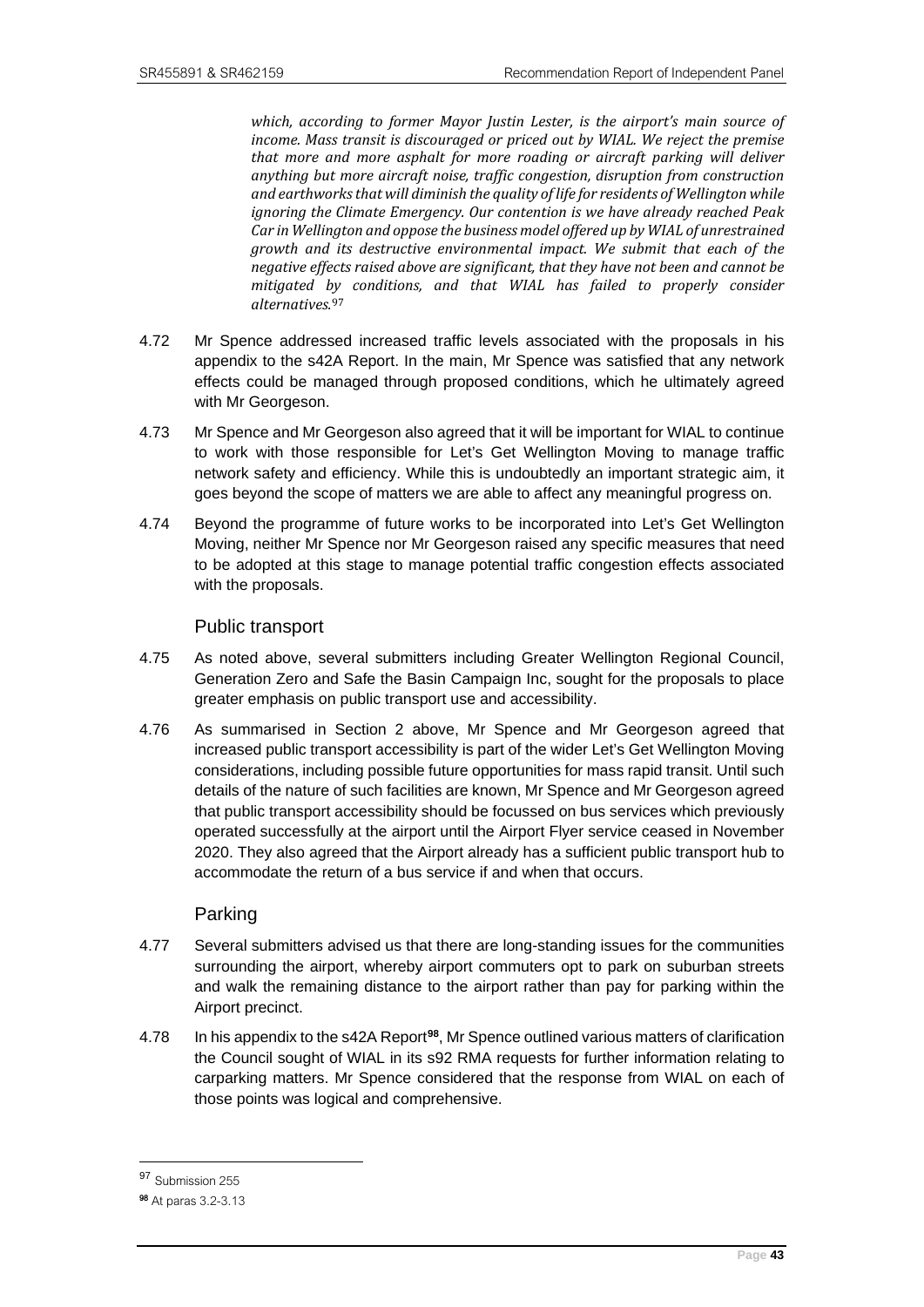- 4.79 While Mr Spence did not contest WIAL's view that it has no ability to control passenger's parking behaviour, he said it is undeniable that the Airport places a significant parking pressure on the nearby suburbs – and that this may increase with increased airport activity in the future. He advised us that, in response to the current pressures, Council introduced a 24-hour time limit on local streets in Miramar to provide some relief to residents and businesses. Mr Spence recommended a condition that WIAL work collaboratively with the Council to develop a joint approach for managing these effects over time.
- 4.80 Mr Georgeson**[99](#page-47-0)** expressed a preference for the approach codified in proposed condition 27 of the Main Site Area NoR. This requires WIAL to submit a report to the Council on an annual basis describing the current parking supply and demand, along with any planned changes or improvements to improve provisioning for parking within the Airport. Those improvements are to consider – among other matters – actions or strategies WIAL could implement to reduce airport related car parking effects beyond the designated site.

## Access along the East Side Area

- 4.81 This was the final matter which Mr Spence and Mr Georgeson held different opinions on.
- 4.82 Mr Spence accepted that the existing road access through the airport connecting Miramar and Moa Point is owned by the Airport, and is not public. He added, however, that public concern (including maters raised by submitters) over the potential for future reductions in public access can be expected to continue. Mr Spence gave the view also that changes in recent years, as major physical alterations have been made to the Airport, have seen the "legibility" of the Airport roads to accommodate local public through traffic reduced. In his view this included the need for local traffic to pass through the control barriers and take a ticket with a time allowance for these vehicles to pass through the Airport precinct. Mr Spence recommended that a condition be imposed requiring WIAL to work with Council with a view of achieving greater security of access.
- 4.83 Mr Georgeson expressed the view that the Council could designate land to achieve long term access if it is a matter of such importance to the public. He did not support Mr Spence's proposed condition for that reason.

#### Discussion and findings on all traffic issues/effects

- 4.84 For the reasons we express here, we consider the traffic effects of both NoRs will be no more than minor, including with the imposition of appropriate conditions.
- 4.85 On the matter of conditions, we have no reason not to accept the shared view of Mr Spence and Mr Georgeson that the **annual carparking reporting** condition for the Main Site Area is appropriate. We are aligned with Mr Georgeson that this will provide a suitable evidence base to inform future planning and decision-making about changes in parking provision and travel demand that should be adopted. As it will be refreshed and provided to the Council on an annual basis, the report will afford the opportunity for Council and WIAL to collaborate on relevant matters as desired by Mr Spence and we think that is sufficient without the need to impose any additional requirements on WIAL.
- 4.86 Also on the matter of conditions, we note that any **network effects arising from temporary construction activities** in the East Side Area are required to be addressed in the ECMP as required by the proposed conditions. We understand this to be an

<span id="page-47-0"></span><sup>99</sup> Georgeson Summary Statement, para 14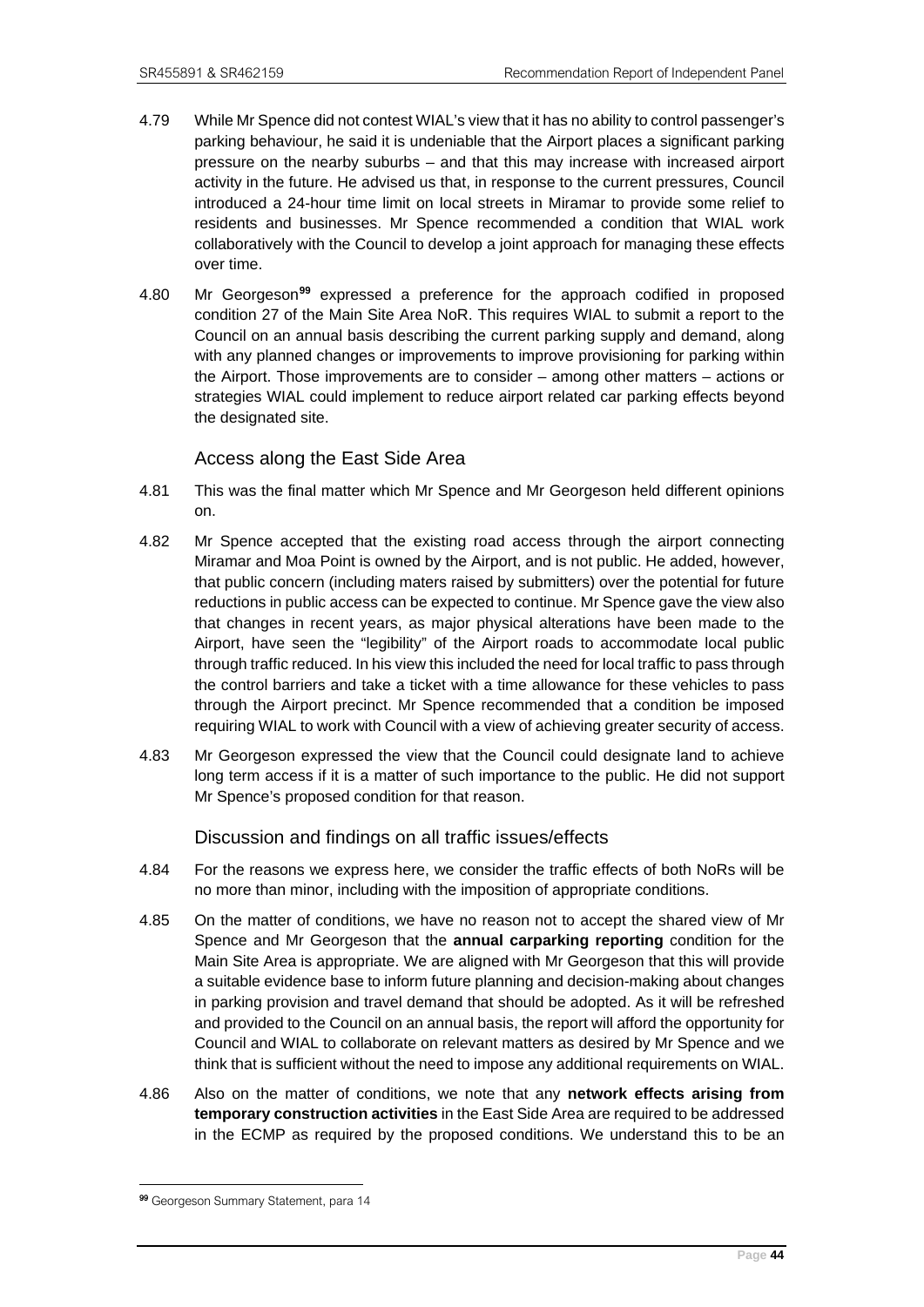accepted method to manage any network effects associated with such activities, and we note Mr Spence's agreement in that regard.

- 4.87 We are not convinced that Mr Spence's recommendation regarding **access between Miramar and Moa Point through the airport precinct** needs to be adopted. As noted by Mr Georgeson, the Council has the ability to designate the land if desired, and there is sufficient ability for the Council and WIAL to reach agreement on other access arrangements outside of the current NoR process without need to impose any conditions.
- 4.88 We also accept the shared evidence of Mr Spence and Mr Georgeson that there are **no other network safety or efficiency issues** arising from the proposals that dictate the need for any further conditions or limits for either NoR. Wider upgrades to the network and to the Airport site – including for example to accommodate mass rapid transit – are best left to future processes as agreed by Mr Spence and Mr Georgeson.

# **Urban Design & visual effects**

#### Summary of issue

- 4.89 Submitters and the Council's experts raised several points that relate to urban design and visual effects aspects of the proposals.
- 4.90 We have grouped these as follows for the purposes of this report topic:
	- a. Visual effects in relation to the use of the new East Side Area for airport purposes;
	- b. Visual effects of future retaining structure in East Side Area;
	- c. Significance of the hillock in the southern end of the Main Site Area, and related controls;
	- d. Design principles versus design guides;
	- e. Outline plan thresholds;
	- f. Council certification versus comments in condition framework;
	- g. Lighting;
	- h. Signage;
	- i. Alternative controls for buildings and structures; and
	- j. Rongotai Ridge Precinct.
- 4.91 Each of these matters is detailed in turn below.

# Visual effects in relation to the use of the new East Side Area

- 4.92 A number of submitters, particularly those from Bunker Way and from locations in Strathmore Park with a clear view over the airport expressed strong concerns regarding the adverse visual effects that will be experienced once the East Side Area is used for airport purposes (i.e. the parking of planes). This is related to the function of the golf course as a buffer between the airport and the residences as we note elsewhere in this report.
- 4.93 On this matter, Dr Boffa, in his summary statement stated: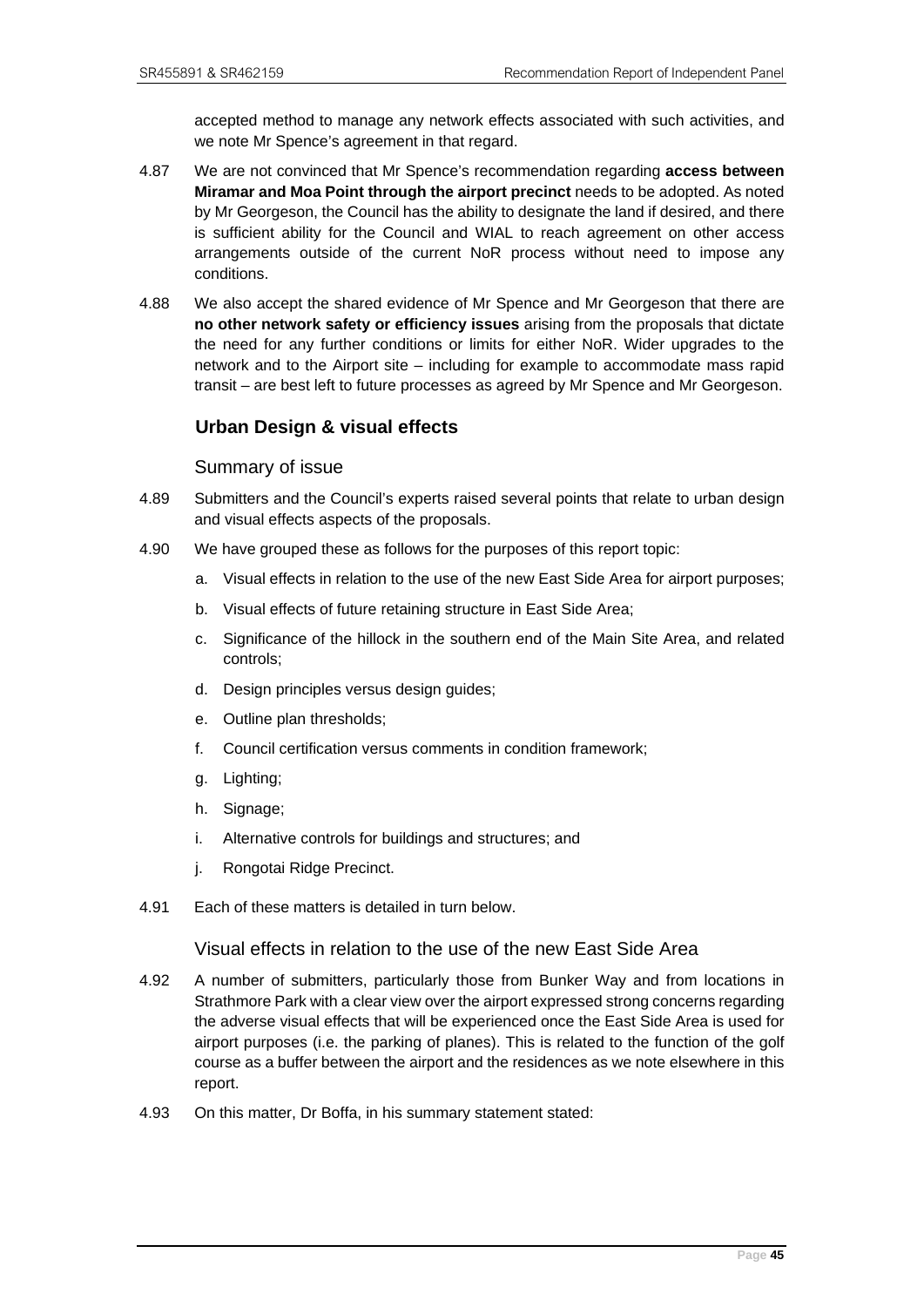*As noted in my visual effects assessment, there are properties on the lower section of Bunker Way and a property on Raukawa Street from where the changes to their foreground/middle ground views are likely to be considered significant.[100](#page-49-0)*

*…* 

*…I acknowledge there may be a loss in visual amenity from some of these properties [Bunker Way].[101](#page-49-1)*

*… Overall, I consider that adverse landscape and/or visual effects of the NOR outcomes can be adequately and sensitivity mitigated.[102](#page-49-2)*

- 4.94 During the hearing, and as part of her verbal summary, Ms Simpson for the Council agreed with Dr Boffa about the nature of the change in character of the environment as a result of the proposed future use of the new East Side Area. She also distinguished between the alteration to the character of the area and the resultant the visual effects,. She agreed with Dr Boffa regarding the ability to mitigate them to an acceptable level.
- 4.95 Essentially, Dr Boffa and Ms Simpson both acknowledged that the change in the land use (particularly the foreground and middle ground activities) will constitute a potential significant change in land use and a change in visual character from recreation to commercial/urban. However they did not suggest that such a change in character constitutes a significant adverse effect. We set out our findings on this matter at the end of this section of our report.

#### Visual effects of future retaining structure

- 4.96 In her report attached to the s42A Report**[103](#page-49-3)**, Ms Simpson originally assessed the future retaining structure proposed for the East Side Area as having moderate to high visual effects depending on where the structure is viewed from. She recommended that further mitigation would be required to integrate the structure into the landscape and reduce that magnitude of effect.
- 4.97 This matter was the subject of subsequent conferencing between Ms Simpson and Dr Boffa. The outcome of that discussion was that both experts agreed that the design of the structure will need to be informed by geotechnical investigations, and that the effects of the structure can be suitably mitigated through proposed conditions**[104](#page-49-4)**.
- 4.98 No other party addressed us on this matter at the hearing, and we understand it to no longer be in contention.

#### Hillock

4.99 Unlike the previous matter, Ms Simpson and Dr Boffa did not reach full consensus about the hillock in the southern end of the Main Site Area. That said, the extent of their disagreement was principally in relation to the local landscape significance of the hillock. Ms Simpson considered the feature to be 'notable' albeit not 'outstanding' and visually relevant to the South Coast Precinct. Dr Boffa assessed the hillock to have limited value in its context. Ms Simpson also initially considered that a cultural effects assessment should be carried out if the hillock is to be removed. **[105](#page-49-5)**

<span id="page-49-3"></span>103 See pp 18-20

<span id="page-49-0"></span><sup>100</sup> Boffa summary statement at para 5

<span id="page-49-1"></span><sup>101</sup> Boffa summary statement at para 6

<span id="page-49-2"></span><sup>102</sup> Boffa summary statement at para 9

<span id="page-49-4"></span><sup>104</sup> See Landscape and Visual JWS, page 3

<span id="page-49-5"></span><sup>105</sup> See Landscape and Visual JWS, page 3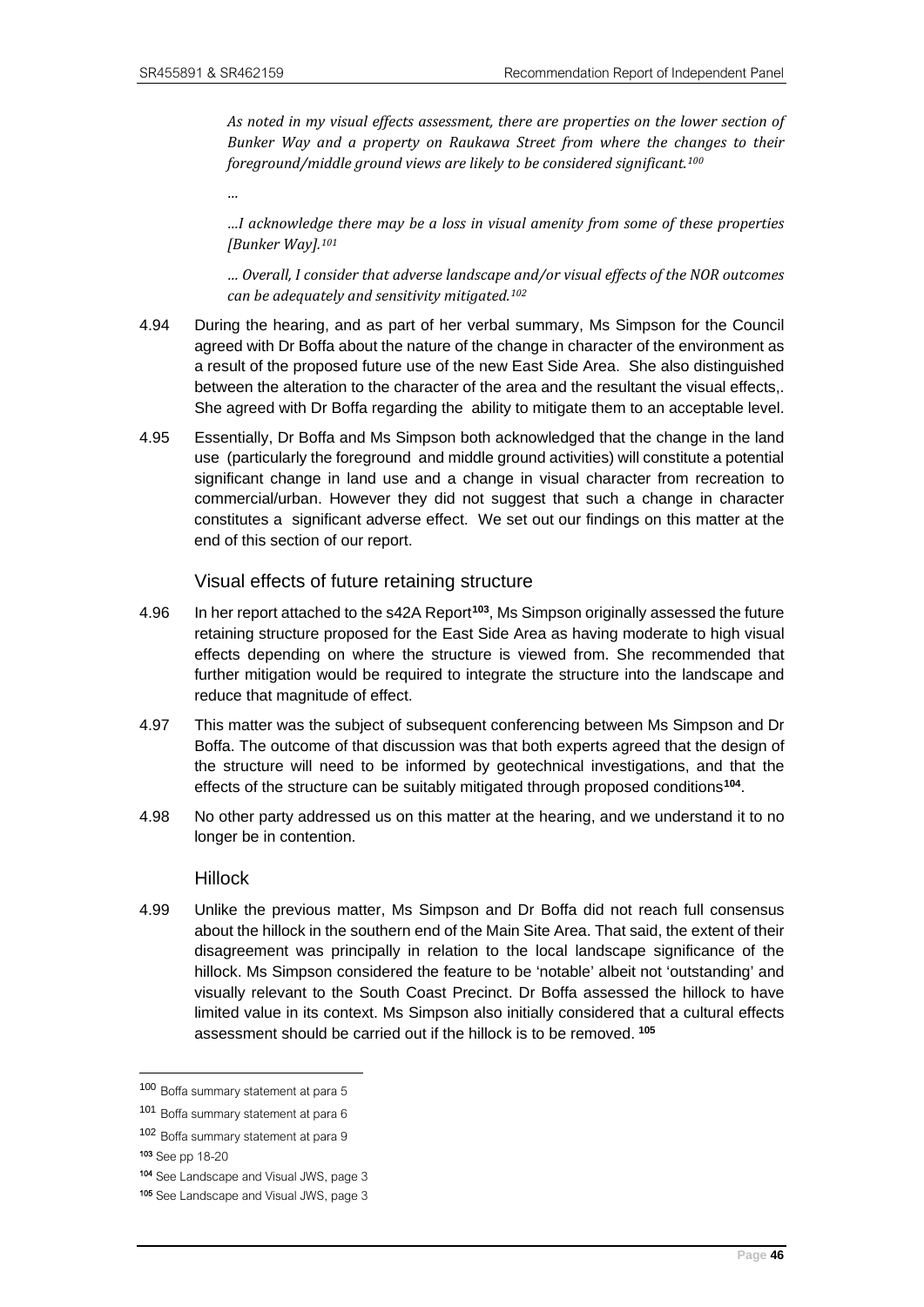- 4.100 While there was ultimately no resolution to these matters, Ms Simpson, Dr Boffa and Messrs Kyle and Ashby agreed a condition framework for the management of visual effects associated with future use and development of the hillock. The agreed approach requires an ECMP for earthworks that exceed defined limits, and the consideration of amenity effects in an Outline Plan process.**[106](#page-50-0)**
- 4.101 We note also that Ms Weeber addressed us on the matter of the hillock, and expressed the view that its removal would amount to a significant adverse effect.

#### Design principles versus design guides

- 4.102 Ms Weeber also expressed support for the recommendation in Ms Simpson's appendix to the s42A Report that a Design Guide be prepared to manage development in both the Main Site and East Side Areas. Ms Simpson reinforced that recommendation in the original JWS she and Dr Boffa prepared, while Dr Boffa considered that WIAL's proposed approach – combining an LVMP for the East Side Area, design principles / statement for the Main Site Area, and a design guide for the Broadway Gateway – to be appropriate. **[107](#page-50-1)**
- 4.103 The matter was then subject to questions from us at the hearing, and subsequent conferencing between Ms Simpson, Dr Boffa, Mr Kyle and Mr Ashby. This latter conferencing resulted in the following points of agreement:
	- a. adopting a structure plan-type approach for future airport development would be too prescriptive, and lacking in the flexibility required for the Airport to operative responsively over time;
	- b. that said, there is cause for a more prescriptive approach for the Broadway Area Precinct, which is appropriately managed by an integrated design management plan;
	- c. the overall drafting of the design principles in condition 8 of the Main Site Area is supported, including reference that has been added to a vision statement which will anchor the design principles in a manner similar to a design guide;
	- d. Main Site Area condition 4 and its design statement approach will provide the impetus for achieving good built outcomes, especially along external boundaries;
	- e. associated amendments have been made to Main Site Area conditions to better define building parameters in the West Side and South Coast precincts.**[108](#page-50-2)**
- 4.104 We understand this aspect of the design topic to no longer be in contention as a result.

#### Outline Plan thresholds

- 4.105 The last of the agreed points summarised above in relation to the joint landscape and planning relates to the issue of outline plan thresholds, as the building parameters for the West Side and South Coast precincts act as triggers for outline plan processes and associated design considerations.
- 4.106 This, and other outline plan thresholds, were matters we tested with the witnesses at the hearing, and subsequently sought to be addressed in the joint landscape and planning conferencing. In addition to the West Side / South Coast building parameters, the planning and landscape experts agreed that the outline plan thresholds are suitable, with two exceptions.

<span id="page-50-0"></span><sup>106</sup> See Landscape / Urban Design and Planning JWS, para 18<br>107 See Landscape and Visual JWS, page 3-4<br><sup>108</sup> See Landscape / Urban Design and Planning JWS, para 12-13

<span id="page-50-1"></span>

<span id="page-50-2"></span>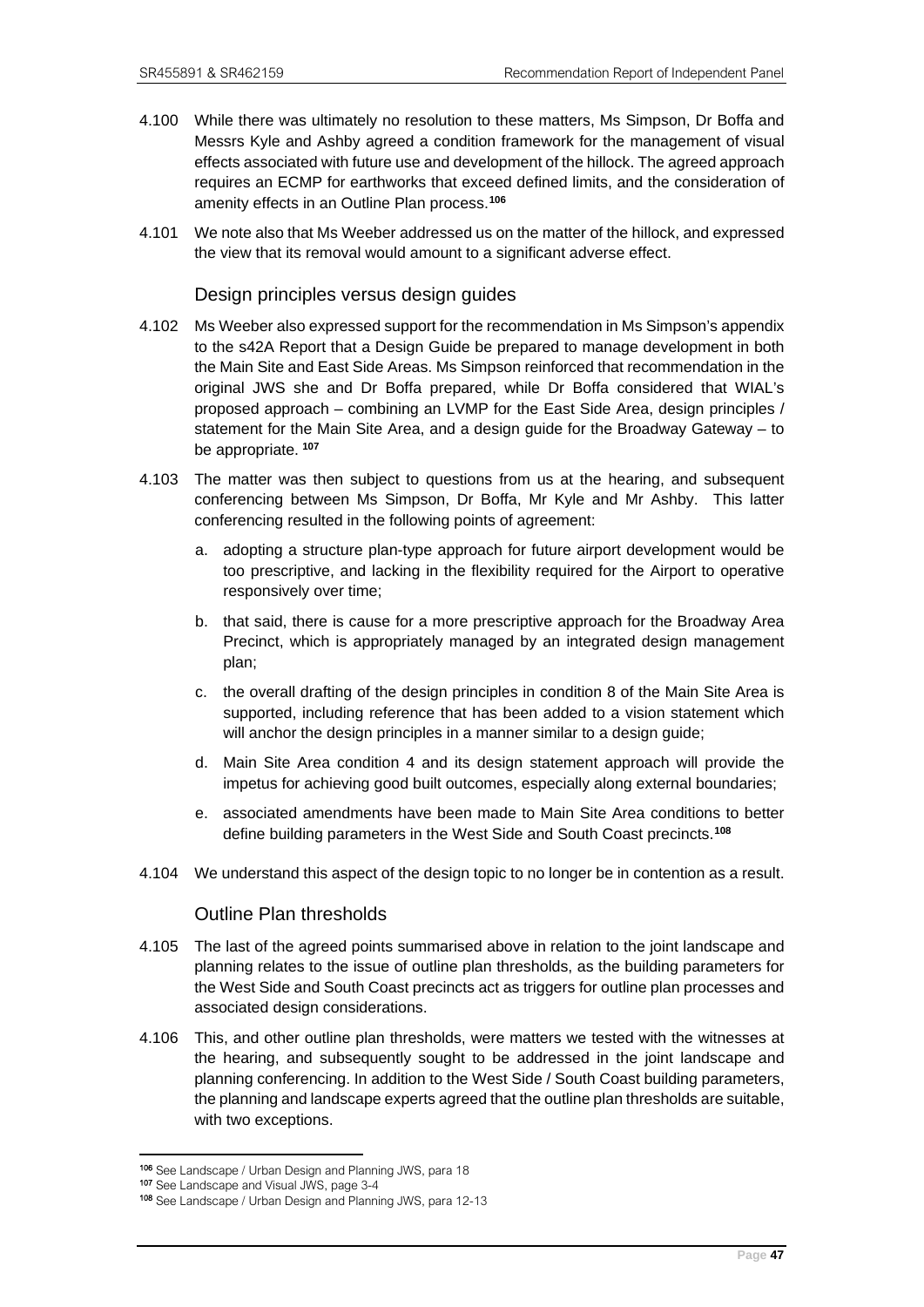4.107 Those exceptions relate to the thresholds for signage in both NoRs and the thresholds for earthworks and buildings in the Rongotai Ridge Precinct within the Main Site Area, which we address in turn below  $-$  but we record our understanding here that the balance of this matter of thresholds for outline plans was not in contention between the experts at the close of the hearing.

## Council certification versus comments

- 4.108 This was a matter that we tested with the witnesses at the hearing to satisfy ourselves that any design-related conditions would be fit for purpose, and enforceable.
- 4.109 In their landscape and planning JWS, Ms Simpson, Dr Boffa, Mr Kyle and Mr Ashby expressed their consensus that the proposed conditions adopt an appropriate approach between situations where Council comment should be sought and for other situations where certification is required. Broadly speaking, the experts agreed that the process for considering documents that will inform and guide the outline plan process, is best suited to a "comments" approach (i.e. on draft plans or design documents), except where technical specification and assessment is required in which case certifications more appropriate – as is the case with geotechnical reporting in the East Side Area, or the development of a lighting plan if one is required or the process for adopting the LVMP. **[109](#page-51-0)**
- 4.110 The experts also helpfully proposed amendments to the conditions to set out effective certification processes for any circumstances where certification is required in the future. Those conditions include timeframes for Council responses, review processes for management plans or other information requirements, and other relevant matters to support a clear, enforceable condition framework.

## Lighting

- 4.111 WIAL's lighting experts, Mr Read, was not engaged to consider the impact of lighting associated with the Main Site NoR as the NoR largely adopts standards/thresholds for lighting in according with the permitted activity limits of the operative Plan. As described by Mr Read, the lighting associated with the Main Site NoR is not anticipated to give rise to adverse lighting effects that are different to those currently permitted. **[110](#page-51-1)**
- 4.112 In contrast, Mr Read told us that the lighting impacts of the East Side NoR would result in a notable change to the existing environment, with the perception of those effects depending upon a given viewpoint and viewer.**[111](#page-51-2)**
- 4.113 That said, Mr Read advised us that the operative Plan limits on light spill to residential zoned sites would easily be complied with given the separation distance between the illuminated activities in the East Side Area and nearby residences. **[112](#page-51-3)**
- 4.114 Mr Read added that the operative Plan does not manage glare or sky glow effects associated with outdoor lighting. He told us that these effects are addressed within the applicable Australia/New Zealand Standard (AS/NZS 4282:2019), and that the lighting within the East Side Area is anticipated to comply with the associated glare limitations – apart from the possible exception of taxiing aircraft lighting. Mr Read noted that such lighting is not covered by the standard anyway, and that the lighting would not be used during the period 10pm-7am due to airport curfew. **[113](#page-51-4)**

<span id="page-51-1"></span><span id="page-51-0"></span><sup>109</sup> See Landscape / Urban Design and Planning JWS, para 14-16<br>
110 Read Summary Statement, para 4-5<br>
111 Read Summary Statement, para 6-7<br>
112 Read Summary Statement, para 8<br>
113 Read Summary Statement, para 9-10

<span id="page-51-2"></span>

<span id="page-51-4"></span><span id="page-51-3"></span>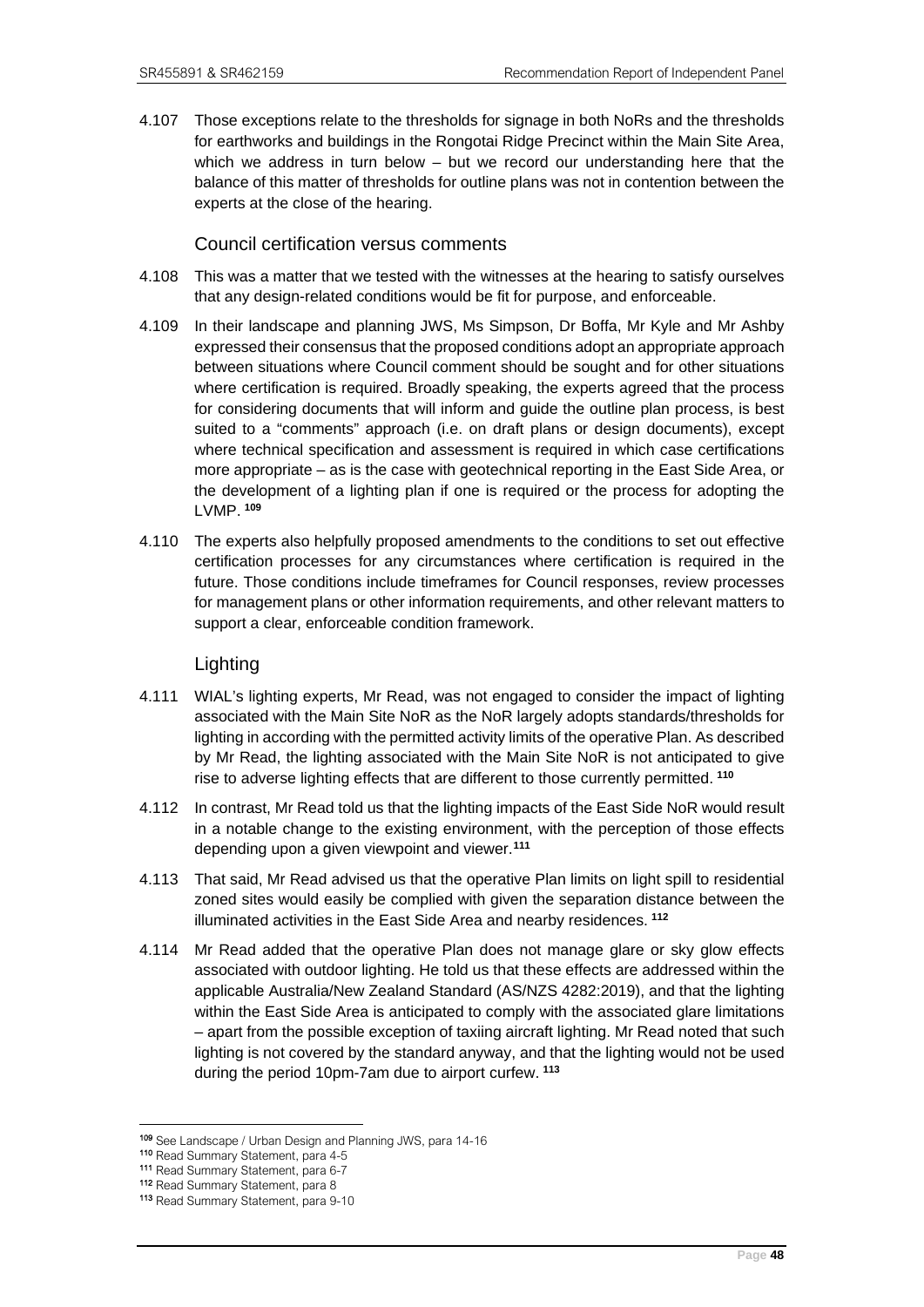- 4.115 Mr Read told us that some sky glow effects may arise where light is reflected off the ground and other surfaces, but that such effects would be minimised by use of flatglass luminaire orientation, and acceptable in his view. **[114](#page-52-0)**
- 4.116 The Council's lighting expert Mr Nayan Swaminarayan provided comments to Mr Ashby for the purposes of the s42A Report, but did not attend the hearing. Mr Swaminarayan's feedback supported the use of AS/NZS 4282 as a basis for assessment, noting that the operative Plan standards are not up-to-date. He also expressed a preference that Council be able to assess detailed lighting designs to confirm compliance.**[115](#page-52-1)**
- 4.117 In response to questions arising from us at the hearing, the landscape and planning experts addressed lighting in conferencing and recommended that a post installation test be carried out after new lighting is installed in the Main Site Area and East Side Area to confirm compliance with AS/NZS 4282. The results of any future tests are to be reported to Council.
- 4.118 With those changes made to the proposed NoR conditions, we understand this matter to no longer be in contention.

## Signage

- 4.119 Ms Simpson gave the view that large, moving commercial signage associated with the NoRs could result in negative effects on amenity; and she recommended specific limitations on signage in her appendix to the s42A Report.**[116](#page-52-2)**
- 4.120 As foreshadowed above, there was also some discussion amongst the planning and landscape experts about the outline plan limits for signage in the condition. On this point, the experts recommended in their combined JWS that the conditions make it clear that signage enabled under the Main Site Area and East Side Area NoRs is limited to airport purposes only, and that third party / commercial signage would not be covered by the proposed designations.
- 4.121 Ms Dewar addressed the recommendation of the experts in her submissions in reply. She told us that a condition is not needed as proposed by the experts given that third party outdoor commercial signage is not covered by the Designation as a matter of law. Her recommendation was that the conditions recommended by the experts be replaced with advice notes.**[117](#page-52-3)**

#### Alternative controls for buildings and structures

- 4.122 As summarised in Section 2 of our report, we heard concerns from several submitters – including Mr Gibson, Ms Sainsbury and Ms Weeber - that the proposed limits on buildings could lead to adverse outcomes – primarily within the Main Site Area. For Mr Gibson and Ms Sainsbury, the focus was on large buildings in the West Side Area being constructed close to the street edge and/or adjacent residential properties. Ms Weeber's expressed concern was about the 30m height limit for buildings in the terminal precinct.
- 4.123 These above submitters sought lower building heights across the Main Site Area, with Mr Gibson proposing a graduated limit that would allow for taller buildings where located further away from road boundaries or boundaries with adjacent residential uses.

<span id="page-52-0"></span><sup>114</sup> Read Summary Statement, para 11

<span id="page-52-1"></span><sup>115</sup> S42A Report, p. 40<br>116 See pages 23-24

<span id="page-52-2"></span>

<span id="page-52-3"></span><sup>117</sup> Right of Reply, para 7-9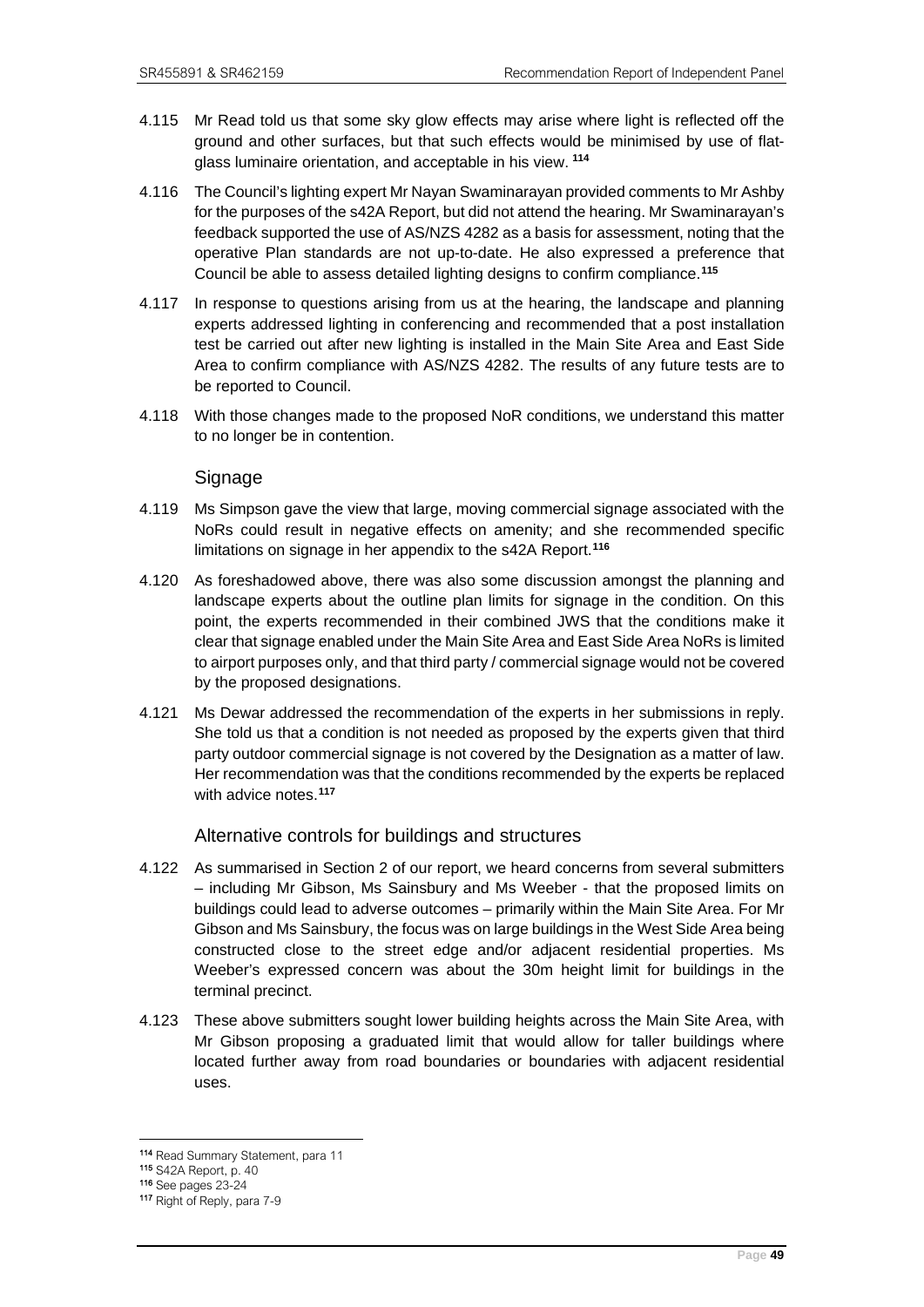4.124 While we did not receive any analysis of Mr Gibson or any other submitter's alternative controls on buildings and structures from either of the planning or landscape/urban design experts for the Council and WIAL, we reiterate their consensus that the proposed conditions relating to the scale and design of buildings – including outline plan thresholds and associated design considerations – will manage future development to an appropriate degree.

## Rongotai Ridge Precinct

- 4.125 The final sub-issue we address here relates to the Rongotai Ridge Precinct. We heard from Ms Weeber and Ms Simpson that it would be more appropriate to manage the future use and development in the Rongotai Ridge Precinct through application of the operative Plan provisions rather than via designation. This is owing to the public visibility of the ridge and it being a component of a larger gateway and landscape element.
- 4.126 As foreshadowed above, this was also one of the outline plan threshold matters that the planning and landscape experts did not reach consensus on in conferencing – and in particular whether there should be an upper outline plan limit on earthworks and built development within the Rongotai Ridge Precinct. The respective positions in this respect were:
	- a. Mr Kyle considered there is no need for an upper limit, as:
		- i. relatively minor earthworks will trigger an outline plan, with Council then being enabled to comment on the associated design outcomes via the condition framework; and
		- ii. new built development will be extremely limited by the Obstacle Limitation Surface (which imposes significant restrictions on building height) as well.
	- b. Mr Ashby and Ms Simpson considered that there is value in setting upper limits to landform change and building bulk and location in this precinct.**[118](#page-53-0)**
- 4.127 As final context for our discussion of this and other issues that follows, we note the operative Plan approach for managing earthworks and built development in the Rongotai Ridge Precinct is as follows:
	- a. the maximum permitted building height is 12m for buildings and structures related to the Airport's primary purpose**[119](#page-53-1)**, with consent required as a restricted discretionary activity where compliance is not achieved – this compares with a 12m outline plan threshold and no upper limit under the Main Site NoR; and
	- b. earthworks are permitted where the ground level is not altered by more than 2.5m, the total disturbed area does not exceed 250m<sup>2</sup> and worked slopes do not exceed 45°, with consent required as a restricted discretionary activity where compliance is not achieved – the outline plan thresholds are the same as the permitted limits apart from the slope angle trigger, which is more conservatively set at 34<sup>o</sup>, but in all respects there are no upper limits for earthworks in the NoR.
- 4.128 While the relative earthworks and building metrics are largely the same between the NoR and the operative Plan, the operative Plan regime applies a greater level of regulatory stringency, including the ability for the Council to impose conditions or decline a proposal that exceeds permitted limits where appropriate.

<span id="page-53-0"></span><sup>118</sup> See Landscape / Urban Design and Planning JWS, para 11

<span id="page-53-1"></span><sup>119</sup> We have purposefully omitted building controls on non-airport related building rules as these would continue to apply wither the NoRs are confirmed or not.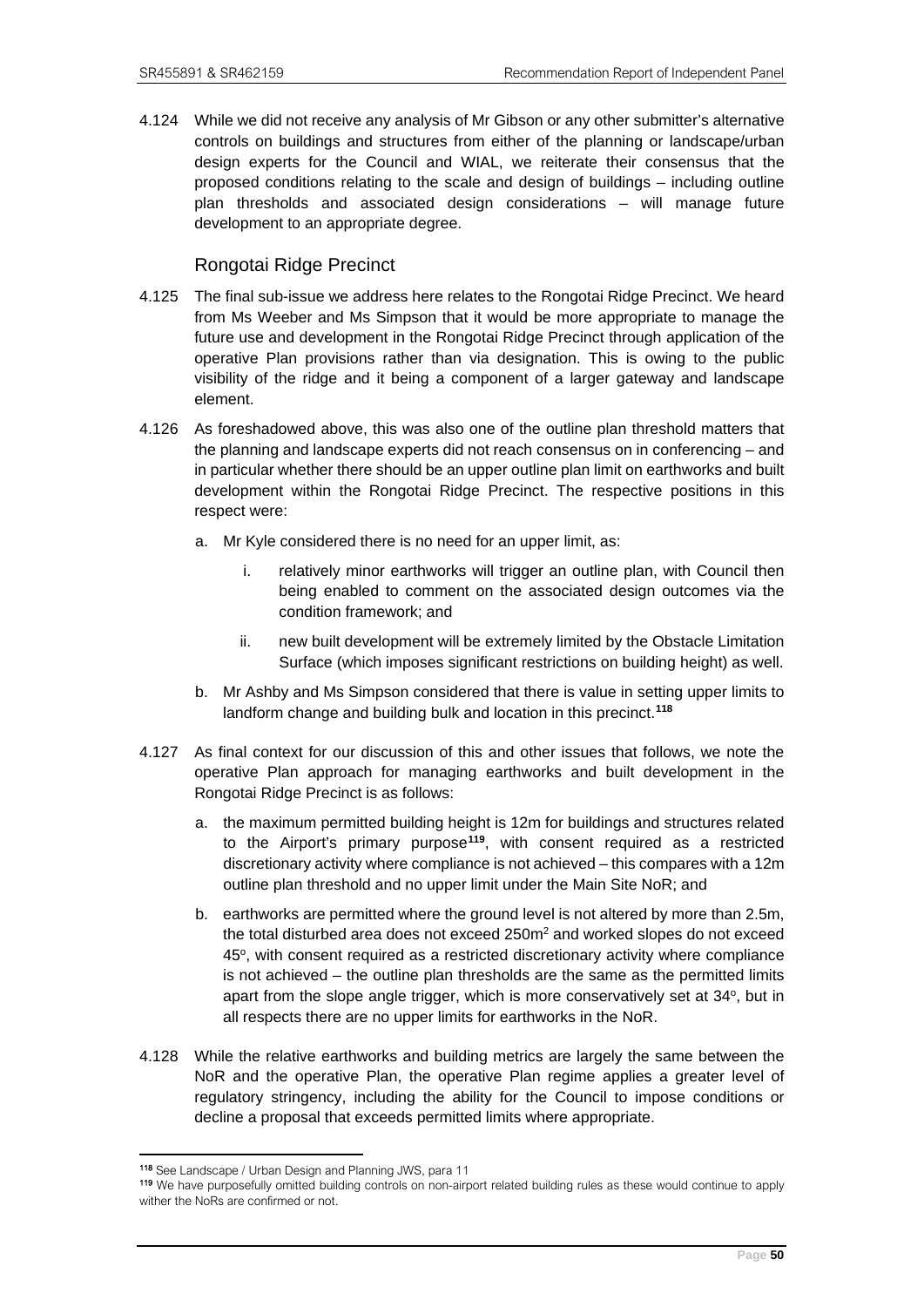## Discussion and findings on all urban design & visual effects/issues

- 4.129 For the reasons we set out here, we consider that urban design and landscape effects of the two NoRs can be sufficiently managed by the proposed conditions such that the effects range from no more than minor to more than minor but none reach the threshold of significant. We have some concerns with regards to the effects within the Rongotai Ridge Precinct.
- 4.130 We return to the Rongotai Ridge Precinct issue shortly to land the nature and categorisation of potential effects for that precinct, but firstly we step through our findings on each of the preceding issues summarised above – starting with the **visual effects in relation to the use of the new East Side Area.** Essentially both Ms Simpson and Dr Boffa, acknowledged that the change in the visual character of views (particularly the mid ground views) will be significant. We concur with this; it is clear to us that the replacement of a green contoured midground view with a concreted groundcover with parked planes does constitute a significant alteration in land use character. We note however that the expert position was this change in character does not necessarily translate to a significant adverse visual effect. The view will be different; but that does not equate to it being classified as obtrusive.
- 4.131 We also draw on our finding in Section 5 relating to Mr Ashby and Mr Kyle's reminder to us that:
	- a. 19.39ha or 60% of the area formed by the golf course will remain.
	- b. WIAL has set aside 3.5ha of the 12.9 ha area it has acquired for the purpose of retaining a buffer
- 4.132 We also note that in total approximately 71% of the existing green space will remain if the East Side Area NoR is confirmed and this will include a 9 hole golf course.
- 4.133 On the above basis, we find that the remaining landscape buffer shown in the East Side Area conditions will serve important functions; will not only retain a degree of noise separation between the airport and residences but in the context of this discussion, will from a visual perspective, provide sufficient space for recreational activities which will help ameliorate the effects of the change in land use character on the east side associated with the aircraft taxiing and parking area.
- 4.134 Based on the joint position of the experts, we find that the adverse visual effect of the proposed land use change are more than minor but not significant.
- 4.135 In terms of the **East Side Area retaining structure**, we note the consensus reached by Ms Simpson and Dr Boffa on this matter, and adopt their finding that the visual effects of the structure can be managed by the proposed conditions, including:
	- a. information requirements in the LVMP for the retaining structure to comprise a mixture of durable natural and constructed elements that enable the height of the structure to be as low as possible;
	- b. the future production of a landscape plan to soften visual impact, which is to include consultative input from neighbouring residents; and
	- c. façade treatment for any part of the structure over 1.5m in height to reduce visual prominence and add visual interest.
- 4.136 Turning to the **Hillock** area in the southern part of the Main Site Area, we firstly note our alignment with Dr Boffa's assessment that the landform's local significance is low for the reasons he expressed. In light of that finding, and given the consensus of the planning and landscape experts, we consider that any adverse visual effects from the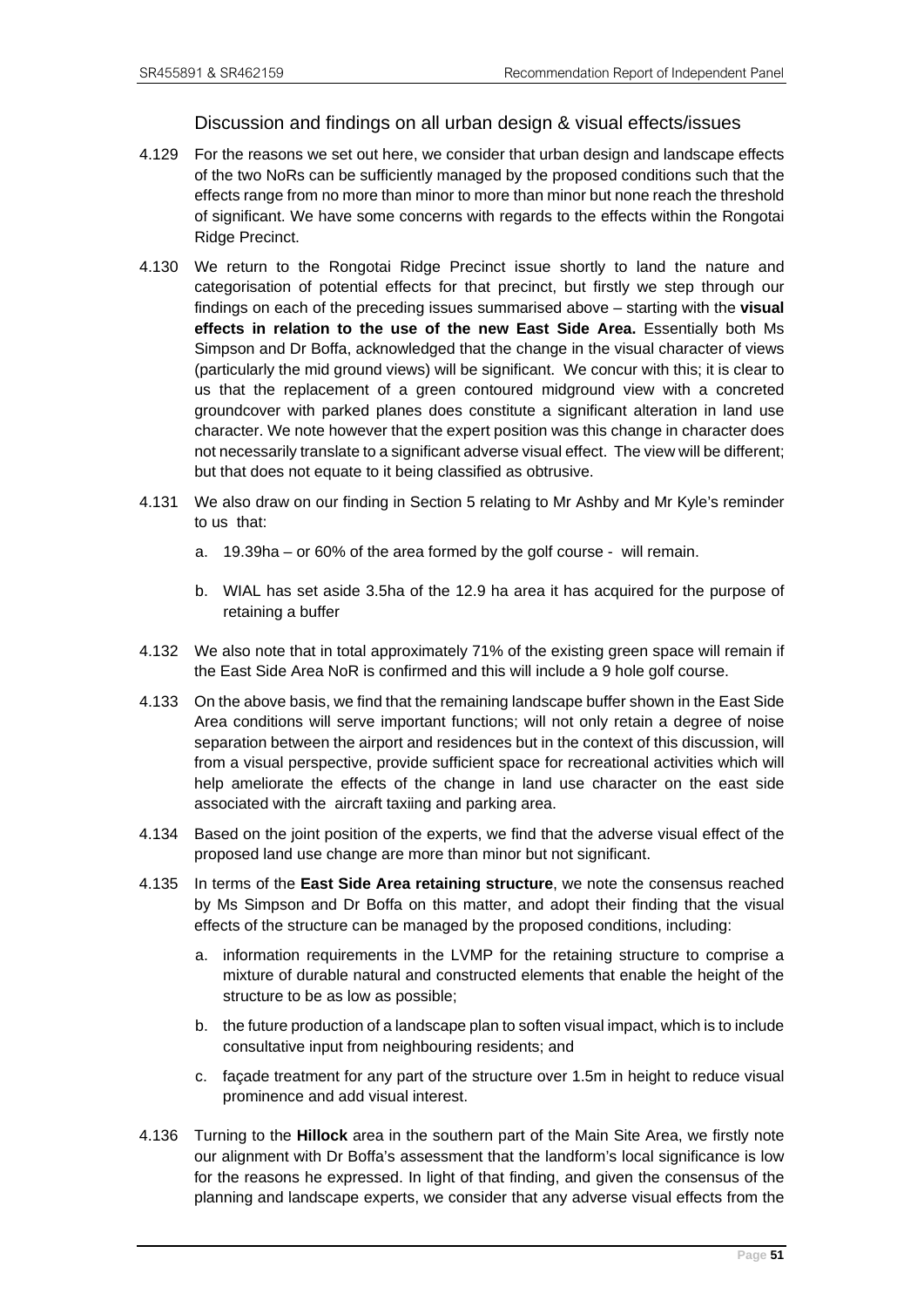future use and development of the hillock can be suitable managed by the final condition framework.

- 4.137 In particular, we note that the outline plan limits for earthworks will apply to the area, and where any future outline plan is required, it must be informed by an assessment of:
	- a. whether earthworks will alter the existing topography and the corresponding effect that has on amenity and cultural values;
	- b. stability and erosion potential; and
	- c. whether landscape treatment is necessary, and where it is, whether it is in scale with the proposed development.
- 4.138 This approach in the conditions is commensurate with the landscape significance of the hillock in our view.
- 4.139 On the matter of **design guides versus design principles**, we adopt the consensus position of the planning and landscape experts that the final condition set is appropriate and will enable good design outcomes to be achieved. Accordingly, we have not recommended any further design guide be prepared for the airport as a whole.
- 4.140 We also accept the consensus position of the planning and landscape experts that the **outline plan thresholds are appropriately set**, and that the corresponding assessment-based conditions will further assist with the mitigation of adverse visual effects and achievement of good design outcomes. The exception to this, as we explain shortly, is for the Rongotai Ridge Precinct.
- 4.141 On the matter of **Council certification versus comments** on various reports, information requirements and plans codified in the conditions, we accept the uncontested view of the experts that the balance in the proposed conditions is appropriate for the reasons they expressed. We agree that certification is appropriate for matters that require technical consideration, with commentary being suitable for the balance of relevant matters in the conditions.
- 4.142 We adopt the evidence and reasons of Mr Read that the proposed conditions will manage **lighting effects** such that they are no more than minor. We also support the additional condition recommended by the planning and landscape experts in conferencing that WIAL provide a report to Council following new lighting installations so there is a feedback loop confirming compliance with the relevant AS/NZ standard.
- 4.143 We accept Ms Dewar's submissions that third party outdoor commercial **signage** would not come under the scope of the designation for airport purposes – and accordingly, there is no need to impose a condition limiting such signage in the NoRs. Third party outdoor signage will continue to be managed under the zone provisions of the operative Plan. An advice note will be added to that effect.
- 4.144 In all other signage respects, there is no evidence before us to suggest that the associated effects will be more than minor.
- 4.145 We have ultimately not accepted the **requests of submitters to reduce building heights and/or to impose more nuanced restrictions** on building heights where located close to residences and local roads. We note that the conditions for the Main Site Area include appropriate height and setback controls, including limits of 4m heights where within 5m of a residential boundary, and minimum setbacks from specific road boundaries.
- 4.146 We also accept the consensus view of the planning and landscape experts that the overall suite of conditions, including the outline plan thresholds, height and setback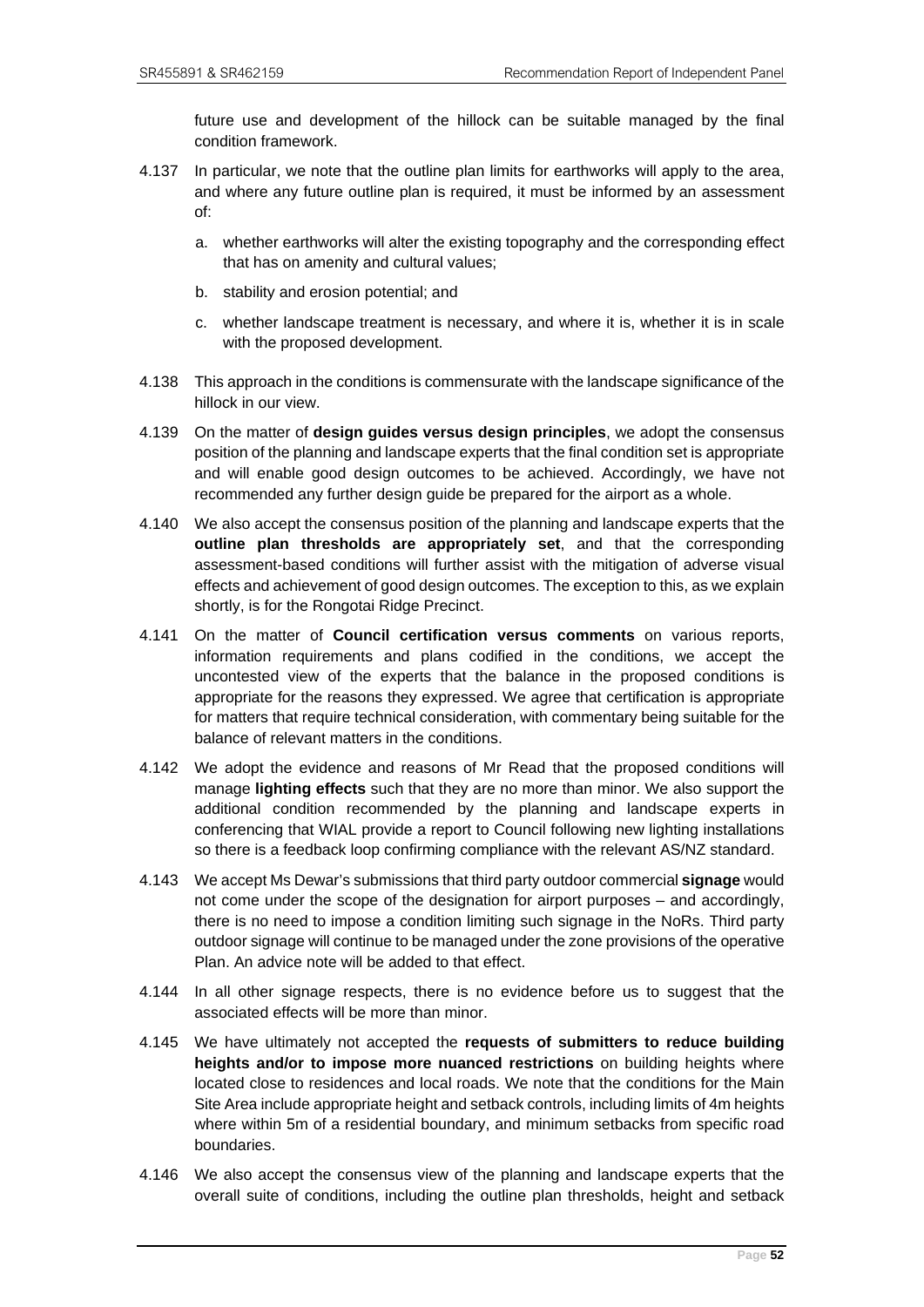limits, and design-based conditions will suitably manage adverse visual effects of new building activity in the Main Site Area and enable good design outcomes to be achieved.

- 4.147 Our position on the **Rongotai Ridge** Precinct issue is ultimately aligned with Ms Simpson and Ms Weeber that the operative Plan provisions should prevail. Unlike the southern Hillock area, there was no dispute at the hearing that Rongotai Ridge has greater landscape prominence and significance – and by extension the sensitivity of the Rongotai Ridge Precinct to change is higher.
- 4.148 In the absence of any upper limits on earthworks and building activities in this area, we consider that future effects of development under the NoR could be unacceptable as intimated by Ms Simpson and Mr Ashby.
- 4.149 As we discuss in subsequent report sections below, the operative Plan policy framework underscores this assessment. These factors, combined with a lack of a compelling needs case for this part of the airport (see Section 7 of this report) has ultimately led us to recommend modification to the Main Site Area NoR by removing the Rongotai Ridge Precinct.

# **Construction activities**

#### Summary of issue

- 4.150 This topic relates to the physical effects of construction. Because they have been considered earlier in this section of the report, we do not reconsider any noise, built form, traffic or visual effects associated with construction here, but instead focus on earthworks management, geotechnical and archaeological matters.
- 4.151 As noted above, Mr Davies and Mr Robins were in fully agreement that erosion and stability effects of earthworks are manageable and that the proposed conditions are appropriate. Their shared view was not contested by any party at the hearing.
- 4.152 There was also consensus among the parties that any potential effects of earthworks on archaeological values can be managed by the proposed conditions, including requirements for archaeological assessments and implementation of recommendations arising.

#### Discussion and findings

- 4.153 Given the wholesale agreement by all parties on this matter, we are compelled to keep this discussion brief. There is no evidence before us to support a finding that the physical effects of construction activities will be inappropriate.
- 4.154 We are satisfied that the proposed condition framework is robust and will provide for effective management such that any adverse effects in relation to both NoRs will be no more than minor. In particular, we note the conditions that:
	- a. for the Main Site Area, include:
		- i. requirements to conduct an archaeological assessment before certain works commence;
		- ii. limits on earthworks height/depth, area of disturbance and slope angle over which an outline plan is required;
		- iii. associated requirements to prepare an ECMP for earthworks requiring an outline plan, including stability controls, erosion and sediment controls, stormwater management and implementation of recommendations from the archaeological assessment to be conducted before works commence;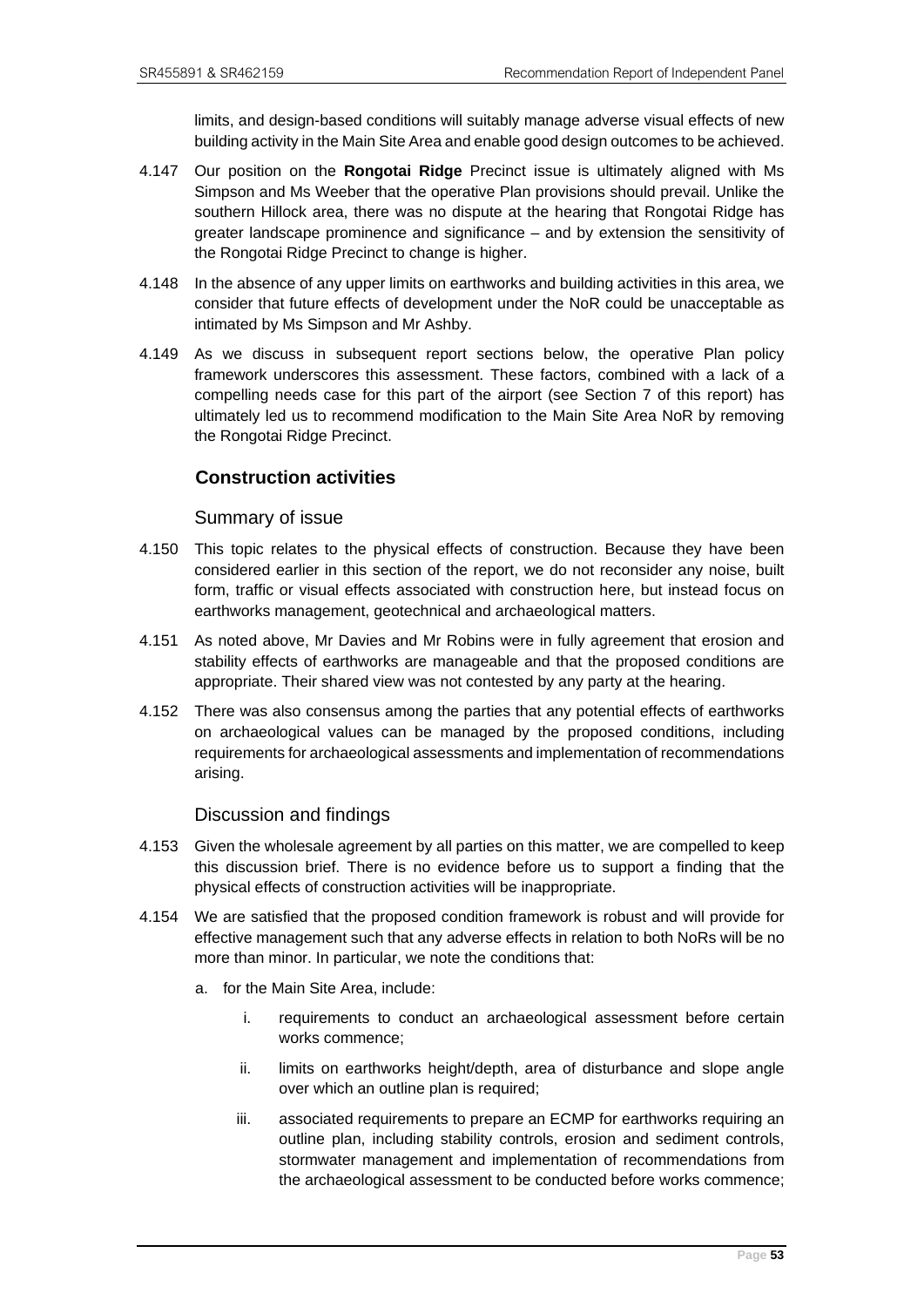- b. for the East Side Area, include;
	- i. requirements to conduct an archaeological assessment before certain works commence;
	- ii. requirements to commission a geotechnical assessment report prior to any works commencing, including a review of all available geotechnical information compiled to date, summary of assessed ground conditions, assessment of hazards and risks, analysis of design concept and recommendations to mitigate adverse effects;
	- iii. appointment of a suitably qualified geotechnical professional to carry out reporting, design work and monitoring of works;
	- iv. requirement to prepare an ECMP with similar information to be provide as with the Main Site Area works described above in addition to programming, details of earthworks volumes, vibration management measures, dust control measures, and consultative procedures with nearby parties during works including a complaints procedure; and
	- v. requirements to produce as-built drawings, and a geotechnical completion certificate for all finished works.
- 4.155 We note again our adoption of the consensus view of the planning and landscape experts that the Council certification requirements for the ECMPs, and geotechnical reporting are appropriate for technical matters of that nature and will assist with the successful management of associated construction activity effects.

## **Climate change**

Summary of issue

- 4.156 Along with noise, this was the most contested issue raised at the hearing.
- 4.157 We have summarised the substance of the presentations on climate change effects we received from Mr Pette, Mr Whiteford, Mr Fraser, Mr Baber, Ms Weeber, Mr Jones, Mr Bennion and Mr Sapsford in Section 2 of this report and highlight again here the key points they collectively raised as including:
	- a. a decision on the NoRs should be deferred to 2022, by which time changes to the RMA will be affected such that greenhouse gas emission effects can be fully considered;
	- b. the proposals and particularly the East Side Area enable the growth of the airport, which entails increased land and air-based emissions of greenhouse gasses;
	- c. intensification of airport activity is contrary to initiatives of central and local government in Wellington to reduce emissions over the medium to long term;
	- d. the proposed NoRs are based on flawed forecasts that have failed to take account of initiatives by the public and private sector alike to reduce greenhouse emissions; and
- 4.158 We have organised these issues to consider the following in turn:
	- a. legislative framework for assessment:
	- b. evidential basis in support of WIAL's 'needs case' and proposed de-carbonisation.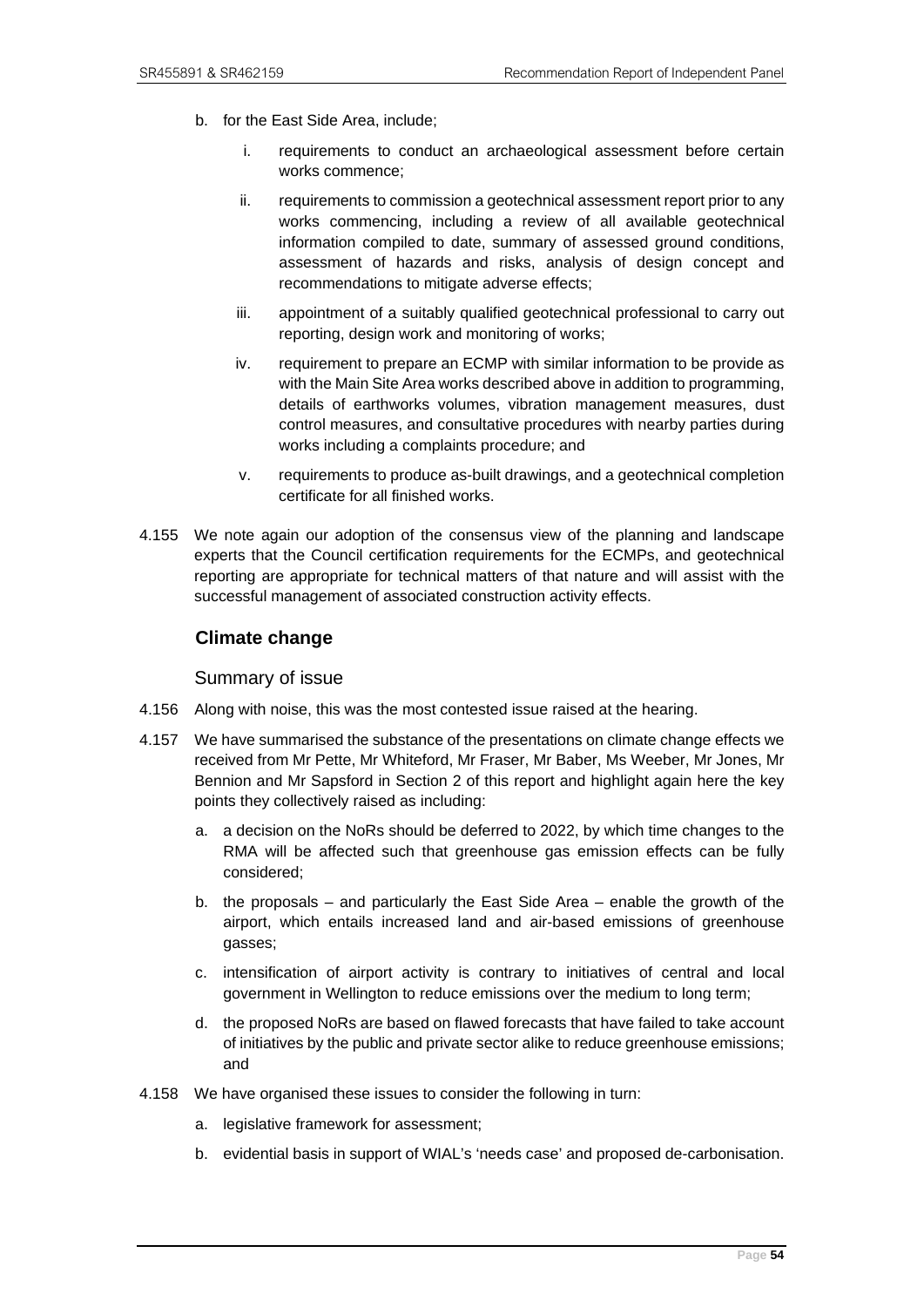4.159 The latter of these two topics speaks to the reasonably necessity of the work, which we consider in greater detail further in Section 6 of this report.

Legislative framework

- 4.160 In his s42A Report, Mr Ashby echoed the sentiments expressed by submitters that airport growth as a result of the proposed designations would contribute to the causes of climate change should a 'business as usual' scenario for use of  $CO<sub>2</sub>$  emitting jet fuels continue.
- 4.161 This was not a point in contention however, the extent to which it is a relevant matter for us is not so straight forward. As we were told by Mr Ashby and Ms Dewar, the legislative settings that frame our consideration of this matter under the RMA are complex. We accordingly take some time here to summarise what we heard in this respect.
- 4.162 Ms Dewar opened her submissions on the matter by referring us to *West Coast Ent Inc v Buller Coal*, a case before the Supreme Court in 2014, noting:
	- *59. I note at the outset that the Supreme Court has held that it is not open to territorial authorities (and regional councils) to regulate activities by reference to the effect of climate change of discharges of greenhouse gases which result indirectly from such activities; climate change arguments may only be advanced in relation to rules and consents involving direct discharges.*
	- *60. This finding from the Supreme Court should guide the Panel's consideration of any climate change issues, in particular, how the RMA distinguishes between matters to be dealt with at a national, regional and district level.***[120](#page-58-0)**
- 4.163 Ms Dewar quoted from the Court's decision in the context of s7(i) of the RMA, which requires all persons exercising functions and powers under the Act to have particular regard to the effects of climate change. In Ms Dewar's submission, the Court rejected an argument that the discharge into the atmosphere of greenhouse gases was required to be considered by the relevant consent authority where it stated that s7(i) is "*a direction to plan for the anticipated effects of climate change, not a direction to seek to limit climate change*." **[121](#page-58-1)**
- 4.164 Ms Dewar cited also the decision of the Board of Inquiry for the Northern Corridor Improvements proposal, which similarly said *"...the law is clear that we are unable to consider the causes of climate change only the potential effects arising from it...*" **[122](#page-58-2)**
- 4.165 Ms Dewar told us that the Supreme Court concluded it is very reasonable to assume that climate change arguments could only be advanced in relation to rules and consents involving direct discharges, and that those same arguments could not be made in relation to rules and consents relating to activities which indirectly result in or facilitate the discharge of greenhouse gases. **[123](#page-58-3)**
- 4.166 The Court also confirmed, as noted by Ms Dewar, that management of contaminant discharges to air is not within the Council's functions as defined by s31 of the RMA. We note that Mr Ashby echoed this in his 42A Report. **[124](#page-58-4)**

<span id="page-58-0"></span><sup>&</sup>lt;sup>120</sup> Dewar opening legal submissions (1 July 2020). Para 59-60<br><sup>121</sup> Dewar opening legal submissions (1 July 2020). Para 62-64<br><sup>122</sup> Dewar opening legal submissions (1 July 2020). Para 65<br><sup>123</sup> Dewar opening legal submiss

<span id="page-58-3"></span><span id="page-58-2"></span><span id="page-58-1"></span>

<span id="page-58-4"></span><sup>124</sup> At p.26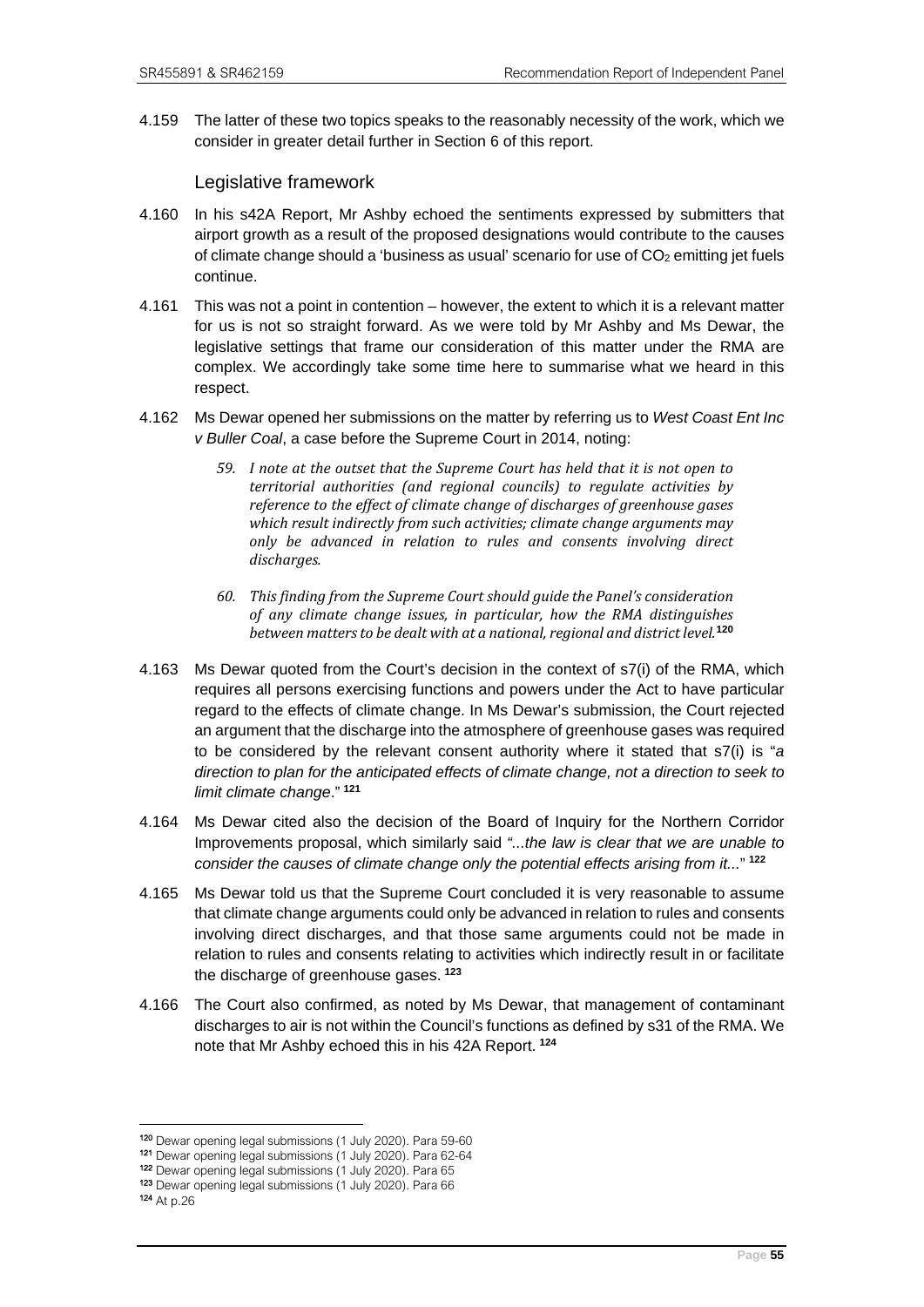- 4.167 Ms Dewar submitted that the Court's approach is reinforced by the RMA Amendment Act 2020, which includes three amendments relating to climate change mitigation that come into effect at the end of this year – these include:
	- a. removal of barriers to *regional Councils* considering greenhouse gas emissions on climate change when making air discharge rules and assessing applications for air discharge permits;
	- b. requiring local authorities to "have regard to" emission reduction plans and national adaptation plans published under the Climate Change Response Act 2002 when preparing RPSs, regional and district plans; and
	- c. enabling Boards of Inquiry and the Environment Court to consider the effects of greenhouse gas emissions on climate change when a matter is called in as a proposal of national significance. **[125](#page-59-0)**
- 4.168 Ms Dewar added that in making these amendments, Government has not indicated that there will be any requirement to "have regard to" emission reduction plans and national adaptation plans when considering any NoR. **[126](#page-59-1)** No such plans have been prepared to date in any case.
- 4.169 Ms Dewar told us that the Climate Change Reduction Act enables us to take the 2050 'net zero' target into account 'if we think fit'; however, she submitted that this direction is aimed at high level policy setting by public bodies rather than at the localised scale relevant here. In her submission, such an approach is consistent with the analysis she set out (as summarised above) as to the hierarchy within the RMA as to where climate change is best suited to be considered and the statutory documents that the RMA amendment Act target. **[127](#page-59-2)**
- 4.170 Ms Dewar concluded her submissions on this matter as follows:
	- *75. Obviously, climate change is a serious issue that must be addressed. However, the Government has clearly indicated how it intends to do so and has clearly set out the legislative tools and mechanisms which it intends to use to ensure New Zealand meets its target of 'net zero' greenhouse gas emissions by 2050. Taking climate change into account in the sense suggested by Mr Ashby and submitters for a designation hearing has not been identified as one of those mechanisms to date.*
	- *76. If/when, legal obligations relating to greenhouse gas emissions are imposed on WIAL as an airport operator, WIAL is already well advanced and ready to respond. These initiatives have been set out in WIAL's evidence.*
	- *77. All of these witnesses are aware that climate change is a significant global issue, that maintaining the status quo is not an option, and that the aviation industry as a whole has an important role to play in the global transition toa low carbon future. However, in my submission the means of achieving these goals is not through a designations hearing.*
	- *78. In light of all of the above, in my submission section 7(i) does not enable consideration of the causes of climate change and that extends to section 171 (1)(d) because to consider it under that subsection would be in conflict with Part 2.*
	- *79. However importantly WIAL has volunteered a climate change condition that commits WIAL to report investigate, implement, and report actions that*

<sup>125</sup> Dewar opening legal submissions (1 July 2020). Para 69

<span id="page-59-1"></span><span id="page-59-0"></span><sup>126</sup> Dewar opening legal submissions (1 July 2020). Para 71

<span id="page-59-2"></span><sup>127</sup> Dewar opening legal submissions (1 July 2020). Para 73-74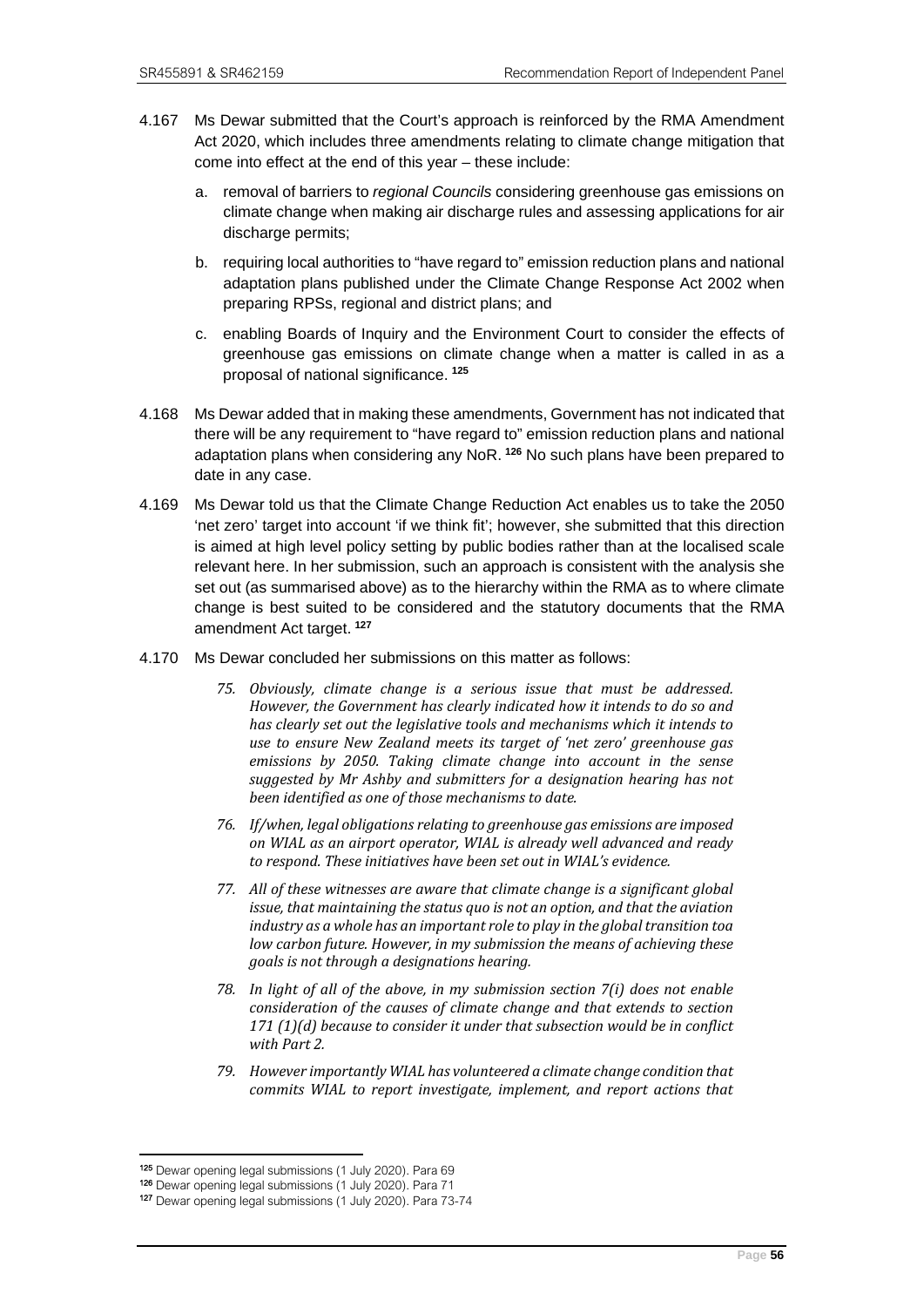*contribute to an ongoing reduction of its carbon footprint because it considers it is the right thing to do in this current environment.* **[128](#page-60-0)**

4.171 Mr Ashby's appraisal of the legislative framework was as wide-reaching as Ms Dewar's – albeit that he held slightly different views in relation to the extent which we should take account of climate change effects. That said, Mr Ashby was generally aligned with Ms Dewar's submissions to the extent that he said:

> *The question of aviation emissions (both domestic and international) exists within a complex local and international environment of legislation and industry initiatives. A designation process for an Airport is not the place for fully resolving the issues, especially as the Airport operator itself is not the emitter.*

> *Having regard to the scheme of the RMA and the Zero Carbon Act, I have concluded that there is no need to delay a decision on the NORs (if that was possible) until after 1 January 2022 – as has been requested by some submitters. The RMA is not relevant in the sense assumed by the submitters, and there are no current obligations under the Zero Carbon Act which relate to the aviation sector.***[129](#page-60-1)**

- 4.172 Mr Bennion presented us with an alternative perspective on this issue. He said that climate change is relevant to our consideration in at least four respects – the most applicable of those to this discussion being whether climate change will affect the proposal due to changes in demand and other impacts of climate change, and whether the proposal is overall sustainable management under Part 2 of the RMA. **[130](#page-60-2)**
- 4.173 Mr Bennion referred us to the Board of Inquiry into the Peka Peka to North Otaki Expressway proposal, who considered whether climate change might lead to reduction in demand for the expressway. In that case, a witness gave the view in questioning that there could be potential effects from temperature change which could affect the number of vehicles using the road – this was relevant for the modelling underpinning the design and effects assessments for the proposal. As submitted by Mr Bennion, the Board in that case concluded that the modelling was sufficient in the absence of any substantive evidence based on alternative assumptions that lead to a different outcome. He added that this is in contrast with the evidence before us on this proposal.**[131](#page-60-3)**
- 4.174 Mr Bennion also submitted that section 7(i) of the RMA includes the economic effects of climate change on the proposal.**[132](#page-60-4)**
- 4.175 Ms Dewar expressed her disagreement with Mr Bennion's assertions in WIAL's right of reply, adding that Mr Bennion and Mr Sapsford's presentations are of limited relevance for us. **[133](#page-60-5)**
- 4.176 Ms Dewar noted that the Board of Inquiry on the Peka Peka proposal accepted the transportation modelling in question which did not include potential effects from climate change – the only climate change effects taken into account by the Board related to matters such as flooding in Ms Dewar's appraisal. Ms Dewar noted also the omission by Mr Bennion of any consideration of the Supreme Court and Board of Inquiry decisions referred to in her opening submissions. **[134](#page-60-6)**

<span id="page-60-1"></span><span id="page-60-0"></span><sup>128</sup> Dewar opening legal submissions (1 July 2020). Para 75-79 129 At p. 28

<span id="page-60-2"></span><sup>130</sup> Bennion presentation notes, para 3<br>131 Bennion presentation notes, para 35-37

<span id="page-60-4"></span><span id="page-60-3"></span><sup>132</sup> Bennion presentation notes, para 35

<span id="page-60-5"></span><sup>133</sup> Right of Reply, para 92-93

<span id="page-60-6"></span><sup>134</sup> Right of Reply, para 101-102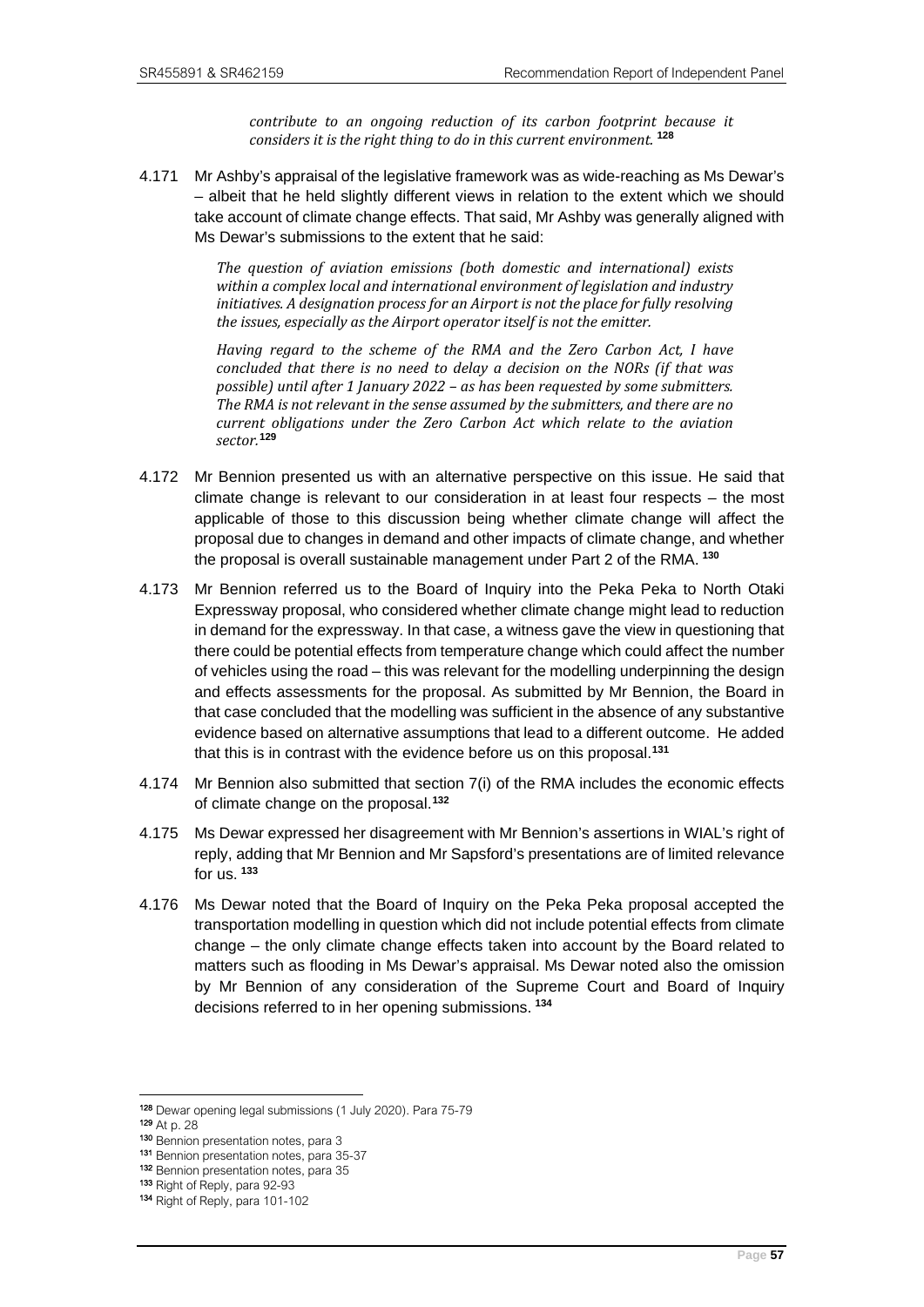## The needs case and proposed de-carbonisation

- 4.177 In addition to the matters summarised immediately above, we discuss further matters in contention on climate change matters as relevant to positive effects and the reasonable necessity of the proposal subsequently.
- 4.178 For the current purposes, we simply record here for context that submitters contended that the imposition of factors codified in climate change response legislation, the emissions trading scheme and other statutory directions will ultimately reduce the demand for airport growth contrary to WIAL's forecasts.
- 4.179 Irrespective of the contention on these points, we note that the condition framework for both NoRs includes de-carbonisation considerations. As summarised above, this requires WIAL to investigate and implement actions that contribute toward an ongoing carbon footprint reduction, and that such initiatives are reported to the Council on an annual basis.
- 4.180 Mr Conway clarified that WIAL has already committed to emissions reductions to align with other national level initiatives, including reducing Scope 1 and 2 carbon emissions by 30% to 2030. To date, Mr Conway told us that WIAL has reduced emissions by 22% since making that commitment.**[135](#page-61-0)**
- 4.181 More broadly, Mr Conway also expressed the view that the aviation industry is committed to addressing climate change and has made tremendous progress over recent decades to decouple growth from emissions and reduce operational footprints. That said, Mr Conway said there remains much to be done to drive the necessary global transition to a low carbon future. Maintaining the status quo is not an option in his view, and through the implementation of measures by WIAL and the wider sector to decarbonise operations and systems, Mr Conway expressed confidence that aviation is well-placed to manage growth with less carbon in the future.**[136](#page-61-1)**
- 4.182 Mr Ashby signalled his agreement with Mr Conway's evidence in several respects, including Mr Conway's view that there is a need for collective and collaborative effort to decouple growth from emissions. Mr Ashby also responded to questions we asked of Mr Conway that spoke to the rigour of the de-carbonisation conditions – and in Mr Ashby's view, the conditions as finalised in WIAL's reply is broadly appropriate. **[137](#page-61-2)**
- 4.183 In support of that position, Mr Ashby told us:

*Some submitters were critical of any efforts by WIAL to work towards decarbonising its operations. A typical criticism was that WIAL's carbon footprint is very small by comparison to that of the aircraft it serves – and decarbonising the airport operations is therefore simply 'window dressing.' I consider that to be an overly negative viewpoint. Decarbonisation nationally and globally will be the outcome of countless different actions, both big and small, by countless persons and organisations. Climate change action is a collective effort. In my opinion, WIAL's moves towards decarbonising its own operations, and laying the groundwork for others to do the same, can actually play a critical leadership role in the context of Wellington (and NZ). A relevant condition is therefore an appropriate vehicle to bring structure, assurance and visibility to WIAL's apparent intentions.* **[138](#page-61-3)**

4.184 Again, we note a condition has been included in both NoRs to this end.

<span id="page-61-0"></span><sup>135</sup> Conway EiC, para 90-93<br>136 Conway EiC, para 96

<span id="page-61-3"></span><span id="page-61-2"></span><span id="page-61-1"></span><sup>137</sup> Ashby hearing notes (21 May), p.4 138 Ashby hearing notes (21 May), p.4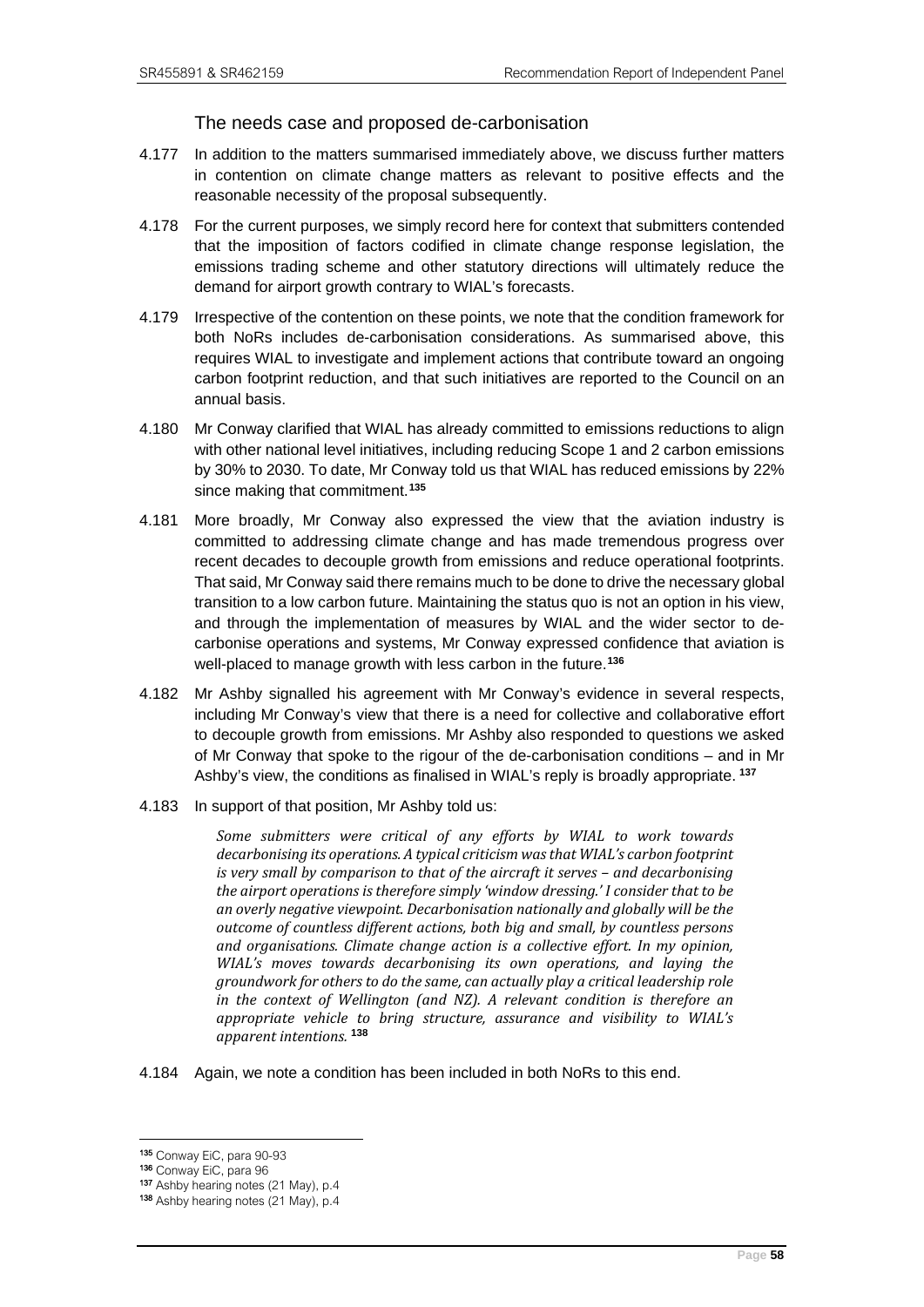## Discussion and findings on climate change issues/effects

- 4.185 Having carefully considered all of the evidence and submissions on climate change effects, we are ultimately aligned with Ms Dewar for the reasons she gave.
- 4.186 We share her interpretation that neither the RMA in its current form, nor as to be altered later this year as a result of the most recent Amendment Act, anticipates that climate change effects/greenhouse gas emissions associated with proposed growth of the airport will be a relevant matter for us in the manner contended by submitters.
- 4.187 We also accept Ms Dewar's submissions that the Climate Change Response Act does not close the door for us to take into account the 2050 net zero target or an emissions budget or reduction plan. We have not, however, received compelling arguments that convince us it is 'fit' for us to do so for these NoRs; and we note that the phrasing of the climate change legislation is enabling, rather, than requiring of such consideration.
- 4.188 We are more aligned with Ms Dewar's opinion that the exercise of the discretion to take account of the above climate change factors is more appropriately reserved for high level policy decisions by public entities. We expect that if the Government intended for this discretion to be more widely applied under the RMA for proposals such as these NoRs, it would have accounted for that in the changes it promulgated through the Amendment Act.
- 4.189 We have reached this position informed also by the unanimous view of all relevant parties we heard from that climate change is a pressing matter to be addressed by a broad range of mechanisms and parties. To the extent that WIAL has committed to an ongoing de-carbonisation plan, that must be recognised. We share Mr Ashby's view that a response to the climate crisis will require steps both large and small to be taken by many. Based on the evidence before us, we find the measures codified in the proposed conditions to be appropriate in the circumstances of these NoRs.
- 4.190 We acknowledge the evidence also that service providers at the airport have signed up to their own emission reduction plans. We expect there will be ongoing improvement in the airline sector given the current legislative settings and targets.
- 4.191 Overall, we find there are no climate change factors to weigh against a decision for either of the proposals to be confirmed, or to support a finding that any direct adverse climate change effects which are able to be considered are significant.

## **Positive effects**

#### Summary of issue

- 4.192 A range of benefits arising from the NoRs have been identified by WIAL, and Mr Ashby has recommended that these be taken into account in the same way that adverse effects are.
- 4.193 No party contested Mr Ashby's view that we should take account of positive effects; however, as foreshadowed above, the anticipated benefits of the proposal were contested by submitters. We summarise the various views on this matter as a whole here before setting out our findings on the matter.
- 4.194 Firstly, we note the assessment of positive effects and economic effects in section 5.1 and 5.2 of the East Side Area NoR, which stated (in summary):
	- a. significant pressure is being placed on existing airport facilities by the current growth in passenger movements, and the expansion enabled by the NoRs is the most efficient and effective way to relieve that pressure;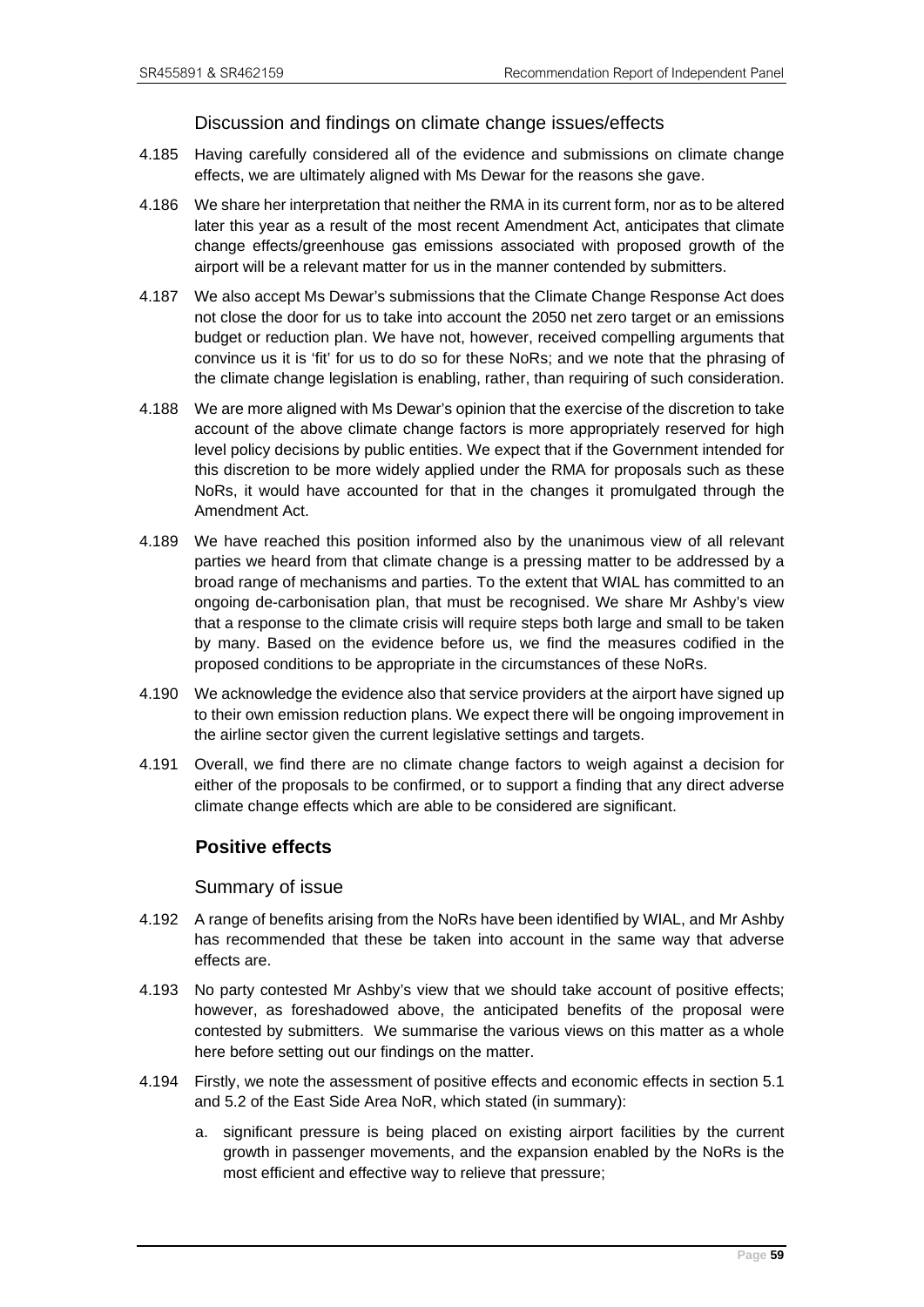- b. the NoRs also enable WIAL to work towards the provision of an ICAO compliance taxiway separation distance when compared to the current situation – this would enhance safety outcomes and future proof the concurrent taxiway and runway operations which maximises the efficient operation of the airport's runway and better enables the accommodation of future growth;
- c. the economic benefits accruing from the proposals are described as significant;
- d. modern and effective airports are identified as essential to a region's economy, enabling a link to the world for people and trade and providing an important hub for business investment and economic development;
- e. such airports also enable people to travel and visit family and friends;
- f. New Zealand's geography is such that air travel is the most efficient passenger transport mode between most domestic destinations and all international destinations;
- g. airports also have strategic significance, including inter-modal facilities for the arrival and departure of international and domestic passengers and cargo, improved communication links with other communities within the country and overseas, the provision of medical flight services and hubs for civil and national defence activities;
- h. Wellington Airport generates or contributes to the creation of 10,984 full time equivalent jobs, with 343 of those directly employed by WIAL – and by 2040, those figures are expected to grow to 22,826 and 526 respectively;
- i. a well-functioning airport enables Wellington and New Zealand to capitalise on global economic growth and tourism;
- j. the airport plays an important role in the regional tourism market, which generates around \$7M / day and some \$2.6B annually; and
- k. the airport currently generates an economic output of \$2.3B annually, also contributing \$1.1B of GDP – economic projections predict that by around 2040 those figures are expected to grow to \$4.3B and \$2.1B respectively.
- 4.195 These figures, we were told, need be considered in the context of the impact of the COVID-19 pandemic. To that end, Mr Clarke noted that the airport has unsurprisingly been affected by the pandemic, and that the likely return to annual passenger growth is forecast for 2-5 years away depending on vaccine rollouts. Notwithstanding the pandemic's impact, he noted that Wellington Airport is well placed to recover quickly particularly given its larger focus on domestic travel.**[139](#page-63-0)**
- 4.196 On that front, Mr Clarke advised that the recovery is already evidence in the month on month increase in passenger figures. He said:
	- *71. The domestic travel recovery is already evident from recent operating statistics. In April 2020, the peak of the COVID-19 crisis, 6,500 passengers used Wellington Airport. In the month of May 2020 that number grew to 49,000, 130,000 flew in June and the Domestic passenger volumes recorded*

<span id="page-63-0"></span><sup>139</sup> Clark EiC, para 67-70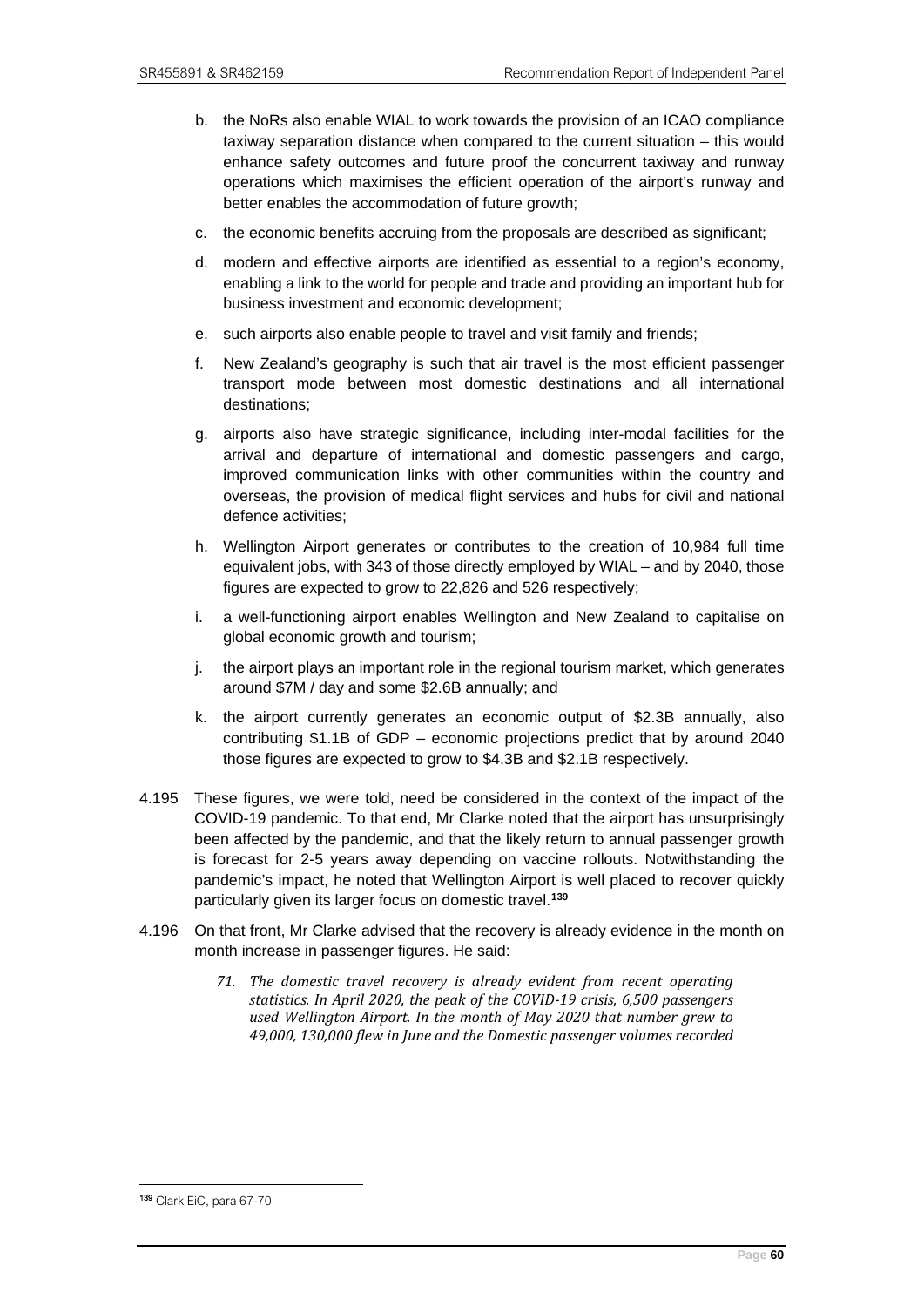*in March 2021 were 350,500. This represents 70% of the pre-Covid volumes even with an Auckland travel restriction affecting 11 days that month.* **[140](#page-64-0)**

- 4.197 Mr Vincent's evidence also spoke to the impact of Covid-19. He cited international statistics that identified a 75.6% reduction in international travel demand and a 48.8% decrease in domestic demand, with an associated global impact of US\$370B. **[141](#page-64-1)**
- 4.198 Mr Vincent added that the impact on the sector has not been evenly distributed globally. He advised that countries such as New Zealand have recovered quickly, with some exceeding pre-COVID-19 levels. Other countries which rely heavily on the opening of international borders have suffered greater losses. **[142](#page-64-2)**
- 4.199 Consistent with Mr Clarke's evidence, Mr Vincent cited current forecast data which expects a return to pre-Covid domestic and international travel at Wellington Airport within the next 3-4 years. He added that the fundamental drivers for air travel growth will continue although the market will not recover to the its pre-COVID trajectory, representing a 3-4 year lag. **[143](#page-64-3)**
- 4.200 Mr Vincent noted also that the current airport masterplan developed in 2018 did not account for any impacts of climate change. On consideration of factors such as the Climate Change Commission's recent draft report, emerging travel behaviour trends, government policies to encourage modal transfer and future commitments by the airline industry to adopt new technology, Mr Vincent anticipates that climate change considerations will not materially impact the growth forecasts. He reiterated that those forecasts expect growth from 6.2M passengers in 2019 to 8M in the period out to 2033, 10M out to 2042 and 12M beyond out to 2054.**[144](#page-64-4)**
- 4.201 Mr Sapsford's own analysis is that there is a risk that the benefits of the projects have been overstated by WIAL. In his view, WIAL should have considered the impact of global and domestic policies to reduce greenhouse gas emissions, including the likely expectations on the aviation industry from a global equity perspective. He also expressed that consideration should be given to the direct impacts of climate change on aviation, and on the demand for aviation services. In the absence of such consideration, Mr Sapsford's view is that there is insufficient information before us to make a judgement on the reliability of the proposals' economic benefits.**[145](#page-64-5)**

## Discussion and findings on positive effects/benefits

- 4.202 There is no evidence before us to contest that the Airport is regionally significant infrastructure, with associated social, economic and cultural benefits. Such uncontested benefits, include, the efficient movement of people for work, leisure and to connect with friends and family. Those benefits are inherently difficult to quantify *precisely*, but we find no difficulty is categorising them as significant for a great number of people.
- 4.203 We also accept that the airport is a critical hub for the movement of goods around New Zealand and globally and an important resource for the domestic and international tourism industry. It was also not in contention that airport operations contribute to a large number of jobs, and this is forecast to increase over the medium to long-term.

<sup>140</sup> Clark EiC, para 71

<span id="page-64-2"></span><span id="page-64-1"></span><span id="page-64-0"></span><sup>141</sup> Vincent EiC, para 24

<sup>142</sup> Vincent EiC, para 25

<sup>143</sup> Vincent Supplementary Statement, para 4

<span id="page-64-4"></span><span id="page-64-3"></span><sup>144</sup> Vincent Supplementary Statement, para 5

<span id="page-64-5"></span><sup>145</sup> Sapsford EiC, para 18-19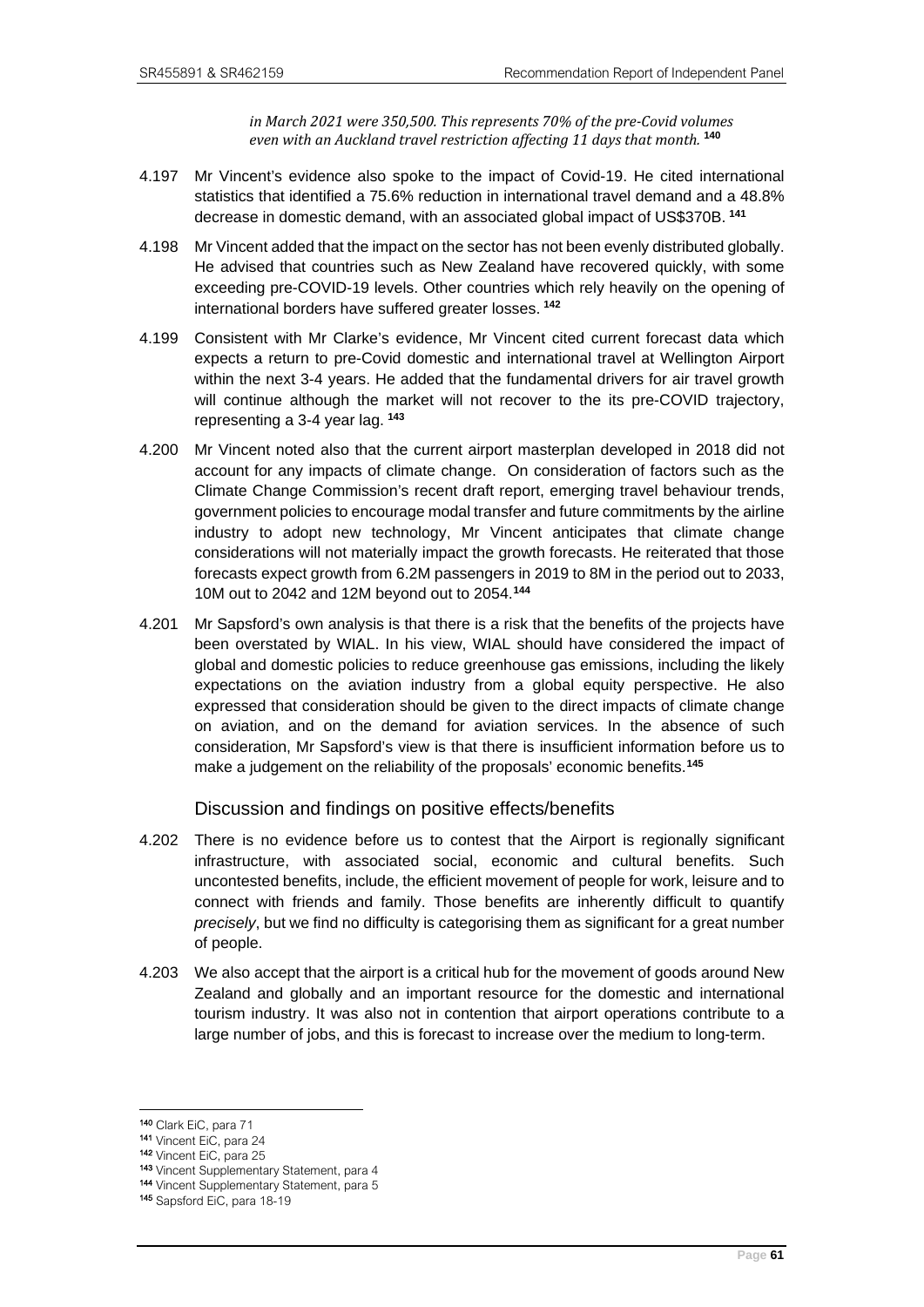- 4.204 We accordingly accept that these benefits are currently realised by the operation of the airport, and would be enhanced by future expansion of those operations realised by the implementation of the NoRs.
- 4.205 These points aside, we acknowledge that the extent to which forecast economic benefits associated with the operational growth enabled by the NoRs would be realised was a matter of unresolved debate. As far as that goes, we find Mr Sapsford and Mr Bennion's interrogation of the economic benefits to be conceptually sound – in particular that there is no detailed modelling before us to fully understand the likely economic impact of COVID-19 on the aviation sector over the long term, or indeed of current and future public and private sector responses to the climate crisis.
- 4.206 While submitters are entitled to be critical of WIAL for not conducting such an assessment, they were no less helpful to us insofar as they provided no modelling themselves to support their contentions that the forecast benefits would not be realised, or by what extent if that proves to be the case.
- 4.207 This isn't a criticism of any of the parties we heard from, but it does speak to the uncertainty underpinning such projections – and that there is uncertainty about the impacts of climate change on the aviation sector was not in dispute.
- 4.208 We ultimately are compelled by the evidence of WIAL's experts that there are likely to be significant economic benefits accruing over time through implementation of the NoRs. This may well be muted to some degree (or at least delayed) by the current or future pandemics – or indeed by legislative, behavioural or other changes arising in response to climate change. There is insufficient information before us, however, to reach a finding that such impacts are likely to erode the economic benefits of the proposals to a level where they could not be classified as significant.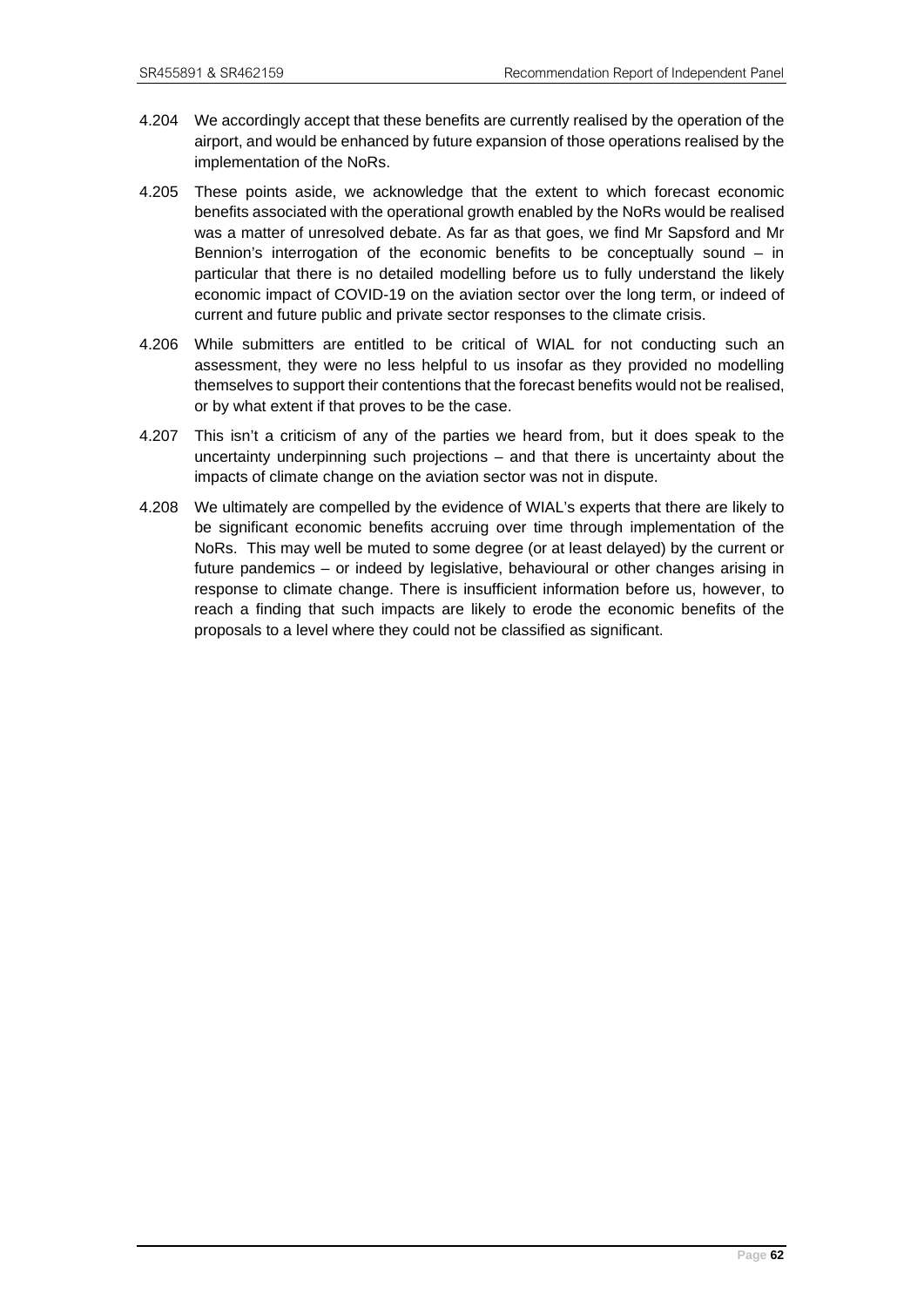# 5.0 Relevant provisions of national, regional and district policies and plans

# **Context and overview**

- 5.1 Here, we record the consideration we have given to the relevant 'policy' matters we identified at section 3 of this report in reaching our view on environmental effects in Section 4.
- 5.2 As with our effects assessment we have focussed the greatest amount of attention on two matters of particular relevance and/or in contention at the hearing.
- 5.3 Before we turn to those two matters, we note our satisfaction that the proposal is wellaligned, or at least neutral, in relation to the following relevant direction:
	- a. the NPS-UD aim that New Zealand has well-functioning urban environments that enable people and communities to provide for their social, economic and cultural wellbeing and for their health and safety now and into the future;
	- b. the NPS-UD aim that New Zealand's urban environments, including their amenity values, develop and change over time in response to diverse and changing needs;
	- c. that New Zealand's urban environments support reductions in greenhouse gas emissions and are resilient to the natural hazards and the current and future effects of climate change, per the NPS-UD and the RPS;
	- d. the benefits of the airport as regionally significant infrastructure are recognised and provided for as directed by the RPS;
	- e. the RPS aim for a compact, well-designed and sustainable regional form that has an integrated, safe and responsive transport network and makes efficient use of existing infrastructure;
	- f. the aim in the operative Plan to promote the safe, effective and efficient operation of the airport;
	- g. the operative Plan direction to allow a wide range of buildings and activities in the Terminal Precinct to support the effective and efficient function of the airport;
	- h. the operative Plan direction to provide an appropriate level of control on airport and ancillary activities to avoid or mitigate adverse effects, including controls on building bulk and location, landscaping and screening; and
	- i. the operative Plan aim to ensure signage is designed and located in a safe and sympathetic way.
- 5.4 There was no substantive dispute on these policy directions between the two planning experts (Mr Ashby and Mr Kyle) appearing and presenting before us. Accordingly, in considering the nature of environmental effects associated with both the Main Site Area and the East Side Area, and having "*having particular regard* to *any relevant provisions of the applicable national, regional and local policy statements and plans",* we find that the conclusions in Section 4 of this report on the nature of environmental effects ranging from less than minor to more than minor, but not significant, is borne out and mandated by the following policy direction:
	- a. National and regional direction to promote significant transportation infrastructure development (such as the airport) to be responsive to changing needs and to promote social, economic and cultural wellbeing; and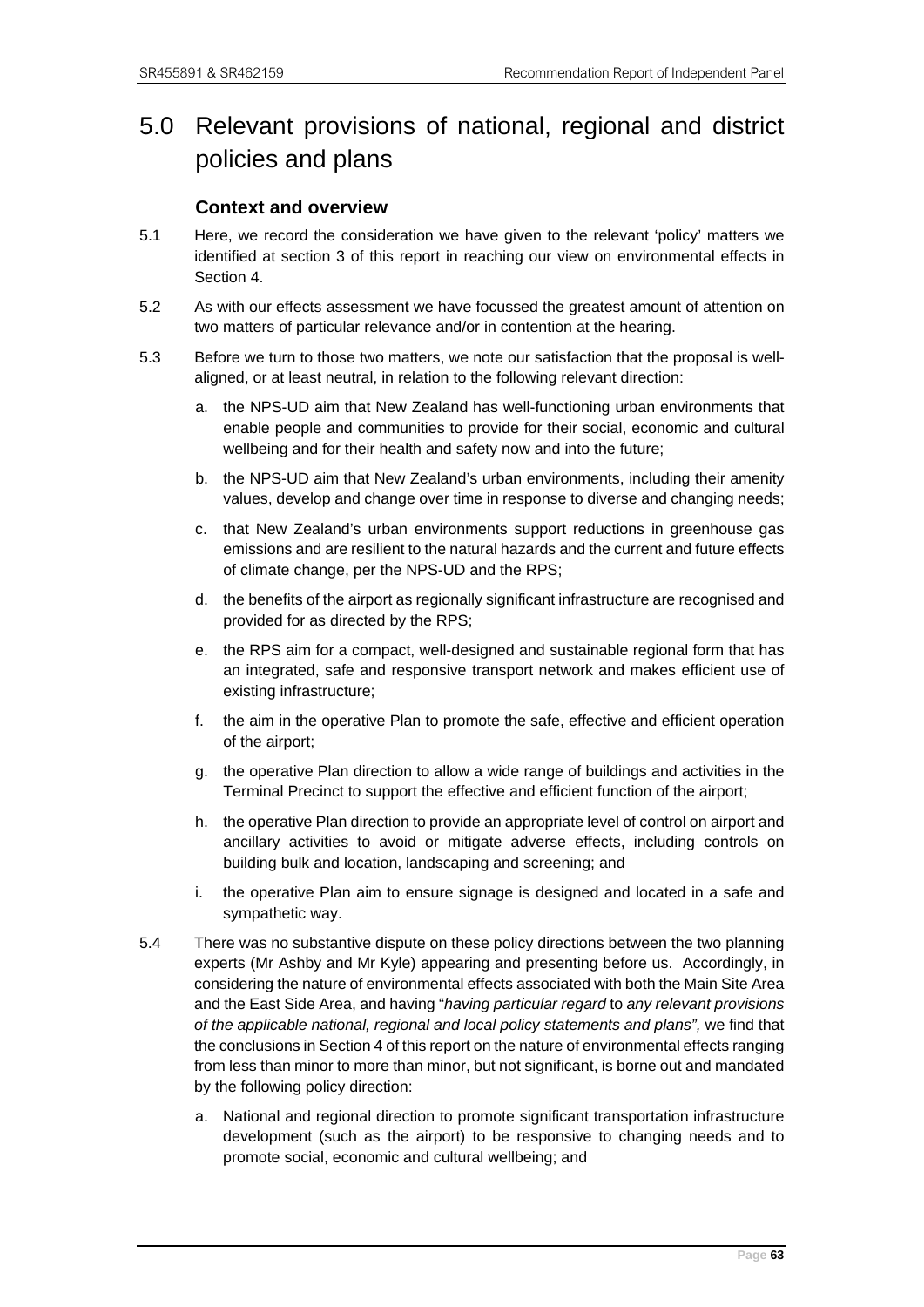- b. District plan direction to provide an appropriate level of control on airport and ancillary activities to avoid or mitigate adverse environment effects.
- 5.5 On that basis we reaffirm our findings from Section 4 that the environment effects of the NoRs for the Main Site Area and East Side Area are generally acceptable. The potential exception to these findings is in relation to that part of the Main Site Area designation associated with the Rongotai Ridge Precinct, and the aspect of the East Side Area designation that impinges on the buffer effect of the golf course.
- 5.6 To inform our assessment of these two aspects we now have *particular regard* to Policies 10.2.4.2 and 10.2.4.3 in relation to the Rongotai Ridge Precinct, and Policy 10.2.5.2 relating to the role and function of the golf course.

# **Rongotai Ridge Precinct**

- 5.7 The direction under the polices relating to this matter is fulsome and clear; accordingly the reproduction of it below provides a direct narrative as to the nature of that direction:
	- *10.2.4.2 To maintain the visual and geomorphological importance of Rongotai Ridge.*
	- *10.2.4.3 To allow some development which results in modification of Rongotai Ridge provided it:*
		- *· demonstrates architectural and urban design excellence; and*
		- *· makes a significant contribution to the image and character of the locality and to Wellington City.*
	- *…*

*Rongotai Ridge is open space land located south of the cutting with Maupuia ridge and the entrance to Miramar. This remnant coastal ridgeline is aligned in a north/south direction and is bounded by Miramar Avenue, Cobham Drive, Calabar Road and Wexford Road, and land zoned as Business 2 Area to the East. This area is identified i[n Appendix 4.](https://eplan.wellington.govt.nz/eplan/#Rules/0/17/1/10990/0) It is approximately four hectares in size, and has remained largely undeveloped with only a carpark and a building used as a workshop. It is part of a coastal ridgeline that used to extend to Lyall Bay, before the present airport runway was constructed.*

*The ridgeline is a prominent landform in this locality and it provides an important visual reference point when approaching the city, waterfront, eastern suburbs and the airport by air or by road. Given its elevation and location, it has high amenity values in terms of views, sun and aspect. It also provides an excellent close range view of planes landing and taking off.* 

*The use of this land is however constrained by high aircraft noise levels and building height limitations imposed by Wellington airport's Obstacle Limitation Surface (OLS). The land is also physically disconnected from other areas and has poor pedestrian and vehicular access. To the east of the land is Business 2 Area zoned land which is used for a range of heavy industrial activities. These industries, and in particular the airport jet fuel storage site, are likely to constrain the nature and form of development on Rongotai Ridge.* 

*Policy [10.2.4.2](https://eplan.wellington.govt.nz/eplan/#Rules/0/16/1/10367/0) ensures that the form of the ridgeline remains intact when undertaking development of a general nature. Some earthworks to provide low scale development may be appropriate provided the form and visual characteristics of this coastal ridgeline remains largely intact.*

*Polic[y 10.2.4.3](https://eplan.wellington.govt.nz/eplan/#Rules/0/16/1/10368/0) recognises the unique nature of the site given its size and location within the City, and potential for future development, notwithstanding the*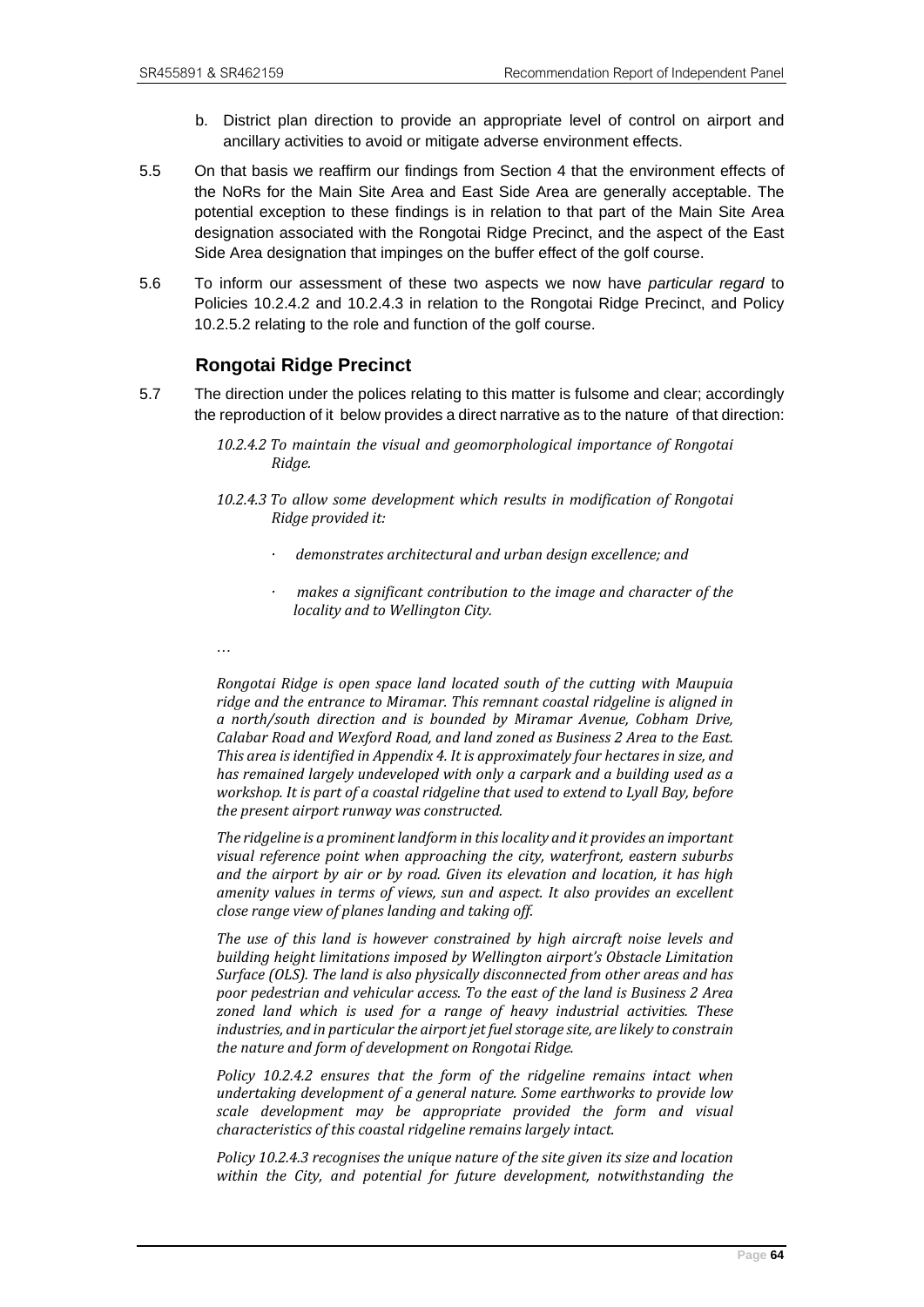*constraints applying to this land. Council will only consider development involving significant modification of the ridgeline where:*

- *it can be shown that it is unique and will make a significant contribution to the character and image of the City, and*
- *it demonstrates architectural and urban design excellence.*

*All developments involving earthworks in excess of 250m2 or altering the ground level by more than 2.5 metres will be assessed as a discretionary (restricted) activity.* 

*In addition to the matters under Policy [10.2.4.3](https://eplan.wellington.govt.nz/eplan/#Rules/0/16/1/10368/0) above, Council will be guided by the following matters when assessing applications for resource consent:*

*(1) Development will maintain the general form and visual characteristics of Rongotai Ridge (except as referred to in Policy [10.2.4.3](https://eplan.wellington.govt.nz/eplan/#Rules/0/16/1/10368/0) above)*

*(2) Development must comply with Wellington airport's Obstacle Limitation Surface*

- *(3) The land shall be developed in a manner which:*
	- *generally avoids large scale earthworks and cut faces (except as referred to in Polic[y 10.2.4.3](https://eplan.wellington.govt.nz/eplan/#Rules/0/16/1/10368/0) above);*
	- *uses soft landscaping (plantings) and other measures to integrate development into the landscape;*
	- *provides for enhanced pedestrian, cycling and vehicular connections to the existing roading and public transport network and with adjacent residential areas;*
	- *is of a high quality and avoids large, 'box' like buildings and structures which are out of character with the general form and scale of development in neighbouring areas;*
	- *provides views within and through the site;*
	- *provides for, and connects to, community and recreation facilities and services; and*
	- *is well serviced and connected to public infrastructural services*
- 5.8 Significantly, we note that the direction above singles out Rongotai Ridge (as a landscape feature) in contrast to the general approach for the balance of the Airport precinct. The evidence before us, and Ms Simpson's evidence in particular, supports the continued recognition of the Ridge's visual prominence and sensitivity to change.
- 5.9 As noted in the explanation to the policies, the default expectation of the Plan is that large scale earthworks will be avoided and that any built development will be of a 'high quality'. In our view, WIAL has not sufficiently justified in evidence that:
	- a. these expectations will be met through the more enabling pathway that would be provided by the Main Site NoR,
	- b. there is a good justification to allow such a departure from the operative Plan expectations.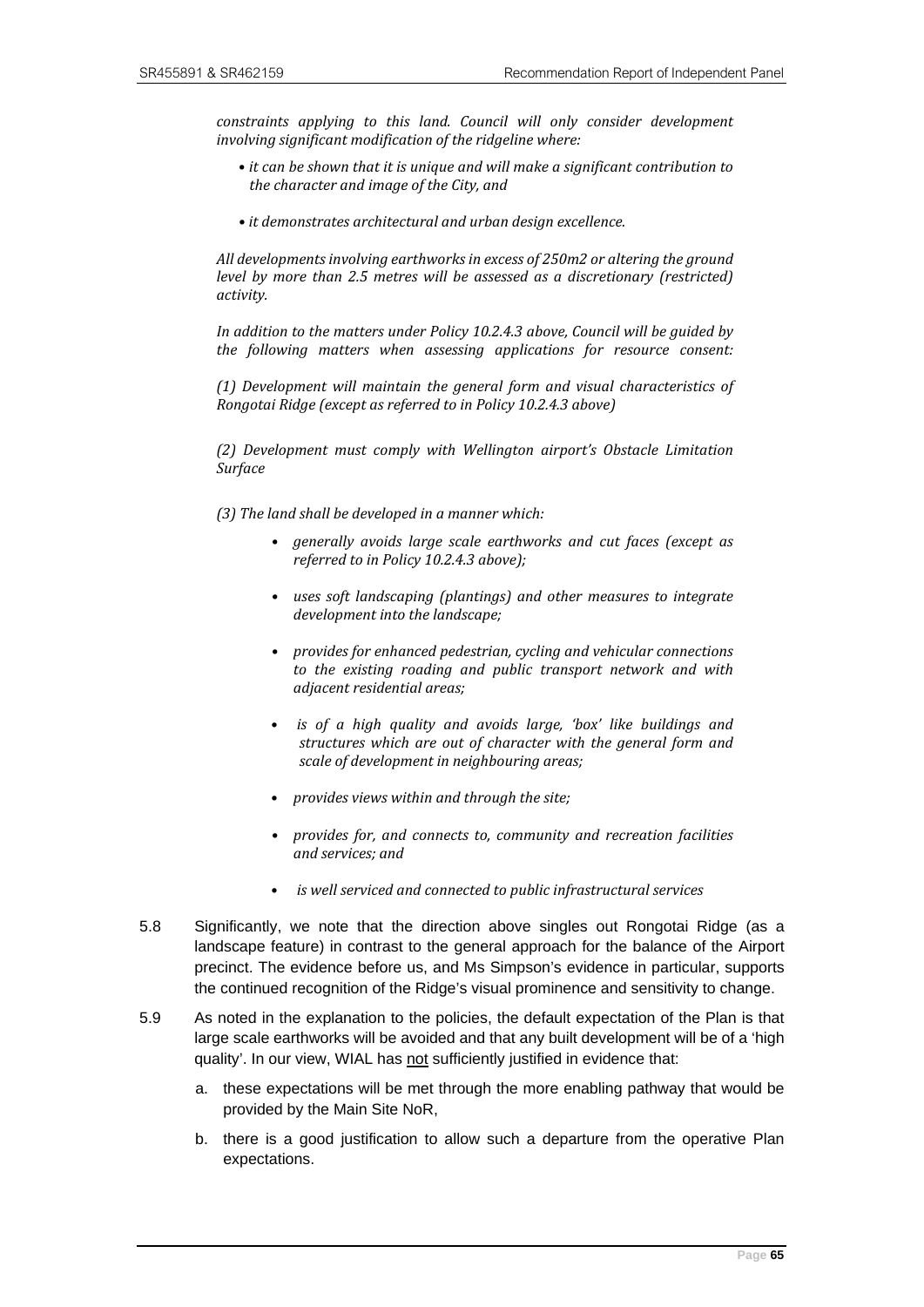- 5.10 In Section 7 of this report we further elaborate on the absence of a compelling case from WIAL justifying the inclusion of the Rongotai Ridge Precinct in the Main Site Area designation when we consider the statutory test under section 171  $(1)(c)$ ; namely whether *the works and designation are reasonably necessary* for achieving WIAL's objectives expressed in the NoRs.
- 5.11 Overall, we consider the direction in the above policies weighs against the confirmation of the Rongotai Ridge Precinct as part of the Main Site Area NoR.

# **Role and function of the golf course**

- 5.12 A key component under **Policy 10.2.5.2** of the District Plan is the retention of a buffer of land of a recreational nature (in this case a golf course) to the east of the airport to ensure a reasonable protection of both residential and school uses from airport activities. Having initially read the NoRs, the s42A Report and the evidence from WIAL, we found them to be lacking in an assessment of this policy and its application as a lens for considering the environmental effects of the proposed designations, particularly the East Side Area designation.
- 5.13 Mr Weir's assessment in his presentation was far more considered and prompted us to test the matter further with Mr Kyle and Mr Ashby. Mr Weir noted that an expectation of NZS6805 is that local authorities may opt to apply additional control mechanisms over and above the ANB if it determines a higher level of protection is required. He added that the buffer provided by the golf course has been such a mechanism, both in practical terms and as engrained in the operative Plan.
- 5.14 Mr Weir emphasised the introductory text in section 10.1 of the operative Plan that notes the intent that the recreational land to the east of the airport (the *Golf Course Precinct* component of the *Airport and Golf Precinct*) will not be used for airport activity. He further noted that this direction is then supported by the enabling nature of Policy 10.2.2.2 to provide for ongoing recreational use of the buffer, and by the direction in Policy 10.2.5.2 to retain the buffer itself to ensure protection for residential and school uses beyond.
- 5.15 To this end, Mr Weir rightly pointed out that the operative Plan approach comprises a combination of the ANB and a buffer.
- 5.16 Both Mr Kyle and Mr Ashby both responded to Mr Weir's presentation, and to associated questions from us at the hearing.
- 5.17 Mr Kyle, in reliance of Dr Boffa, provided his opinion that there will still be quite a bit of land dedicated to a buffer and noted over half the land would still be used for a 9 hole golf course. He noted that the buffer function can be achieved even though it will be spatially a much smaller area.
- 5.18 Mr Ashby provided a more fulsome response as follows:
	- a. He agreed with Mr Weir that the development of the East Side Area stands in opposition to the policy framework in Chapter 10 of the operative Plan. He added that the use of the buffer has been employed by the Council for 20 years, and that it was not amended or removed by Plan Change 57, which otherwise addressed a comprehensive range of issues in the Airport precinct.**[146](#page-69-0)**
	- b. In considering the magnitude of the NoRs tension with the policy framework, he gave the view that it is relevant to question whether the buffer provides 'reasonable protection' at present, and if so whether that will continue after the East Side Area is developed. Mr Ashby said that these are ultimately questions for the acoustic

<span id="page-69-0"></span><sup>146</sup> Ashby Hearing Notes, p.1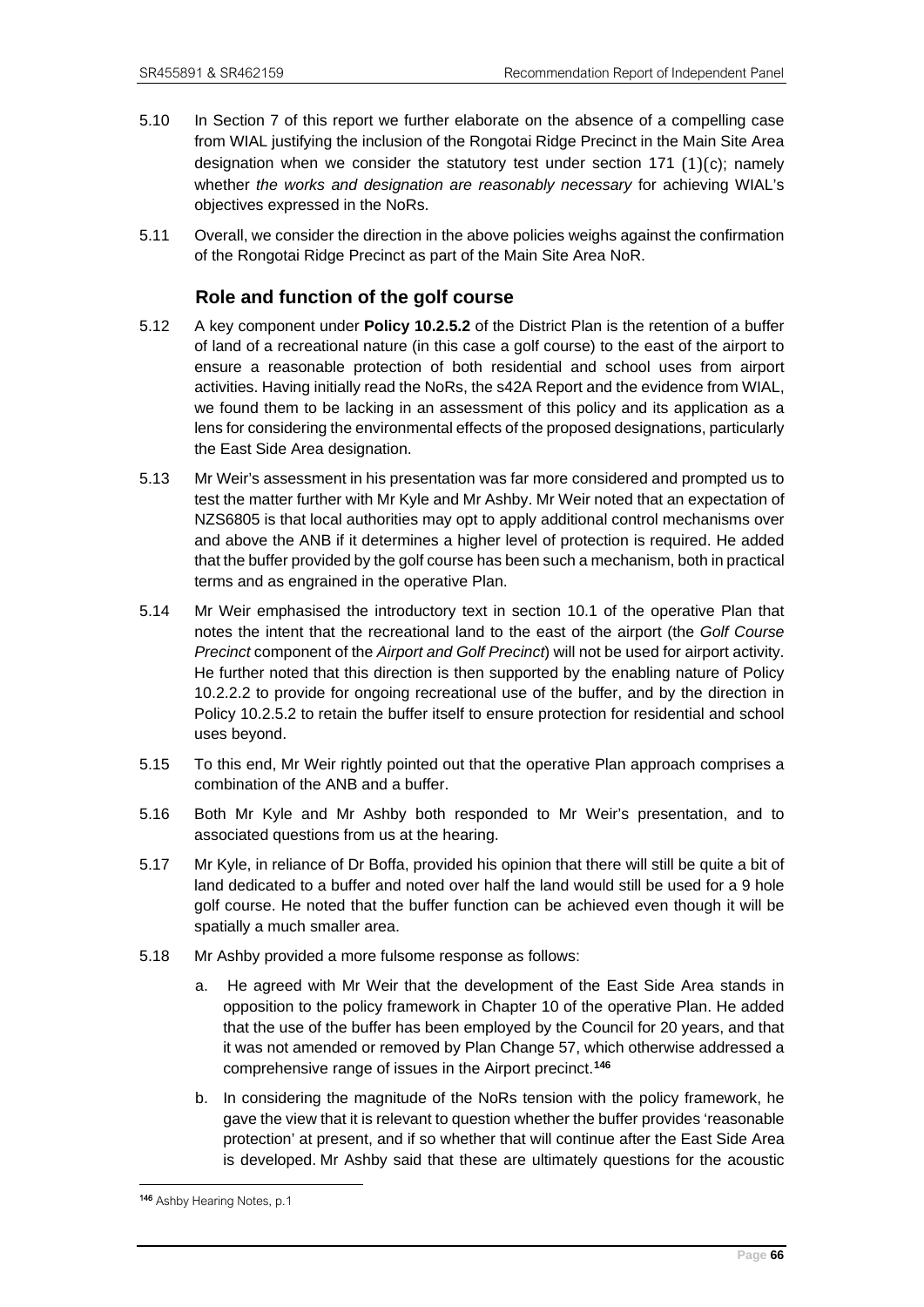experts to assist the Panel with but he nevertheless noted that the level of protection from noise would be less than at present by virtue of aircraft coming closer to affected residences.**[147](#page-70-0)**

- c. He also noted that there is little difference in screening afforded by the status quo and the proposed NoR, but that the existing buffer is far superior to the proposed NoR for the East Side Area in terms of landscape design and associated amenity. He acknowledged that there would remain opportunities for recreational use of the land as outlined in the evidence of Dr Boffa.**[148](#page-70-1)**
- 5.19 Mr Ashby concluded on this issue by telling us that a privilege of being a requiring authority is that it can seek to designate land in a manner that is not consistent with the underlying zoning or associated policy framework. According to Mr Ashby it is not unusual that there would be such clashes; however, it remains a matter to be considered and weighed along the other relevant matters – alternatives, necessity, positive effects and so on.**[149](#page-70-2)**
- 5.20 Mr Ashby's sentiment noted above was amplified in the post-hearing JWS provided by him and Mr Kyle. In summary, the planning experts told us:
	- a. there is nothing in s171(1) of the RMA that requires objectives, policies and methods in a Plan to remain meaningfully intact – instead these matters are relevant only insofar as they inform a consideration of the effects on the environment of allowing the requirement;
	- b. in their experience, most designations are at odds with the provisions of the zoning that they replace (underlying zoning) and the provisions of Part VIII of the Act are available to requiring authorities to enable a project or work because, more often than not, they are not anticipated prior to the Plan being developed;
	- c. related to this, designations often provide for activities that are not anticipated by the underlying zoning in the Plan, but which are reasonably necessary and often in the public interest;
	- d. applying a careful reading of the relevant objectives and policies in the round, the provisions do not direct that the golf course buffer must remain intact to properly address the effects of the Airport, so long as there are methods to achieve appropriate avoidance or mitigation of adverse effects arising from the operation of the Airport;
	- e. the revised conditions attached to the JWS particularly as they relate to the management of noise and visual effects – will be effective at providing sufficient mitigation, though Mr Ashby retained his residual concerns about outdoor amenity effects; and
	- f. the remaining landscape buffer shown in the East Side Area conditions will serve important functions, retaining a degree of separation between the airport and residences and providing sufficient space for recreational activities.**[150](#page-70-3)**
- 5.21 In her closing submissions, Ms Dewar supported Mr Ashby and Mr Kyle's reasoning in the above respects, and reminded us also that 19.39ha – or 60% of the buffer area formed by the golf course – will remain as a result of the NoR. In addition, WIAL has set aside 3.5ha of the 12.9 ha area it has acquired for the purpose of retaining a

<span id="page-70-0"></span><sup>147</sup> Ashby Hearing Notes, p.2

<sup>148</sup> Ashby Hearing Notes, p.2

<span id="page-70-3"></span><span id="page-70-2"></span><span id="page-70-1"></span><sup>149</sup> Ashby Hearing Notes, p.2

<sup>150</sup> See Landscape / Urban Design and Planning JWS, para 22-44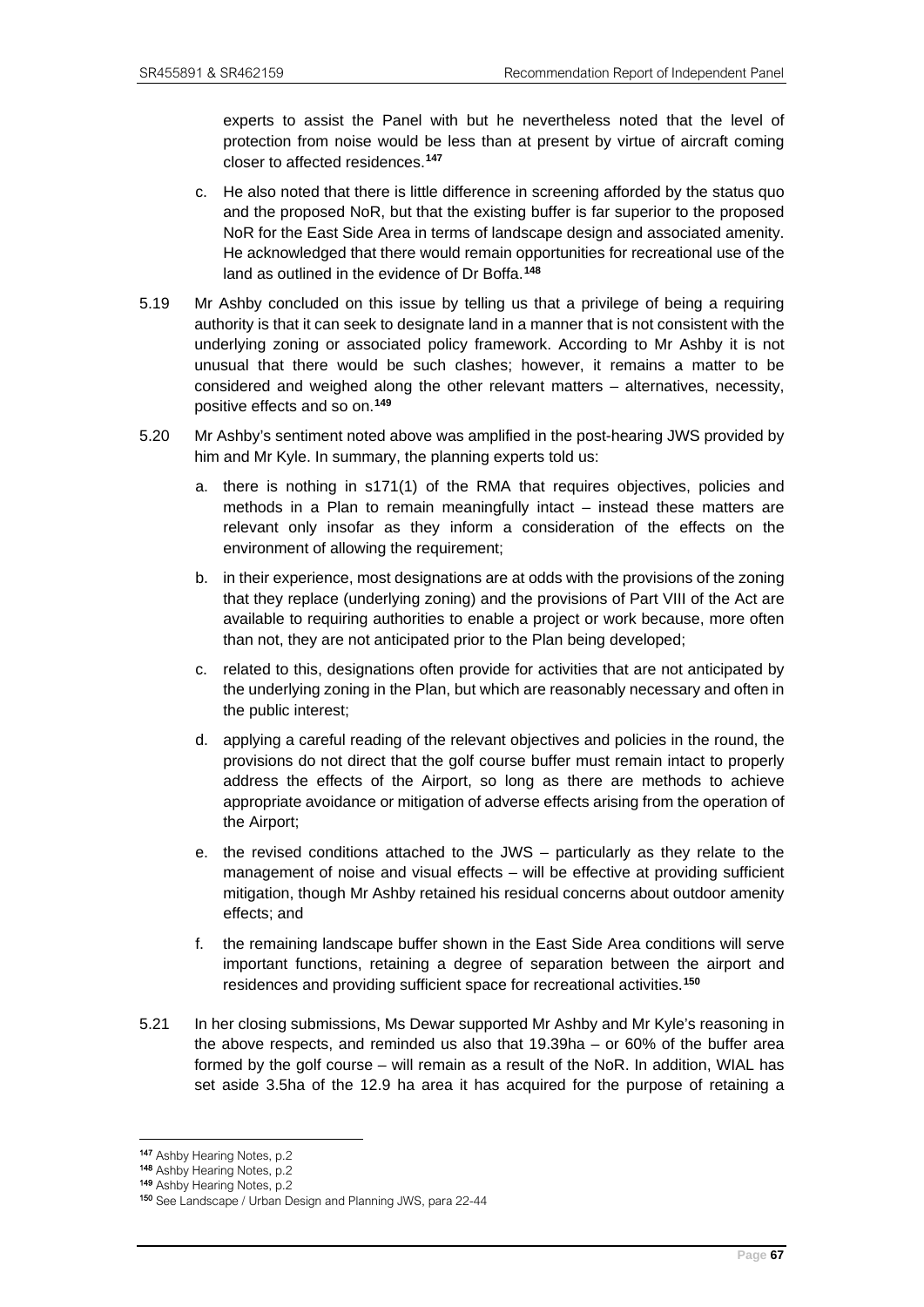substantial buffer. In total approximately 71% of the buffer would therefore remain if the East Side Area NoR is confirmed.**[151](#page-71-0)**

- 5.22 Having set out the above analysis of the respective parties who addressed us on this matter, we record that we are ultimately generally aligned with the planning witnesses for the reasons they expressed in the second JWS and summarised above.
- 5.23 We have found above that the degree of tension between the Main Site Area NoR and the operative Plan provisions weighs against confirming the Rongotai Ridge Precinct in the Main Site Area NoR – and as we discuss shortly (in Section 7) that speaks more to the need or necessity of the designation than it does to adverse effects and policy consistency.
- 5.24 We have not reached the same view in relation to the buffer mechanism codified in the operative policy framework. This also speaks to effects and to need, which we have discussed in other parts of this report. Our overall finding on the policy direction, however, is that the East Side Area NoR will be partially in tension with the relevant provisions – but not to such agree that weighs against the proposal being confirmed.
- 5.25 Like the planners, we have applied a careful reading of all the relevant provisions as a whole in reaching this finding. In doing so we are satisfied that the role of the buffer will maintain its separation and recreation function to a sufficient (albeit reduced) extent, and that this will be bolstered by other bespoke conditions in the NoRs to mitigate noise and visual amenity effects on the surrounding environment.

# **Findings**

5.26 Overall and for the reasons we have expressed above, we find that no statutory provisions weigh against the confirmation of either NoR with the exception of the operative Plan direction for the Rongotai Ridge Precinct.

<span id="page-71-0"></span><sup>151</sup> Right of Reply, para 55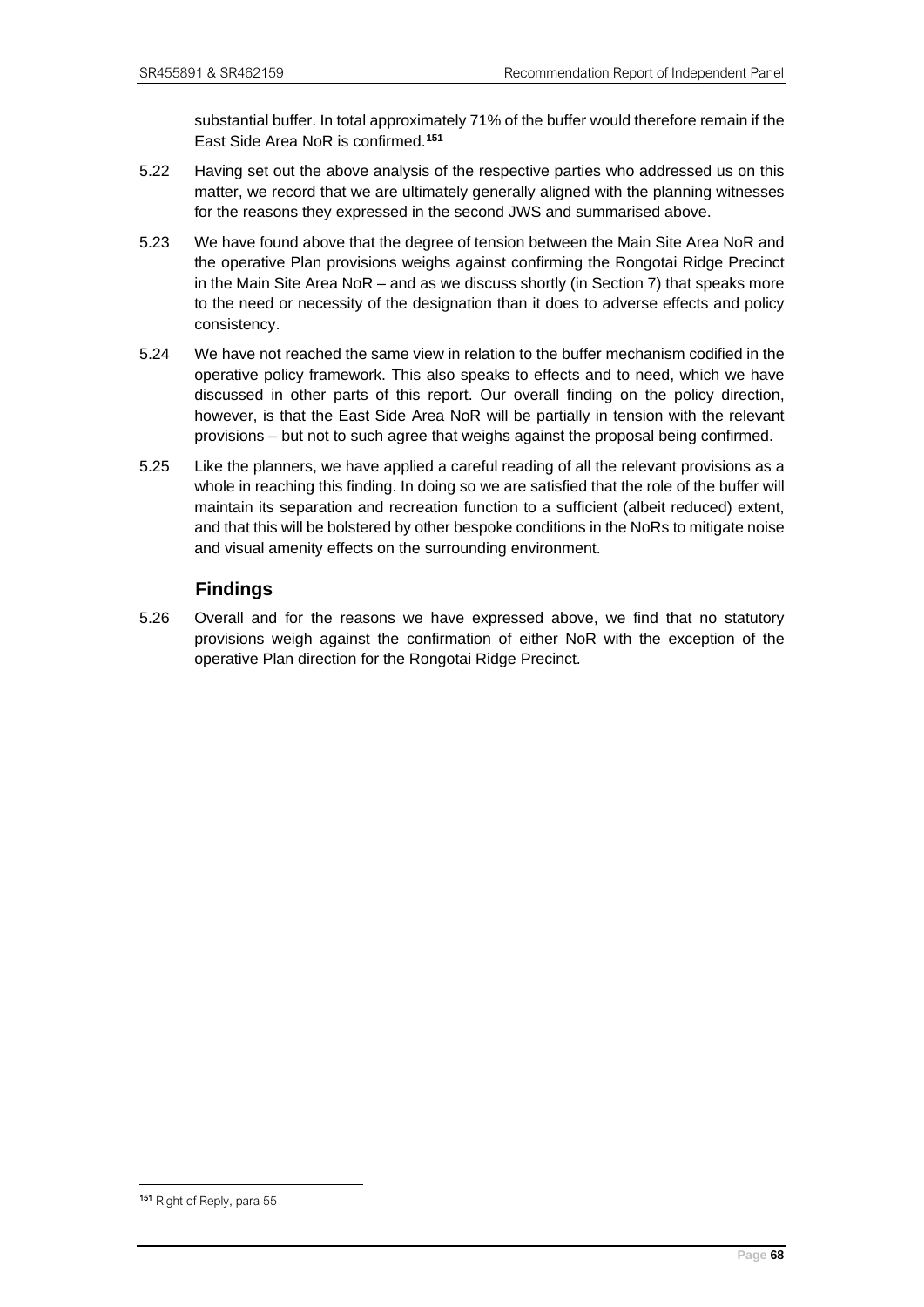## 6.0 Consideration of alternatives

- 6.1 An assessment of alternatives is only invoked under s171 of the RMA where the requiring authority does not have sufficient interest in the land or where the adverse effects of allowing the proposal would be significant.
- 6.2 WIAL confirmed that it has sufficient interest in the land, and there was no contention by any party on that, as a matter of fact.
- 6.3 We have found, as summarised above in Section 4, that neither NoR will result in adverse effects that are significant.
- 6.4 Accordingly, there is no compulsion to carry out an alternatives assessment here.
- 6.5 That said, we are compelled to provide some brief comments on the matter for completeness.
	- a. Firstly, we adopt Ms Dewar's position that the consideration of section 171(1)(b) of the act – where triggered – concerns the adequacy of the process, not the decisions of the requiring authority to discard or advance particular sites, routes or methods. It is not for us as the 'decision-maker' to determine whether the site, route or method is the most suitable or best of the available alternatives – but rather to ensure the requiring authority (WIAL) has carefully considered the possibilities, taking into account relevant matters and coming to a reasoned decision.**[152](#page-72-0)**
	- b. Secondly, we also note Ms Dewar's submission that the reference to alternative 'methods' in this subsection does not enable consideration of whether plan change or resource consent process is to be favoured over the designation process – rather, a method refers in this context to the nature of the public work.**[153](#page-72-1)**
	- c. Thirdly, we note that WIAL initially carried out an alternatives assessment for the East Side Area as, at the time the NoR was prepared, WIAL had not secured sufficient interest in the land. We have therefore benefitted from that previous assessment, and confirm our view that the assessment is robust and fit-forpurpose.
	- d. Finally, we found Mr Munro's evidence on the matter to be comprehensive and agree with his conclusions and reasons that the proposed options for the Main Site and East Side NoRs represent an optimal configuration to meet the forecast demand for the airport. His assessment demonstrates that genuine consideration has been given by WIAL to alternative sites, routes and methods and that those alternatives have been discounted for good reason.
- 6.6 In light of our findings above, about the nature and extent of adverse effects, and given WIAL has sufficient interest in the land, we feel no need to take the matter of alternatives any further.

<span id="page-72-1"></span><span id="page-72-0"></span><sup>&</sup>lt;sup>152</sup> Dewar opening legal submissions (1 July 2020). Para 109-110<br><sup>153</sup> Dewar opening legal submissions (1 July 2020). Para 111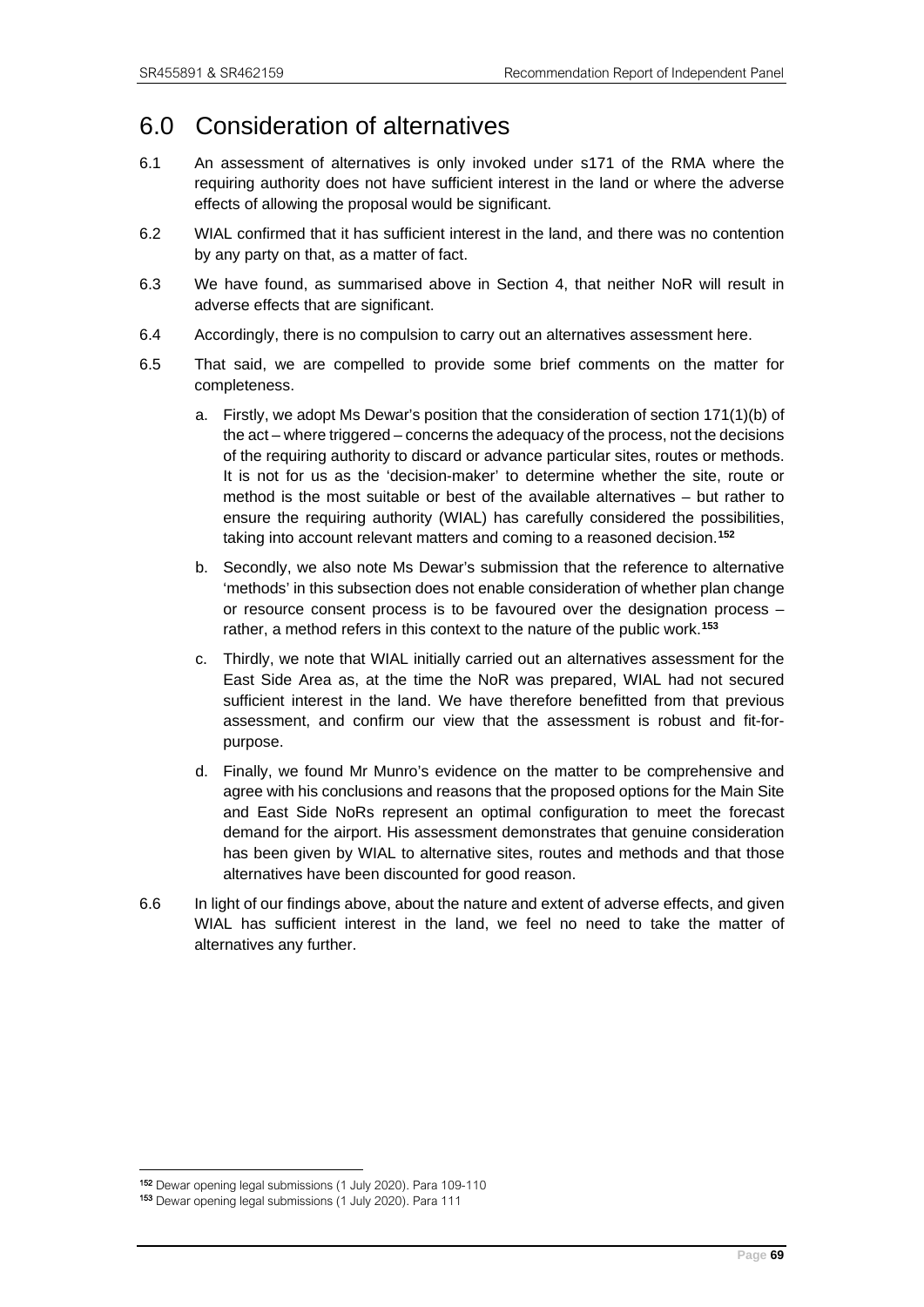## 7.0 Consideration of reasonable necessity

7.1 For the reasons we set out below, we consider that WIAL has demonstrated that the works are reasonably necessary for achieving the objectives of the respective NoRs – with the exception of the Rongotai Ridge Precinct.

### **Context and evidence**

- 7.2 We have recorded the objectives for each NoR in section 1 and will not repeat them here – other than to emphasise that the objectives are enabling of ongoing use of the airport and of growth and development of the airport to meet passenger and aircraft demands over time. We note also that the objectives seek a flexible regime to achieve that end, whilst also ensuring effects of development on interfaces with sensitive land uses are appropriately managed.
- 7.3 As noted by Mr Ashby, the merits of WIAL's stated objectives for both proposed NoRs are a matter for WIAL only and are not to be judged by us.**[154](#page-73-0)**
- 7.4 Related to this, Ms Dewar told us that the statutory consideration here is in terms of achieving the objectives – it does not involve what may be reasonable in a broader or popular sense, or in terms of any other persons' goals or theories.
- 7.5 Ms Dewar also assisted us in how we may satisfy ourselves that the works and designations are reasonably necessary, with reference to relevant authorities, as follows:
	- a. there is a nexus between the works proposed and the achievement of the requiring authority's objectives for which the designation is sought;
	- b. the spatial extent of land required is justified in relation to those works; and
	- c. the designated land is able to be used for the purpose of achieving the requiring authority's objectives for which the designation is sought.
- 7.6 In the above respects, Ms Dewar submitted:
	- *117. In my submission each NOR can properly be said to be reasonably necessary for WIAL to achieve its objectives, even in the context of the fallout from COVID-19 and in light of the challenges ahead as a result of climate change (to the extent that this is relevant as discussed above).*
	- *118. The Courts have recognised that airport development planning is a dynamic and long term exercise. The fallout as a result of COVID-19 is unfortunately an extreme example of how dynamic this can be and the WIAL evidence sets how this will delay growth but does not obviate the need to expand the airport to the east over time.*
	- *119. In my submission the evidence clearly shows that Wellington airport operates on a particularly constrained site and it simply needs more space in order to operate efficiently and flexibly and to provide for sustainable growth. Iain Munro in particular details the complex factors that have had to be considered in planning the ESA area.* **[155](#page-73-1)**
- 7.7 Mr Bennion's presentation spoke to the wording of the objectives themselves and to the evidence supporting WIAL's conclusions that the works and designations are reasonably necessary to meet the objectives.

<sup>154</sup> s42A Report, p.54

<span id="page-73-1"></span><span id="page-73-0"></span><sup>155</sup> Dewar opening legal submissions (1 July 2020). Para 117-119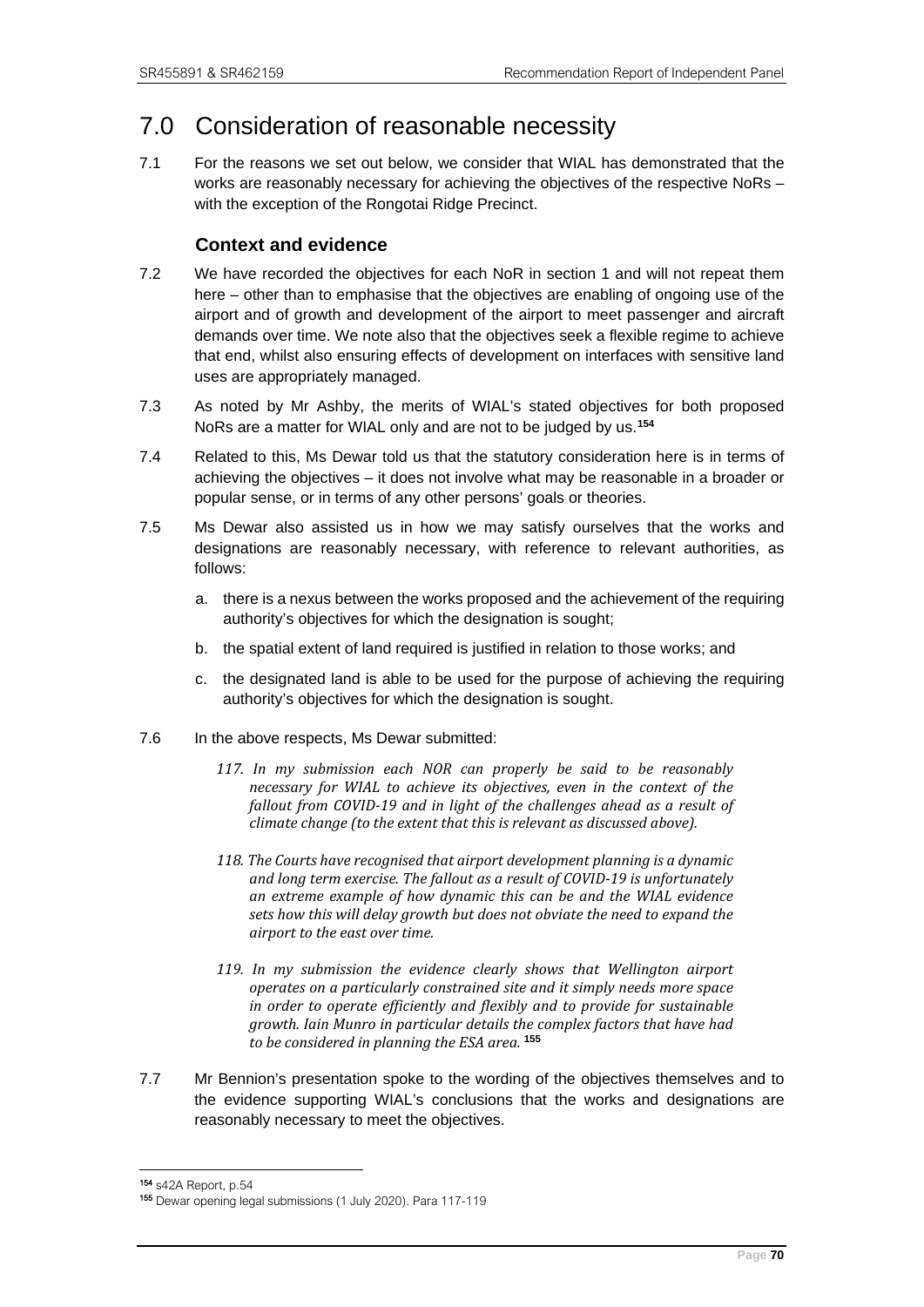- 7.8 In the former context, Mr Bennion focus on this statutory test was largely confined to questioning the use of the phrase *'in a sustainable manner'* in reference to WIAL's aim for the future operation, maintenance, upgrading and extension of the airport's facilities.
- 7.9 Mr Bennion also pointed to the lack of economic modelling to take into account the implications of climate change on the future operations of the airport, including the need to accommodate larger aircraft, more aircraft, and/or less polluting aircraft. He expressed that climate change would affect forecast passenger demand in at least three ways, including:
	- a. high carbon charges that will make air travel less affordable; and/or
	- b. emissions reductions requirements that will limit air travel; and/or
	- c. fossil fuel powered air travel losing its 'social licence'.**[156](#page-74-0)**
- 7.10 Mr Bennion did not quantify what impact these factors would have on demand, but instead focussed on circumstantial indicators that such factors are likely. For example, he noted that the NZ Government has committed to a target of carbon-neutrality in all of its operations by 2025, including schools and universities. He added that offsets will need to be purchased by Government agencies for any remaining emissions after 2025. Mr Bennion suggested that those agencies will need to look to reduce emissions in all procurement decisions, including with third party vendors; and any offsets purchased after 2025 will be a cost of carbon to NZ taxpayers. This, in Mr Bennion's opinion, will change the cost/benefit equation of the Capital City airport to the regional and national economy.**[157](#page-74-1)**
- 7.11 Ms Dewar's response to Mr Bennion's presentation was to suggest that Mr Bennion is seeking a greater level of detail in the objectives than is necessary or appropriate and that he is attempting to put his own 'gloss' on the objectives. Ms Dewar reminded us in that respect that it is settled law that the statutory consideration here is in terms of the achievement of the objectives, not the merits of them.**[158](#page-74-2)**

#### **Discussion and findings**

- 7.12 We ultimately accept the starting point of Mr Ashby and Ms Dewar that the objectives of the proposals are for WIAL to establish – and our role is to consider whether the proposed works and designations are reasonably necessary to achieve those aims.
- 7.13 With the exception of the Rongotai Ridge Precinct, which we return to shortly, we have not been presented with any compelling evidence to reach a finding that the proposed NoRs are not reasonably necessary to achieve the objectives. In particular:
	- a. we have accepted the evidence of Mr Clarke, Mr Conway and Mr Munro as to the forecast demand, including with the anticipated lag in response to the COVID-19 pandemic;
	- b. we have agreed with Mr Munro that meeting that forecast demand will be best achieved through the proposed configuration enabled by the Main Site and East Side Area NoRs;
	- c. we have found that the aircraft noise on the surrounding community from the Main Site Area will be appropriately managed by the imposition of the corresponding condition framework; and

<sup>156</sup> Bennion presentation notes, para 17

<span id="page-74-1"></span><span id="page-74-0"></span><sup>157</sup> Bennion presentation notes, para 21-25<br><sup>158</sup> Right of Reply, para 99

<span id="page-74-2"></span>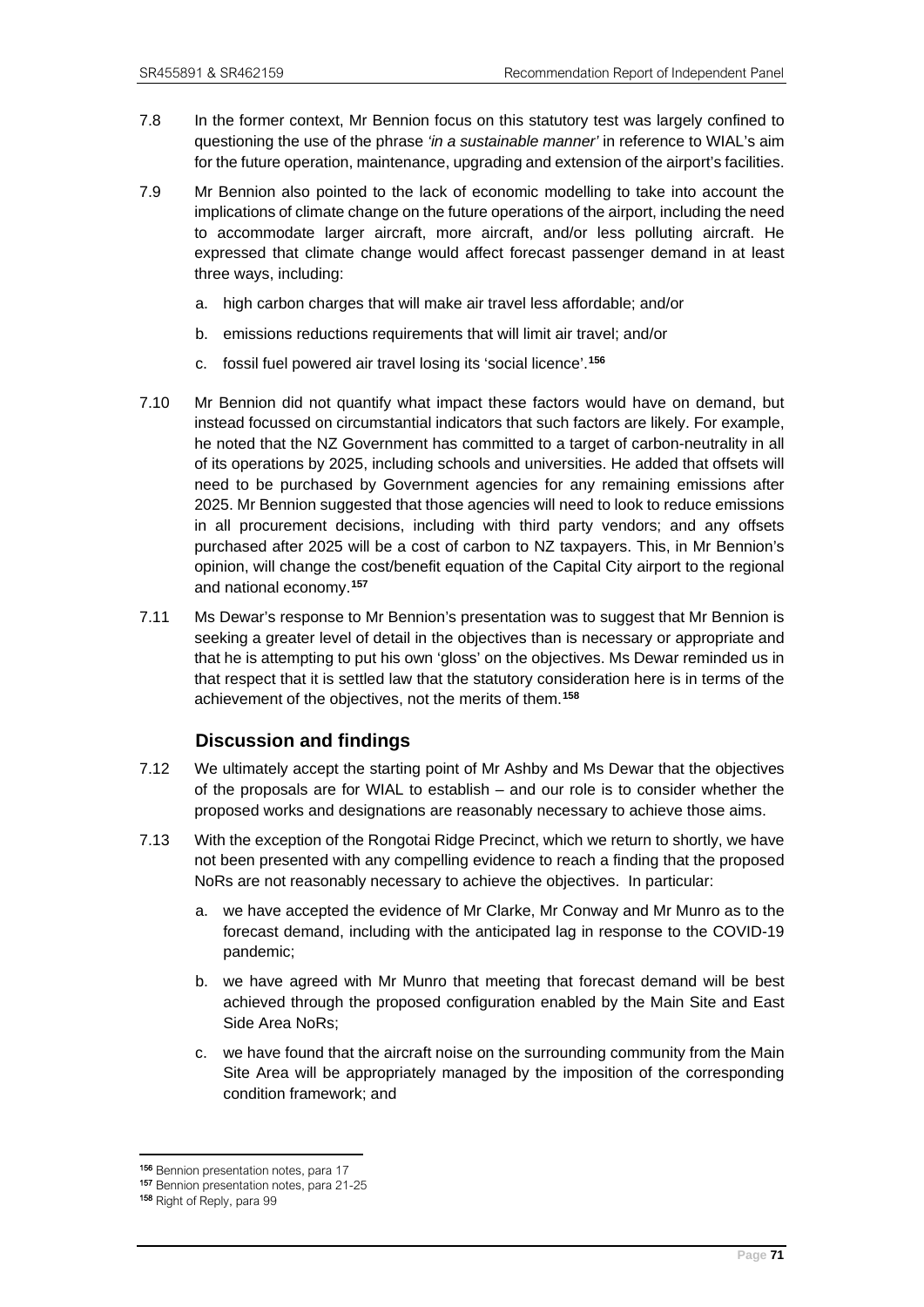- d. we have adopted the consensus position of the planning and landscape experts that the proposed limits on future development within both areas are sufficiently flexible while also managing effects at sensitive interfaces.
- 7.14 In the above respects, we find there is a clear nexus between the proposed works and the achievement of the objectives, and WIAL is clearly able to use the land for its intended purpose.
- 7.15 That said, we consider that WIAL has not sufficiently justified in evidence the 'needs case' for the full spatial extent of the land required to meet the objectives – principally in relation to the Rongotai Ridge Precinct within the Main Site Area.
- 7.16 As noted in section 4.4.1 of the NoR for the Main Site Area:

*The Ridge part of the Precinct has existing commercial buildings and is not currently used for Airport purposes. The area is predominantly open space and any further development of it is mostly constrained by the OLS designation which precludes most potential development opportunity. The southern boundary is located adjacent to existing residential uses.*

- 7.17 Unlike other precincts of the Main Site Area, the NoR makes no other statement about the intent of use for the Rongotai Ridge Precinct for future airport purposes.
- 7.18 In his evidence, Mr Howarth told us that the Ridge is integral to the ongoing safety and efficiency of airport operations. He advised that existing navigational aids will be phased out and replaced by a ground-based augmentation system. That system will augment the GPS system used in airspace navigation by providing corrections to aircraft in the vicinity to improve accuracy and reliability of aircraft GPS.**[159](#page-75-0)**
- 7.19 Mr Howarth told us that the new system will require a significantly sized area, close to the runway and with direct lines of site of the runway ends. He added that the system cannot be accommodated in the areas currently used for the landing systems and that the Rongotai Ridge Precinct has been identified as the only airport owned site suitable to accommodate the technology.**[160](#page-75-1)**
- 7.20 Mr Howarth, like Mr Kyle and Mr Ashby, noted that the Ridge itself is highly constrained by the obstacle limitation surface designation, and that future development of the Ridge would need to be closely controlled to ensure ongoing regulatory compliance and aircraft operational efficiency.**[161](#page-75-2)**
- 7.21 We gather from Mr Howarth's evidence that the potential future use of the Ridge he has referred to relates to the Main Site Area NoR objectives relating to flexibility and of *providing for facilities and activities which will ensure the safe, effective and efficient operation of the Airport*. While the designation may enable those aims to be met on the Ridge, we were not provided any detail about the nature and scale of the equipment required for the future navigational system, or indeed compelling reasons why the works and designation are reasonably necessary to achieve the associated aims identified above.
- 7.22 As foreshadowed above, this lack of compelling evidence, combined with the lack of any upper limit on earthworks and built form under the proposed conditions, and having particular regard to the operative policies relating to Rongotai Ridge, has led us to recommend modifying the Main Site Area NoR to remove the Rongotai Ridge Precinct from that proposed designation as set out in Section 9 of this report.

<sup>159</sup> Howarth EiC, para 60

<span id="page-75-1"></span><span id="page-75-0"></span><sup>160</sup> Howarth EiC, para 60

<span id="page-75-2"></span><sup>161</sup> Howarth EiC, para 61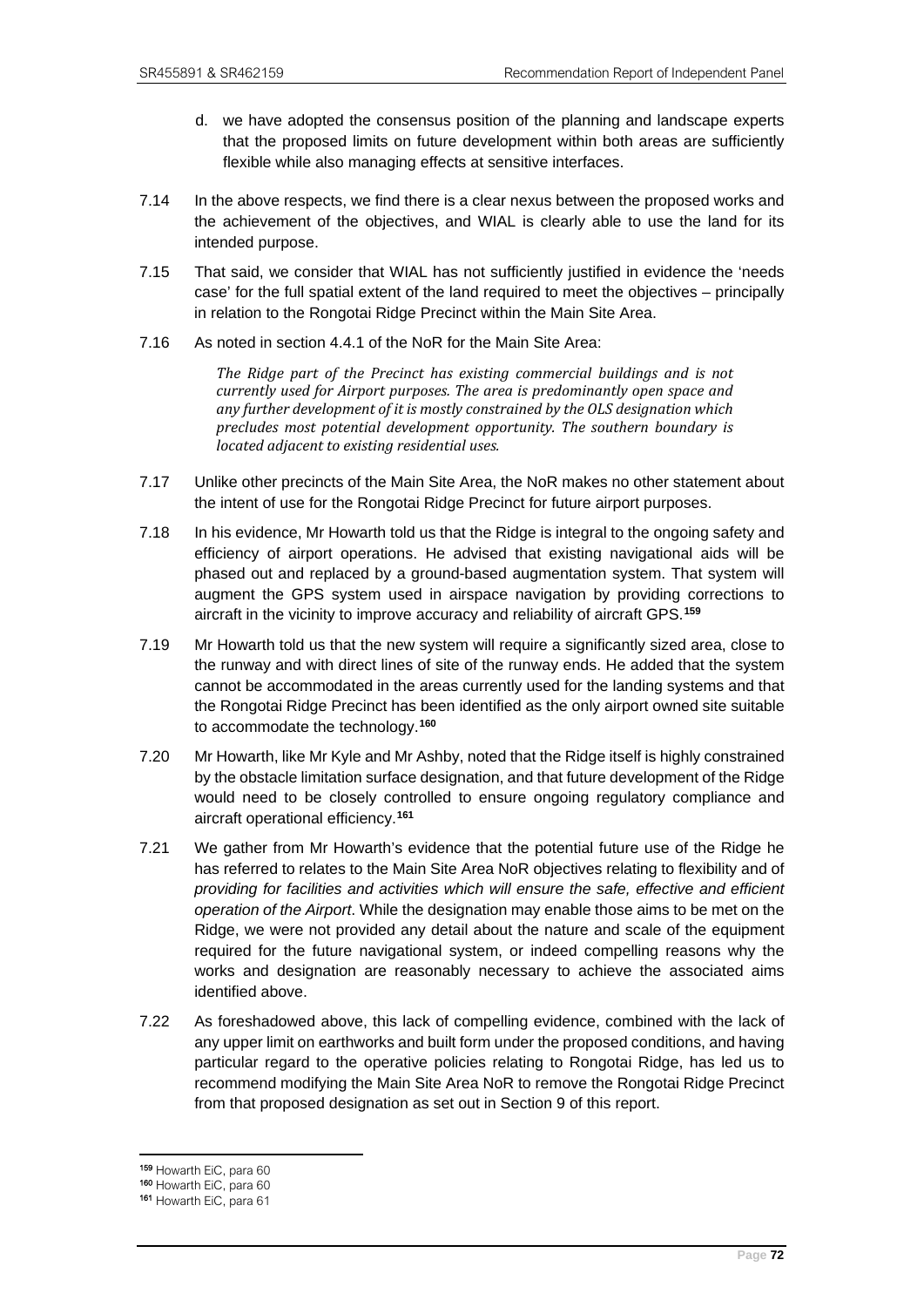# 8.0 Overall Evaluation

- 8.1 In the preceding report sections, we have identified the main RMA statutory instruments and other matters that we must have particular regard to under s171(1)(a) to (d). Taking those matters into account, along with the proposed conditions and the existing environment, we have considered and evaluated the positive and adverse effects of allowing the proposed requirements.
- 8.2 In doing so, we have found that the adverse effects will be no more than minor in all respects, except in relation to the following, which will be more than minor but not significant:
	- a. effects on outdoor amenity for nearby residential activities from increased airport activity enabled by the East Side Area NoR; and
	- b. potential visual amenity effects on the landscape features within the Rongotai Ridge Precinct arising from future earthworks and development.
- 8.3 Subject to Part 2, after considering the above matters, we are satisfied that the effects of the proposals, including as recommended to be modified by us, are also aligned with the RMA's sustainable management purpose, as:
	- a. the requirements will:
		- i. assist with the ongoing effective operation of the airport, which is a significant physical resource that contributes meaningfully to the social, economic and cultural wellbeing of people and communities in Wellington and beyond; while
		- ii. avoiding or mitigating adverse environmental effects to an acceptable degree; **[162](#page-76-0)**
	- b. the only matter of national significance under s6 of the RMA that the proposals interacts with is s6(f). Effects on historic heritage (in this case any potential archaeological heritage, will be protected from inappropriate subdivision, use and development given the proposed conditions (particularly the requirements for an archaeological assessment and an ADP) as discussed in Section 4 above;
	- c. particular regard has been given to the effects of climate change and the maintenance and enhancement of local amenity values and the quality of the environment, including through the volunteered conditions which we have found to be appropriate except in the case of the Rongotai Ridge Precinct; **[163](#page-76-1)**
	- d. particular regard has also been given to the finite characteristics of the airport as a physical resource with finite land availability, and to the airport's efficient use and development to meet the needs of current and future generations**[164](#page-76-2)**; and
	- e. there are no apparent issues with respect to the various aspects of Part 2 regarding tangata whenua – including sections  $6(e)$ ,  $7(a)$ ,  $7(aa)$  and 8.
- 8.4 Overall, we find there are no aspects of Part 2 that weigh against a decision to confirm the NoRs.

<span id="page-76-2"></span><span id="page-76-1"></span><span id="page-76-0"></span><sup>162</sup> Per s5 RMA 163 Per s7(c), 7(f) & 7(i) RMA 164 Per s7(b) & 7(g) RMA